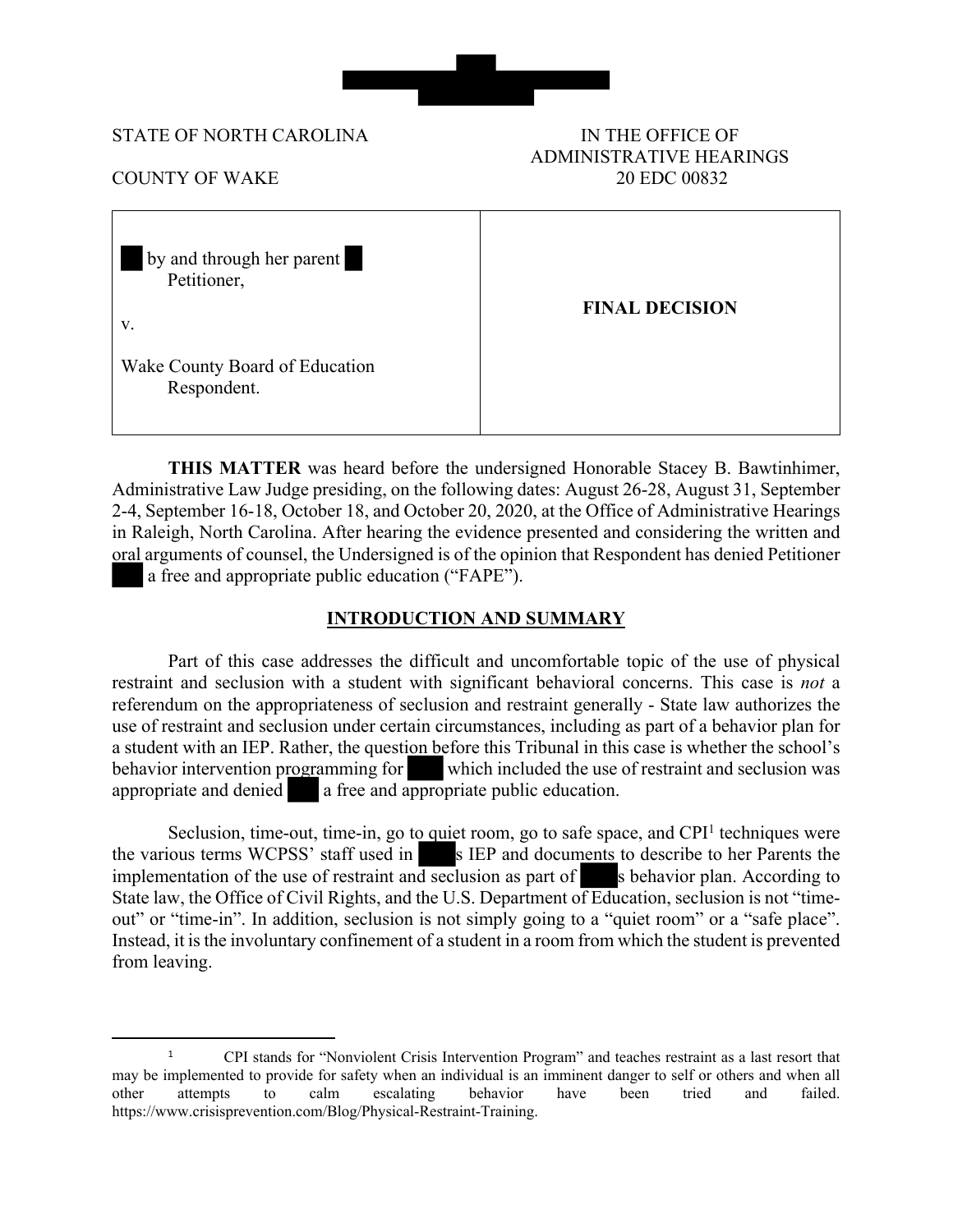In s case, approximately 24 times<sup>2</sup> she was confined in an empty, lit closet, with a window in the door. The door was held shut by school staff for varying periods of time up from 10 minutes to 1 hour, 27 minutes. S behavior plan did not specify the timeframe or circumstances for which seclusion or restraint could be used. Because  $\Box$  is behavior plans failed to inform s Parents of how the use of seclusion and restraint would be individualized for s unique needs, the behavior plans were inappropriate.

Moreover, s Parents did not understand how seclusion and restraint were actually being implemented because they were not provided proper notifications of its use by WCPSS staff. Not surprising since WCPSS senior administrators themselves did not understand their reporting responsibilities. WCPSS failed to comply with the North Carolina Department of Public Instruction's Discipline Data Reporting Procedures and from 2017-2019 failed to report any use of restraint or seclusion to the Office of Civil Rights although during that period alone had been secluded and restrained at least 22 times.

#### **APPEARANCES**

| For Petitioners: | Stacey Gahagan                            |
|------------------|-------------------------------------------|
|                  | Elizabeth Horton                          |
|                  | The Gahagan Law Firm, PLLC                |
|                  | 3326 Durham Chapel Hill Blvd, Suite 210-C |
|                  | Durham, NC 27707                          |
|                  |                                           |

For Respondent: Stephen G. Rawson Tharrington Smith, LLP 150 Fayetteville Street, Suite 1800 Raleigh, NC 27602

#### **WITNESSES**

| For Petitioners: | mother of<br>Petitioner<br>father of         |
|------------------|----------------------------------------------|
|                  | Teacher at Private Placement                 |
|                  | Teacher at Private Placement                 |
|                  | Director of Private Placement                |
|                  | <b>Friend of Petitioners</b>                 |
|                  | Ph.D., LP, HS-P, Psychologist                |
|                  | M.D., Psychiatrist                           |
|                  | Occupational Therapist                       |
|                  | M.D., Psychiatrist                           |
|                  | MS/CCC/SLP, Expert Witness                   |
|                  | Ed.D., BCBA, Expert Witness                  |
|                  | Ed.D., Ph.D., Expert Witness                 |
|                  | N.C. Department of Public Instruction<br>Dr. |

<sup>&</sup>lt;sup>2</sup> The exact number of seclusions and restraints is disputed, but both Parties agree that she was secluded at least 22 times.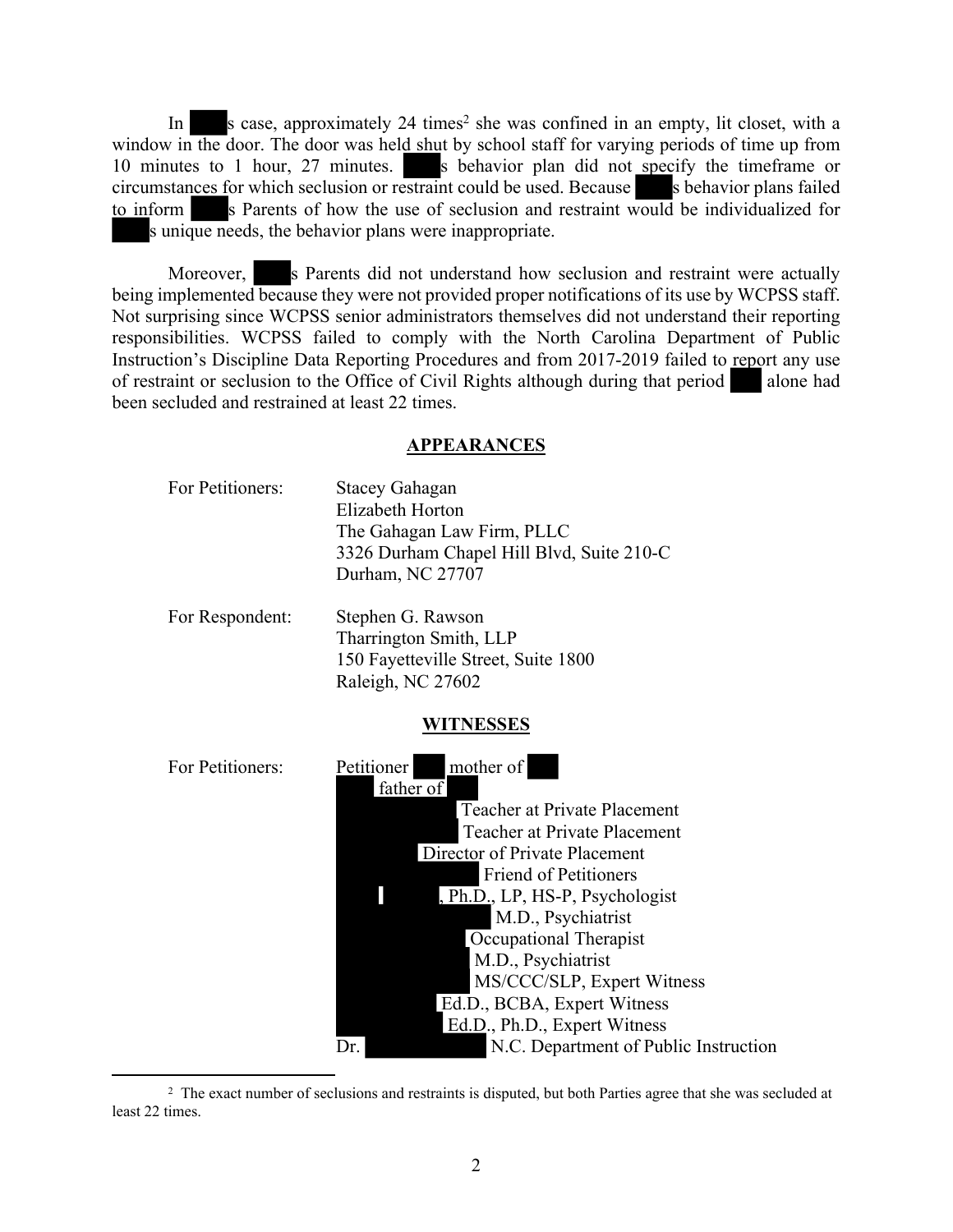For Respondent: WCPSS Senior Administrator EC Teacher WCPSS Speech Therapist General Education Teacher " Assistant Principal M.Sc., M.D., Expert Witness

# **EXHIBITS and TRANSCRIPTS**

The following exhibits were received into evidence during the course of the hearing:

Stipulated Exhibits: 1-17, 19-30, and 32-39 (hereinafter "Stip. Ex. 1," "Stip. Ex. 2," etc.)

Petitioners' Exhibits: 2-3, 5-7, 9, 11-14, 16-19, 21, 22, 29, 30, 32 (#192, 222), 35 (#285, 293, 294, 311-314, 323, 324, 332, 333, 335, 337, 350, 351, 409, 419, 475, 476, 486, 492, 504, 505, 550, 551) 36, 38, 39, 41-44, 57, 58, 63-66, 68, 71, 76 (#665-666, 670-671, 673, 675-676, 678- 679, 685, 687-688, 692-694, 695-696, 713-718, 720, 724-725, 730-731, 743, 745-750, 752- 754, 760-762, 765, 770, 773-777, 779, 782-784), 78-82, 88, 89, 92-99, 103-106, and 142 (hereinafter "Pet. Ex. 1," "Pet. Ex. 2," etc.)

Respondent's Exhibits: 2, 6-15, 20-22, 33, 40, and 41 (hereinafter "Resp. Ex. 1," "Resp. Ex. 6, p. 147," etc.)

The Tribunal took official notice of the following documents: Petitioners' Exhibits 107, 108, 122, 135, and 137-141.

The exhibits have been retained as part of the official record of this contested case.

Transcript volumes 1 through 12 were received on March 2, 12, 16, 17, and 23, 2021, and have been retained in the official record of this case. Transcript volume 10A was received as an Offer of Proof and not considered in the decision of this case.

#### **ISSUES**

#### **Issue Upon Reconsideration**

At the close of the hearing, the Undersigned opened for reconsideration the prior partial summary judgment order in Respondent's favor solely with respect to the implementation of the Behavior Intervention Plans during the 2017-18 and 2018-19 school years prior to February 21, 2019. Further evidence was permitted regarding when Petitioners knew or should have known of their claims and whether the one-year statute of limitations barred claims before February 21, 2019, and if there was a denial of FAPE during that period. Additional evidence was taken, and the Undersigned's renewed determination on the statute of limitations issue for the BIPs is also addressed herein.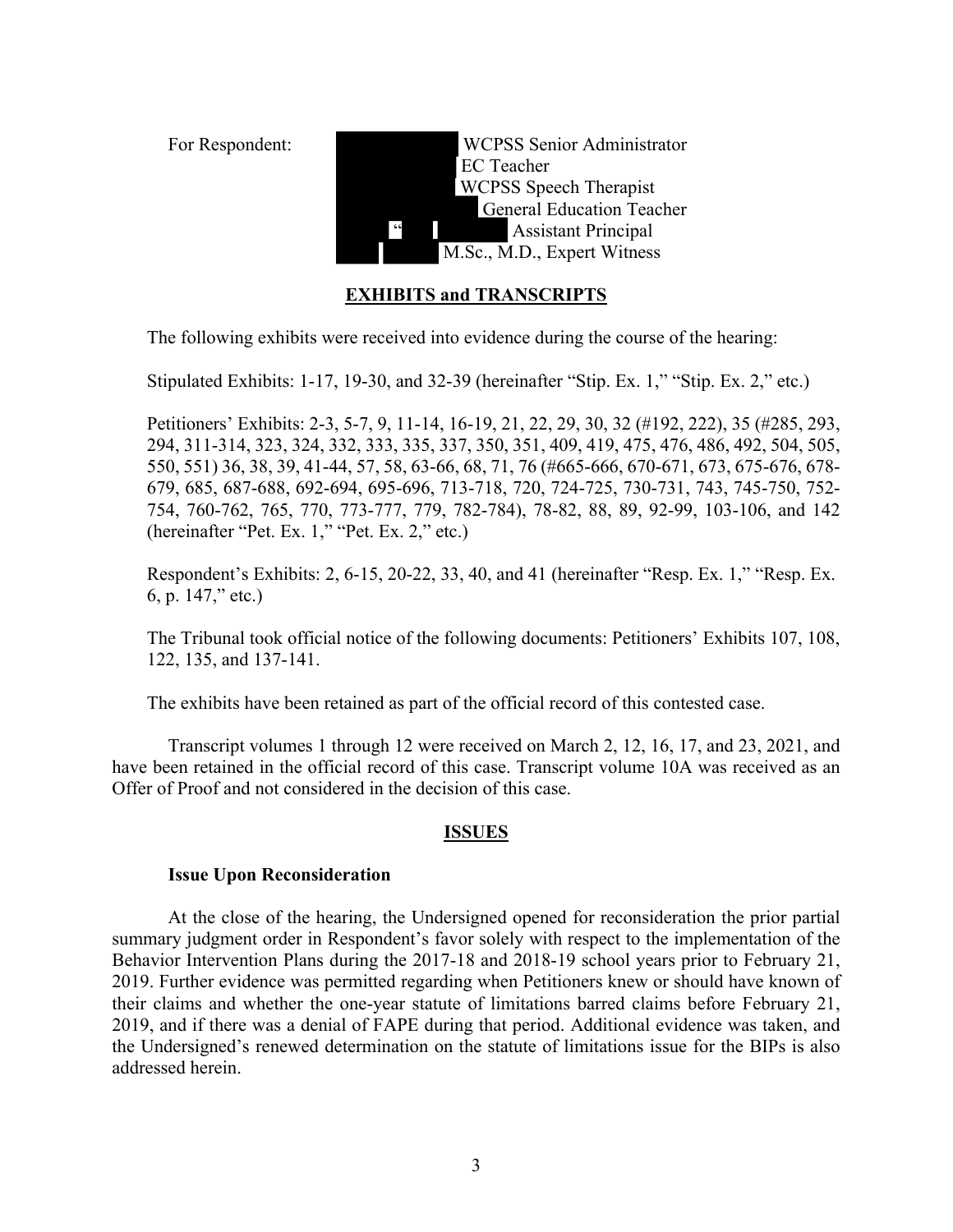1. Whether Petitioners knew or should have known about the implementation of the use of restraint and seclusion in the Behavior Intervention Plans during the 2017-18 and 2018- 19 school years prior to February 21, 2019, and if they did not, were these BIPs appropriately implemented?

The Parties identified the issues for hearing in the Pre-Trial Order. Those issues were as follows:

# **Issues Prior to the May 16, 2019 IEP Meeting**

- 2. Whether the October 18, 2018, IEP<sup>3</sup> was implemented during the period from February 21, 2019 to May 15, 2019?
- 3. Whether the October 18, 2018 BIP was implemented from February 21, 2019 to March 25, 2019?
- 4. Whether the March 25, 2019 BIP was appropriate and implemented from March 26, 2019 to May 15, 2019?
- 5. Whether a Functional Behavioral Assessment ("FBA") should have been conducted prior to January 15, 2020?

#### **Issues with Respect to the May 16, 2019 Annual Review IEP and October 17, 2019 IEP**

- 6. Whether these IEPs were inappropriate because they did not contain any math or reading goals?
- 7. Whether the functional/behavioral goals and BIP in these IEPs were appropriate?
- 8. Whether the reduction in articulation speech services and the lack of pragmatic language goals in these IEPs were appropriate?
- 9. Whether the service delivery in these IEPs was in the least restrictive environment?
- 10. Whether counseling should have been included as a related service in these IEPs?
- 11. Whether the IEPs and BIPs were implemented prior to January 27, 2020?
- 12. Whether the October 17, 2019, IEP Team should have removed seclusion from the BIP?

<sup>&</sup>lt;sup>3</sup> The issues and the timelines do not fit neatly in this case. The October 2018 IEP is the same IEP as the March 2019 IEP except for the duration dates. So technically, the October 2018 IEP was implemented between October 18, 2018 to March 25, 2019 when the IEP was reviewed. The March 2019 IEP was implemented from March 26, 2019 to May 16, 2019 when it was annually reviewed.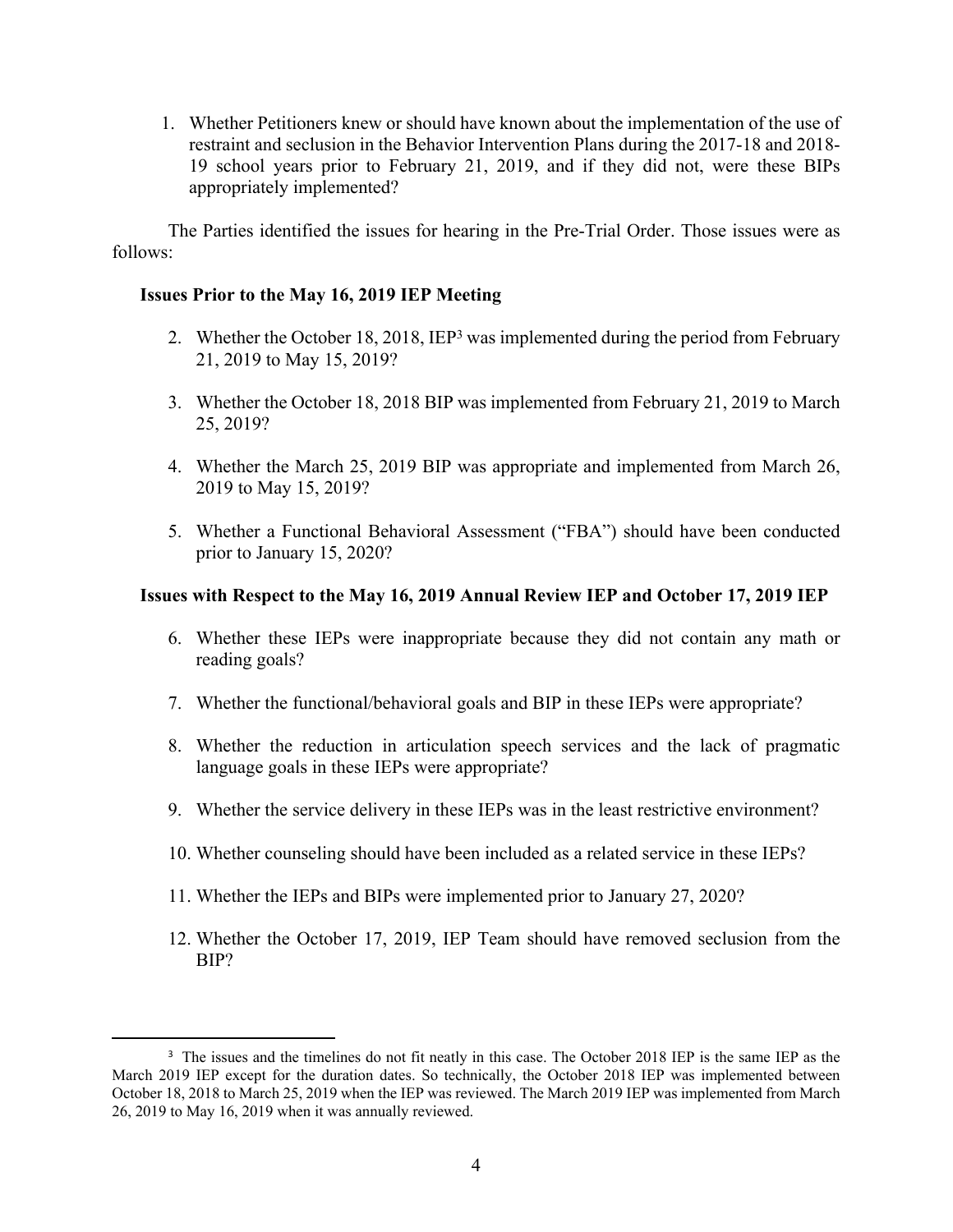#### **Issues Regarding Appropriateness of January 27, 2020 IEP**

- 13. Whether the IEP was inappropriate due to lack of academic goals in reading or math?
- 14. Whether the behavior goals and BIP were appropriate?
- 15. Whether the IEP was inappropriate due to lack of pragmatic language goals?
- 16. Whether service delivery was appropriate?

#### **Issues Regarding Appropriateness of Private School Placement and Equities**

- 17. If the January 2020 IEP and/or BIP was inappropriate, whether the private school placement is appropriate?
- 18. Are there equities that should be factored into the award of reimbursement for a parentally placed student in a private school?

#### **Remedies - Compensatory Education and Related Services**

19. What if any compensatory education and related services should be awarded for any violations of s right to a FAPE?

#### **BURDEN OF PROOF**

Petitioners acknowledged that they bear the burden of proof in this contested case. The standard of proof is by a preponderance of the evidence. *See Schaffer ex rel. Schaffer v. Weast*, 546 U.S. 49, 62 (2005); N.C. Gen. Stat. § 150B-34(a). The finder of fact cannot properly act upon the weight of evidence in favor of the one having the onus, unless it overbears, in some degree, the weight upon the other side.

North Carolina statutory law provides that actions of local boards of education are presumed to be correct and "the burden of proof shall be on the complaining party to show the contrary." N.C. Gen. Stat. § 115C-44(b). "Courts give educators "deference…based on the application of expertise and the exercise of judgment by school authorities." *Endrew F. ex rel. F. v. Douglas Cnty. Sch. Dist. RE-1*, 137 S.Ct. 988, 999 (2017). "By the time any dispute reaches court, school authorities will have had a complete opportunity to bring their expertise and judgment to bear on areas of disagreement," and a "reviewing court may fairly expect those authorities to be able to offer a cogent and responsive explanation for their decisions that shows the IEP is reasonably calculated to enable the child to make progress appropriate in light of [her] circumstances." *Id.* Due regard in administrative cases is given "to the demonstrated knowledge and expertise of the agency with respect to facts and inferences within the specialized knowledge of the agency." N.C.G.S. § 150B-34(a). While WCPSS' school staff and administrators demonstrated knowledge with respect to the behavioral needs generally for students with social/emotional deficits, they did not demonstrate specialized knowledge or expertise with respect to s significant behavioral deficits.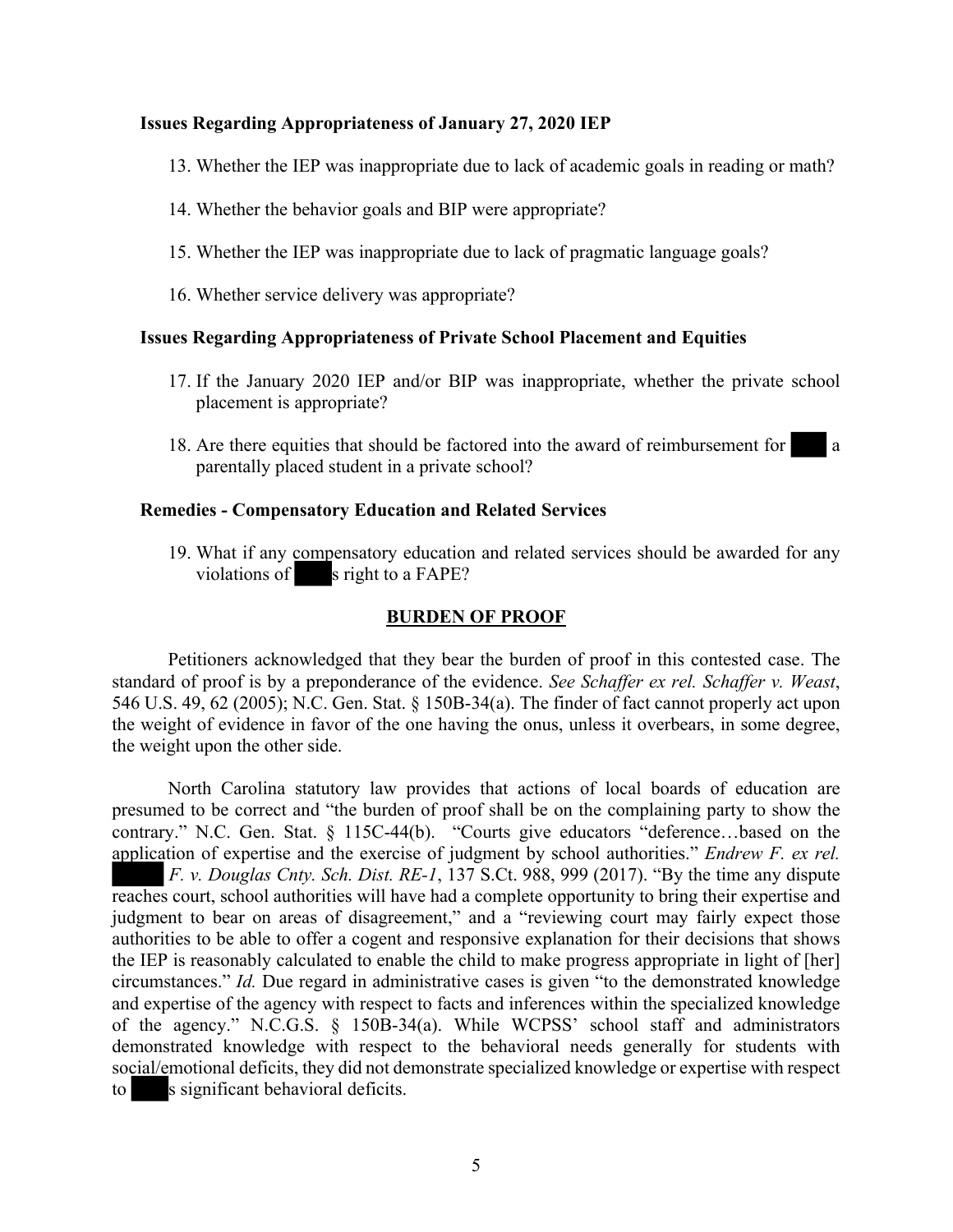Ultimately, the Petitioners, being the complaining party, have the burden of proof to show by a preponderance of evidence that Respondent denied a free appropriate public education.

# **PROCEDURAL BACKGROUND**

1. On February 20, 2020, Petitioners and filed a Petition for a Contested Case Hearing in the Office of Administrative Hearings ("OAH") alleging violations of the Individuals with Disabilities Education Act ("IDEA") over which the Office of Administrative Hearings has jurisdiction against the WCPSS.

2. On February 26, 2020, the Undersigned issued an Order Setting Hearing and General Pre-Hearing Order scheduling the Due Process Hearing to start on April 6, 2020.

3. On March 6, 2020, Respondent filed its Response to the Petition.

4. On March 11, 2020, Respondent filed a Motion to Continue Hearing. This Tribunal granted the Motion to Continue on March 12, 2020.

5. On March 30, 2020, the Parties filed a Joint Protective Order. On the same day, this Tribunal issued the Protective Order for the production of certain confidential personnel records and information.

6. On April 6, 2020, the Parties filed a Joint Notice of Mediation notifying the Tribunal that mediation would be held on April 13, 2020.

7. On April 21, 2020, the Undersigned issued an Amended Scheduling Order scheduling the Due Process Hearing to start on June 15, 2020. On the same day, this Tribunal issued a Notice of Prehearing Conference for June 5, 2020.

8. On May 1, 2020, Petitioners filed a Motion for Leave to Amend the Petition.

9. On May 4, 2020, this Tribunal granted Petitioners' Motion for Leave to Amend the **Petition** 

10. On May 13, 2020, Petitioners filed the Amended Petition. In the Amended Petition, Petitioners alleged:

- a) The WCPSS failed to offer a FAPE in the least restrictive environment;
- b) The WCPSS failed to employ appropriate placement procedures and predetermined s placement, unnecessarily removing from her nondisabled peers;
- c) The WCPSS failed to develop and implement substantively and procedurally appropriate IEPs;
- d) The WCPSS failed to provide with the appropriate and necessary related services;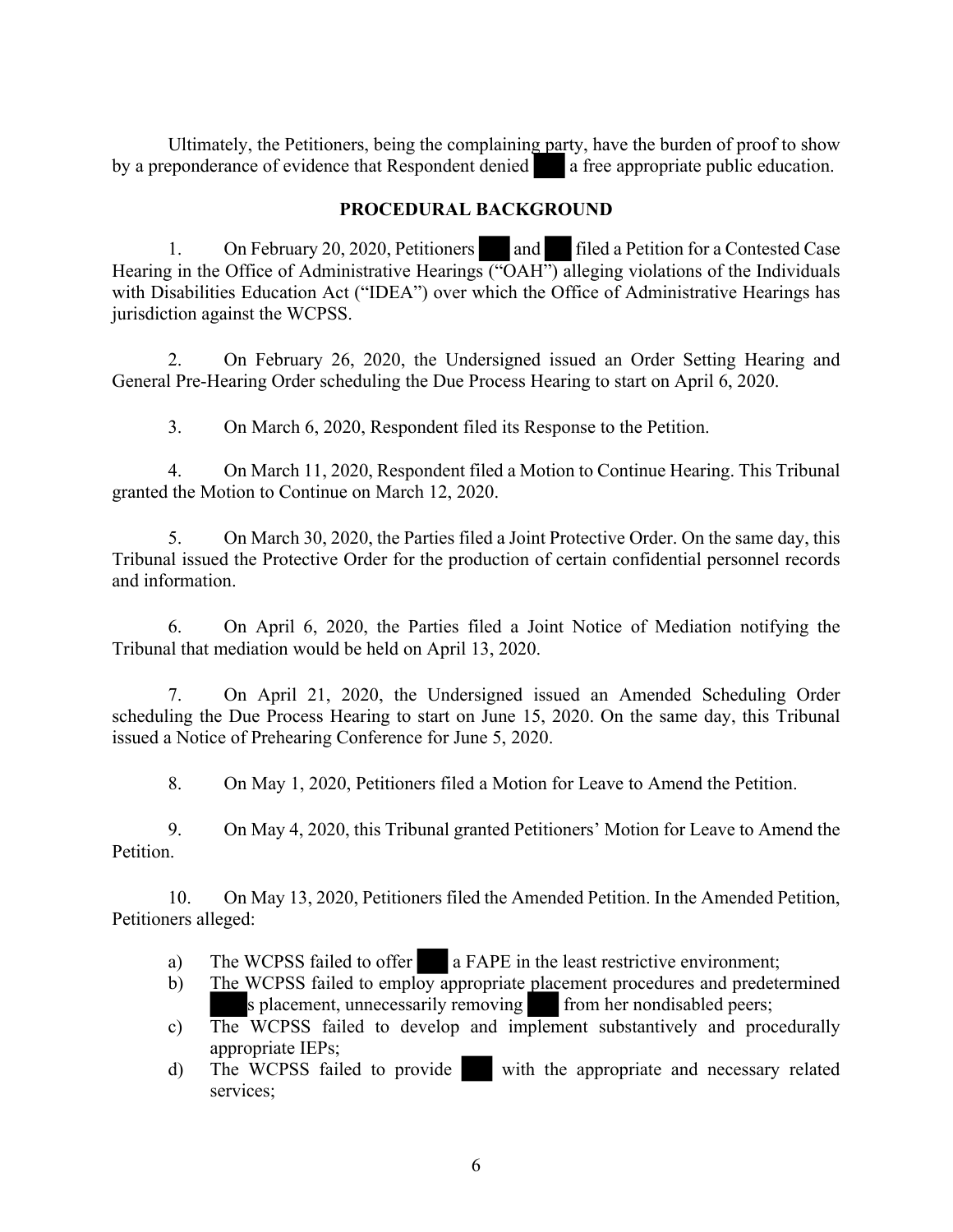- e) The WCPSS failed to consider providing with appropriate supplemental aids and services to enable her to be educated with her nondisabled peers in the general education classroom;
- f) The WCPSS failed to comply with the procedural and substantive requirements of the IDEA, significantly impeding s parents' participation in the provision of FAPE to resulting in educational harm to and causing a loss of educational benefit;
- g) The WCPSS failed to timely and properly evaluate in conformity with the IDEA to understand s present levels of performance and gather information related to s disability-related behaviors that were impeding her learning;
- h) The WCPSS failed to provide s parents with proper notice of the decisions made regarding the provision of  $FAPE$  to and misrepresented information about educational programming and the use of seclusion and restraint;
- i) The WCPSS failed to utilize research-based interventions with to address her disability-related behaviors and failed to develop an appropriate BIP for
- j) The WCPSS inappropriately included seclusion on s BIP and inappropriately utilized seclusion and restraint against as punishment;
- k) The WCPSS failed to follow the requirements set forth in Section 504 of the Rehabilitation Act and Title II of the Americans with Disabilities Act prohibiting discrimination on the basis of a person's disability; and
- l) The WCPSS failed to follow the requirements set forth in the IDEA.

11. On May 14, 2020, this Tribunal issued a Notice of Definite Hearing Date Voided (Due to Amended Petition). This Tribunal then reissued an Order Setting Due Process Hearing to start on June 22, 2020.

12. On May 22, 2020, the Parties filed a Joint Motion to Continue the Due Process Hearing.

13. On May 26, 2020, Respondent filed its Response to Petitioners' Amended Petition.

14. On June 1, 2020, the Parties jointly filed a Motion for Scheduling Order.

15. On June 3, 2020, this Tribunal adopted the Parties' Proposed Scheduling Order Setting Due Process Hearing to start on August 24, 2020.

16. On June 10, 2020, this Tribunal issued an Amended Scheduling Order delaying the due date for dispositive motions until June 26, 2020.

17. That same day, the Parties filed a Joint Motion to Amend the Scheduling Order. On June 25, 2020, this Tribunal issued a Second Amended Scheduling order setting the date for dispositive motions as July 13, 2020.

18. On June 17, 2020, Petitioners filed a Motion to Compel Discovery. Respondent filed its response on June 29, 2020.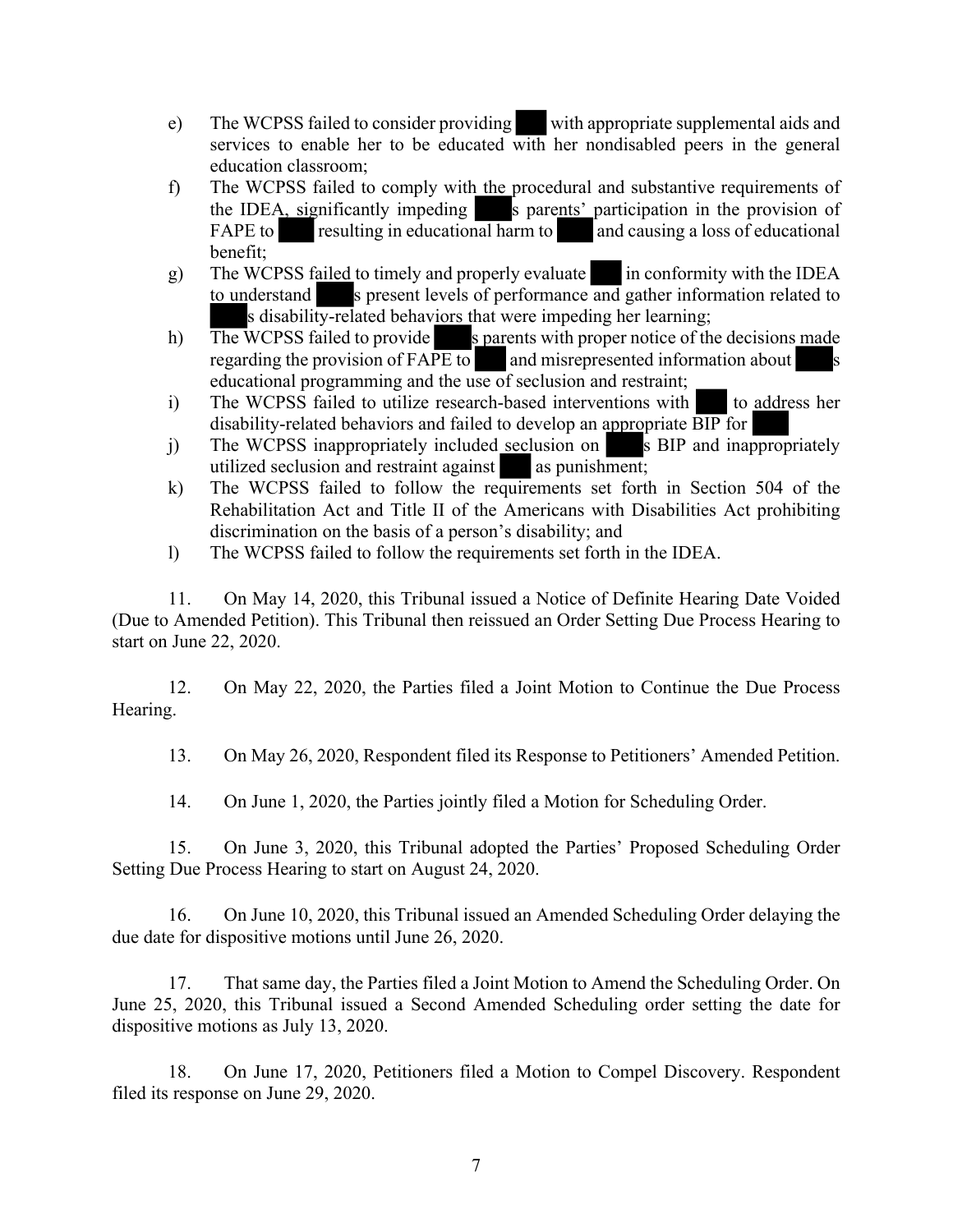19. On July 1, 2020, this Tribunal denied Petitioners' Motion to Compel Discovery.

20. On July 13, 2020, Petitioners filed their Motion for Partial Summary Judgment. Respondent also filed a Motion for Partial Summary Judgment.

21. On July 14, 2020, Petitioners filed a Rule 60 Motion to correct a clerical error. This Motion was granted by the Tribunal on July 15, 2020.

22. On July 28, 2020, Petitioners filed their Response to Respondent's Motion for Partial Summary Judgment.

23. On July 29, 2020, Respondent filed its Response to Petitioners' Motion for Partial Summary Judgment.

24. On July 31, 2020, Petitioners filed a Motion for Leave to File a Reply to Respondent's Response to Petitioners' Motion for Partial Summary Judgment. That same day, this Tribunal denied Petitioners' Motion for Leave to File a Reply.

25. On August 3, 2020, the Parties filed a Second Joint Motion for Consent Protective Order which was adopted by this Tribunal.

26. On August 18, 2020, Petitioners filed a Motion to Sequester Witnesses which was granted at the beginning of the hearing.

27. On August 19, 2020, the Parties filed a Joint Motion to Continue the Due Process Hearing until August 26, 2020. That same day, this Tribunal granted the Parties' Motion to Continue.

28. On August 19, 2020, this Tribunal denied Petitioners' Motion for Partial Summary Judgment and granted Respondent's Motion for Summary Judgment dismissing Petitioners' claims prior to February 21, 2019.

29. On August 19, 2020, Respondent filed a Partial Motion to Dismiss Petitioners' ADA and Section 504 claims which was granted at the start of the hearing on August 26, 2021.

30. Before the hearing on August 26, 2020, Respondent filed a Motion in *Limine* to exclude several of Petitioners' exhibits as well as to prevent testimony on the exhibits. Oral arguments were made that morning by both Parties before the Tribunal., the Undersigned reserved ruling on the Motion since it was not clear how the evaluations would be used. Ultimately, during the testimonies of Petitioners' expert witnesses, the May 20, 2020 Informal Dynamic Social Comm. and Pragmatic Language Assessment and Recommendations (Pet. Ex. 29) and the May 29, 2020 Psychoeducational (Pet. Ex. 30) evaluation were admitted. However, the July 9, 2020 Occupational Therapy Evaluation (Pet. Ex. 31) was excluded,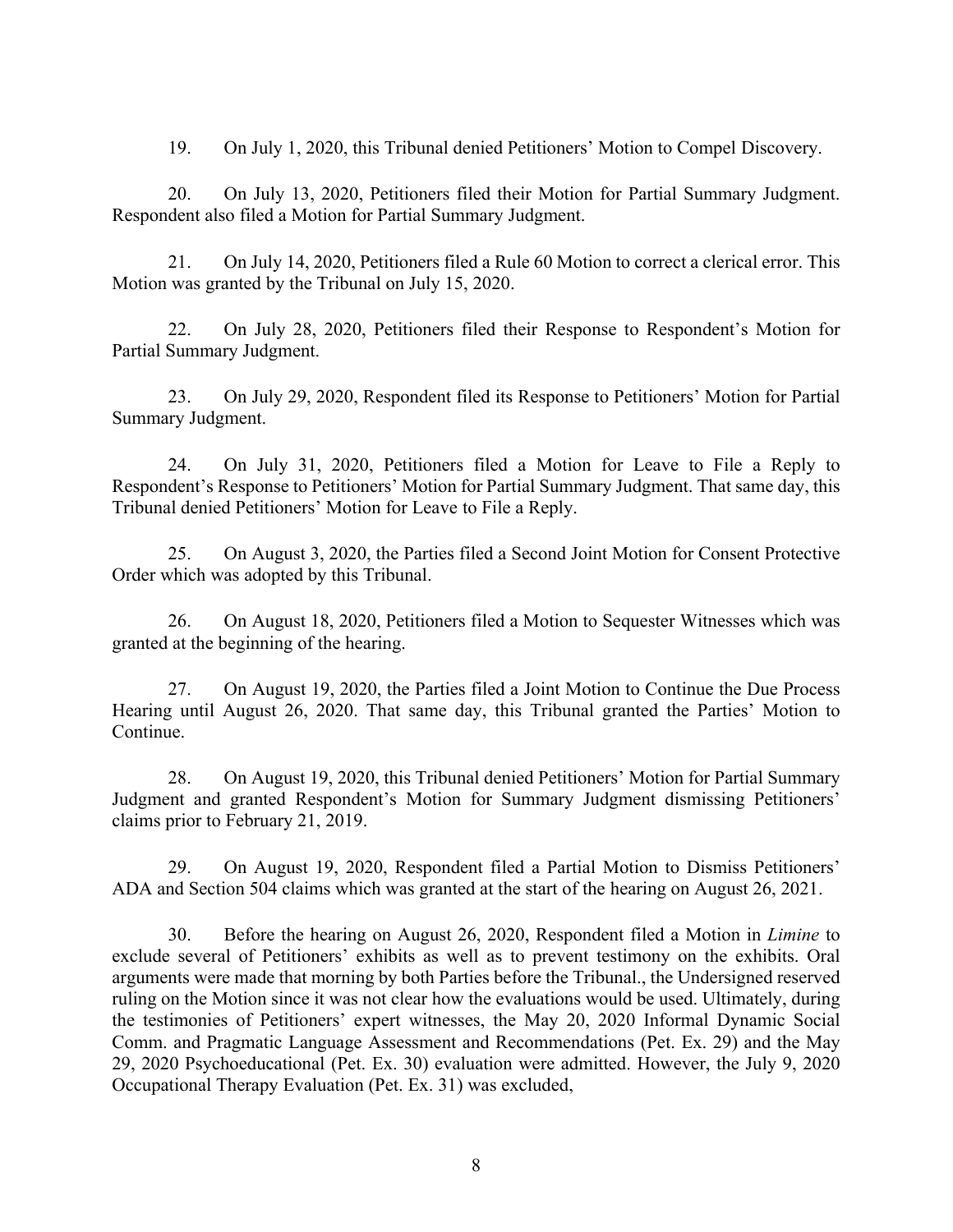31. On August 27, 2020, the Parties filed a Final Proposed Pre-Trial Order.

32. The initial hearing in this matter encompassed ten (10) days of hearings, from August 26-28, and 30, and September 2-4, 16-18, 2020.

33. At the close of Petitioners' Case-in-Chief on September 3, 2020, Respondent moved to dismiss portions of Petitioners' case pursuant to Rule 41(b) of the North Carolina Rules of Civil Procedure. This Tribunal denied Respondent's Motion.

34. During the due process hearing, Petitioners orally made a Motion for Reconsideration regarding the granting of Respondent's Motion for Partial Summary Judgment.

35. On October 5, 2020, this Tribunal granted Petitioners' Motion for Reconsideration and allowed Petitioners to present evidence as to whether the Petitioners knew or should have known about how CPI techniques, restraint, seclusion, and "time-in" were actually used within the BIPs prior to February 20, 2019, and to present evidence on the appropriateness of the restraints and seclusions prior to February 20, 2019, if the statute of limitation is not applicable.

36. The hearing on the reconsideration issue was held on October 18 and 20, 2020.

37. Pursuant to the Post Hearing Order entered on October 20, 2020, the Parties filed their respective exhibits with verifications, exhibits officially noticed, and the stipulated exhibits on October 23, 2020.

38. Volumes 1-6 of the transcripts were received on October 23 and 27, 2020. The remainder of the transcripts were received from March 2 through 23, 2021.

39. Petitioners filed a Motion to Exclude Evidence Exhibits A-X on April 5, 2021 because Respondent had not produced these documents during discovery.

40. After seeking clarification of whether Petitioners had renewed their Motion to Compel these documents and being advised that they had not, Petitioners' Motion to Exclude was denied on April 16, 2021.

41. Both Parties filed their Proposed Final Decisions on May 17, 2021.

42. On June 30, 2021, the Final Decision deadline was extended from July 14, 2021 to July 30, 2021 by Chief Administrative Law Judge Julian Mann.

43. The 5<sup>th</sup> Grade Report Card, Stipulated Exhibit 33, was inadvertently not filed in the record with the other Stipulated Exhibits and this mistake was corrected on July 22, 2021.

44. During a review of the extensive record, the Parties were asked to provide supplemental information regarding certain evidence and additional legal authority. The Parties responded on July 22, 23, & 27, 2021. Their prompts responses to this request are appreciated.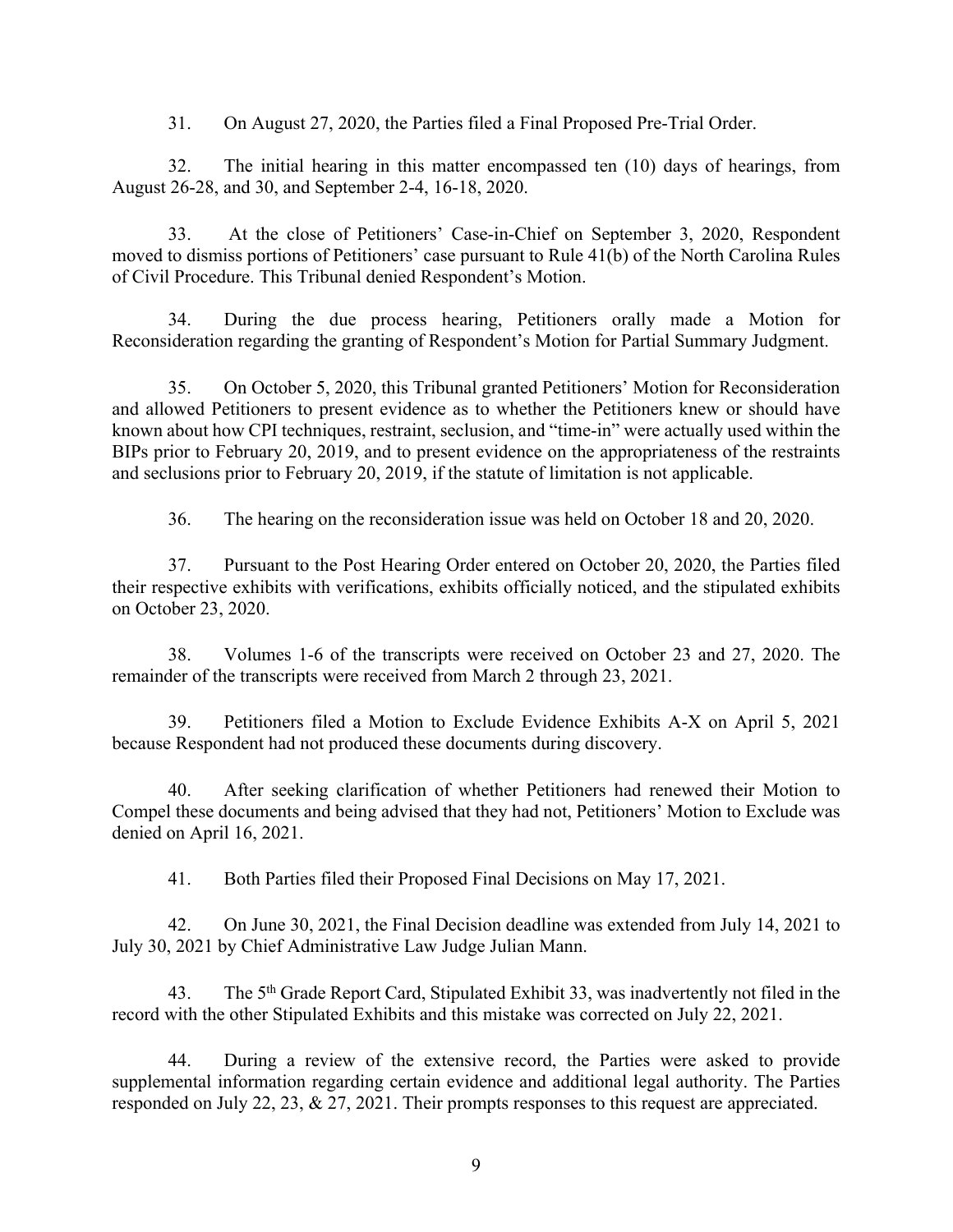- 45. The record thereafter was closed.
- 46. The Final Decision was issued on July 30, 2021.

#### **RECONSIDERATION OF SUMMARY JUDGMENT ORDER**

#### *Were there questions of material fact about whether Petitioners knew or should have known about how CPI techniques, restraint, and seclusion, in the BIPs developed prior to February 20, 2019 were implemented by the Respondent?*

Prior to the hearing, the Undersigned granted the Board's partial motion for summary judgment, limiting the time period to be considered from February 21, 2019 through February 20, 2020. That order was based on the facts as presented at the time that Petitioners knew or should have known of the factual basis for their older claims at the time those claims arose, and that Petitioners could not show any exception to the statute of limitations.

During the hearing, certain testimony was presented raising questions of material fact about concerned whether s Parents knew or should have known of the issues they now complained about and whether there was evidence to support any of the statutory exceptions to the one-year statute of limitations. The credibility of the EBS teacher, was a key factor for granting reconsideration. As indicated in the Findings of Fact below, Mr. creditability was questionable and ultimately undermined much of WCPSS' case.

On October 5, 2020, this Tribunal granted Petitioners' Motion for Reconsideration and allowed the Parties to present any additional evidence as to whether the Petitioners knew or should have known about how CPI techniques, restraint, seclusion, and "time-in" were used prior to February 20, 2019. If the statute of limitation was found not applicable to those claims, the Parties were afforded an opportunity to present evidence on the appropriateness of the implementation of the restraints and seclusions prior to February 20, 2019.

Petitioners presented additional evidence on the issue in two days of supplemental hearings. Respondent presented no further evidence other than entering several exhibits.

A decision on summary judgment does not require findings of fact but the factual findings below are relevant to both the rationale for the reversal of the summary judgment order and the Final Decision.

Having reviewed all the evidence and testimony from the hearing, including the supplemental exhibits and testimony, the Undersigned now addresses the issue on reconsideration.

Pursuant to N.C. Gen. Stat. § 1A-1, Rule 56, the Undersigned finds that there are questions of material fact as to whether the Petitioners knew or should have known about the use of restraint and seclusion prior to February 20, 2019, and the prior Order Granting Respondent Motion for Partial Summary Judgment on that issue is **REVERSED** and Partial Summary Judgment on that particular issue is **DENIED.**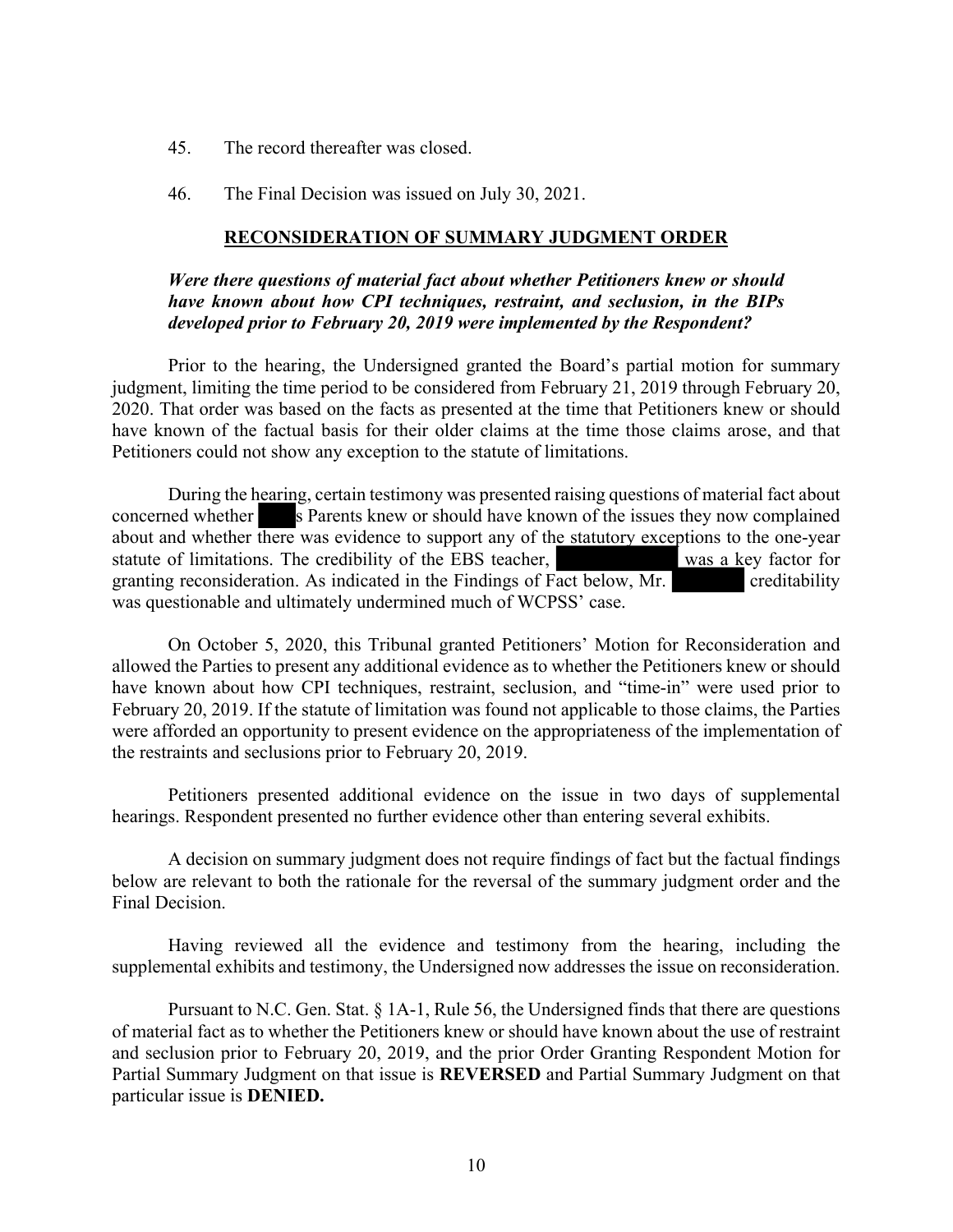As claims regarding the implementation of the BIPs prior to February 20, 2019 are now at issue, the Findings will start at the beginning of  $s$  3<sup>rd</sup> grade year at  $\blacksquare$  Although the appropriateness of the IEPs developed prior to February 20, 2019 are not at issue, facts regarding those IEPs are included as needed for historical purposes only. Also, even though issues regarding the appropriateness of the BIPs developed prior to February 20, 2019 are no longer before this Tribunal, the December 2017 BIP is essentially the same as subsequent BIPs developed prior to the last BIP created in January 2020. As indicated below, the March 2019 and May 2019 BIPs are identical to the December 2017, May 2018, and October 2018 BIPs. The December 2017 BIP is copied into the decision for the implementation issue prior to February 21, 2019, historical purposes, and as reference to the contents of all other BIPs prior to the creation of the January 27, 2020 BIP.

#### **FINDINGS OF FACT**

At the start of the hearing in this matter, the Parties agreed to Jurisdictional, Party, and Legal Stipulations and Factual Stipulations in a Proposed Pre-Trial Order, which was approved and filed in the Office of Administrative Hearings on August 27, 2020. To the extent that Stipulations are not specifically stated herein, the Stipulations of Fact in the Order on Pre-Trial are incorporated fully by reference.

Unless specifically contradicted, this Order incorporates and reaffirms all findings of fact and conclusions of law contained in previous Orders entered in this litigation either orally at the hearings or in written format. Such Orders are appealable after issuance of this Final Decision.

To the extent the Findings of Fact contain conclusions of law or the Conclusions of Law are findings of fact, they should be considered without regard to their given labels.

**BASED UPON** careful consideration of the sworn testimony of the witnesses presented at the hearing, the documents exhibits received and admitted into evidence, and the entire record in this proceeding, the undersigned Administrative Law Judge ("ALJ") makes the following Findings of Fact. In making these Findings of Fact, the ALJ has weighed the evidence presented and has assessed the credibility of the witnesses by taking into account the appropriate factors for determining credibility, including but not limited to the demeanor of the witnesses, any interests, bias, or prejudice the witnesses may have, the opportunity of the witnesses to see, hear, know and remember the facts or occurrences about which the witnesses testified, whether the testimony of the witnesses is reasonable, and whether the testimony is consistent with other believable evidence in the case, including but not limited to verbal statements at IEP meetings, IEP meeting minutes, IEP documents, DEC 5/Prior Written Notices, and all other competent and admissible evidence.

Based upon the stipulations of record and the preponderance of admissible evidence, the Undersigned finds as follows: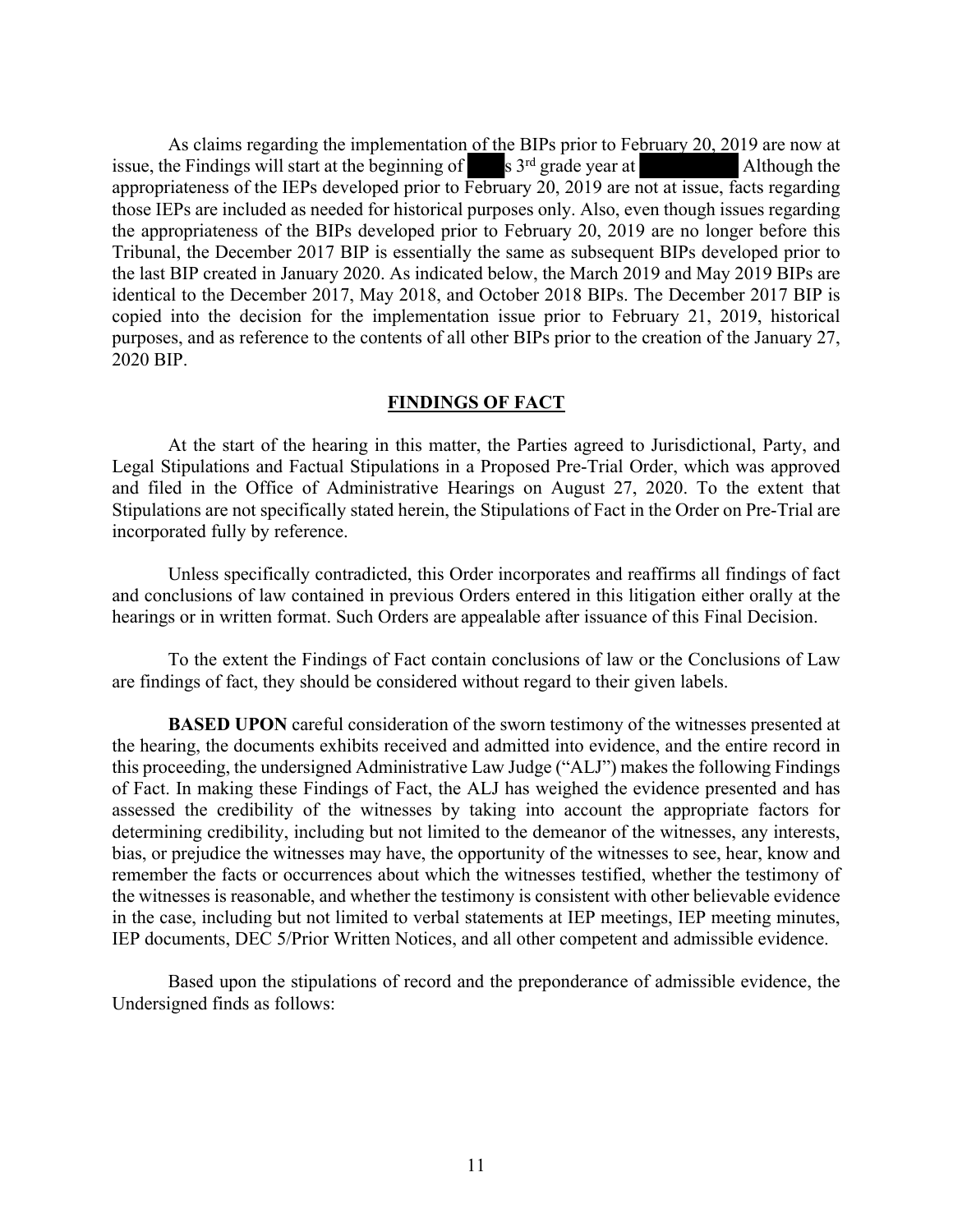#### **SECTION 1: PRELIMINARY MATTERS**

#### **Parties**

1. was years old ( ) and in the grade at the time of the filing of this Petition. Stips. 8  $\&$  10. is a "child with a disability" as that phrase is defined in IDEA, and she is categorized as Other Health Impaired ("OHI"). Stip. 11.

2. Her mother is  $($  s father is  $($  Stip. 9.

3. and her Parents are domiciled within the boundaries of the Wake County Public School System ("WCPSS") System. Stips. 12 &13.

4. Wake County Schools Board of Education ("WCPSS" or "Respondent") is the local educational agency responsible for providing with a free and appropriate public education.

# **s Unique Circumstances**

5. The focus of this contested case is the special education programming provided to a student with unique, individualized educational and functional behavioral needs. As  $\overline{\text{evidence}}$  by her educational record and the testimony of Respondent's witnesses, so unique circumstances were well-known by the school-based IEP team members. S unique behavioral, pragmatic language, and academic needs were not met. Instead of developing appropriate IEPs and BIPs to address her unique circumstances, WCPSS relied on a "cookie cutter" behavioral program built into the Elementary Behavior Support ("EBS") classroom at

#### *Diagnoses*

6. is a child with average intelligence who has been diagnosed with Other Specified Bipolar and Related Disorder, Other Specified Attention-Deficit/Hyperactivity Disorder, Generalized Anxiety Disorder, Sensory Processing Disorder of her auditory, vestibular, and tactile systems, moderate Pragmatic/Social Language Communication Disorder, moderate articulation disorder, and a Nonverbal Learning Disability.<sup>4</sup>

7. Less than one-half of one-half percent of students (0.25%) in the United States have s combination of disabilities. Tr. vol. 6, p.  $1127:23-25$  (T of Dr. As explained further below, the IEP and BIPs during the statutory period (and before) did not appropriately address her unusual combination of disorders.

<sup>4</sup> *See* Stip Ex. 16 (February 28, 2013 Occupational Therapy Evaluation); Stip. Ex. 17 (April 29, 2014 Speech Language Evaluation); Stip. Ex. 18 (September 20, 2014 Speech Language Evaluation); Stip. Ex. 19 (December 9, 2014 Occupational Therapy Evaluation); Stip. Ex. 20 (December 17, 2014 Psychoeducational Evaluation); Stip. Ex. 21 (December 29, 2014 Speech Language Assessment); Stip. Ex. 22 (April 27, 2017 Psychoeducational Evaluation); Stip. Ex. 23 (May 4, 2017 Psychological Assessment); Stip. Ex. 24 (May 20, 2017 Occupational Therapy Evaluation); Stip. Ex. 25 June 7, 2017 Speech Language Evaluation); Pet. Exs. 29, 30, 92.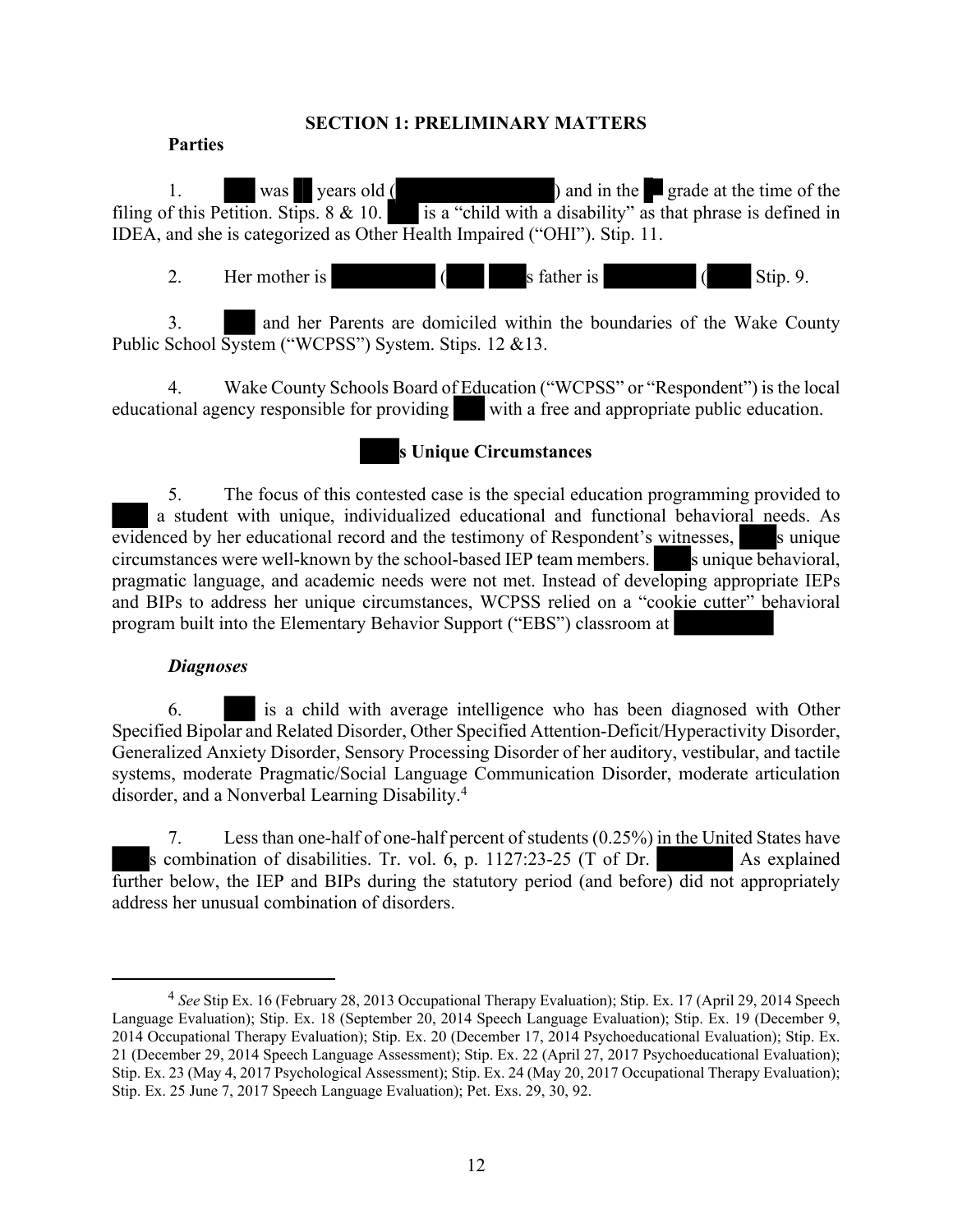#### *Behavioral Issues*

8. has a clear pattern of behaviors and escalation that begins in preservation on her worries, continues to loud talking, and eventually leads to verbal and then physical aggression. Tr. vol. 4, pp. 803:6-804:6 (T of use of "regressive speech" was also a sign she was becoming stressed or anxious. Tr. vol. 2, p. 264:12-13 (T of reverts to childlike language when distressed. Tr. vol. 1, pp. 88:23-89:11 (T of

9. Punishing while she is in this behavioral pattern only exacerbates her escalation. Tr. vol. 4, p.  $805:5-7$  (T of Physical activity helps release excess energy and be better regulated. Tr. vol. 3, pp.  $555:18-556:7$  (T of

10. Likewise, is unable to self-soothe and requires interventions to break her escalation. Tr. vol. 2, p. 281:21-24 (T of *see also* Pet. Ex. 92 ("unable to self-soothe"); Tr. vol. 4, p. 834:3-4 (T of Mindfulness techniques and encouragement help mitigate her behaviors. Tr. vol. 4, pp. 658:23-659:6 (T of

11. also has sensory issues and becomes overwhelmed when presented with too much visual stimuli. Tr. vol. 3, pp. 510:15-511:2 (T of Her sensory and communication issues impact her regulation in classroom. Tr. vol. 4, pp. 809:23-810:1 (T of

12. has had "behavioral challenges throughout kindergarten, first, and second" grade. Tr. vol.  $\overline{4, p}$ . 725:5-6. According to a 2017 evaluation conducted by near the end of  $\Box$  grade, had "long evidenced emotional and behavioral dysregulation in the school environment." Stip. Ex. 23, p.143. Related concerns included "passive suicidality" and the "spontaneous nature of her behavioral meltdowns." *Id.* was eventually diagnosed with bipolar disorder. Her primary diagnosis is severe anxiety which manifested as externalizing behaviors, including self-criticism, lack of impulse inhibition, and aggression. Tr. vol. 10, pp. 1945:15- 1946:12.

13. had such difficulty that she was placed on a half-day schedule in the spring of grade. Stip. Ex. 22, p.135. An evaluator described this as "needing to have a break from the classroom experience" due to the frequency and intensity of behavioral outbursts. Stip. Ex. 24, p.163. Near the end of the year, her  $\blacksquare$  IEP was amended such that she was served for almost the entire school day in a separate setting. Tr. vol. 4, p. 728:12-15; Stip. 15.

14. In the April 2017 psychological evaluation, the Conners-3 T-scores indicated very elevated scores in inattention, hyperactivity, learning problems, defiance/aggression, and peer relations. Pet. Ex. 3, p. 8; Stip. Ex. 23, pp.152-155. The evaluator recommended "[l]ong-term placement in a classroom with significant social-emotional supports and access to one-on-one instruction," stating that a "BED (behaviorally/emotionally disturbed classroom) setting, in particular, should be considered." Stip. Ex. 23, p.158.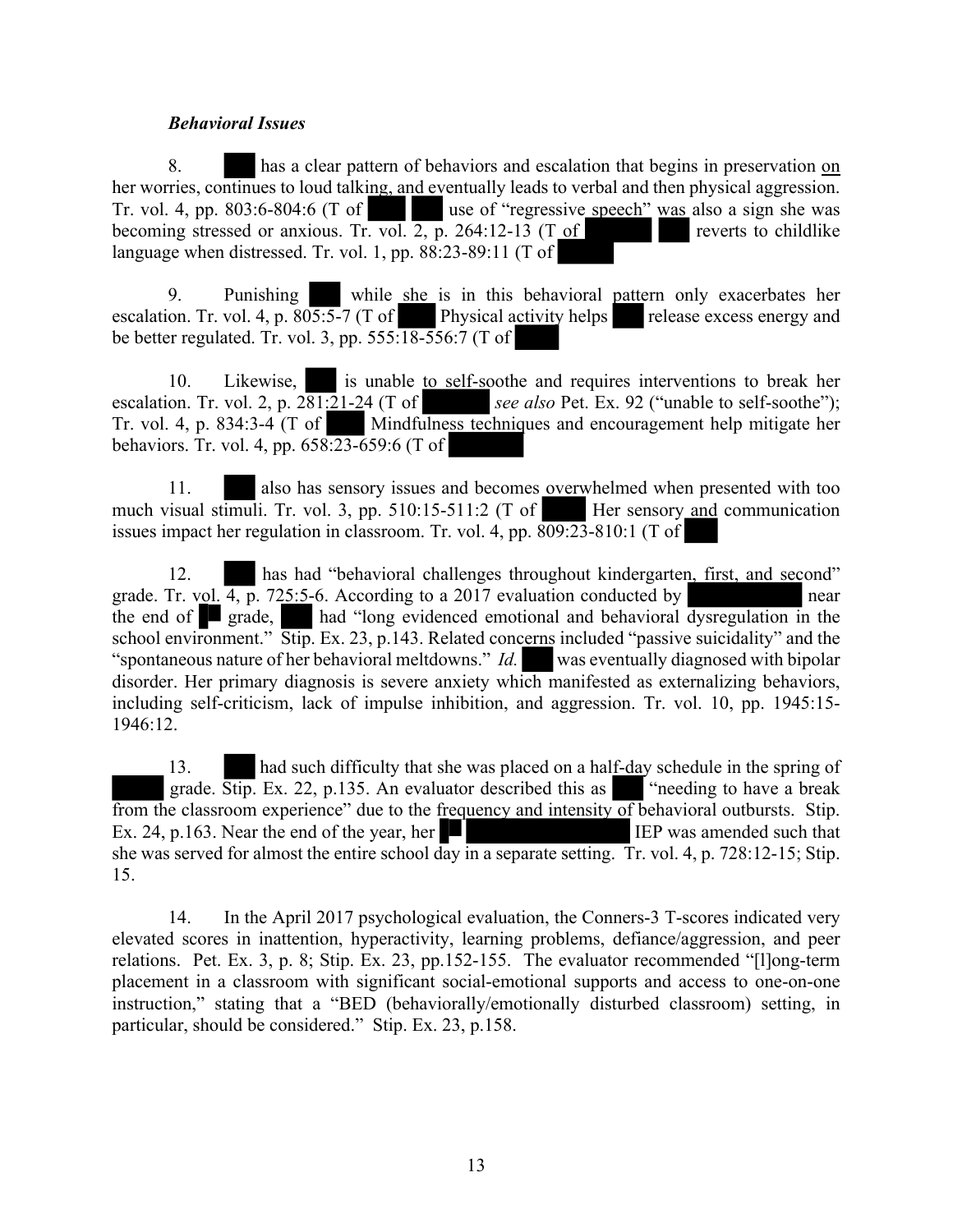#### *Pragmatic Language Deficits*

15. had documented pragmatic language deficits prior to her enrollment in According to the May 26, 2017 CELF-5 Pragmatic profile teacher report, scored well below average (3) even though the parental report was average (9). Pet. Ex. 3, p.  $\overline{7}$ .

16. s teacher reported that: "[ struggles with understanding non-verbal cues, reading the type and intensity of emotion that people around her are displaying with body language, facial expressions, use of voice, and use of personal space. She is unable to communicate her emotions and feelings in appropriate ways and does not accept corrective feedback as well." Pet. Ex. 3, p. 7.

17. The BRIEF Index/Scale supported the teacher's pragmatic profile and found that:

[ evidences significant inattention and hyperactivity-impulsivity across home and school settings. She further evidences executive weaknesses including impulsivity, shifting weaknesses, and poor emotional control across settings. Broadened executive weaknesses are additional[ly] observed in the school environment, co-morbid challenges in terms of learning problems, defiance/aggression, peer relationship problems, and anxiety are also strongly suggested.

Pet. Ex. 3, p. 8.

18. Dr. 2017 psychological evaluation was used by WCPSS to develop IEP and speech services noted s pragmatic language deficits. Stip. Ex. 23.

19. While at **continued** to have deficits in pragmatic language and "struggles with understanding nonverbal cues, reading the type and intensity of emotions that people around her are displaying with body language, facial expressions, use of voice, and use of personal space. She is unable to communicate her emotions and feelings in appropriate ways and does not accept corrective feedback well." Stip. Ex. 25 (incorporated into Pet. Ex. 29 by reference). had a moderate pragmatic language impairment and articulation disorder which affected all areas of access to education including her nonverbal learning disability. Tr. vol 4, pp. 654:22- 656:5 (T of

20. s pragmatic language deficits include a lack of emotional vocabulary, a paucity of words to express internal states, very poor sentence construction at the discourse level, poor ability to link cause and effect in a social scenario, and very delayed or disordered narrative skills. Tr. vol. 4, pp.  $657:4-10$ ,  $3-24$ ;  $659:18-23$  (T of s language deficits are often the antecedent for behavioral concerns. Tr. vol. 4, p. 717:5-9 (T of

21. Prior to the January 2020 IEP, none of the IEPs addressed s pragmatic language deficits and the IEPs only had speech goals for articulation.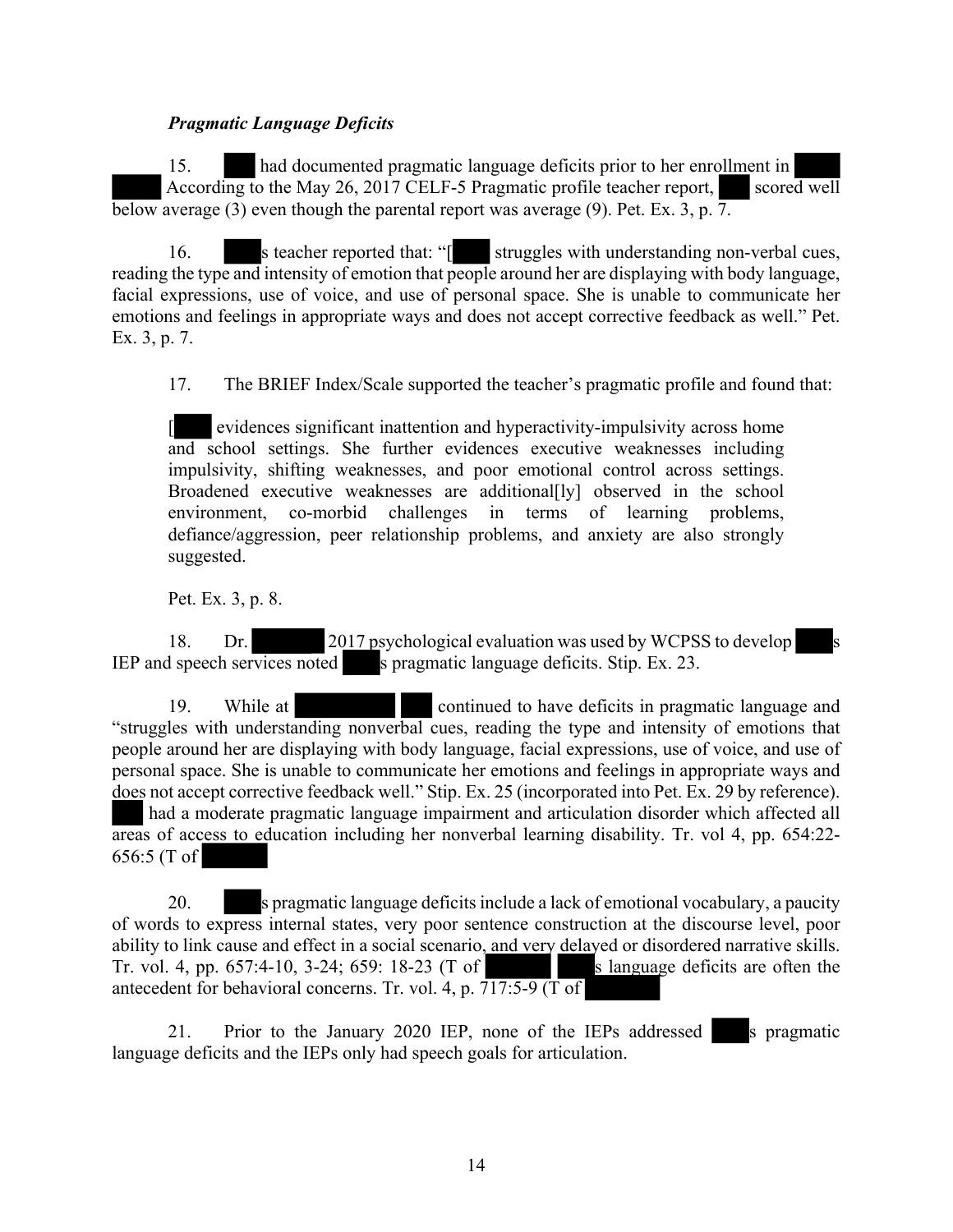#### *Academics*

22. participated in an educational evaluation in April of 2017 prior to leaving Her scores on both intellectual and achievement testing are almost entirely in the average range, with weaknesses in visual-spatial domains and processing speed. Stip. Ex. 22, pp.141-42. Relative weaknesses in reading comprehension and math problem solving were attributed to testing refusal rather than skill deficits. Stip. Ex. 22, p.139.

23. Academically, the evaluator found "shows strengths in written expression, spelling and sight word reading." In addition, the evaluator found had relative strengths in writing and math calculation as well. had "slightly lower scores on tests of reading comprehension and math problem solving" but the evaluator indicated "these tests were impacted by her refusal to complete items and are not likely a true reflection of her abilities." Stip. Ex. 22. p. 139.

24. Nevertheless, her broad reading score was 97, which was within the average range. Stip. Ex. 22, p. 142. Her broad math score was 101, which also fell into the average range. The evaluator concluded s "psychoeducational profile is not indicative of a learning disability." Stip. Ex. 22, p. 139. s "overall functioning is within normal limits for her age." Stip. Ex. 22, p. 139.

25. This psychoeducational evaluation was reviewed by Dr. and she and she refers to it in her comprehensive psychological evaluation conducted in April 18 and May 4, 2017. Stip. Ex. 23.

26. In her evaluation, Dr. stated that:

Results of a recent psychoeducational evaluation indicate an intellectual profile suggestive of a Non-Verbal Learning Disability (NLD) with a large discrepancy between s verbal abilities and visual-spatial abilities.

… As is often seen in children with NLD, evidences variable affect recognition skills in the absence of contextual cues, social impairments, and relative math weaknesses (e.g. difficulty with math word problems).

Stip. Ex. 23, p. 157 (emphasis in original)

27. Dr. diagnosed a Non-Verbal Learning Disability, Generalized Anxiety Disorder, Other Specified Attention-Deficit/Hyperactivity Disorder, Other Specified Bipolar and Related Disorder. Stip. Ex. 23, pp. 156-57. She recommended ongoing monitoring for an emerging psychotic disorder, Obsessive-Compulsive Disorder, and Autism Spectrum Disorder. Stip. Ex. 23, p. 157. Dr. made numerous recommendations for supportive services and classroom accommodations for all of s academic and functional needs including s non-verbal s academic and functional needs including s non-verbal learning disability. *See* Stip. Ex. 23, pp. 158-161.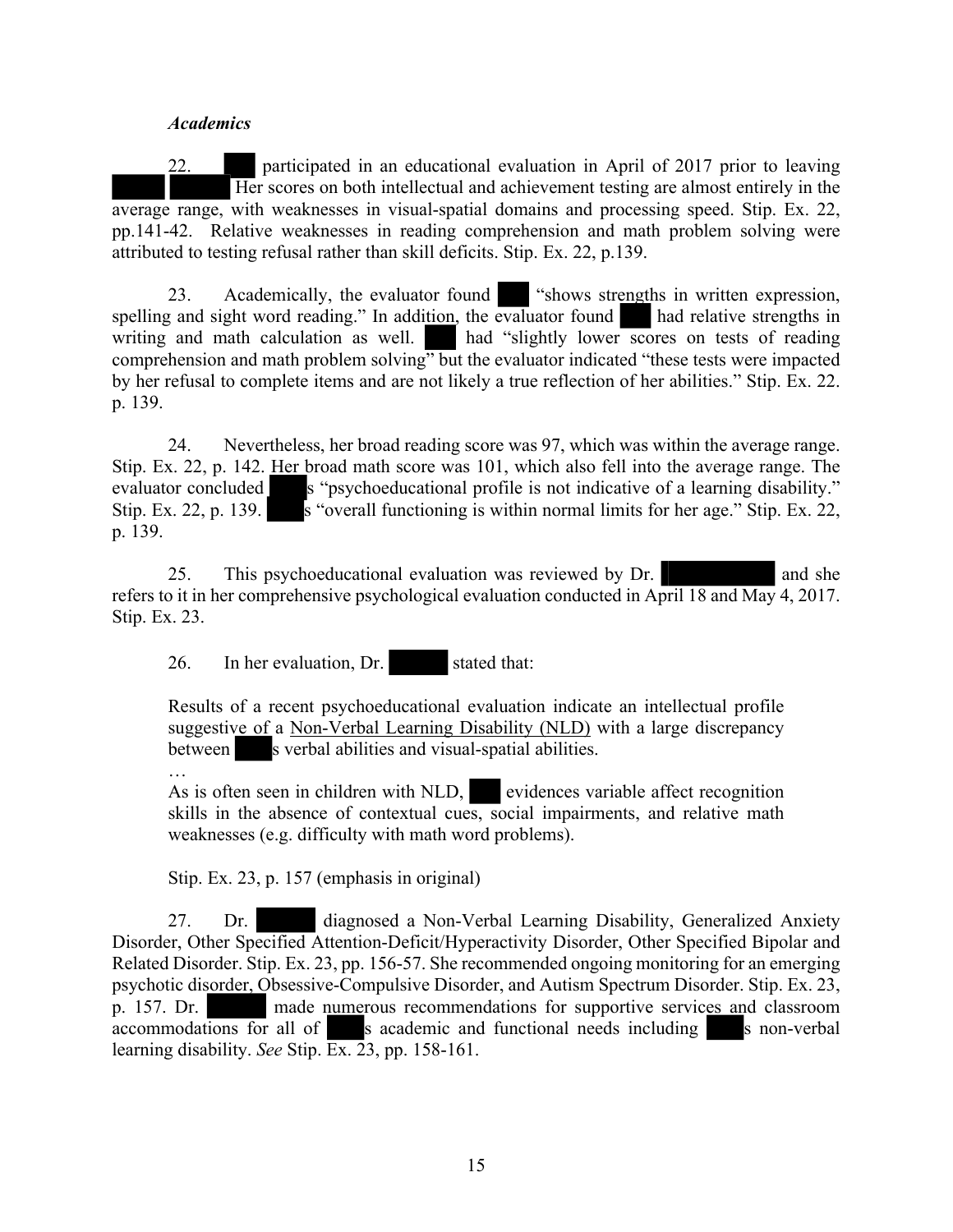28. Instead of conducting their own evaluations, WCPSS used the independent evaluations provided by s Parents and School. Although well documented in s educational records, WCPSS did not address s test anxiety, non-verbal learning disability, reading comprehension, or math problem solving deficit. Inexplicitly, prior to the January 2020 IEP, was pulled out of regular math instruction and taught in the special education classroom with no math goals even though WCPSS contends she had been doing grade level math.

#### **School History**

29. Prior to enrollment at WCPSS, attended School (" from 2014-2017. Stip. 14. While attending on January 16, 20 after conducting a Functional Behavior Assessment ("FBA"), the IEP team developed an IEP and a BIP for She was found eligible under the category of Other Health Impaired ("OHI"). s final IEP, developed at in 2017, placed her in a separate setting for the entire instructional day. Stip. 15.

30. Neither s 2017 IEP nor BIP from were entered into evidence.

31. Mr. the EBS lead classroom teacher, admitted that the BIP from did not include restraint or seclusion. Tr. vol. Tr. vol. 8, p. 1553:13-19 (T of *see also* Tr. vol. 11, p. 2089:5-8 (T of

32. s Parents describe the behavioral interventions used by and how was removed from the regular education when her behavior escalated. was never secluded at Wood Tr. vol. 11, p. 2087:4-6 (T of At it was common practice to take a disruptive student from the class to the quiet room and give them a place to decompress then head them back into the classroom. Tr. vol. 1, p. 2176 (T of The quiet room was not a closet where students were shut up. Tr. vol. 11, pp.  $2215:20-22\overline{16:8}$  (T of practice of putting in a little room and holding the door shut was a lot different than the use of the quiet room. Tr. vol. 11, p. 2216:9-22 (T of

33. transferred from to WCPSS prior to the start of grade 2017-2018 school year. Tr. p. 514:8-10. attended Elementary School (" from August 28, 2017 until January 27, 2020, where she was assigned to the regional Elementary Behavior Support ("EBS") program. Stip. 16.

34. Although she began the 2017-2018 school year at an IEP meeting was not held until November 7, 2017, (Pet. Exs. 2, 3, 5, 6). The BIP was not revised at the November 7, 2017 IEP meeting because the IEP team wanted to conduct another FBA prior to developing the BIP. A new BIP was developed at a subsequent IEP meeting held on December 12, 2017 (Pet. Ex. 7). Because a new IEP and BIP were not developed until November and December 2017, 3 months after school started, WCPSS was required to implement the IEP and BIP until it developed a new IEP. 20 U.S.C.  $\S$  1414(d)(2)(C)(i)(I); 34 C.F.R. 300.  $323(e)(2)$ .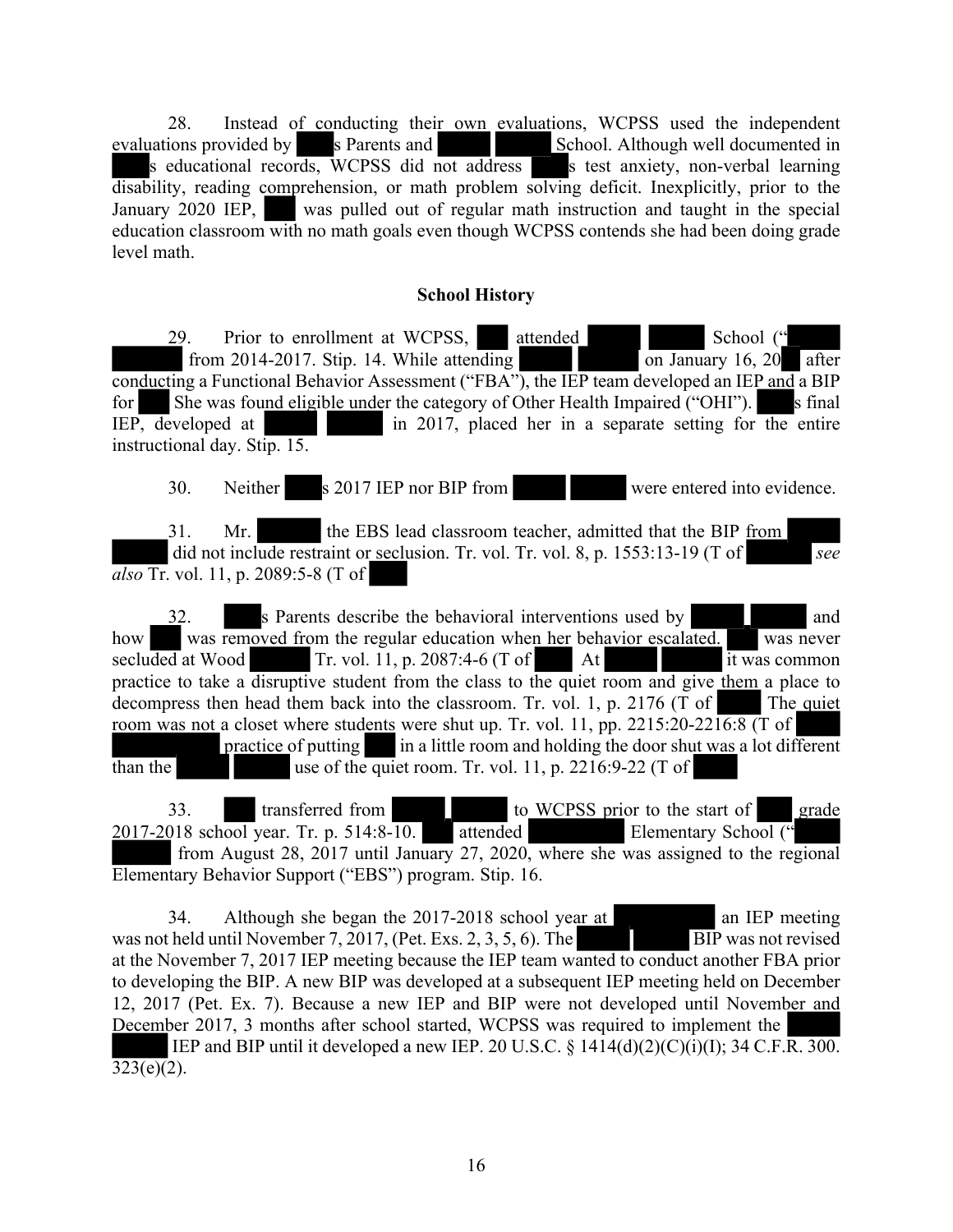35. During her tenure at IEP team meetings were held to develop an IEP, a BIP, or both, on: November 11, 2017 (IEP only), December 12, 2017 (BIP only), May 22, 2018 (IEP & BIP), October 18, 2018 (IEP & BIP), March 26. 2019 (IEP & BIP), May 15, 2019 (IEP & BIP), October 17, 2019 (IEP only), and January 27, 2020 (IEP & BIP).

36. A Functional Behavior Assessment ("FBA") was conducted at the December 2017 IEP meeting to assist with the development of the December 2017 BIP. The 2017, 2018, and 2019 BIPs were the same except for the addition of some strategies suggested by  $\sim$  s Parents which were included on the BIP reviews of the October 2018 and March 2019 BIPs.

37. Prior to the development of the January 2020 IEP, the 2017 through 2019 IEPs contained similar functional/behavioral and articulation speech goals. The functional /behavioral goal(s) were monitored by the "behavior chart" and teacher observation logs which is known as the Daily Point Sheet ("Point Sheet"). Prior to January 2020, although did not have any math goals, she was placed in the EBS special education classroom for 60 minutes sessions, 5 times a week for math instruction. In addition to speech-language services, she received 50 minutes sessions, 5 times a week for social/emotional skills instruction. Because of her behavioral issues and needs, she was placed in a resource setting with 40%-79% of the day with non-disabled peers to receive "instruction of the common core standards". Pet. Ex. 6, p. 28.

38. At the October 17, 2019 IEP meeting, s Parents requested an independent FBA to which WCPSS agreed. An independent FBA was conducted by Dr. in January 2020. After its completion, an IEP meeting was held on January 27, 2020, to revise the IEP and the BIP. Significant changes were made to seducational programming, placement, and BIP at that meeting. At the end of the meeting, s Parents notified WCPSS that they intended to place in a private program.

39. After her Parents rejected the January 2020 IEP and withdrew her from began attending " a private school for students with disabilities, located in Wake County. Stip. 26.

# **Credibility of Witnesses**

# **Petitioners' Witnesses**

40. Petitioners called three expert witnesses: Dr. Dr. and

*Expert Witnesses*

 *Ed.D., BCBA (Tr. vols. 1, 2, &12)* 

41. Dr. was qualified as an expert in the areas of behavior assessment and intervention for student behaviors, including Positive Behavior Intervention Systems ("PBIS"); functional behavior assessments ("FBAs"); behavior intervention plans ("BIPs"); co-teaching as it relates to behavior issues and including academic in light of behavioral issues; appropriate use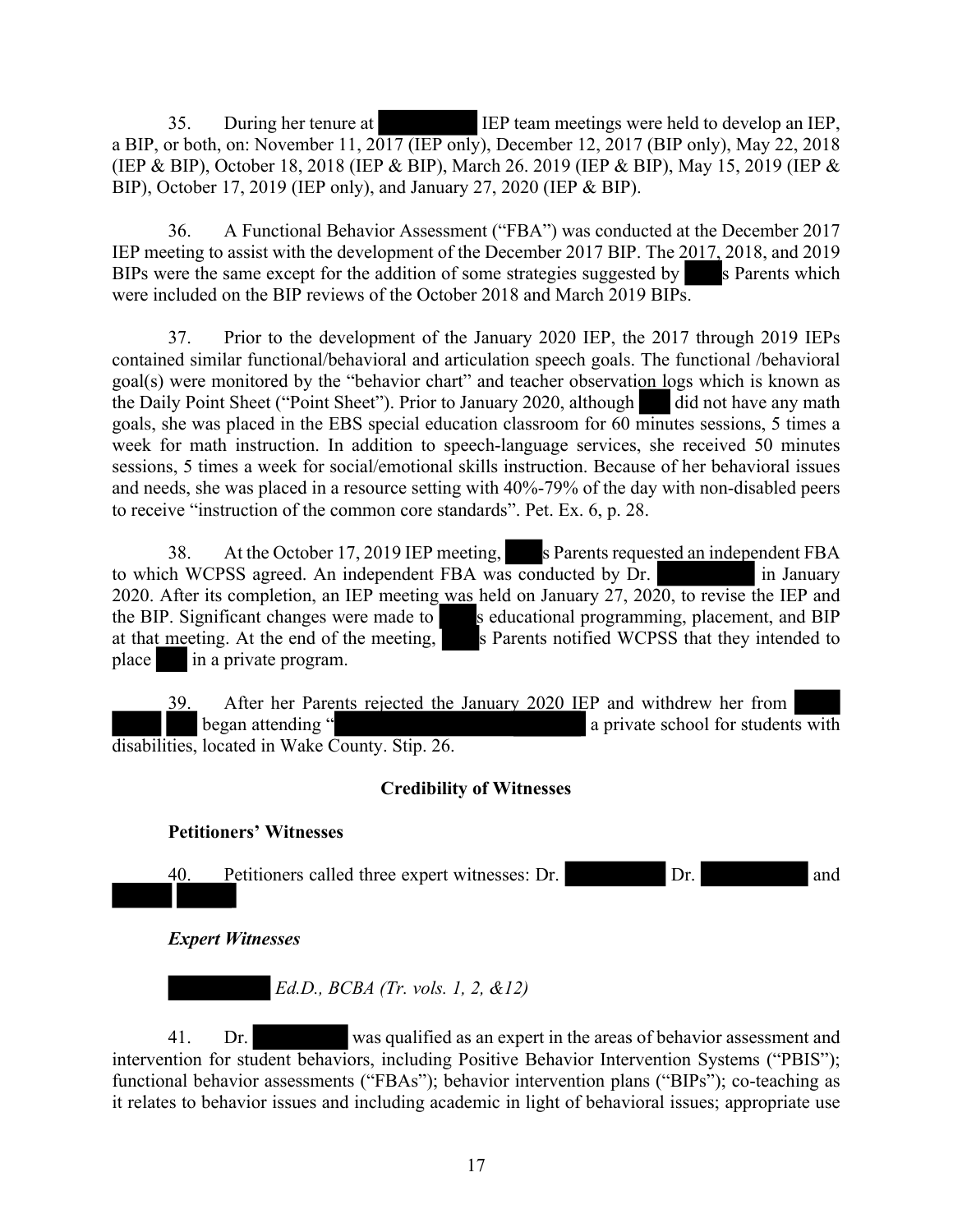of paraprofessionals as to behavior issues; IEP development with respect to behaviors goals, accommodations, and services; evidence-based practices with respect to the interaction between academic and behavior issues; and behavior response to intervention ("RTI"); multi-tiered systems of support ("MTSS") with respect to behavior; progress monitoring as it relates to behavior; and inclusion as behavior impacts academics.

42. Dr. professional experience includes working as a general education teacher, special education teacher, inclusion specialist, Associate Director for Florida Atlantic University's Center for Autism and Related Disabilities; teaching courses in the assessment of exceptional children and behavior management at Winthrop University; and working as an educational consultant to assist school districts and independent educational evaluator.

43. Dr. has presented at multiple conferences and published three (3) books as well as three (3) book chapters on topics including inclusion; seventeen (17) peer-reviewed articles on topics such as multi-tiered systems of support; positive behavior intervention and support; inclusion and understanding ASD. The Undersigned found Dr. to be credible and knowledgeable about s unique circumstances and disability based on her observation of in different classroom settings in the WCPSS, her evaluation of for a Functional Behavioral Assessment at the WCPSS, review of s educational record, and conversations with and her parents.

44. Dr. was the only expert offered in the areas in which she testified. As such, her testimony was both informative and persuasive to the Undersigned as almost all the issues in this hearing were related to her areas of expertise and is given considerable weight throughout this decision.

45. Respondent acknowledged Dr. expertise in the sense that Respondent paid for Dr. to conduct the independent FBA of and adopted many of her recommendations in the January 2020 BIP. Respondent proffered no opposing expert testimony.

 *MS/CCC/SLP (Tr. vol. 4)*

46. was qualified as an expert in the areas of pediatric speech pathology, speech-language deficits, and disorders, pragmatic, language deficits and disorders, development of speech and language goals for IEPs, progress monitoring for speech and language goals, and the curriculum of social thinking.

47. Ms. professional experience includes working as a Speech-Language Pathologist at Brookline Public Schools in Brookline, MA; Clinical Coordinator at Duke University Medical Center, Department of Speech Language Pathology and Audiology; Senior Clinician at a Duke University Medical Center, Department of Speech Language Pathology and Audiology; Educator with North Carolina Health and Human Services Division of Child Development and Early Education; and working private speech-language pathologist.

48. Ms. conducted a speech-language evaluation of in May 2020. Ms. also reviewed s educational record, met with s parents, met with and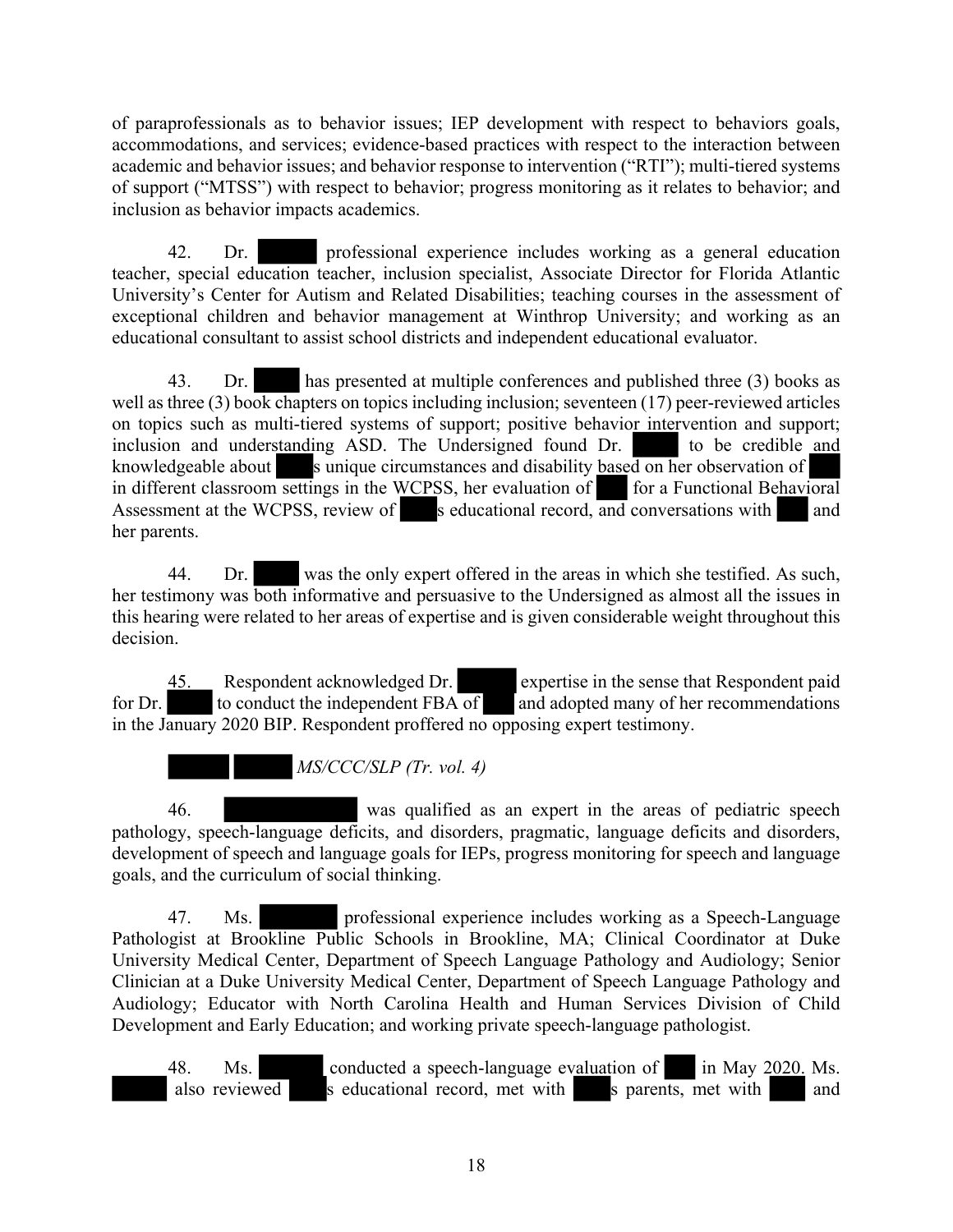observed at her private placement. Furthermore, after evaluating Ms. began providing direct speech therapy to

49. Ms. was the only expert offered in the areas of pediatric speech pathology, speech-language deficits and disorders, pragmatic language deficits and disorders, development of speech and language goals for IEPs, progress monitoring for speech and language goals, and the curriculum of social thinking. As such, her testimony about speech related services provided to by Respondent, the appropriateness of IEP speech goals contained in the March 2019, May

2019, October 2019, and January 2020 IEPs was both informative and persuasive to the Undersigned is given appropriate weight.

50. WCPSS Speech Therapist was not proffered as an expert witness by Respondent, however, her testimony was given proper deference.

 *Ed.D., Ph.D. (Tr. vols. 6 &11)*

51. Dr. was qualified in the areas of: school and community inclusion for students with complex, multiple disabilities; inclusive instruction; supplemental aids and services; teacher training and support related to students with disabilities; collaborative teaming with IEP teams who work with children with complex and multiple disabilities; IEP implementation and development; progress monitoring; educational policy related to students with disabilities; evaluation of students with disabilities with respect to the implications of the evaluation results and interpretation of the evaluation results; positive behavior interventions and supports (PBIS); impact of restraint and seclusion on a student's education including functional, emotional, behavioral, and social skills; appropriateness of placement and service delivery of students with complex and multiple disabilities; and compensatory education or related services that may be needed to remediate any deficits caused by the school's failure to provide legally the necessary educational and functional services.

52. Dr. has published over thirty (30) books, over fifty (50) chapters, and over two hundred twenty-five (225) peer-reviewed journal articles, all of which focus on educating students with significant disabilities. Dr. students with significant disabilities. Dr. workshops on developmental disabilities and the core principles of the IDEA.

53. Dr. had direct contact with and her family as part of gathering information to form the basis of her opinions about  $\overline{\phantom{a}}$  is educational programming and her preparation to testify on  $\overline{\phantom{a}}$  s behalf. Dr. preparation to testify on  $\blacksquare$  s behalf. Dr. addition, Dr. observed virtually at

54. The Undersigned found Dr. to be credible and knowledgeable about unique circumstances and disability based on her review of s educational records, evaluations, meeting with and her parents, and observing in her private placement. As Dr. was a credible expert witness, her testimony will be given considerable weight throughout the Final Decision.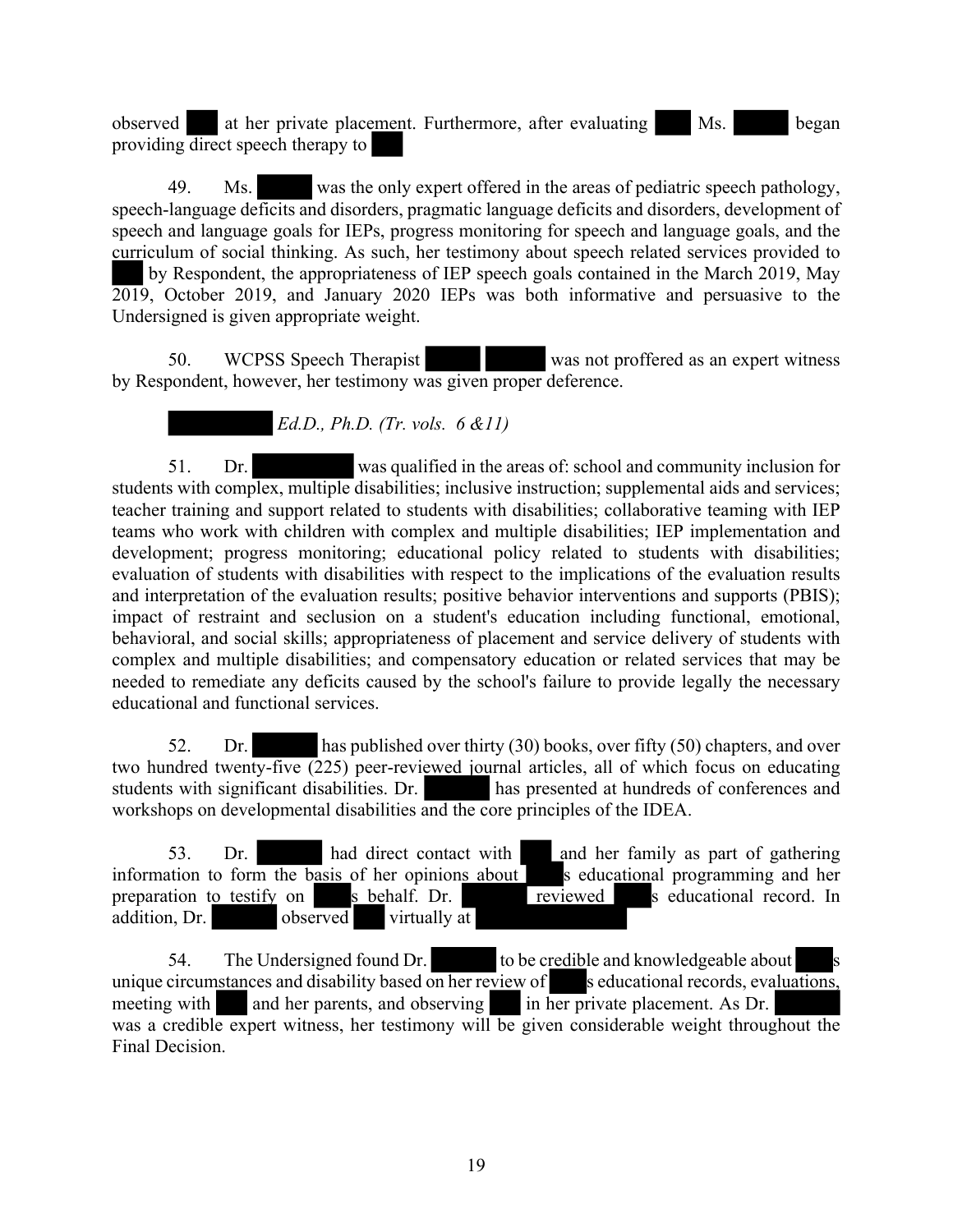55. As Dr. was the only expert qualified in each area in which she testified, except for Dr. expertise in positive behavior support, her testimony will be given weight particularly in these areas throughout the Final Decision. Respondent proffered no opposing expert testimony.

# *Fact Witnesses*

| Petitioners called eleven fact witnesses:<br>56.<br>Dr.<br>Dr.<br>Dr.<br>and                                                                                                                                                                                             |
|--------------------------------------------------------------------------------------------------------------------------------------------------------------------------------------------------------------------------------------------------------------------------|
| s Parents (Tr. vol. 3, 4, 5, &11)                                                                                                                                                                                                                                        |
| 57. s parents, Petitioners and were credible, even though, as<br>$\mathbf{s}$<br>parents, they have an explicit and implicit bias for the best interests of As s parents were<br>credible witnesses, their testimony will be given weight throughout the Final Decision. |
| Petitioner s testimony was corroborated by s educational record, his<br>58.<br>experience as an employee of WCPSS, and the testimony of other witnesses.                                                                                                                 |

59. Petitioner s testimony was corroborated by seducational record and the testimony of other witnesses.

 *(Tr. vol. 2)*

60. Ms. witnessed school staff restraining and carrying her out of the cafeteria at  $\boxed{\text{Elementary on February 21, 2019. Ms.}}$  filmed the encounter using her cellphone.

61. Ms. worked for the department as a and .

62. Ms. children attended with during the relevant time period. Ms. also spent time with outside of school due to her friendship with Ms. daughter. Ms. was able to accurately identify s behaviors when she became anxious.

63. Her testimony often contradicted the testimonies of WCPSS' witnesses and their documentation of the incident in the Point Sheet. Where these descriptions of the Cafeteria Incident differ, credence is given to Ms. version and what is shown on the video.

64. Ms. was credible regarding her first-hand observations of the restraint at and her testimony will be given weight in the Final Decision as it relates to these issues.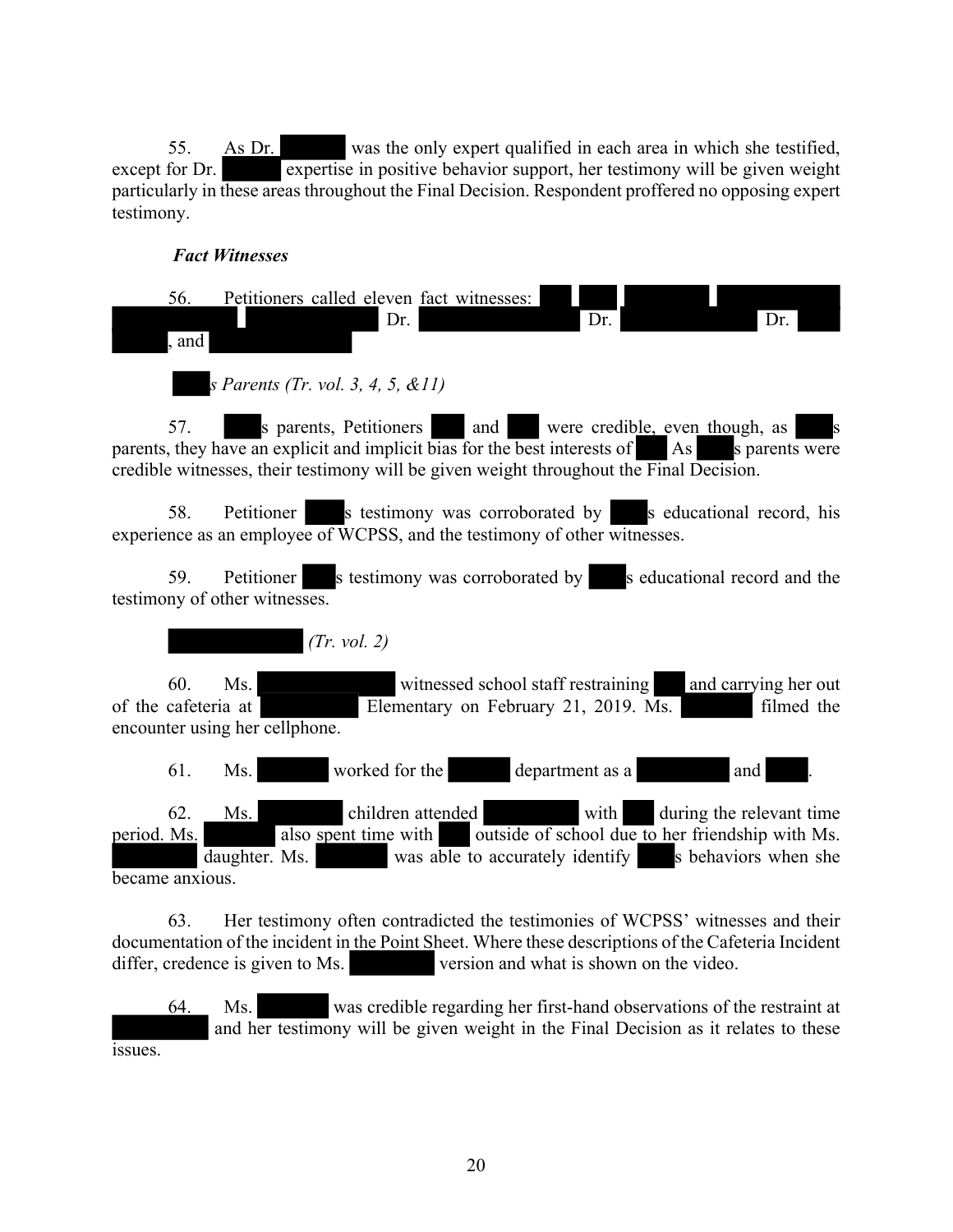*Dr. (Tr. vol. 11)*

65. Dr. the designee of the North Carolina Department of Public Instruction, testified regarding reporting requirements for the use of restraint and seclusion in North Carolina schools.

66. Dr. is the section chief for digital teaching and learning for NC DPI, which includes the program PowerSchool.

67. Dr. was credible and knowledgeable about the process for reporting seclusion and restraint in PowerSchool based on state and federal regulations. His testimony will be given weight throughout the Final Decision as it relates to the appropriateness of the WCPSS' reporting and recording of s restraints and seclusions through PowerSchool.

 *OTR/L (Tr. vol. 2)*

68. a private occupational therapist, evaluated in July 2020.

69. Ms. has worked as an occupational therapist for thirty (30) years and currently works as an occupational therapist at c Therapy, Inc.

70. Ms. was credible and knowledgeable about s sensory needs based on her 2020 evaluation. However, as Ms. was unable to confirm that she had reviewed 2017 evaluation to know if the same issues were present when was enrolled in the WCPSS, her 2020 evaluation was not admitted, and her testimony not considered in this Final Decision.

*Dr. , Ph. D., HS-P (Tr. vol. 2)* 71. Dr. conducted a psychoeducational evaluation of on May 29,

2020.

72. Dr. currently works as a psychologist at Psychology. Dr. reviewed s past evaluations, observed and evaluated her.

73. Dr. was credible and knowledgeable about sunique circumstances and disability. Her testimony will be given weight throughout the Final Decision particularly as it relates to the impact of s non-verbal learning disability. This information was corroborated by Dr. 2017 psychological evaluation (Stip. Ex. 23), which were available and used to develop s IEPs and BIPs throughout her tenure in the WCPSS.

*Dr. M.D. (Tr. vol. 3)*

74. Dr. a child, and adolescent psychiatrist provided psychiatric counseling to since November 2019.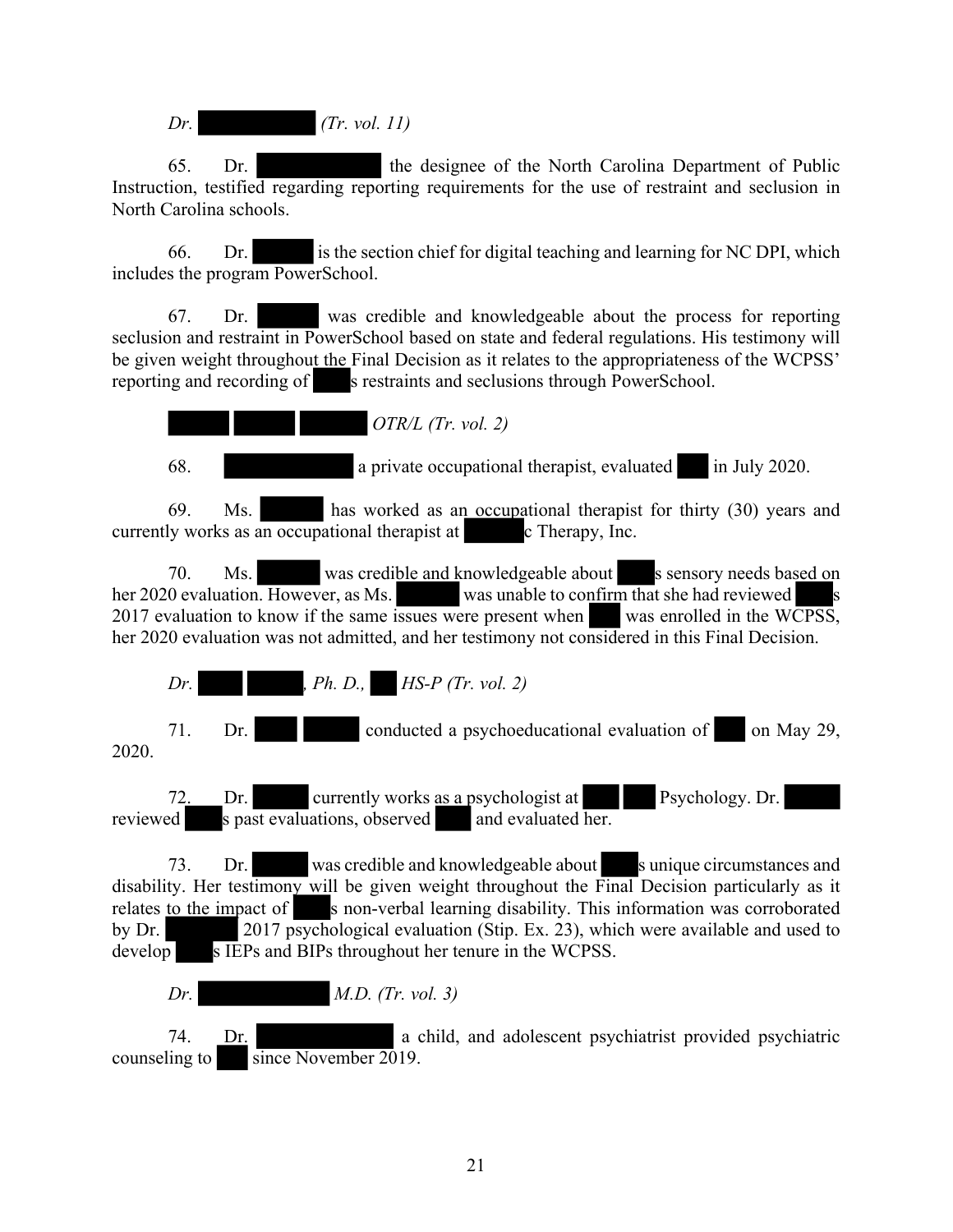75. Dr. is the medical director and a practicing psychiatrist at 3-C Family Services. Tr. vol. 3, 370:3-8. She also has an adjunctive clinical appointment at Duke University.

76. Dr. was familiar with s unique circumstances and disabilities. Dr. began providing with psychiatric therapy more than a year earlier in November 2019. Dr. was also familiar with the impact of the WCPSS' use of restraint and seclusion on s mental health.

77. Dr. was credible and knowledgeable about s unique circumstances and disability. Her testimony will be given weight throughout the Final Decision as it relates to s functional and emotional needs, the ongoing impact of the school's behavioral programming, and use of seclusion and restraint on

*Dr. M.D. (Tr. vol. 2)*

78. Dr. a child, adolescent, and adult psychiatrist, provided psychiatric counseling to from summer 2017 to October 2019.

79. Dr. was familiar with s unique circumstances and disabilities. Dr. was also familiar with the impact of the WCPSS' use of restraint and seclusion on mental health.

80. Dr. was credible and knowledgeable about sunique circumstances and disability. Her testimony will be given weight throughout the Final Decision as it relates to functional and emotional needs, the impact of the school's behavioral programming, and use of seclusion and restraint on during the time she was s treating psychiatrist.

 *(Tr. vol. 3)*

81. is the owner and director of the the the private school began attending in . Ms. holds an advanced bachelor's degree in psychology as well as a teaching certification and master's degree in special education. She previously taught in the WCPSS.

82. School (" is a K-12 private school for children with disabilities. It provides individualized instruction to address students' academic, behavior, social, and emotional needs.

83. Ms. testified to having various personal interactions with while she attended Ms. described her needs, the impact of the WCPSS' seclusion and restraint on her anxiety, and how presented in the school environment.

84. Ms. was credible and knowledgeable about survivale s unique circumstances and disability. Her testimony will be given weight as it relates to  $\overline{s}$  educational and behavioral needs and to the appropriateness of the private school program.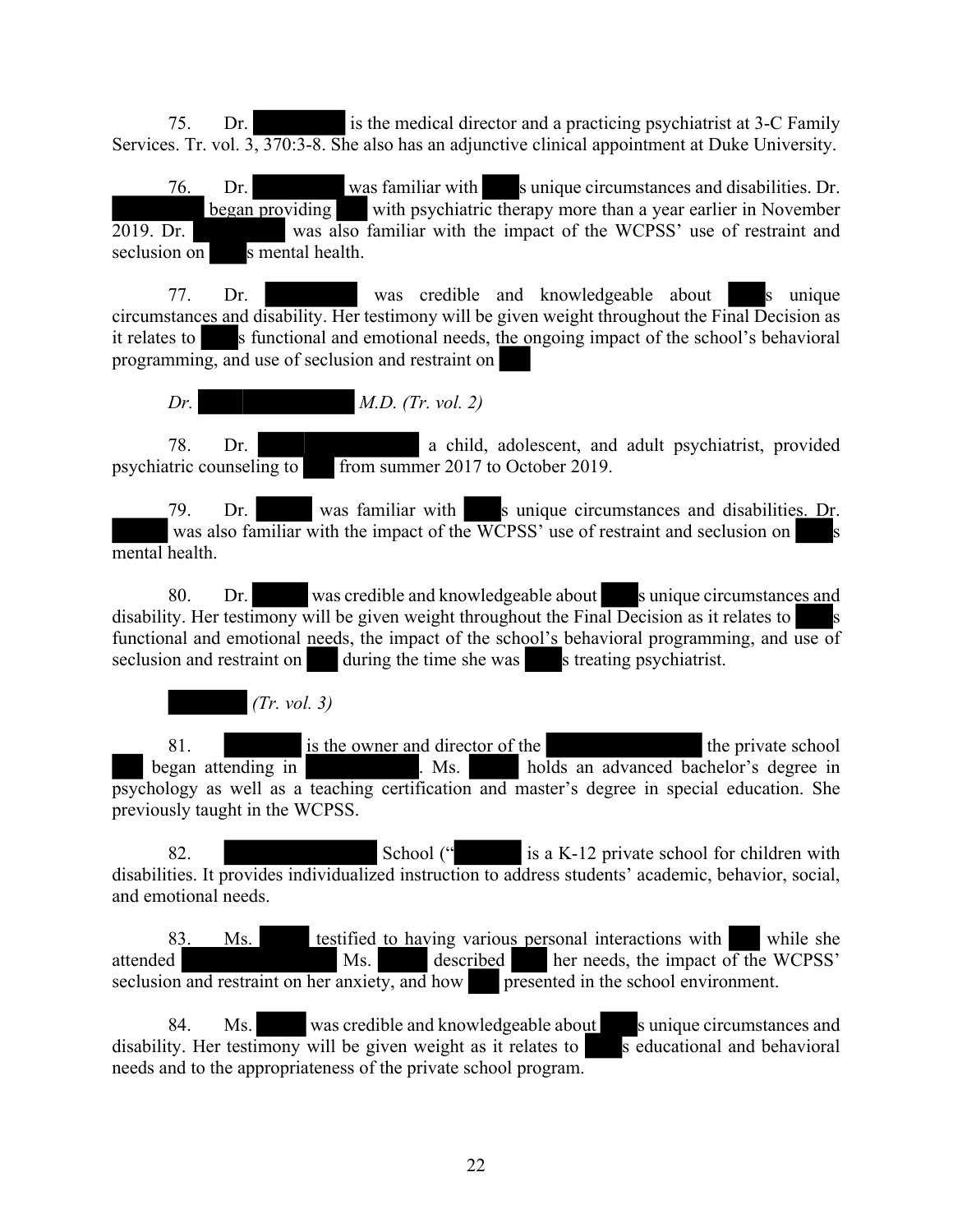*(Tr. vol. 3)*

85. is a teacher at who taught from February to June 2020 during the 2019-2020 school year. Ms. earned her undergraduate degree in adaptive special education from East Carolina University.

86. Ms. described her needs, and how she presented in the school environment at the private school. Ms. also described her interactions with s parents and communications with them about  $\overline{\phantom{0}}$  s needs.

87. Ms. was credible and knowledgeable about survivale circumstances and disability. Her testimony will be given weight as it relates to seducational, emotional, and behavioral needs during the time immediately after she left WCPSS as well as to the appropriateness of the private school program.

 *(Tr. vol. 3)*

88. is a teacher at who taught during summer school in 2020. Ms. has taught special education students for six  $(6)$  years.

89. Ms. was familiar with s unique circumstances and disabilities. Ms.  $\overline{\text{described}}$  her needs, s descriptions of her negative experiences in the WCPSS, and how she presented in the summer school environment. Ms. also described how parents were very communicative and supportive.

90. Ms. was credible and knowledgeable about s unique circumstances and disability. Her testimony will be given weight as it relates to sequeles s educational, emotional, and behavioral needs as well as to the appropriateness of the private program.

# **Respondent's Witnesses**

# *Expert Witness*

 *M.S., M.D. (Tr. vol. 10)*

91. M.D., a child, adolescent, and adult psychiatrist, testified on behalf of WCPSS. Dr. currently works at Family Psychiatry and Psychology Associates. Most of her patients are school-aged children. Dr. was qualified as an expert in child and adolescent psychiatry.

92. Dr. had no first-hand knowledge of the teaching methods particular to which were in the EBS classroom at

93. While Dr. is credible and highly qualified as a psychiatrist, her testimony was based on conversations with Mr. therapy notes; and documents from cumulative education record and EC file. She had never met did not speak with s current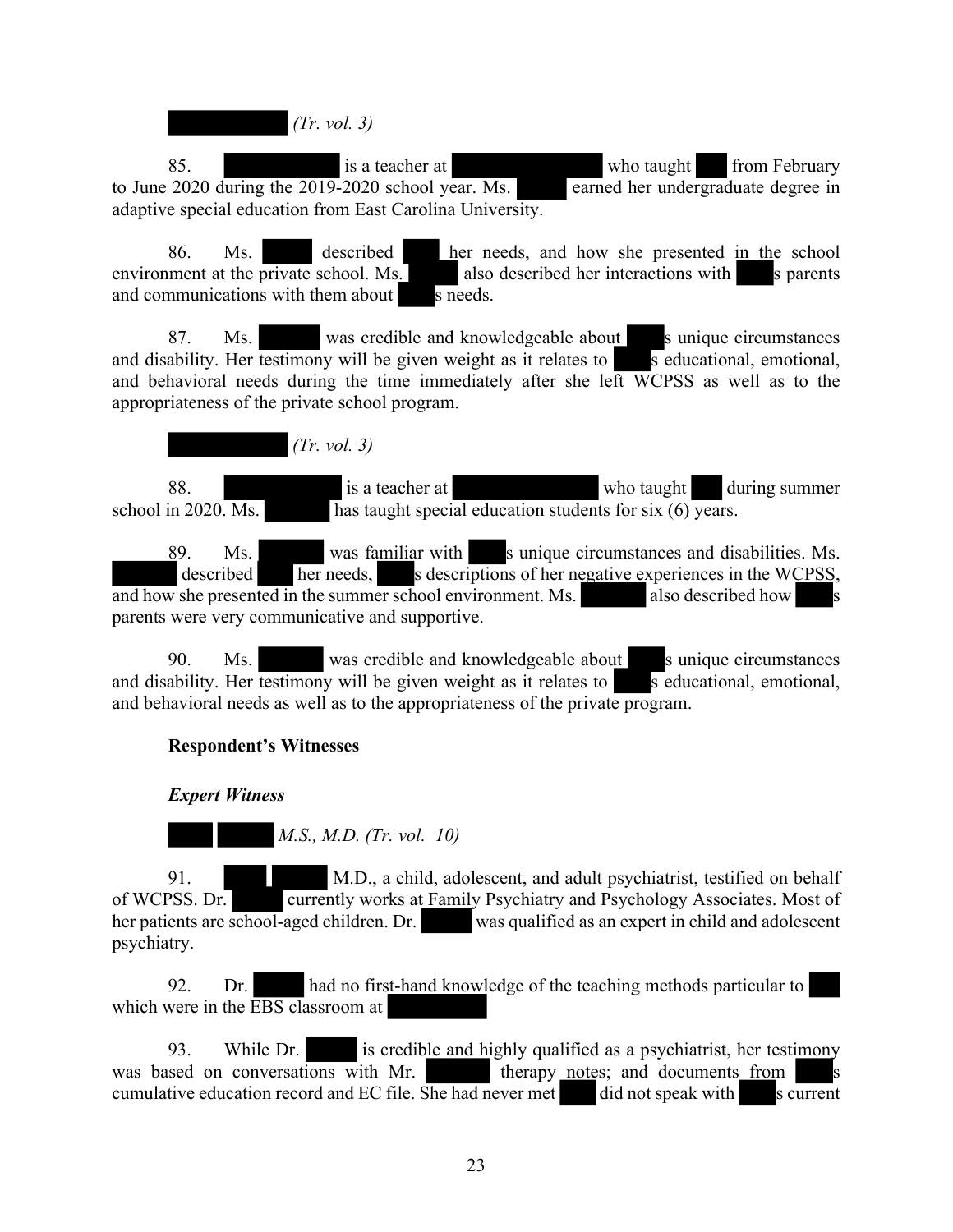or former treating psychiatrist, did not even review all available neuropsychological evaluations or gather information about the therapies had received prior to her testimony. The primary purpose of her testimony was to opine that had been misdiagnosed as bipolar, an issue not before this Tribunal. She also speculated that medication changes could have contributed to the escalation in such she she is behaviors. Dr. escalation in s behaviors. Dr. testimony will be given appropriate weight in this decision regarding those issues.

# *Fact Witnesses*

94. Respondent called five fact witnesses: a WCPSS administrator who oversees the county's behavioral programs, and  $\overline{\text{Staff}}$  -EC-EBS teacher; " " " Assistant Principal; s regular 5<sup>th</sup> grade education teacher; and s speech therapist.

# *s EBS Teacher for 3rd, 4th, and 5th grades (Tr. vols. 7&8)*

95. taught in the EBS classroom with other  $3<sup>rd</sup>$ ,  $4<sup>th</sup>$ , and  $5<sup>th</sup>$  graders with behavioral problems. He was s EBS teacher for the  $3<sup>rd</sup>$  and  $4<sup>th</sup>$  grades as well as half of the 5<sup>th</sup> grade. Mr. also taught regular common core math instruction after she was pulled out of the regular math classroom in November 2017. Mr. was Respondent's central fact witness and the one primarily responsible for the implementation of the s IEPs and BIPs.

96. Mr. has a B.A. in psychology; and is licensed in EC General curriculum K through 12 and EC science, social studies, and math K through 6. Prior to coming to Mr. taught as a teacher assistant and then special education teacher at the Program, an alternative school from 2009 to 2015. In 2015 when opened, he moved from the Program to the teach in the EBS II classroom, grades 3<sup>rd</sup> through 5th. His taught the EBS I classroom which had grades kindergarten through 2nd .

97. Because the EBS program uses restraint on its students, Mr. must be trained in CPI techniques. Mr. used CPI techniques and seclusion at both the alternative school and As an employee of WCPSS, he is expected to know WCPSS' policy regarding the use of restraint and seclusion and to be familiar with the EBS Best Practices Manual. Mr. along with other EBS teachers, attend quarterly meetings with Ms. is WCPSS' senior administrator for the social behavioral programming team who oversaw the K-12 behavioral programming including the EBS program at

98. Mr. interacted directly with Petitioners and before and  $\frac{1}{2}$  s enrollment in the WCPSS. Mr. provided  $\frac{1}{2}$  direct instruction in social skills, replacement behavioral strategies, and math.

99. Mr. testimony frequently did not align with the documentary evidence in the case, conflicted with his previous testimony, or his recollection of events was unsubstantiated from the record or other testimony. *Compare* Tr. vol. 8, 1578:23-1579:4 (Mr. testifying received social skills instruction with all EBS II students) *with* Tr. vol. 8, 1586:19-1587:9 (Mr. testifying he did not provide social skills materials in discovery) *and* 1619:10-15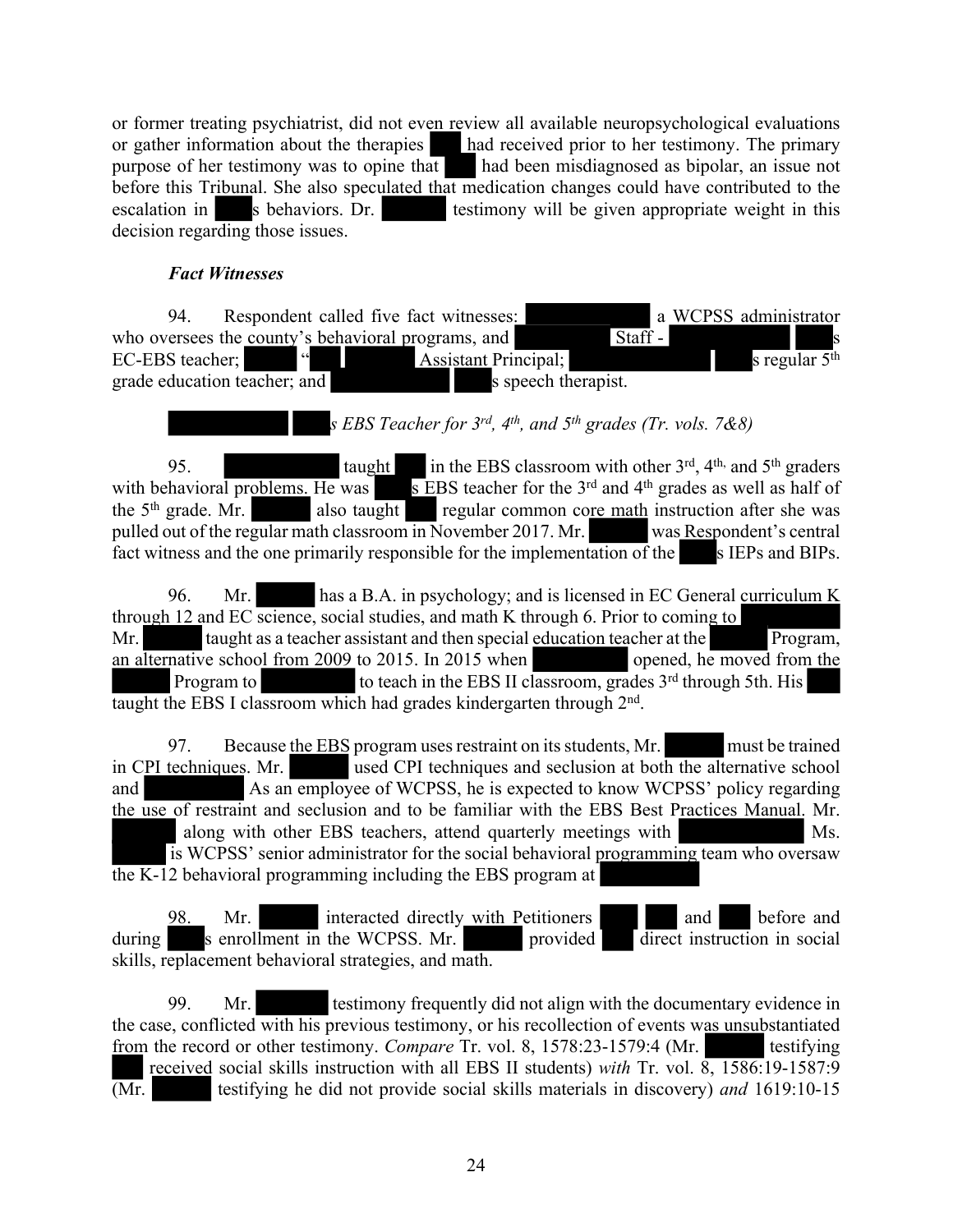(Mr. testifying he does not have <u>data on</u> when a particular strategy was used with *compare* Tr. vol. 8, 1633:22-1634:6 (Mr. testifying in cafeteria incident video would have jumped in the air but he would not have lifted her) *with* Pet. Ex. 78 (Video of being restrained and lifted by Mr. *compare* Tr. vol. 8, 1547:5-12 (Mr. did not have an individual schedule) *with* Tr. vol. 8, 1549:1-7 (Mr. testifying he wrote a personalized schedule). Tr. vol. 8, 1571:11-16, 1572:11-13 (Testifying was secluded on  $\overline{\text{November 3, 2017}}$ , but it was not reported on the Google Form); *compare* Tr. vol. 7, 1485:15-1486:5 (Mr. testifying he showed s parents the seclusion room prior to beginning third grade) *with* Tr. vol. 8, 1534:12-1535:12 (Mr. equivocating on cross about showing s parents the seclusion room and saying he was unable to remember when he showed it to them but that it was part of standard procedure).

100. Disturbing is that, based on his training, Mr. knew that "time-out" is not the same as seclusion. Despite knowing this, the entire time was in his classroom, he routinely mischaracterized to s Parents that she was in "time-out", in the "quiet room" or in the "safe" room" when in fact, she was placed in seclusion.

101. For these reasons, as well as his demeanor during his testimony, Mr. was not credible as a fact witness; nor was his testimony credible regarding  $\overline{s}$  educational programming, the policies, and practices employed in the WCPSS for students assigned to the EBS program, CPI techniques or when the use of restraint and seclusion is necessary.

102. Mr. testimony was not bolstered or rehabilitated by WCPSS' other witnesses from WCPSS central office, or by its expert witness.

103. Mr. was admonished twice to answer questions during his crossexamination. *See* Tr. vol. 8, pp. 1555:19-1556:15; 1566:17-1567:11. It was his testimony which caused the Undersigned to reconsider previously dismissed claims. His lack of credibility cast doubt on WCPSS entire case. He is perhaps the only witness in a special education contested case hearing that the Undersigned has questioned his creditability on the record. Tr. vol. 8, p. 1644:305.

104. Except in the few occasions where his testimony was corroborated with documentary evidence, the Undersigned gave it little or no weight.

*Assistant Principal of (Tr. vol. 8)* 

105. " is an Assistant Principal at She received her bachelor's degree in Psychology from the University of North Carolina – Chapel Hill and her master's degree in School Administration from North Carolina State University. Ms. has served a teacher and administrator for fifteen (15) years. She worked as the Assistant Principal of since 2016. This was her first administrative position.

106. Ms. participated as the LEA Representative and meeting minute-taker in most of s IEP meetings since her enrollment at in August 2017 until s departure in January 2020.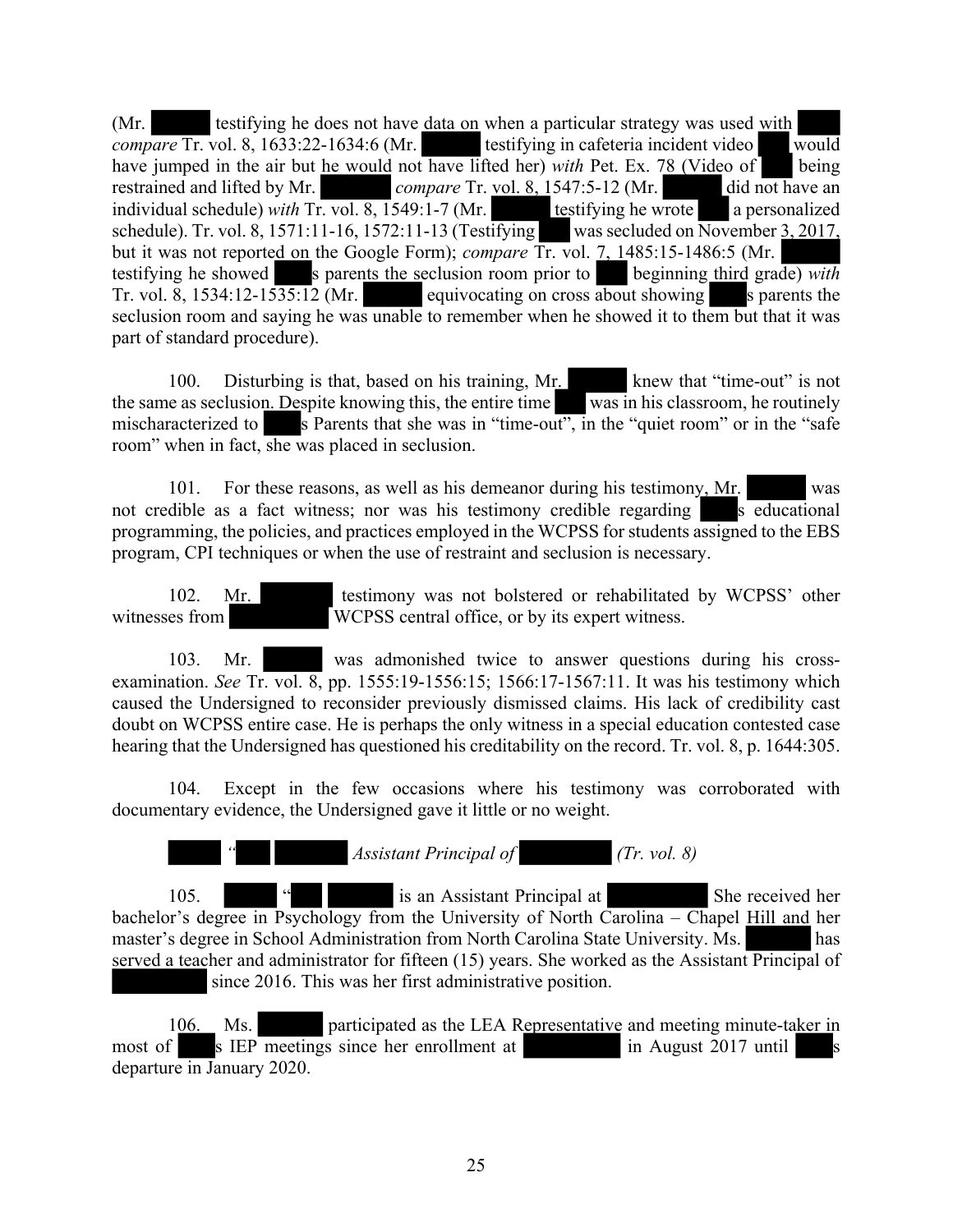107. Ms. testified to observing the EBS classroom several times per week. She also would be called to the EBS classroom to help de-escalate students. However, on crossexamination, Ms. admitted she had never received any specific training regarding the EBS Program.; does not know where specific EBS procedures for restraint and seclusion come from; does not have a copy of the EBS Best Practices Manual and has not attended EBS trainings.

108. Ms. lacked understanding regarding when it would be appropriate to physically restrain and seclude a child, thought it would be appropriate to restrain and seclude a child for climbing on a bookcase or for lifting a table.

109. Her testimony was frequently unsupported by the documentary evidence. She testified to the content of Mr. social skills lessons but had never reviewed Mr. lesson plans which Mr. admittedly did not have.

110. At least in one instance, her testimony was contradictory to her prior statements. Ms. testified that seclusion was not a teaching tool. But, in her email to s Parents, she stated that: "[t]he utilization of the quiet room is something [Principal  $\frac{5}{5}$  and I feel is critical to the success of the EBS program as *students are able to learn* to identify the point at which their behaviors are not safe enough to continue being around others." Pet. Ex. 76, pp. 700-01 (emphasis added). Principal an agent of WCPSS, did not testify or otherwise deny this statement that the use of seclusion was critical to the success of the EBS program.

111. Although Ms. was a credible witness, her testimony was not worthy of much deference due to her lack of understanding of both the EBS program, the legally appropriate use and reporting of seclusion and restraint, and the absence of any documentary evidence to support her testimony about Mr. social skills instruction. Her testimony was given appropriate weight.

 *5th Grade Reading, Science and Social Studies Teacher (Tr. vol.9)*

112. **a** fifth-grade teacher at **provided** direct instruction during the  $2019-2020$  school year in reading, science, and social studies until left in January 2020. Mr. purportedly collaborated with her on s math instruction. However, even though Mr. taught regular 5th-grade math during that period, he produced no math lesson plans. Ms. offered no documentary evidence about Mr. math instruction.

113. Ms. was a credible witness, and her testimony was given the appropriate weight.

<sup>5</sup> Principal " is an agent of WCPSS but did not testify to refute this statement. *See Farrell v. Transylvania County Board of Education,* 175 N.C. App. 689 (COA 2006) (finding school administrators like superintendents, principals, assistant principals, EC directors are public officials delegated by the acting on behalf of the school district). as a senior administrator for WCPSS is also a public official.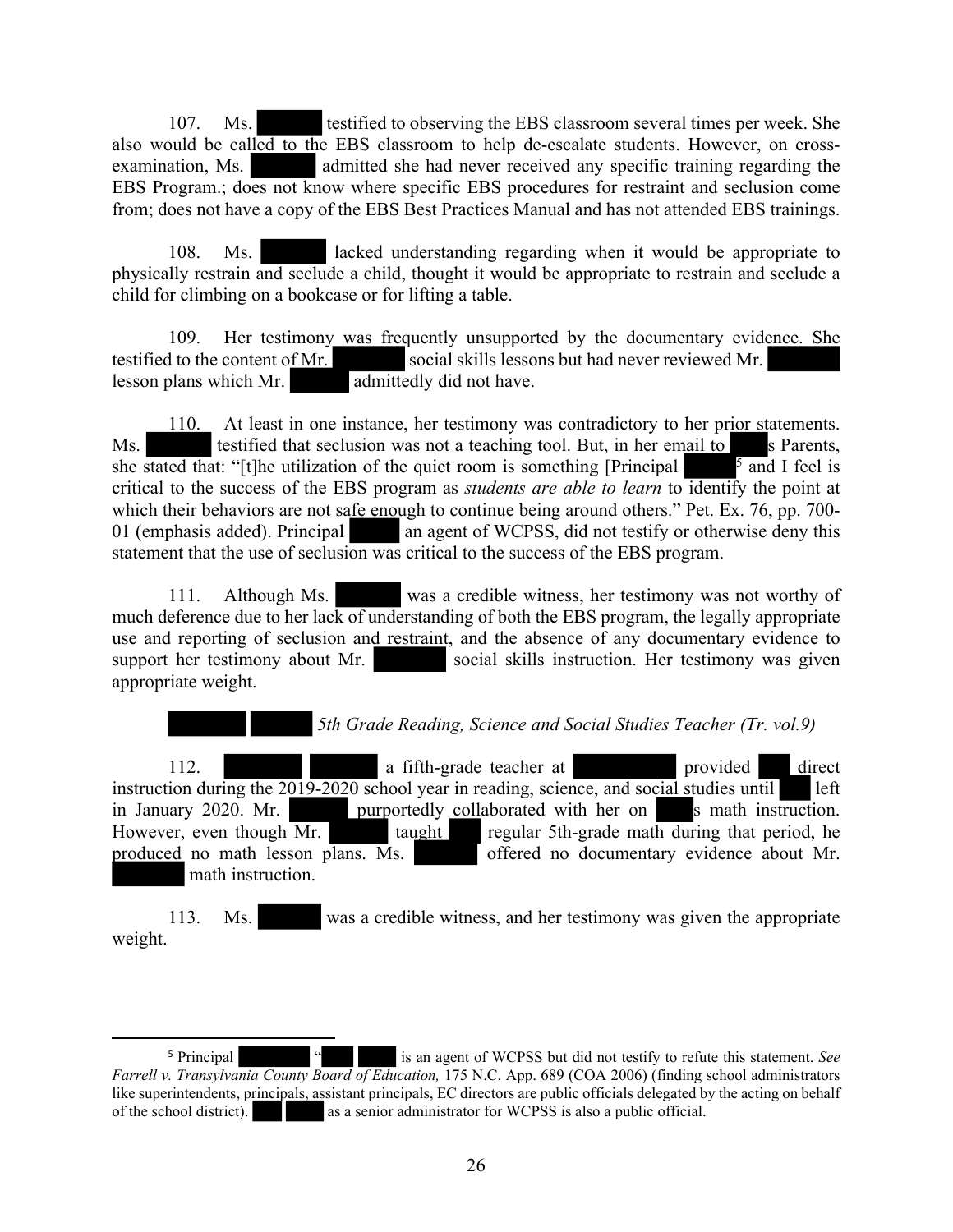*Speech-Language Pathologist (Tr. vol. 9)*

114. Ms. has served as a speech language pathologist in the WCPSS for nine (9) years. Ms. served as speech-language pathologist at including providing speech therapy since Fall  $2\overline{017}$  on s articulation goals.

115. Ms. testified she only observed the EBS classroom "maybe a little less than once a month." Tr. vol. 9, 1793:1-7. Similarly, Ms. was unable to identify any specific social skills lessons she saw receive in the EBS classroom, but rather generalized what activities or methods would be used to teach social skills. She admitted that she never reviewed Mr. lesson plans for social skills.

116. The primary purpose of Ms. testimony was to justify the lack of pragmatic language goals and the reduction of speech service in the IEPs. Ms. credible witness and deference was given to her testimony except with respect to  $\overline{\phantom{1}}$  s need for pragmatic language therapy because, even though she had provided speech therapy to since 2017, she had limited information about s pragmatic language deficits.

 *Senior Administrator for the Social Behavioral Programming Team (Tr. vol. 7)*

117. is WCPSS' senior administrator for the social behavioral programming team. She oversaw K-12 behavioral programming at the 54 EBS classrooms across 30 schools in the WCPSS including the EBS program at Ms. 30 schools in the WCPSS including the EBS program at Ms. did not provide any direct instruction; however, she did participate at some of the January 2020 IEP meeting, but she had to leave early.

118. Ms. was a credible witness and insightful in her testimony regarding WCPSS' EBS program procedures.

# **SECTION II: PARENTS' KNOWLEDGE OF THE USE OF RESTRAINT AND SECLUSION PRIOR TO FEBRUARY 21, 2019**

119. To understand the proper use of the terminology in this case, a review of the statutory definitions is necessary.

# **The Use of Seclusion and Restraint**

# **Generally**

120. The IDEA does not address the use of seclusion and restraint. The only specific admonition related to behavioral programming is that "in the case of a child whose behavior impedes the child's learning or that of others, consider the use of positive behavioral interventions and supports, and other strategies, to address that behavior." 20 U.S.C.  $\S$  1414(d)(3)(B)(i). It is undisputed that s behavior impacted her learning and that of her peers.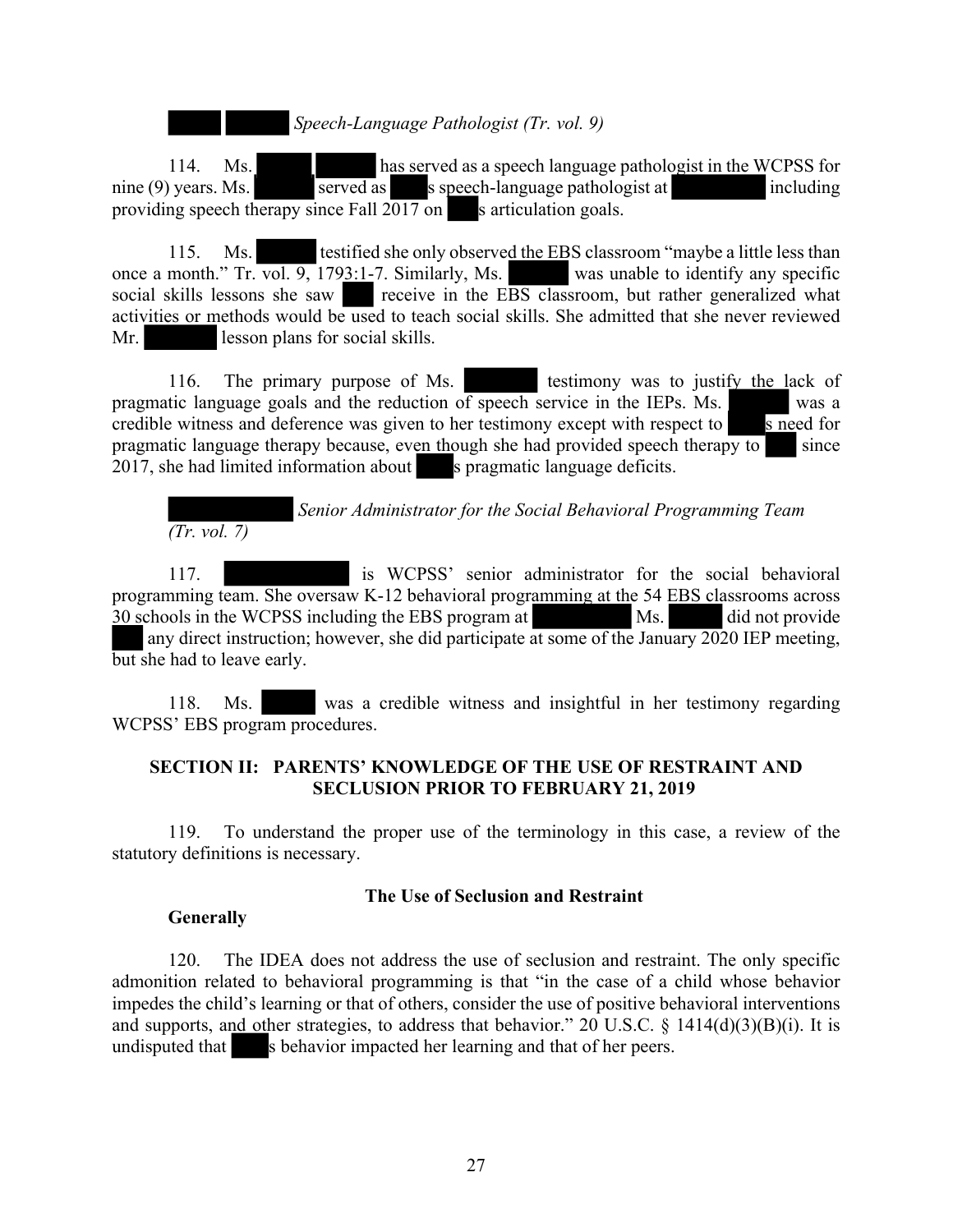121. The North Carolina General Assembly recognized the detrimental impact of restraint and seclusion in 2005 when it passed the "Deborah Greenblatt Act" prohibiting the illegal use of restraint and seclusion on public school students. N.C. Gen. Stat. § 115C-47(45); N.C. Gen. Stat. § 115C-391.1.

122. According to the United States Department of Education, "[r]estraint or seclusion should never be used as punishment or discipline (e.g., placing in seclusion for out-of-seat behavior), as a means of coercion or retaliation, or as a convenience." *See* Pet. Ex. 122.

123. In 2016, the Office for Civil Rights ("OCR") issued a *Dear Colleague Letter* outlining how the "use of restraint or seclusion may have a traumatic impact" resulting in a denial of FAPE.<sup>6</sup> *See* Pet. Ex. 107. When and under what conditions school personnel may seclude a student is dictated by State law and as explained fully later in the Conclusions of Law.

#### **Seclusions of Petitioner by Respondent Prior to February 21, 2019.**

124. The following chart outlines the dates and times of s seclusion by Respondent based on Petitioners' Exhibit 35 (Daily Point Sheets), Petitioners' Exhibit 43 (Google Form Responses), and Petitioners' Exhibit 141 (Additional Point Sheets).

| Seclusions – Petitioners' Exhibits 35, 43, and 141 |               |                           |                   |  |
|----------------------------------------------------|---------------|---------------------------|-------------------|--|
|                                                    | Date          | Time                      | Duration          |  |
| 1.                                                 | 9/12/2017     | $2:50 - 3:30 \text{ PM*}$ | 40 minutes        |  |
| 2.                                                 | 9/25/2017     | 10:45-11:35 AM            | 50 minutes        |  |
| 3.                                                 | 9/25/2017     | 11:50 AM -12:00 PM        | 10 minutes        |  |
| 4.                                                 | 9/25/2017     | 2:25-3:15 PM              | 50 minutes        |  |
| 5.                                                 | 10/19/2017    | 12:55-1:40 PM**           | 45 minutes        |  |
| 6.                                                 | 10/19/2017    | 1:45-2:45 PM              | 1 hour            |  |
| 7.                                                 | 11/13/2017    | 11:15-11:25 AM            | 10 minutes        |  |
| 8.                                                 | 11/13/2017    | 11:32 AM -12:05 PM        | 33 minutes        |  |
| 9.                                                 | 11/13/2017    | 12:30-1:05 PM             | 35 minutes        |  |
| 10.                                                | 11/16/2017    | 11:05-11:15 AM            | 10 minutes        |  |
| 11.                                                | 11/16/2017    | 12:38-12:52 PM            | 14 minutes        |  |
| 12.                                                | 11/16/2017    | 4:00-4:30 PM              | 30 minutes        |  |
| 13.                                                | 11/20/2017    | 10:08-10:19 AM            | 11 minutes        |  |
| 14.                                                | 11/20/2017    | 10:33 AM -12:00 PM        | 1 hour 27 minutes |  |
| 15.                                                | 11/27/2017    | 12:40-1:30 PM             | 50 minutes        |  |
| 16.                                                | 12/14/2017    | 1:32-1:43 PM              | 11 minutes        |  |
| 17.                                                | 3/23/2018     | 12:55-2:02 PM             | 1 hour 7 minutes  |  |
| 18.                                                | 4/26/2018***  | 12:25-12:37 PM            | 12 minutes        |  |
| 19.                                                | 9/10/2018**** | 3:17-3:45 PM              | 28 minutes        |  |
| 20.                                                | 10/5/2018     | 11:40-11:51 AM            | 11 minutes        |  |

<sup>&</sup>lt;sup>6</sup> This letter was provided to the WCPSS on January 11, 2017 in a statewide memorandum from the North Carolina Department of Public Instruction. https://ec.ncpublicschools.gov/policies/nc-policies-governing-servicesfor-children-with-disabilities/ncdpi-communication/2016-2017/ec-division-memos/us-doe-updates-0117.pdf/view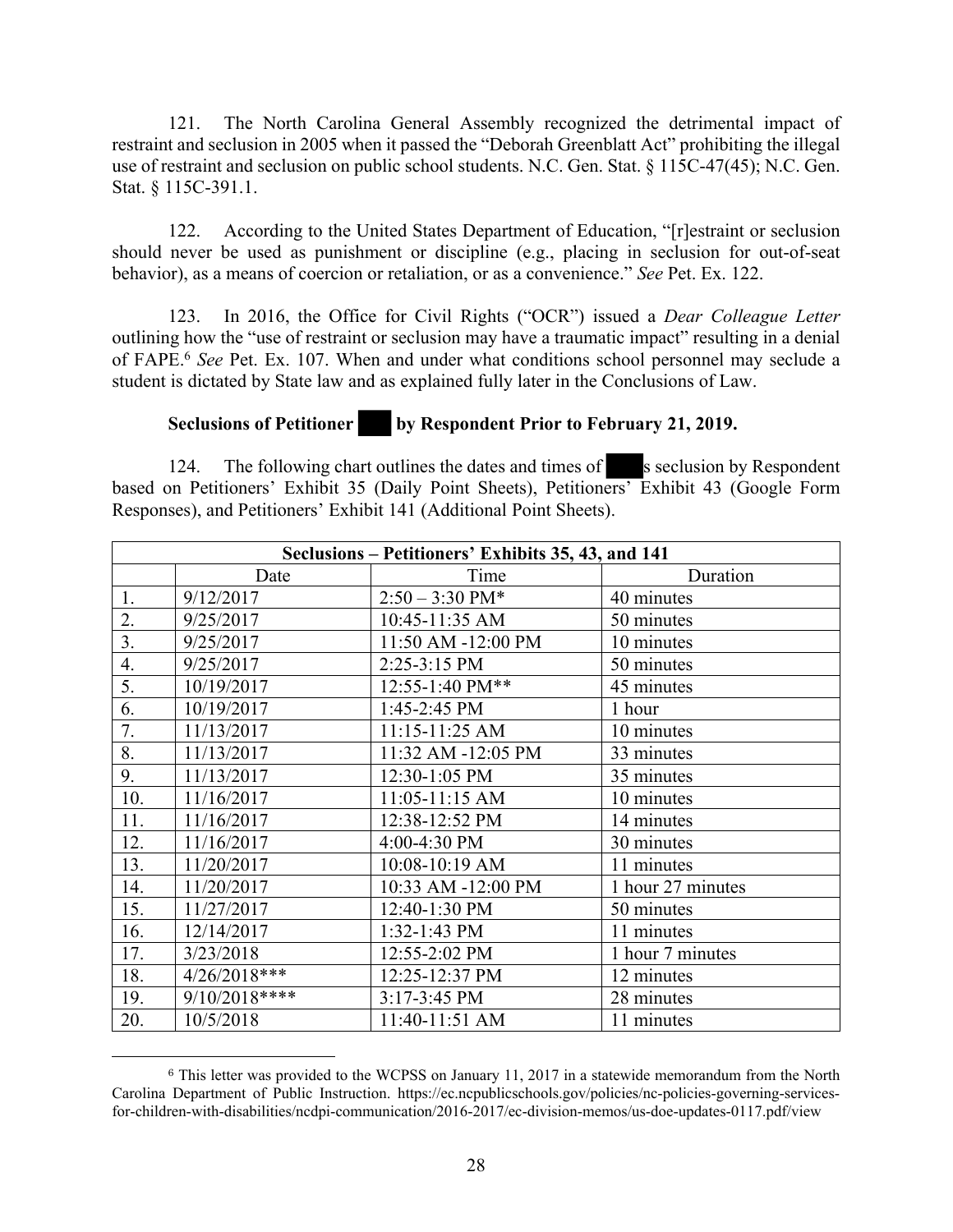| 21. | 10/5/2018  | $12:45-12:58 \text{ PM}$ | 13 minutes |
|-----|------------|--------------------------|------------|
| 22. | 10/23/2018 | $10:04-10:15$ AM         | 11 minutes |
| 23. | 10/31/2018 | $9:55-10:05$ AM          | 10 minutes |
| 24. | 11/19/2018 | $2:00-2:10$ PM           | 10 minutes |
| 25. | 2/5/2019   | $2:52-3:05$ PM           | 13 minutes |

Pet's Supp. Brief pp. 4-5 (filed July 23, 2021)<sup>7</sup>

125. Additionally, on April 16, 2018, was put in the time-out room for 12 minutes. The point sheet indicates the door to the time-out room was left open; however, it is presumed was not permitted to leave. With respect to the second October 5, 2018 seclusion, WCPSS disputes that the door was held closed. Even if so, WCPSS does not dispute that before the Cafeteria Incident was secluded and restrained at least 22 times from September 12, 2017 to February 5, 2019. The Cafeteria Incident was the 23rd time had been restrained and secluded by WCPSS during 2 school years.

126. Prior to February 21, 2019 and afterwards, in WCPSS' communications to Parents, WCPSS staff used interchangeably for "seclusion" the terms: "quiet room", "time-out", "time-in", "take to quiet room", and "take to the safe space".

127. The term "restraint" was not listed as an intervention in the BIP or any of the WCPSS' BIPs. However, restraint is a CPI technique, and the use of CPI techniques is included in WCPSS' BIPs developed during the 2017 through 2019 school years. Regardless of its exclusion in s BIPs, physical restraint can legally be used on any student but under very limited conditions.

# **Statutory Definitions of Seclusion, Restraint, Isolation (Time-In), and Time-Out**

128. Seclusion, restraint, time-out, and isolation (time-in) are defined by State law.

129. "Physical restraint" is "the use of physical force to restrict the free movement of all or a portion of a student's body." N.C.G.S. § 115C-391.1(b)(8).

130. "Seclusion" is "the confinement of a student alone in an enclosed space from which the student is [p]hysically prevented from leaving by locking hardware or other means [or] [n]ot capable of leaving due to physical or intellectual incapacity." N.C.G.S. § 115C-391.1(b)(10).

<sup>7</sup> \* The Google Form Response notes this seclusion was from 2:50-3:24 PM on 9/12/2017. \*\*The Google Form Response notes this seclusion was from 12:53-1:40 PM on 10/19/2017. \*\*\* This seclusion is not noted on the daily point sheet. The Google Form Response notes this seclusion was from 12:25-12:37 PM on 4/16/2018.

<sup>\*\*\*\*</sup> This seclusion is not noted on the daily point sheet. The Google Form Response notes this seclusion was from 3:17-3:45 PM on 9/10/2018.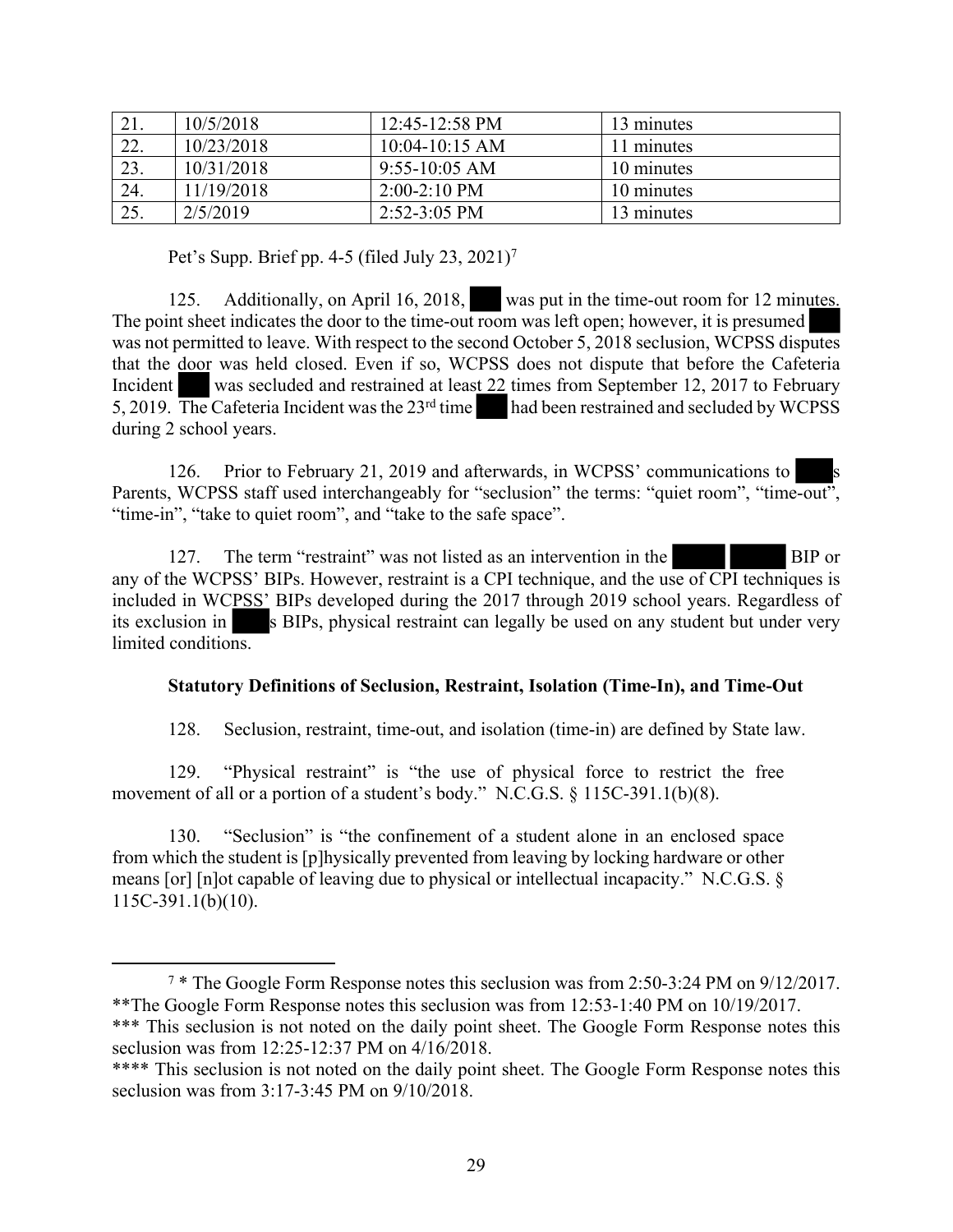131. "Isolation" is a behavior management technique in which a student is placed alone in an enclosed space from which the student is not prevented from leaving." N.C.G.S.  $§ 115C-391.1(b)(5).$ 

132. "Time out" is a behavior management technique in which a student is separated from other students for a limited period of time in a monitored setting." N.C.G.S.  $§ 115C-391.1(b)(11).$ 

133. The use of restraint and seclusion for behavior management is an integral part of EBS. According to Assistant Principal Mr. and Principal the EBS program could not be implemented with fidelity without the use of seclusion and restraint. However, seclusion and restraint are not behavior management techniques. Only, isolation (timein) and time-out are behavior management techniques.

# **Notice Requirements for the Use of Restraint and Seclusion**

134. N. C. Gen. Stat. § 115C-391.1(j) mandates the notice, reporting, and documentation requirements for the use of restraint and seclusion in North Carolina schools.

135. State law requires school districts to provide parents a written report of *any* restraint or seclusion within a reasonable period of time but in no event later than 30 days after the incident.

136. When physical restraint results in injury to the student, or when seclusion is used for longer than 10 minutes, the parents must be promptly notified by the end of the workday during which the incident occurred when reasonably possible but in no event later than the end of the following day.

137. Dr. is the designee of the North Carolina Department of Public Instruction ("NC DPI") and is the section chief for digital teaching and learning for NC DPI, which includes the program PowerSchool which is used to report the use of restraint or seclusion. Dr. testified about the reporting requirements for the use of restraint and seclusion in North Carolina schools based on State and federal regulations.

138. The North Carolina Department of Public Instruction requires public schools to report the use of restraint and seclusion. The North Carolina Discipline Data Reporting Procedures outlines how a school is required to document restraint and seclusion under both the federal and state definitions.

139. According to Dr. PowerSchool is a student information system that includes student demographic and disciplinary information. School districts are required to report certain information into PowerSchool, including the use of restraint and seclusion. Restraint and seclusion specifically show up in the PowerSchool disciplinary module.

140. To report incidents of seclusion and restraint to NC DPIs, an LEA would need to enter the information in PowerSchool, run a report, and verify the report.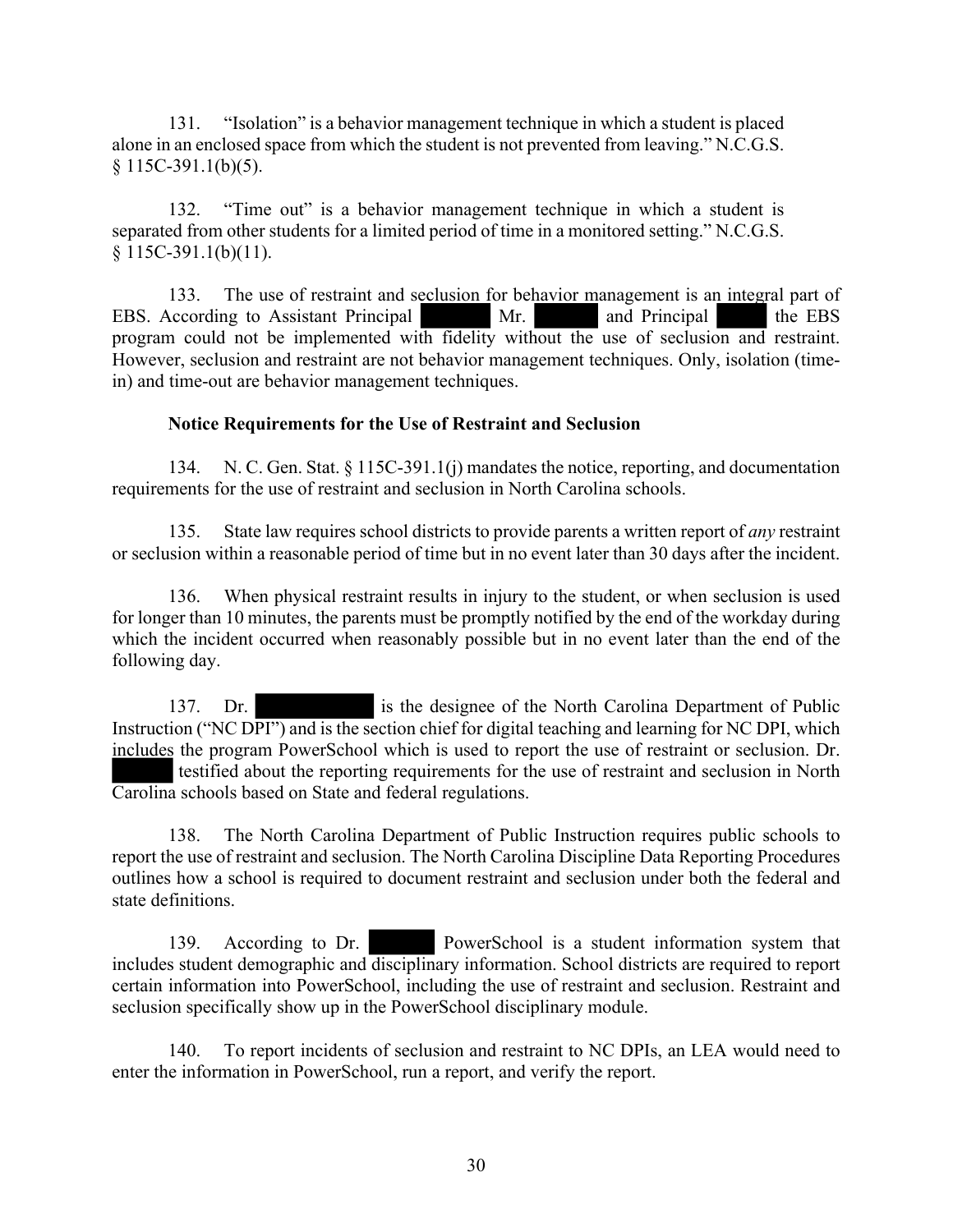141. NC DPI then uses the reports from the LEA PowerSchool data to make a State report to the Office of Civil Rights. was restrained and secluded on numerous occasions from 2017 to 2019, but WCPSS failed to report any use of restraint and seclusion to the State or OCR.

142. Likewise, WCPSS never properly reported the use of restraint and seclusion to s Parents; instead, it used euphemisms such as "time out" or "quiet room" or "escort" to conceal the use of restraint and seclusion from s Parents. Mr. admitted that "time" out" and "quiet room" were used interchangeably with the term seclusion. Ms. also admitted that the "quiet room" meant seclusion. The use of "time out" to mean seclusion is a mischaracterization of North Carolina law. WCPSS' misrepresentations prevented s Parents from knowing about her restraint and seclusion.

143. If a parent requests a disciplinary report from the LEA, one could be generated through PowerSchool. After the February 21, 2019 "Cafeteria Incident", s Parents requested copies of s disciplinary records and were able to discover some of the dates had been restrained and secluded, but not all, because the report was incomplete.

# **Staff Training on Documentation of the Use Seclusion or Restraint**

144. NC DPI does multiple trainings with districts on "how to use PowerSchool and the functions of PowerSchool" as well as provides districts documents on how to use the program. NC DPI's EC Department does the specific trainings on reporting restraint and seclusion in PowerSchool. NC DPI also has a sample "Documentation of Seclusion or Restraint" form available for school districts to use.

145. WCPSS maintains an internal training on the permissible and impermissible use of restraint and seclusion. The teaching staff in the EBS classroom, especially Mr. as well as administrators would have received this training.

146. In addition, the WCPSS<sup>8</sup> maintains an internal Google form documenting the use of restraint and seclusion. However, there is no oversight on what is reported or requirement that parents actually receive these reports. Both Mr. and Assistant Principal admitted that no one reviews what Mr. reports in the Google form regarding the use of restraint and seclusion with him.

147. In its Proposed Final Decision, WCPSS asserts that the Point Sheets "indicate that was "restrained" on September 25, 2017, October 19, and November 3, 2017, and that parents signed each of these point sheets. Pet. Ex. 35, pp. 285, 311, and 323". Resp. Pro. Final Dec. p. 9,  $\sharp$ 12a. Because of this WCPSS argues that  $\Box$  s Parents are "not credible". WCPSS also asserts that at least by December 5, 2017, they knew from s psychiatrist Dr. was being "put in the quiet room/padded closet at school...". Resp. Pro. Final Dec. p. 10, #12b. Petitioners' dispute this.

<sup>8</sup> In 2019, the WCPSS was flagged in a Government Accountability Office ("GAO") report entitled "Accuracy of Restraint and Seclusion Data" for reporting zero uses of restraint or seclusion for the 2015-2016 school year. These reports are issued every 2 years. The GOA report for the 2017-2018 school year was not yet available.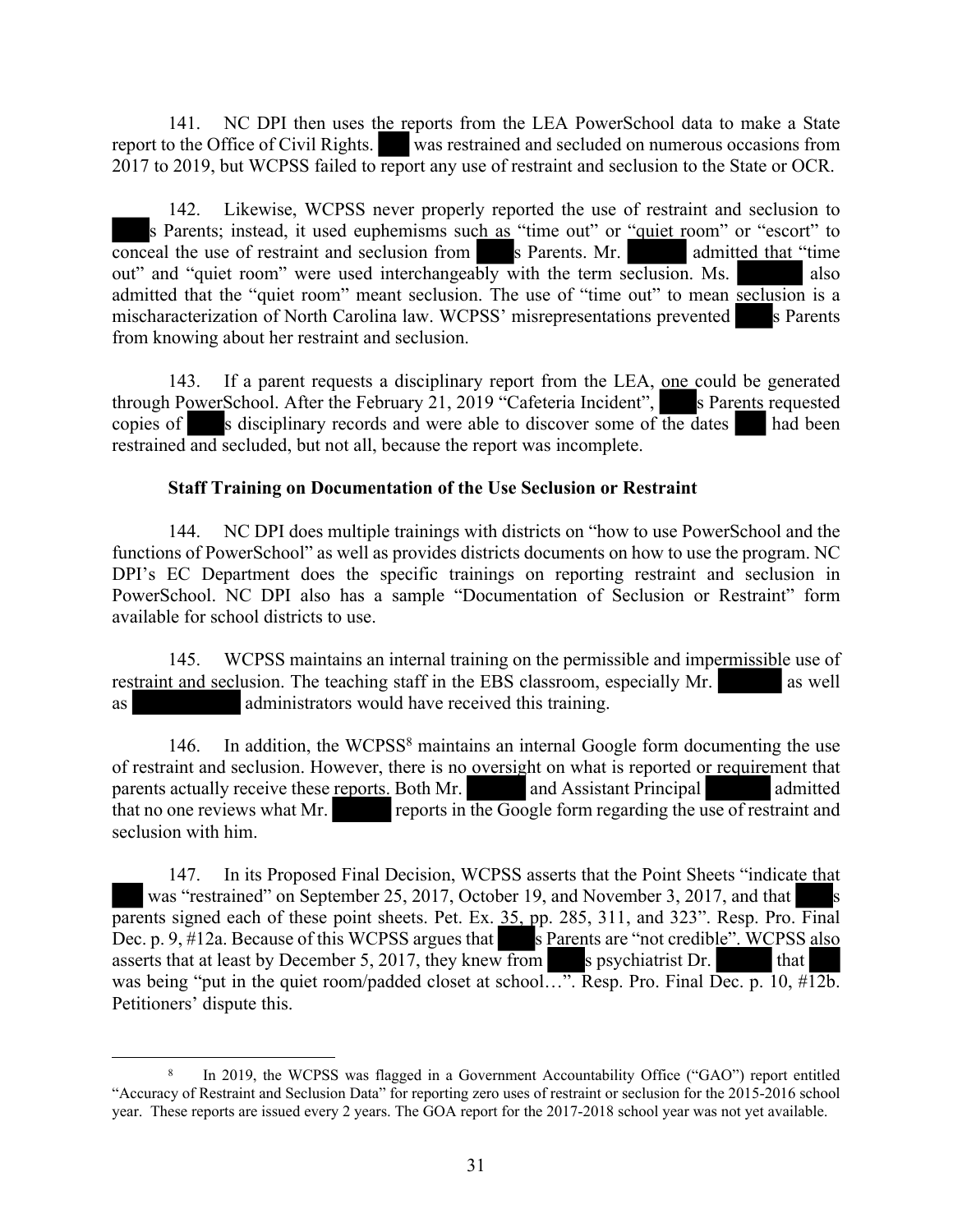148. For clarification of the record and because the Point Sheets are almost illegible, the Parties were asked to file supplemental briefs on several items including to identify all citations in the Point Sheets and IEPs/BIPs referencing "restraint" and "seclusion." *See* Petitioners' and Respondent's Supplemental Briefs filed on July 23& 27, 2021.

149. It is undisputed that the word "seclusion" was never used on the Point Sheets.

150. All the BIPs, developed prior to February 21, 2019 and until January 2020, stated that staff will use "CPI techniques (use of quiet room/seclusion) if  $\lceil$  s behavior escalates where she is being unsafe to herself or others." Pet. Exs. 7, 13,  $&$  18. However, s Parents were never told at an IEP meeting or outside an IEP meeting that was actually being secluded for behaviors.

151. The words "restraint" or seclusion do not appear on any of the BIPs, IEPs, IEP meeting minutes, or Prior Written Notices prior to February 21, 2019. *See* Pet. Exs. 5, 11, 21 (minutes); 6, 12, 17, 22 (IEPs); 7, 13, 18 (BIPs), 9, 14, 19 (Prior Written Notices).

152. In its supplemental information, Respondent noted that "multiple Point Sheets reference restraint specifically September 12, 2017, September 25, 2017, October 19, 2017, November 3, 2017, November 16, 2017, and March 23, 2018. s parents signed each of these point sheets. Pet. Ex. pp. 285, 293, 311, 333, 409." Resp. Add'l Supp. Inform. p. 1.

153. The September 12, 2017 Point Sheet says was "escorted". Pet. Ex. 285. A closer review of the September 25, 2017 Point Sheet shows that was "*escorted* to the timeout room" for "repeated questions, told teacher she [the teacher] was being annoying, told another teacher she was mean, refused to take time-in". Pet. Ex. 35, p. 285. Essentially, was restrained and secluded for being annoying. This Point Sheet did not say that was "restrained". Only the back of the Point Sheet says "restrained and escorted to time out." Pet. Ex. 35, p. 294. The Parents signed only the front of this Point Sheet. Moreover, this Point Sheet is almost illegible.

154. The October 19, 2017, Point Sheet does say "*escorted/restrained*" sent to "timeout". Pet. Ex. 35, p. 311. This time, was off task, flipping markers, tipping back her chair, yelling at teacher, grabbed teacher's arm., etc. *Id.* It appears from the comments on the backside of the Point Sheet that was restrained a second time at 1:25 p.m. because she "began tearing the siding off the wall with exposed nails. Took her to another quiet room." *Id.* at p. 312. She may have even been restrained a third time because at 1:45 p.m. she was "escorted to time-out" for flipping markers and verbally threatening staff. *Id.* The word "restrain" does appear on this point sheet, although the caveat "escorted" diminishes the effect of its significance. This Point Sheet is also almost illegible.

155. November 3, 2017 was another bad day for and she had a number of adverse behaviors including "drawing on herself", punching a wall", verbal name calling, threw lunch off desk, threatening to punch her head until she killed herself, left seat without permission, threw chair, and started leaving her area. Pet. Ex. 35, p. 323. According to this Point Sheet, when she started leaving her area, she was "escorted/restrained, and sent to time-out (11:32-12:05)". *Id*.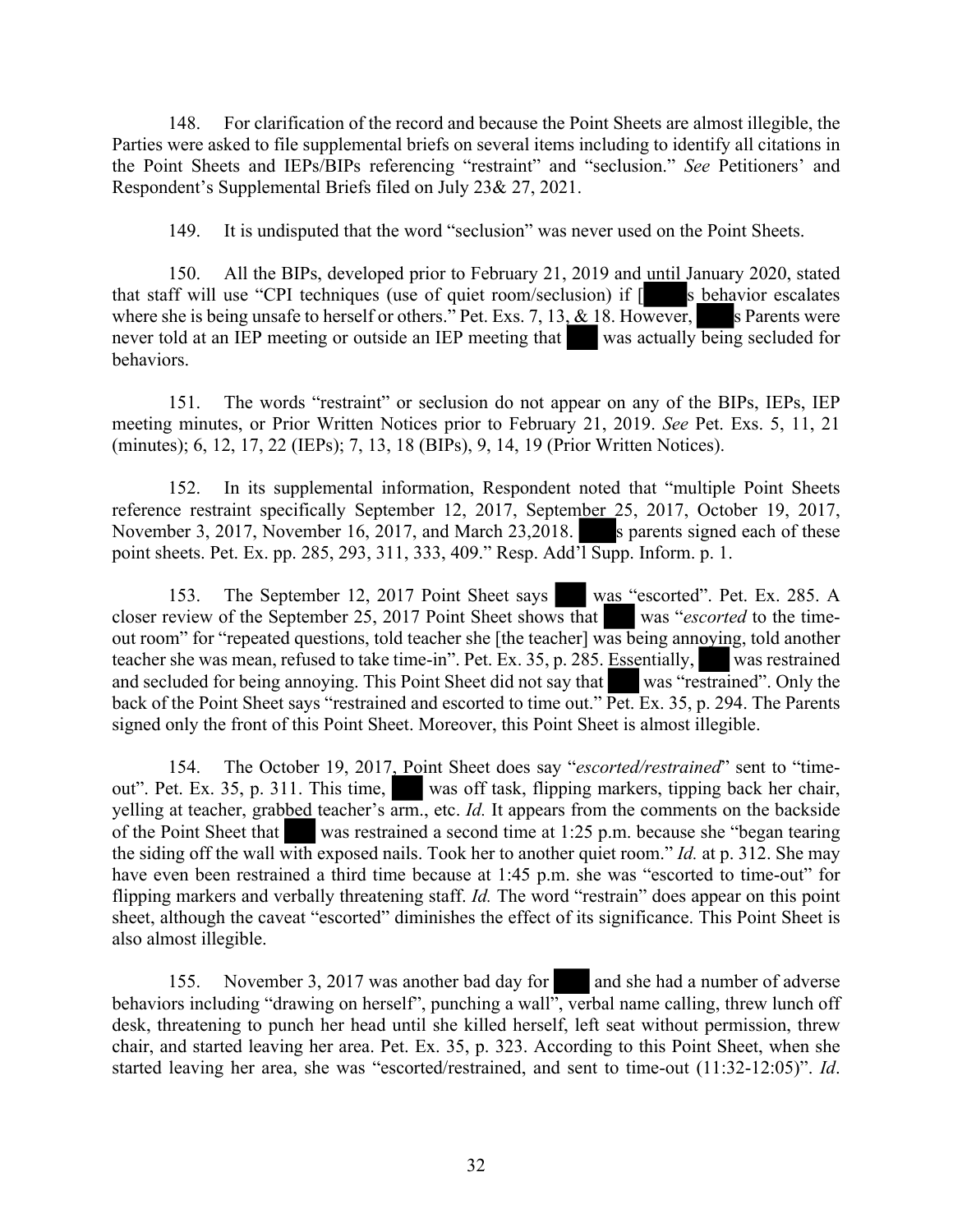Mom came to pick her up early. Again, the term "restrained" does appear on this Point Sheet after "escorted". This Point Sheet is also almost illegible.

156. "[E]scorted/restrained" appears on the back of the November 16, 2017 Point Sheet for a period of 4:00-4:30 p.m. when school was dismissed. The Parents did not sign the back of this Point Sheet and this Point Sheet is illegible in part. Pet. Ex. 35, p. 333.

157. The March 23, 2018 Point Sheet says was "escorted to time out" then notes again "restrained/escorted to time out". Pet. Ex. 35, p. 409. The Parents did sign this Point Sheet but again it is virtually illegible.

158. Even if s Parents knew or should have known that was "escorted/restrained" on October 19, 2017, November 3, 2017, and March 23, 2018 based in the Point Sheets where the words appear on the page they signed, WCPSS still misleadingly used the terms "quiet room" and "time-out" instead of "secluded" or "seclusion". Moreover, the fact that the Parents knew or should have known of 3 escorts/restraints does not mean that they knew of all the times was restrained. In fact, based on the Point Sheets, it is not clear how many times that was restrained before she was placed in seclusion.

159. In the alternative, WCPSS asserts that s December 5, 2017 email to treating psychiatrist, Dr. evidences that knew about the use of seclusion. Resp. Pro. Final Dec. pp. 9-10,  $3 \frac{12(b)}{b}$ .

160. In her email, states that "continues to be sent home, put in the quiet room/padded closet at school, and kicked off school transportation." Resp. Ex. 41, p. 552. had reported to her Parents that she was put in a "padded closet". However, also says such things as "she's being surrounded by elephants." Tr. vol. 11, p. 2219:17-20 ( $\overline{T \text{ of }}$  So, the Parents did not know if this was true about the "padded closet" but that they did approach the school and ask them for clarification on the "padded closet" and it was minimalized. Her Parents "were told that everything was fine and that it was a calming place for her to go." Tr. vol. 11, p. 2219:20-23 (T of WCPSS did not refute this testimony.

161. WCPSS provided s Parents with intentionally misleading and inadequate notices about the use of restraint and/or seclusion such that her Parents could not have known prior to the Cafeteria Incident the extent and misuse of the restraint and seclusion.

# **The Elementary Behavior Support ("EBS") Program**

162. After her parents provided her IEP and BIP to the WCPSS, they were contacted by district administrators and informed would be placed in the EBS program and assured the services would be comparable to services provided at  $\Gamma$ r. vol. 3, p. 515:4-13 (T of Pet. Ex. 76, p. 665-66 (Email). was assigned to the regional Elementary Behavior Support ("EBS") program at Stip. 13.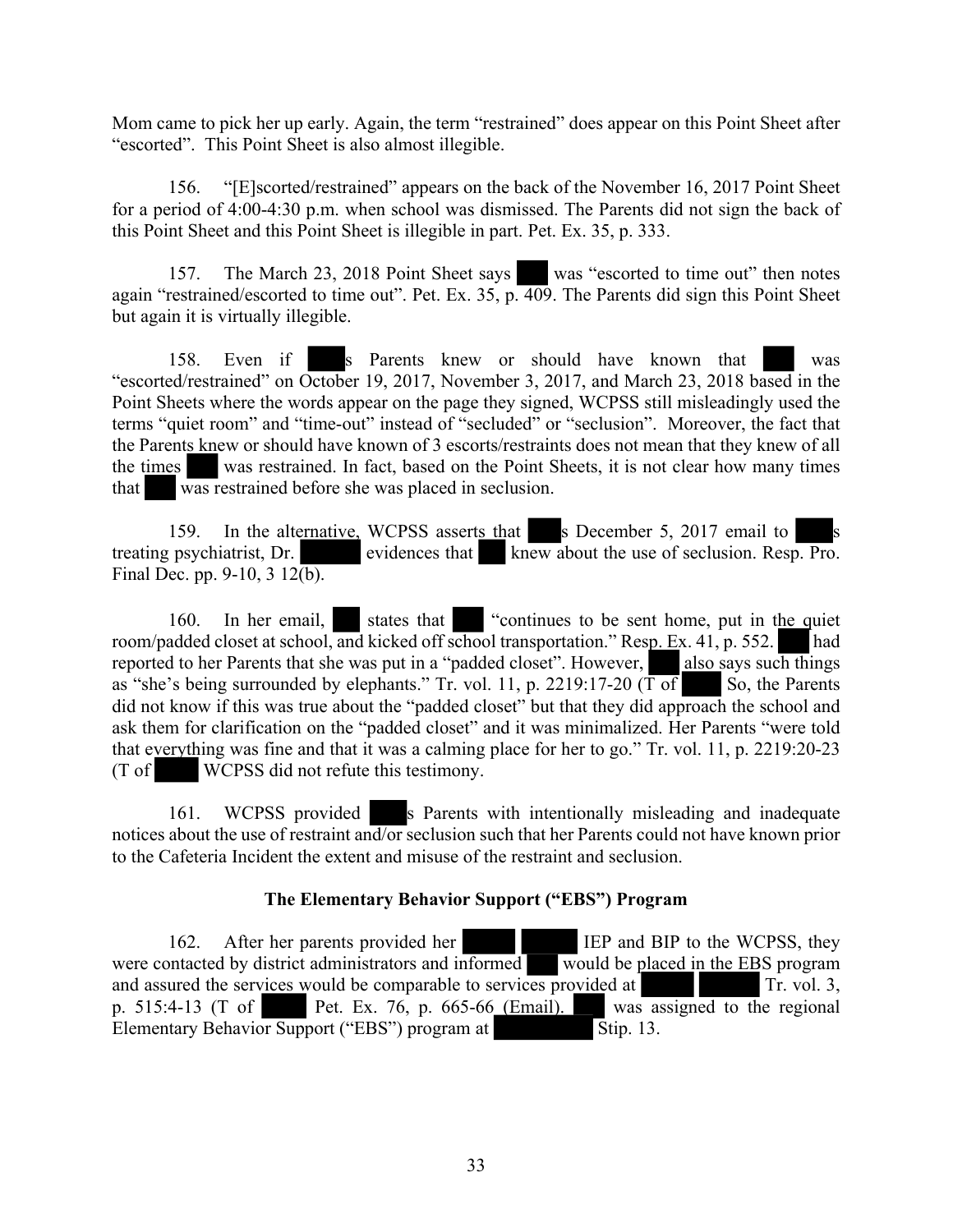163. Prior to this EBS placement decision, WCPSS did not conduct any additional evaluations. Instead, WCPSS relied on evaluations contained in s record from had been reevaluated in Spring 2017. The reevaluations were: psychoeducational evaluation dated April 27, 2017, by Triangle Learning (Stip. Ex. 22), psychological assessment dated May 4, 2017, by Dr. (Stip. Ex. 23), OT evaluation dated May 30, 2019 by (Stip. Ex. 24, and speech language evaluation dated June 1, 2017 by (Stip. Ex. 25).

164. Although s behaviors had escalated in Spring 2017 such that she was in a selfcontained placement, did not conduct a new FBA. Before its decision to place EBS in the EBS program, WCPSS did not conduct an FBA to determine the appropriateness of that setting.

165. s Parents could not determine the appropriateness of the EBS setting because no additional information regarding the EBS program and its behavioral system and social skills lessons was provided to them except that it was "comparable" to s services at Tr. vol. 3, pp. 515:24-5126:2 (T of No information was provided to s Parents about the EBS program's social skills lessons. Tr. vol. 3, p. 516:3-5 (T of Tr. vol. 4, 814:24-815:2 (T of

166. WCPSS maintains 54 EBS classrooms across 30 schools in the county. Senior Administrator oversees all the EBS classrooms including These regional programs are designed to support elementary school students with substantial behavioral difficulties to develop the behavioral skills and strategies they need to be successful in a general education setting.

167. While EBS classrooms can vary somewhat from school to school based on student needs, they are expected to generally follow the contours of the district's EBS Best Practices Manual ("EBS Manual"). There is a focus on consistency and on certain systems and structures. However, individual programs are supposed to be flexible to respond to student needs. With the exception that the expectation is the use of visual schedules, social skills instruction, morning meetings, as well as the use of the point-level system. The use of restraint and seclusion is used in the EBS program.

168. The EBS Manual requires social skills lesson plans as well as an individualized schedule for mainstreaming each student. Lesson plans are required by Wake County Policy for all schools in the district including EBS classrooms. WCPSS' teachers are supposed to maintain 3 days' worth of lesson plans in the event of an emergency.

169. The point-level system used in the EBS classroom is a research-based system within the ReEd model. It is based on the setting of specific behavioral expectations, with students' receiving checks throughout the day for meeting those expectations in discrete time periods (15 or 30 minutes) or dots when they do not meet expectations. Those checks and dots then correlate to a percentage score at the end of the day, which puts the student in one of four "levels" that are tied to certain privileges. The purpose of the point-level system is to provide data on how the student is performing as well as to teach the student to self-monitor and reflect on both positive and negative choices.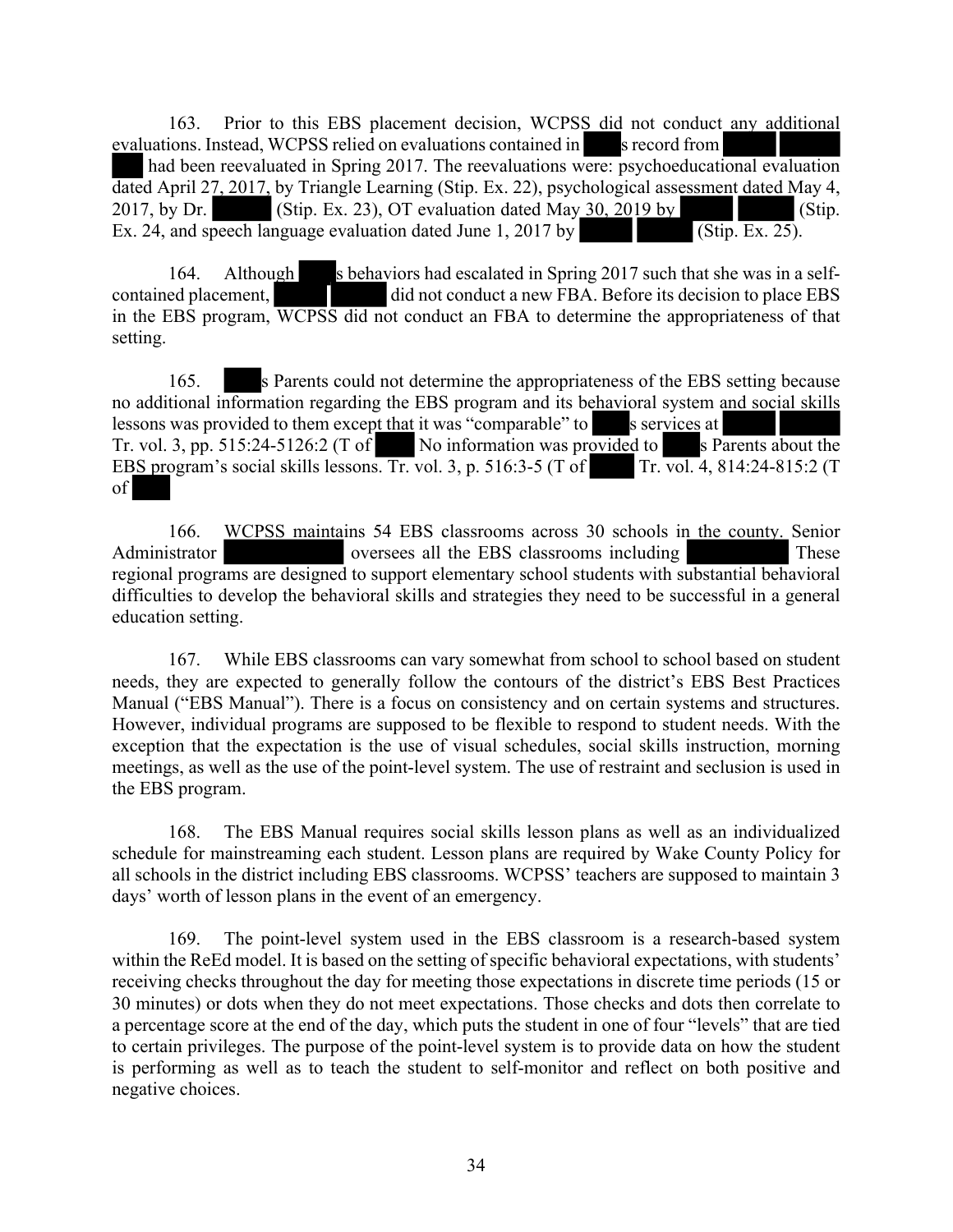170. The EBS Manuel, which was not admitted into evidence but known to Mr. and Ms. demonstrates that s time in the general education classroom was predetermined based on the program guidelines rather than s individual needs. Before being mainstreamed in the regular classroom, the standard EBS model required to receive a "level" 3 or 4 for three weeks to be eligible for increasing her mainstreaming opportunities. A student is successful in the self-contained EBS class prior to moving the student to a general education class.

171. Each of the four (4) levels<sup>9</sup> of the EBS program came with certain "Privileges". For example, Level 4 came with the "privilege" of "leav[ing] class without an adult, attend[ing] mainstream classes and specials, choos[ing] seat at lunch, go[ing] on field trips, and \$0.75 for the school store." Level 3 "privileges" included "leav[ing] class without an adult, attend[ing] mainstream classes and specials, choos[ing] seat at lunch, go[ing] on field trips, and \$0.50 for the school store." However, Level 2 "privileges" meant had to have an adult escort when leaving class, modified recess silent lunch in cafeteria/classroom, could potentially go on field trips based on behavior, and got \$0.25 for the school store; however, she would not be allowed to mainstream with her non-disabled peers, apparently despite what her IEP mandates. Level 1 meant no privileges. Resp. Ex. 20, p. 42.

172. The EBS program required students show no behaviors for three minutes or until the student was calm in order to be released from seclusion, even though WCPSS staff knew was unable to self-soothe.

173. Seclusion and restraint are authorized for use within the EBS programs using a standard of "last resort" when there is a safety concern for students or staff. Tr. p. 1298:17-21 (T of Teachers are expected to document what led to a restraint or seclusion and what happened after. Tr. p. 1297:25-1298:4 (T of Parents must be notified whenever seclusion Parents must be notified whenever seclusion and/or restraint is used. Tr. p. 1299:12-22 ( $\overline{T}$  of

174. Mr. required to follow the standard EBS program, rather than her individualized IEP and BIP from He utilized the Behavior Point Sheet and physically restrained and secluded for excessive amounts of time. Mr. admitted the use of EBS point sheets was not an IEP team decision for when she started at WCPSS. Tr. vol. 8, 1533:18-25 (T of He also admitted BIP from did not include the use of restraint or seclusion in it when  $\frac{1}{\pi}$  first started in the EBS program in 2017. Tr. vol. 8, p. 1553:13-19 (T of As discussed later in the decision, the Point Sheets were also used for progress monitoring of s IEP behavior goals even though the personal goals listed on the Point Sheet did not align with s IEP behavior goals.

175. Once started in the EBS program, her Parents noticed increasing anxiety regarding the EBS point sheets. Pet. Exs. 5, 11; Tr. vol. 3, p. 517:4-14 ( $T \text{ of}$  Her parents also noticed a change in her demeanor. Tr. vol. 11, 2089:21-2090:23 (T of began exhibiting school refusal, was scared to be in shower or bathroom alone, and expressed to she was worried she would go to school and never see her mom again.

<sup>9</sup> The highest level is Level 4, the lowest level is Level 1.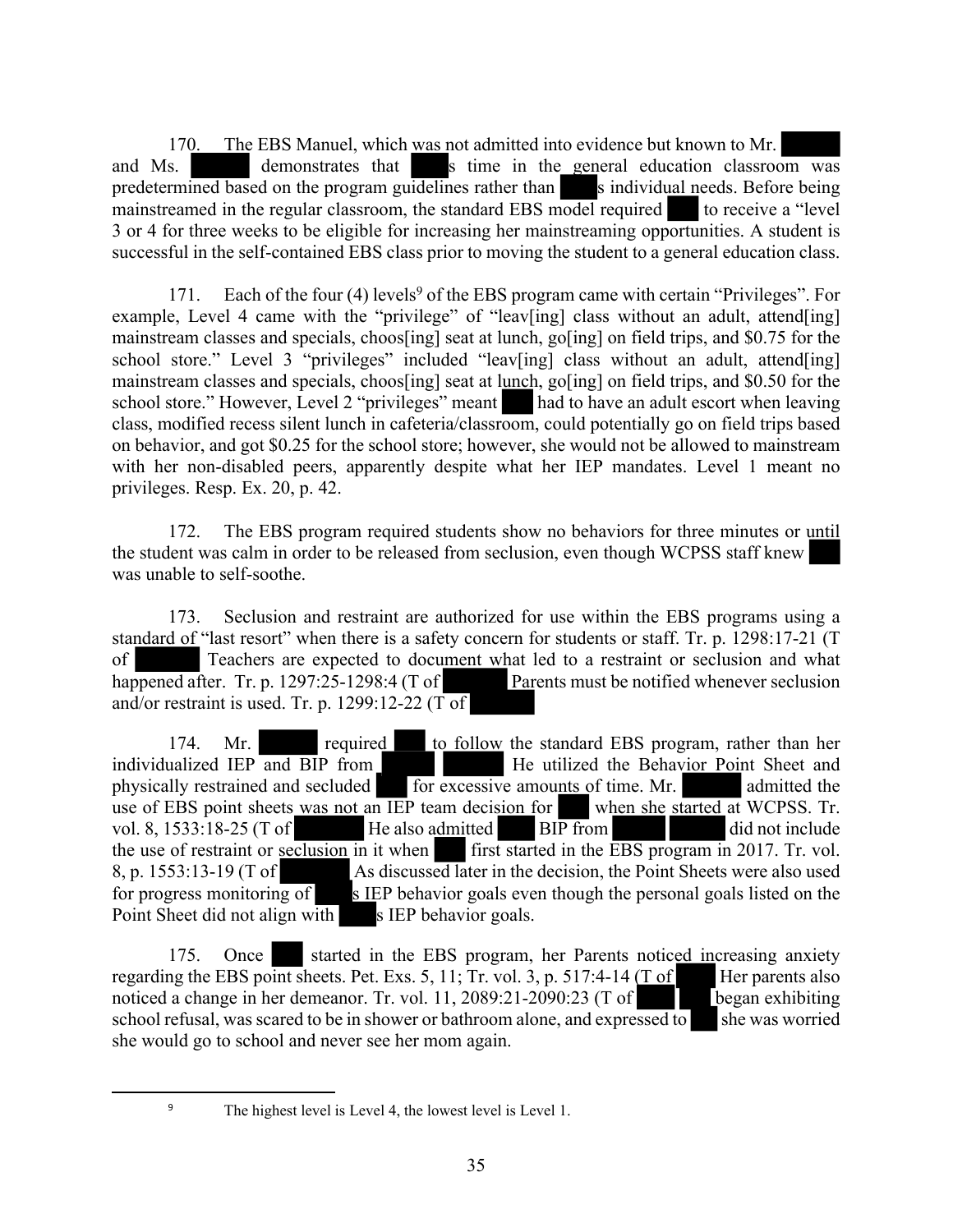176. Their concerns were documented in the IEP Meeting minutes. Pet. Ex. 5 (November 2017 IEP minutes). They continued to express their concerns at subsequent meetings. Pet. Ex. 11, p. 48 (December 2017 IEP minutes); Pet. Ex. 16, p. 73 (May 2018 IEP minutes); Stip. Ex. 9, pp. 50-51 (October 17, 2019 IEP minutes). Although s Parents brought up their concerns about the EBS point sheets to Mr. and the administration, they were informed the use of point sheets could not be changed for because the Point Sheets were necessary to maintain the "fidelity of the EBS program." Tr. vol. 3, pp. 517:16-518:10; 531:1-3 (T of Mr. informed s parents it was "too early to consider having [ not see her point sheets or modifying the system. . ." Pet. Ex. 11, p. 48. Assistant Principal admitted that the IEP team had a discussion of perseverating on dots; however, the school-based members of the IEP team decided it was best to leave the use of dots in place. Tr. vol. 8, 1672:11-23 (T of According to Assistant Principal maintaining the fidelity of the EBS program was important because students needed to learn the direct relationship between behavioral choices and privileges. Tr. vol. 8, pp. 1673:20-1674:10 (T of

177. Even though both Assistant Principal and Mr. emphasized the importance of the "fidelity" of the EBS program, Mr. did not follow the EBS Manual. The EBS Manual required the creation of lesson plans for social skills an individual schedule for each child for mainstreaming into the regular classroom. Senior Administrator and Supervisor of the entire EBS program for WCPSS, admitted that EBS teachers were required to have documentation of social skills lessons, individual schedules for students, and a mainstreaming/exit plan for individual students.

178. Contrary to his supervisor's testimony and the EBS Manual, Mr. testified that it was not a requirement to have a lesson plan and schedule for social skills. Tr. vol. 8, p.  $1551:1-10$  (T of Yet, on the other hand, Mr. admitted he did not write formal lesson plans for social skills. Tr. vol. 8, 1588:1-7. Mr. admitted on cross-examination that the WCPSS' policy requires he have three days of emergency lesson plans. Tr. vol. 8, p. 1614:7- 18. Mr. admitted that he did not prepare any lesson plans for s regular math instruction.

179. In addition, Mr. admitted that he did not provide individual schedules for Tr. vol. 8, 1547:5-12 (T of Mr. admitted that did not have an individual schedule for mainstreaming. *Compare* Tr. vol. 8, pp. 1547:24-1548:2 *with* Tr. vol. 7, 1336:6- 1337:3.

180. The Point Sheets used with were not individualized but rather a program tool used with all students in the EBS program.  $\overline{\text{Tr}}$  vol. 6, 1140:8-12 (T of The Point Sheets checked her behavior in 15-minute increments for "Be Respectful", "Follow Directions", On Task", and "Sail Points" (extra credit for good behavior). In addition to the check marks, EBS staff made remarks alongside and sometimes on the back of the form. Separates were not provided copies of all these forms until after discovery.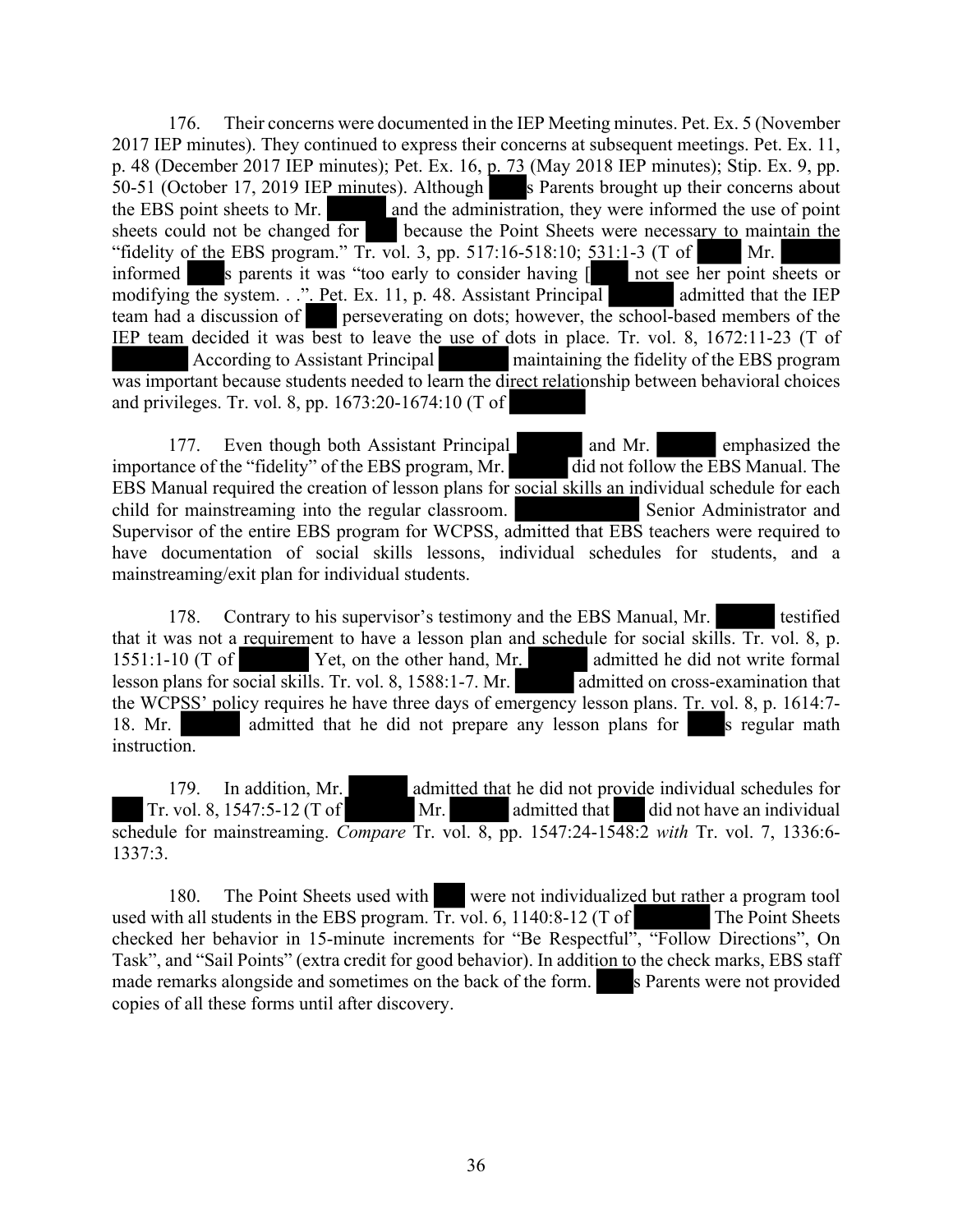### **SECTION 3: IMPLEMENTATION OF THE BIPS PRIOR TO FEBRUARY 21, 2019**

### **November 2017, May 2018, and October 2018 IEPs**

181. The appropriateness of the November 2017, May 2018, and October 2018 IEPs and BIPs are not at issue. The purpose of listing the goals in the IEP documents is for background information relevant to the implementation of the BIPs in place before February 21, 2019. The BIPs served two purposes. First, the BIP was implemented as a behavior intervention plan, and second, it was used to progress monitor the functional behavior goals in the corresponding IEPs. As a progress monitoring tool, the BIP used the Daily Point Sheets ("Point Sheets") which contained logs of teachers' observations. Each use of the BIP will be reviewed in turn.

### **Grade - Fall Semester of 2017-2018 School Year**

**Implementation of the BIP Until December 18, 2017 BIP Meeting** 

182. began the 2017-2018 school year with the IEP and BIP from These documents are not in the record. However, Mr. admitted that, although was restrained and secluded prior to the development of the first BIP on December 12, 2017, restraint and seclusion was not a behavior intervention strategy in the BIP. Tr. vol. 8, p. 1553:13-19 (T of was retrained and/or secluded 6 times prior to the development of the December 2017 BIP.

# *Behavior Point Sheets*

183. Mr. required to follow the standard EBS program, rather than her individualized IEP and BIP from utilizing a Behavior Point Sheet of checks and dots and physically restraining and secluding for excessive amounts of time. He admitted the for excessive amounts of time. He admitted the use of EBS point sheets was not an IEP team decision for when she started at WCPSS. Tr. vol. 8, p. 1533:18-25 (T of

184. Once started in the EBS program, her Parents noticed increasing anxiety regarding the EBS point sheets. Pet. Exs. 5, 11; Tr. vol. 3, p. 517:4-14 (T of Her parents also noticed a change in her demeanor. Tr. vol. 11, pp. 2089:21-2090:23 (T of began exhibiting school refusal, was scared to be in shower or bathroom alone, and expressed to she was worried she would go to school and never see her mom again.

185. Although s Parents brought up their concerns about the Point Sheets on multiple occasions to Mr. and the administration, they were informed the use of the Point Sheets could not be changed for in order to maintain the "fidelity of the EBS program." Tr. vol. 3, pp. 517:16-518:10;  $531:1-\overline{3}$  (T of Mr. informed s Parents it was "too early to consider having  $\lceil \cdot \rceil$  not see her point sheets or modifying the system...". Pet. Ex. 11. not see her point sheets or modifying the system…". Pet. Ex. 11. Ms. admitted that the IEP team had a discussion of perseverating on dots; however, the team decided it was best to leave the use of dots in place. Tr. vol. 8, p. 1672:11-23 (T of Ms. emphasized the importance of maintaining the fidelity of the EBS program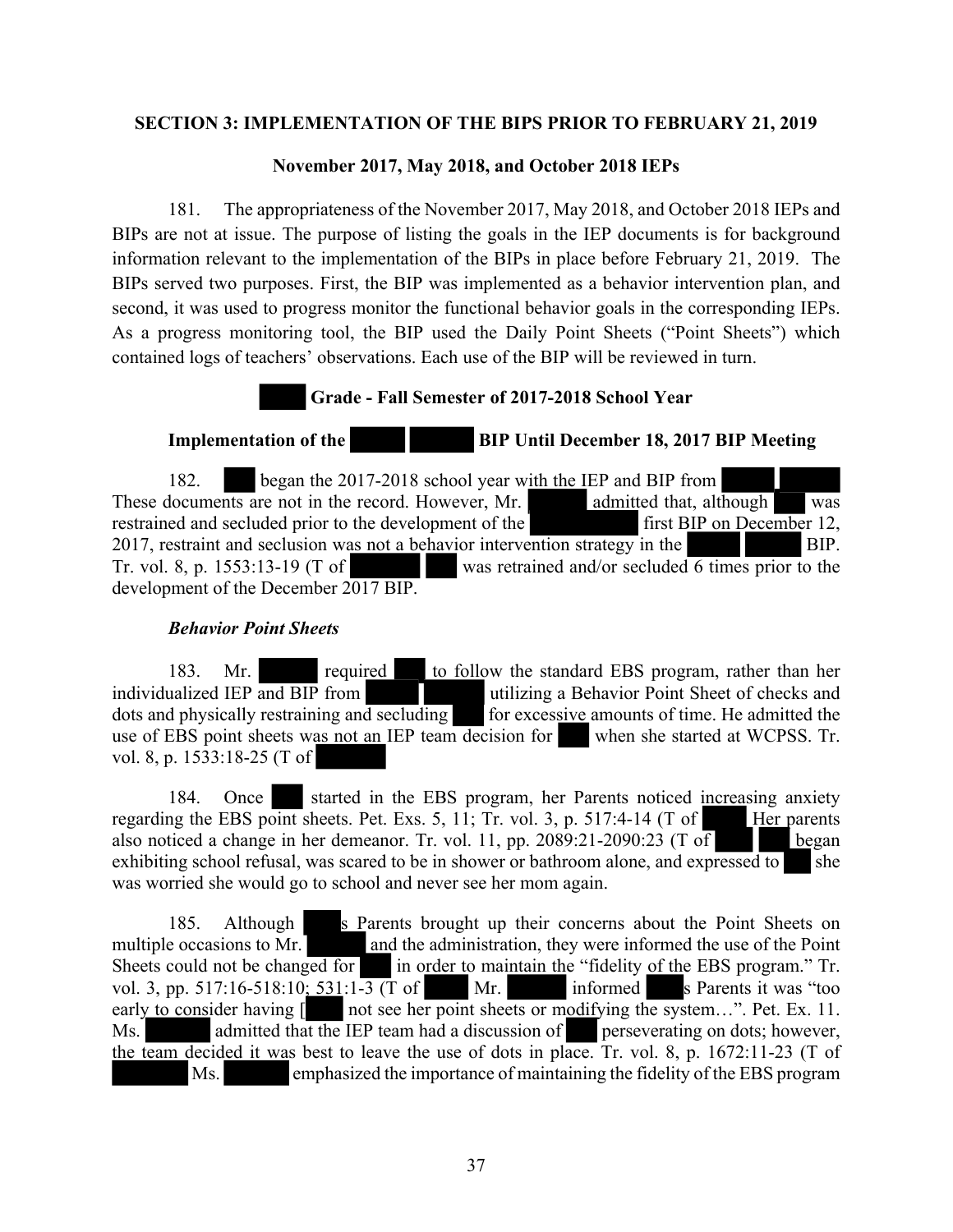explaining students need direct relationship between behavioral choices and privileges. Tr. vol. 8, pp. 1673:20-1674:10 (T of

186. The Point Sheets used with were not individualized but rather a program tool used with all students in the EBS program. Tr. vol. 6, p. 1140:8-12 (T of

187. should never have been placed in the EBS program, as the program design, which WCPSS demanded be implemented "with fidelity," was inappropriate to meet her needs. The use of seclusion and restraint, which were "critical to the success" of the EBS program, were extremely harmful to The EBS classroom was a stressful place for her to be and the behavior data sheets and use of dots was a behavioral trigger. Tr. vol. 1, pp. 177:8-11, 179:21-180:1 (T of Tr. vol. 2, p. 265:16-23 (T of The EBS behavioral system increased s anxiety and acting out. Tr. vol. 1, p.  $267:24-25$  (T of

# *No Social Skills Lesson Plans*

188. Mr. admitted that he did not follow the EBS Manual as he did not have any lesson plans for social skills and did not provide an individual schedule for mainstreaming. Tr. vol. 8, pp. 1547:5-12; 1547:24-1548:2 (T of EBS teachers are required to have documentation of social skills lessons, individual schedules for students, and a mainstreaming/exit plan for individual students. Tr. vol. 7, pp. 1336:6-1337:3 (T of Although the EBS Manual requires lesson plans, according to Mr. it was not a requirement to have a lesson plan and schedule for social skills. Tr. vol. 8, p. 1551:1-10. Mr. admitted that he did not write formal lesson plans for social skills. Tr. vol. 8, p. 1588:1-7. Yet, Mr. admitted on cross-examination that WCPSS' policy requires he has three days of emergency lesson plans prepared in advance. Tr. vol. 8, p. 1614:7-18.

189. According to the EBS Program Supervisor lesson plans<sup>10</sup> are not expected for every social skills lesson in the EBS program unless required by the school-based administration. Tr. vol. 7, p. 1337:8-16. Yet, based on its EBS Manual, the district expects social skills instruction to be documented with a schedule of the social skill including point sheets and graphs. Tr. vol. 7, p. 1336:6-19.

190. Even if lesson plans were not required for EBS programs, was being instructed regular education math, not EC math. Mr. was licensed to teach K-6 common core math instruction yet still did not prepare any math lesson plans. This lends credence to the fact that Mr. prepared no lesson plans for s social skills instruction.

# **November 7, 2017 IEP Team Met to Develop IEP Only**

191. The first IEP meeting held at was on November 7, 2017 ("November 2017 IEP Team"). Overall, during the 1<sup>st</sup> quarter of the **g** grade, the November 2017 IEP Team reported to the Parents that had many successful days since she began in the EBS classroom

<sup>10</sup> WCPSS Proposed Final Decision interpreted her statement to mean that: "[l]esson plans are not a district requirement for EBS classrooms. That decision for lesson plans is left to individual schools." Tr. p. 1337:11-16." Resp. Pro. FD, p. 13, #29. The Undersigned disagrees with this interpretation.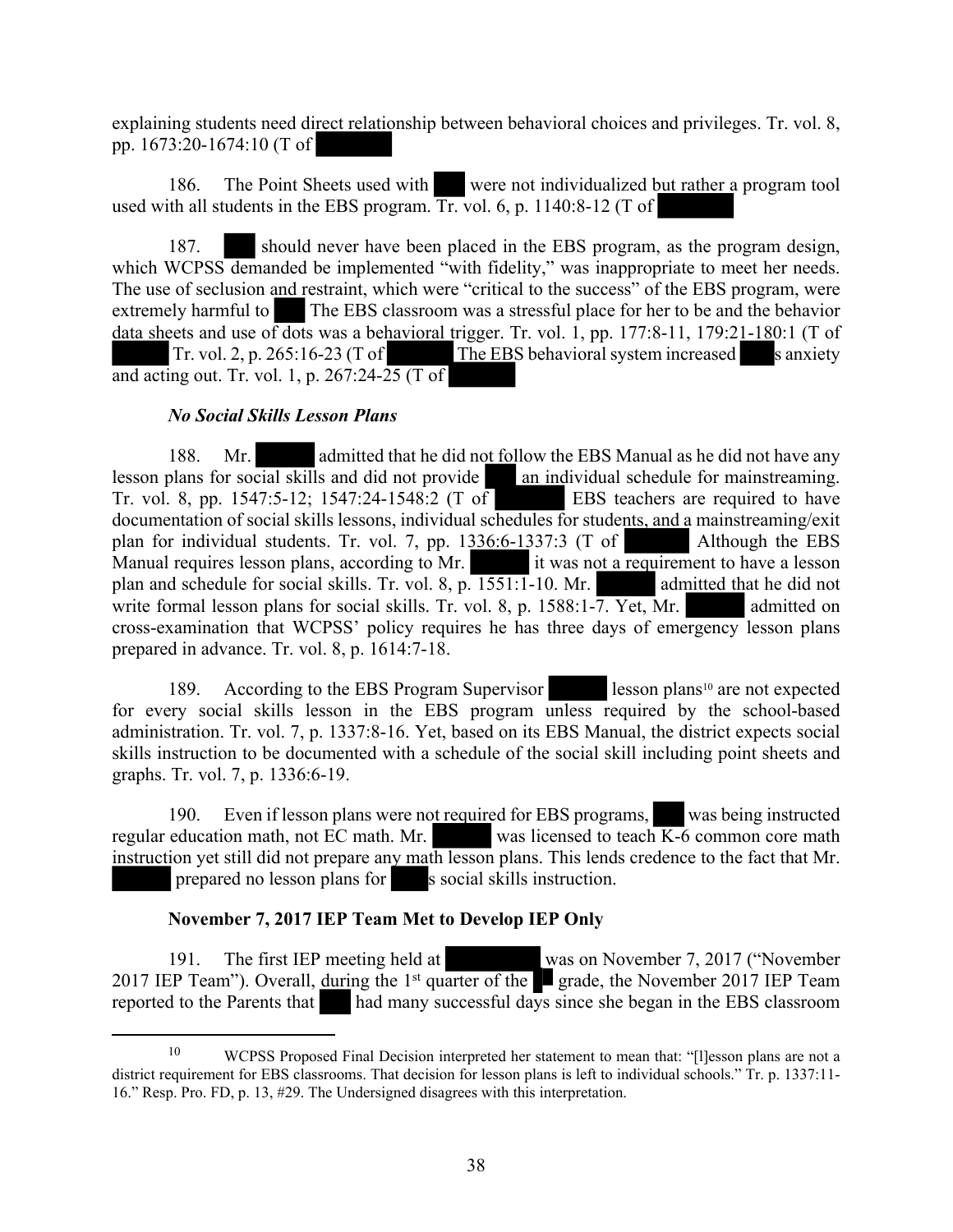which has "a built-in behavioral system." Pet. Ex. 3, p. 9. The EBS classroom has "strategies put in place in the classroom," to assist with her self-regulation. These strategies include "a visual schedule, a safe place in the classroom that provides sensory support as well as a five-point selfregulation scale as access to speak with the counselor when needed." Pet. Ex. 3, p. 9.

192. The November 2017 IEP team also reported to the Parents that during the first quarter of the 2017-2018 school year, earned the highest levels of the behavioral system (levels 3 and 4) on 90% of days. She earned the lowest level (level 1) on 4 days or 10% of the 1 st quarter. On the 4 Level 1 days, punched a peer and grabbed the teacher's arm. She needed to be *escorted* to the *time-out room* on a couple of occasions due to unsafe behavior and refusing to report to her assigned area." Pet. Ex. 3, p. 9 (emphasis added).

193. Mr. mentioned during the November 2017 IEP meeting "that his room is a safe place" but neither the terms seclusion, time-out, time-in, restraint, or CPI techniques are referenced in the 2017 Minutes. *See* Pet. Ex. 5. No one from WCPSS at the IEP team meeting told the Parents that prior to the November 2017 IEP meeting that had actually been restrained and secluded 6 times on the following dates for extended periods of time: September 12, 2017 (1 time 40 minutes), September 25, 2017 (3 times for a total of 1 hour, 50 minutes), and October 19, 2017 (2 times for a total of 1 hour 45 minutes). *See* Chart on pp. 28-29.

194. The November 2017 IEP team determined that a reevaluation was needed to determine s present level of academic achievement and developmental needs. Pet. Ex. 3, p. 9. With respect to s reading comprehension deficits, the November 7, 2017 IEP meeting minutes ("2017 Minutes") reported that  $Mr.$  ("noted that  $\sqrt{r}$ " tended to miss the literal "noted that  $\lceil \cdot \rceil$  tended to miss the literal questioning and get the higher-level thinking questions correct.  $\boxed{\phantom{a}}$  is comprehending at a level just below grade level expectations… Her anxiety may impact her success with these assessments." Pet. Ex. 5, p. 14.

195. Despite her special education placement in math, test anxiety, and reading comprehension deficits, the IEP team decided to conduct only a Functional Behavioral Assessment ("FBA") but no formal academic evaluations. *Id.* The November 2017 IEP had one functional/behavior goal, articulation goals, and placed in the EBS classroom for regular math instruction. s Parents did not contest this decision or ask for additional assessment information. Pet. Ex. 3, p. 10.

# **December 12, 2017 Behavior Intervention Plan ("December 2017 BIP")**

196. Another IEP meeting was held on December 12, 2017 to develop the BIP and review the IEP.

197. According to the Point Sheets, between the November and December IEP meetings, was restrained and secluded another 9 times on: November 13, 2017 (3 times - total time 1 hour, 30 minutes); November 16, 2017 (3 times- 44 minutes); November 20, 2017 (2 times – 1 hour, 38 minutes); and November 27, 2017 1 time for 1 hour 27 minutes). No changes were made to the IEP except for changes in the duration dates of December 13, 2017 to June 26, 2018. Pet. Ex. 7. After the Functional Behavior Assessment ("FBA") was completed on December 12, 2017, the IEP team developed the December 2017 BIP. Pet. Exs. 6&7.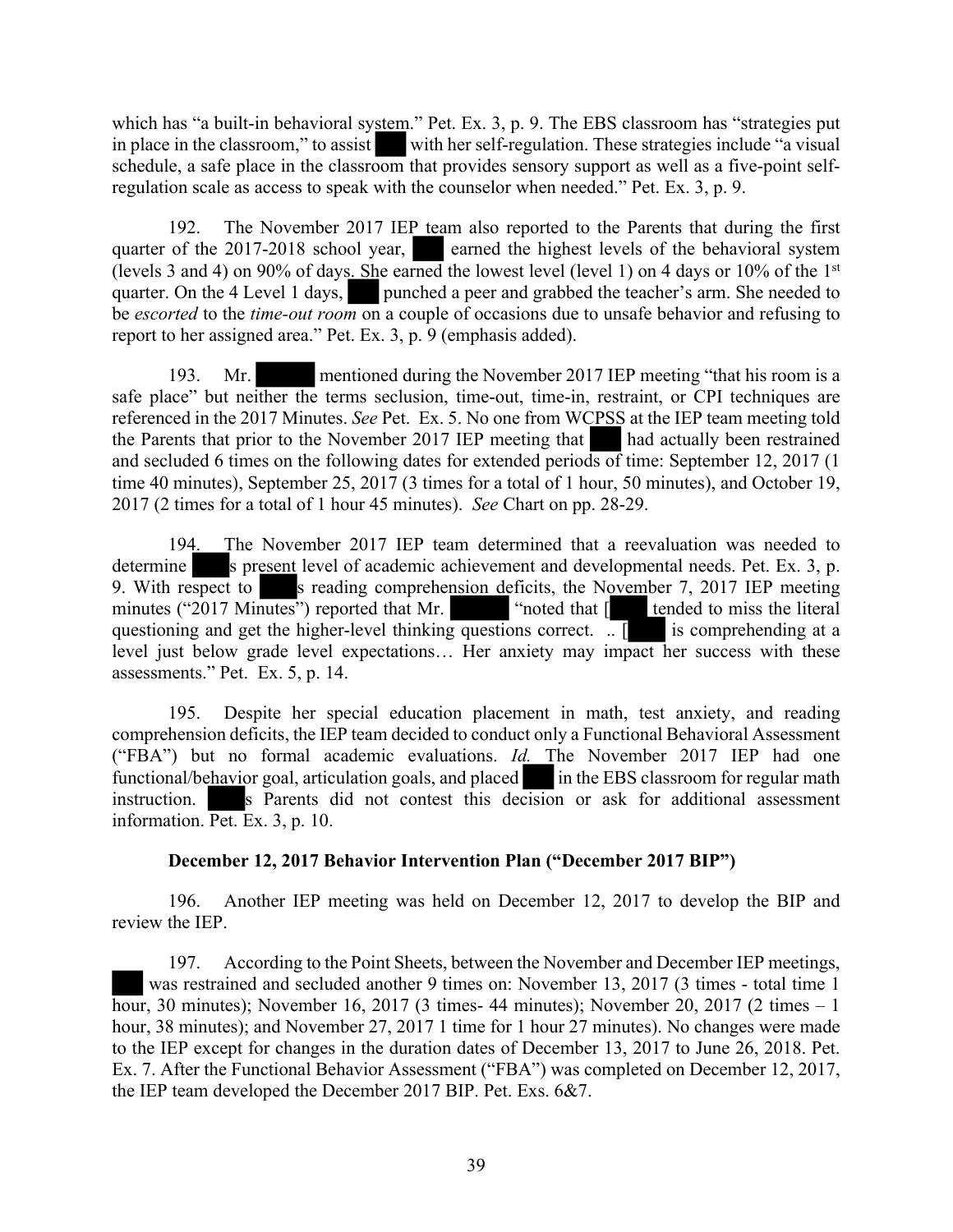### 198. The December 2017 BIP is copied below:



Step 1: List what we want the student to do instead of the old behavior. (Define the new or replacement behavior.)

When is feeling overwhelmed (primarily from academic tasks), she will use her words and taught self-control techniques to communicate her needs and accept feedback.

#### Step 2: List what the teacher/staff will do that is different than what is normally/usually done? How/when will the teacher/staff help the student practice the new behaviors?(Arrange context and intervention strategies. - Positive Behavior Supports)

| $\mathbf{u}$ respectively to the support of                                           |                           |  |
|---------------------------------------------------------------------------------------|---------------------------|--|
| <b>Context and Intervention Strategies - Positive Behavior Supports - Actions</b>     | <b>Person Responsible</b> |  |
| daily social skills lessons                                                           | classroom staff           |  |
| a safe place in the classroom with visual supports and calm down routines             | classroom staff           |  |
| positive choice reminders including bonus points for working through frustration      | classroom staff           |  |
| CPI techniques (use of quiet room/seclusion) if behavior escalates where she is being | trained CPI school staff  |  |
| unsafe to herself or others                                                           |                           |  |

#### Step 3: List rewards/reinforcement.

(Be sure to ask student what he/she would like to earn. Try to include their interests and enthusiasms.)

| <b>Rewards/Reinforcements</b>                                    | <b>Person Responsible</b> |
|------------------------------------------------------------------|---------------------------|
| <b>Fun Friday</b>                                                | classroom staff           |
| break time choice based on level                                 | classroom staff           |
| earned classroom rewards (ex: pizza party) with charts as needed | classroom staff           |

#### Step 4: Consequences.

(Clear concise enforceable related to target behavior.)

| <b>Consequences</b>                                                                         | <b>Person Responsible</b> |
|---------------------------------------------------------------------------------------------|---------------------------|
| time-in                                                                                     | classroom staff           |
| loss of points on behavioral point sheet                                                    | classroom staff           |
| level 1 restrictions (quiet lunch in the classroom, adult escort for transitions as needed) | classroom staff           |

Set time for review of plan (3-6 weeks) on or before: 02/09/2017

199. All subsequent BIPs prior to January 2020 are the same except that the dates above Step 1 were changed.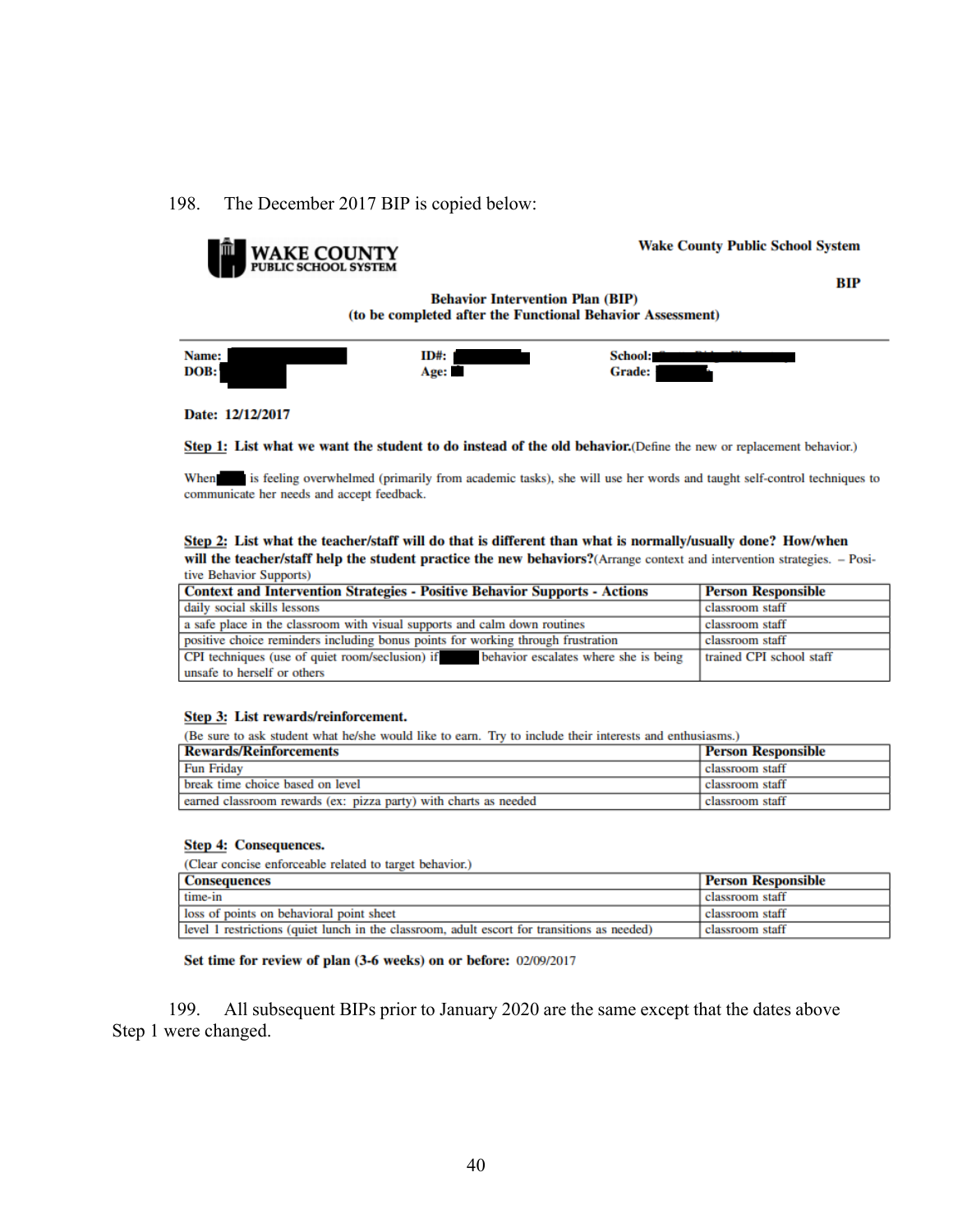200. The December 2017 BIP was to be reviewed 3-6 weeks or on or before February 9,  $2017$  [sic]<sup>11</sup> to determine its effectiveness and to revise as needed. Even the review date of "02/09/2017" (which is clearly a typo) is included in the pre-January 2020 BIPs.

201. Other than implementation of the CPI techniques, the "persons responsible" for all the strategies, rewards/reinforcements, and consequences in the December 2017 BIP was by "classroom staff." The "persons responsible" for the CPI techniques were "trained CPI school staff."

### **Behavior Intervention Strategies in All BIPs Prior to January 2020**

202. According to the intervention strategies in Step 2 of the 2017 BIP, "CPI techniques (use of quiet room/seclusion) are only to be used "if  $\blacksquare$  s behavior escalates where she is being unsafe to herself or others." Pet. Ex. 7. There is no time limitation for the use of seclusion. Seclusion is not a CPI technique nor is it a behavior management technique. This was the same in all subsequent BIPs before the creation of the January 2020 BIP.

203. The behavior intervention of: "[a] safe place in the classroom with visual supports and calm down routines" is the equivalent of "isolation" or "time-in." This is a behavioral management technique if used properly, however, there is no time limitation or context for this intervention. While was permitted to have time-in in a space within the EBS classroom, most often this "safe place" was not in the EBS classroom but rather in the seclusion room down the hallway.

204. The only persons responsible for tracking restraint or seclusion at are are Mr. and Mrs. Tr vol. 8, p. 1741:2-4 (T of The determination of whether to restrain or seclude a student is a subjective "judgment call in determining whether or not there's imminent – an imminent threat." Tr. vol. 8, p. 1743:3-18 (T of

205. Steps 2 through 4 in the December 2017, 2018, and 2019 BIPs mirrored the strategies used for all students in the EBS classroom and were not individualized for The inappropriateness of the March 2019, May 2019, October 2019 BIPs will be addressed separately because only the appropriateness of the implementation of the December 2017 and October 2018<sup>12</sup> BIPs prior to February 21, 2019, is at issue in this section. But, as indicated previously, although some additional strategies were incorporated upon the Parents' request in the October 2018 and March 2019 BIPs. Otherwise, the March 2019, May 2019, and October 2019 were identical to the December 2017 and October 2018 BIPs.

206. In 2017, s Parents specifically asked Mr. and the IEP team about the "quiet room" but were assured it was a safe, calming space for and that the door was never locked. At the November 2017 IEP meeting, Mr. did not inform s Parents that she had been restrained or secluded. Instead, Mr. informed her Parents that was never punished for anything in the classroom. WCPSS misrepresented the "quiet room" to s Parents.

<sup>&</sup>lt;sup>11</sup> The only logical assumption is, since the IEP team met on December 2017, that the IEP team meant to date the review of the BIP for February 9, 2018, not 2017.

<sup>&</sup>lt;sup>12</sup> Implementation of the October 2019 BIP from February 21, 2019 to March 25, 2019 is also at issue but this was within the statutory period.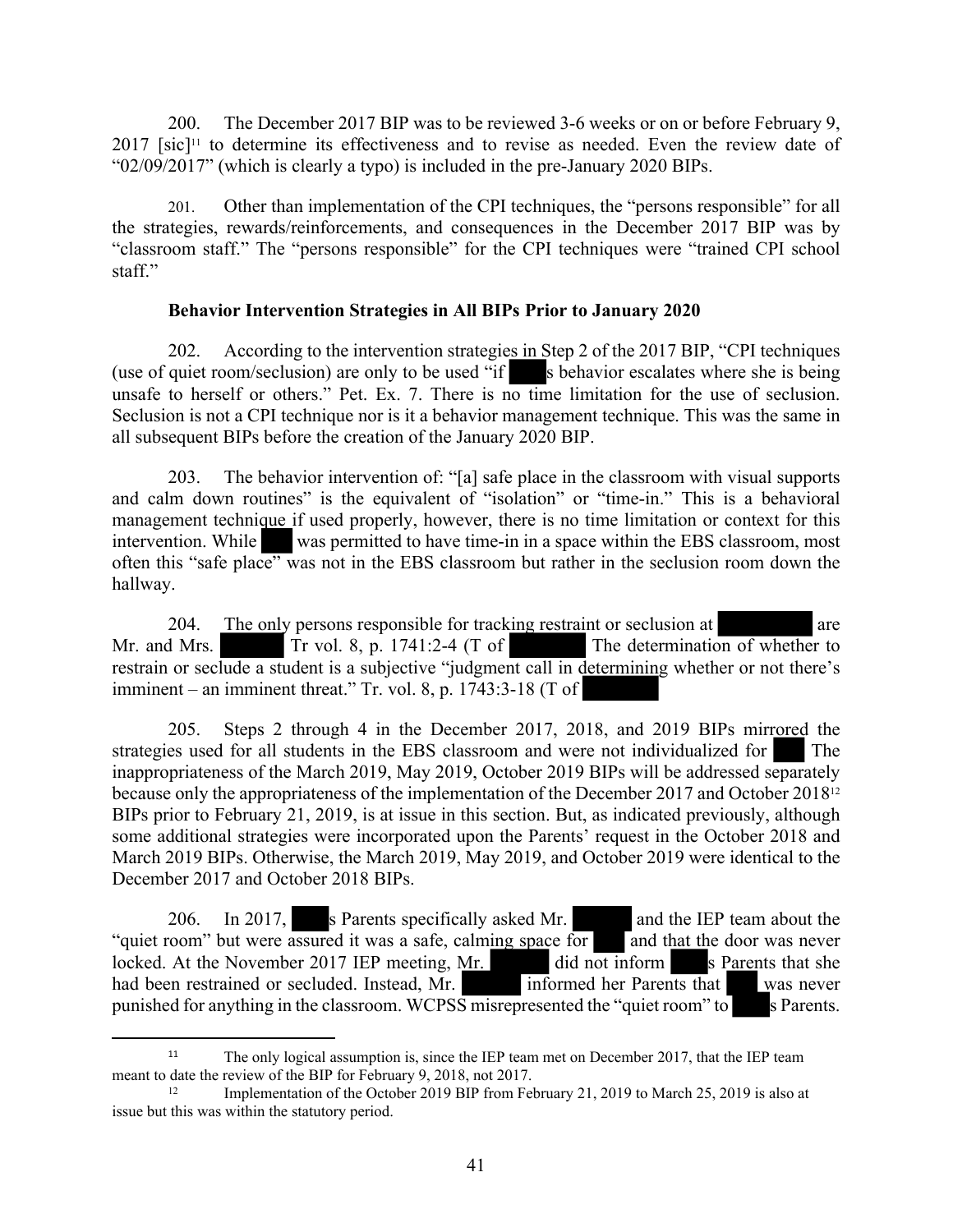WCPSS misrepresented the door was never locked when in fact the teachers were holding the door closed which constitutes seclusion by law.

# **Third Grade Report Card**

### *Academic Scores*

207. According to the November 2017 IEP team (Pet. Ex. 3), scored 3s (proficient) in ELA, math, and science on her 3<sup>rd</sup> grade, first-quarter report card but earned a score of 1 on her Beginning of Grade ("BOG") tests in English Language Arts ("ELA") and math. Pet Ex. 3, p. 6.

208. Based on  $\mathbf{s}$  3<sup>rd</sup> grade report card, it is difficult to determine exactly where she scores in her academic subjects throughout the school year because all but 5 of the 50 subcategories in her academic subjects had incomplete quarterly reporting. *See* Pet. Ex. 58, p. 625.

209. s overall academic grades in ELA, science, social studies, visual arts, music, and healthful were rated "proficient" with the exception of math which was rated "inconsistently meeting expectations." Pet. Ex. 58, p.624. Her writing scores were exemplary.

210. S overall math score decreased from an initial 3 to a 2 at the end of the 3<sup>rd</sup> grade. No math scores were reported in the 10 math subcategories. Especially during the  $3<sup>rd</sup>$  and  $4<sup>th</sup>$  quarters. In the 3<sup>rd</sup> quarter, no scores were reported for 7 of the 10 math categories. In the  $4<sup>th</sup>$ quarter, no scores were reported for 6 of the 10 categories and the 4 reported, 3 were 2's with only one was a 3. Pet. Ex. 58, p. 624.

211. Reading also declined during the 3<sup>rd</sup> and 4<sup>th</sup> quarters. Many subsections of the report card were not even scored. In Reading Literature (Fiction), s scores declined from 3 (proficient in the  $2<sup>nd</sup>$  quarter) to 2's and a 1 in the  $3<sup>rd</sup>$  quarter. None of the 4 subcategories in Reading Literature (Fiction) were scored. Pet. Ex. 58, p. 624. S proficiency in Reading – information Text (nonfiction) text fluctuated greatly from across all subcategories with no scores in some subcategories. Pet. Ex. 58, p. 624.

212. The Reading – Phonemic Awareness, Phonics & Fluency section had a "3" marked for the  $3<sup>rd</sup>$  quarter but no scores for the  $1<sup>st</sup>$ ,  $2<sup>nd</sup>$ , and  $4<sup>th</sup>$  quarters. Pet. Ex. 58, p. 624.

213. At the end of her 3<sup>rd</sup> grade year, the regular education teacher's comments indicated she was able to "work on the 3<sup>rd</sup> grade curriculum with some support." Pet. Ex. 58, p.625. It did not indicate that she was proficient in the 3rd grade curriculum.

214. Starting sometime near the beginning of 3<sup>rd</sup> grade, was no longer mainstreamed in the regular math classroom and part of her literacy block. Her regular education teacher reported after the 1<sup>st</sup> quarter that is "mainstreaming in regular education for some of her Literacy block." Pet. Ex. 58, p. 625. The regular education teacher progress reports refer to the IEP progress notes for further details in math. Even though was served in the special education room for math, her IEP did not have an IEP goal for math.

215. Her 3<sup>rd</sup> grade report card evidenced that during the 3<sup>rd</sup> and 4<sup>th</sup> quarter of the 3<sup>rd</sup> grade, she was not receiving scores for most of her math subcategories. *See* Pet. Ex. 58, p. 625.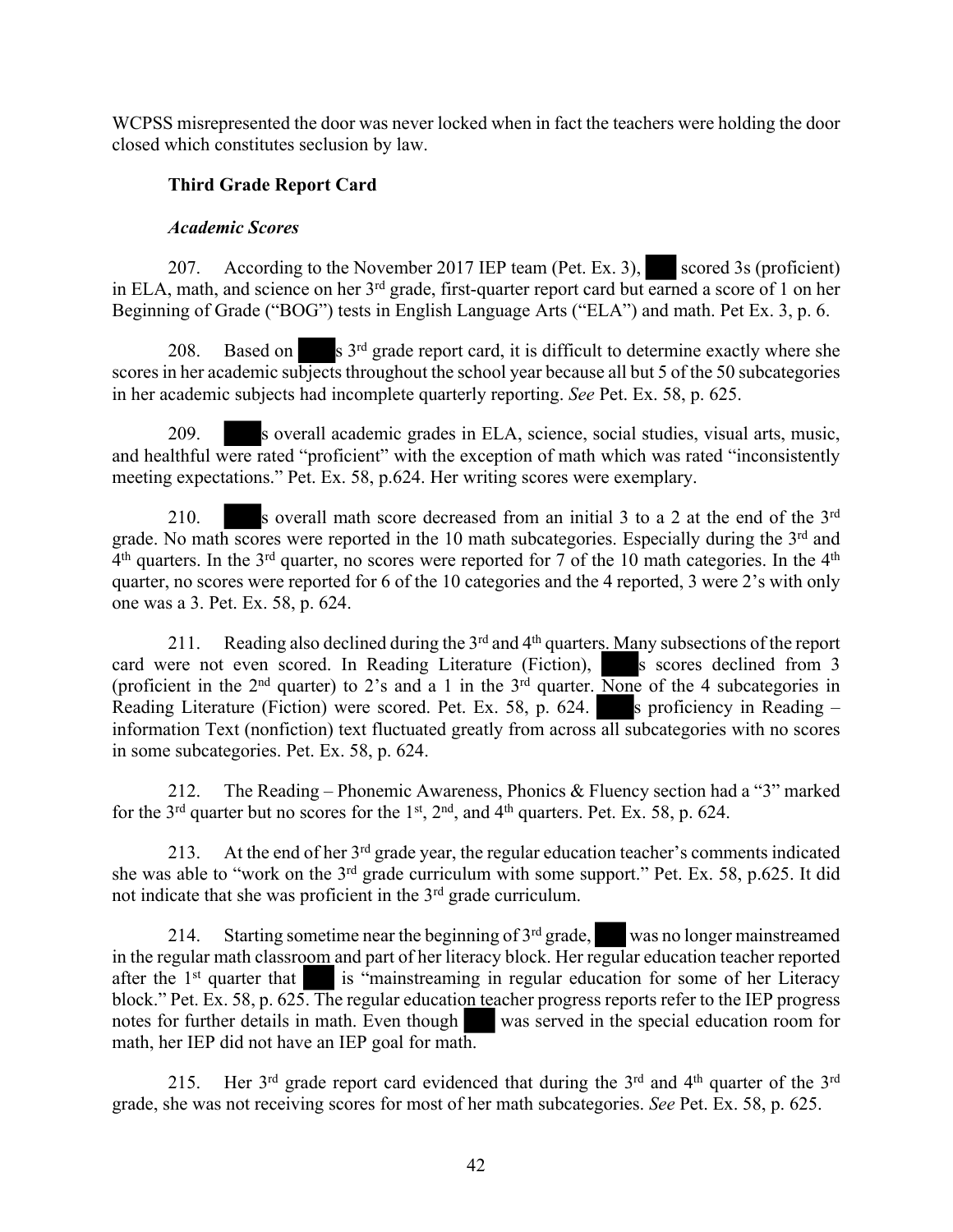216. did not start  $4<sup>th</sup>$  grade with proficiency in  $3<sup>rd</sup>$  grade curriculum in math or reading. Even though in reading she was scored a "3" overall in reading for the 4<sup>th</sup> quarter despite having 5 of the 10 subcategories not scored and of the 5 categories that were scored, the scores were two "3's", two "2's", and one "1". *See* Pet. Ex. 58, p. 625. It is not clear how these scores averaged to the proficient level.

### *Behavior and Conduct Scores*

217. s work habits and conduct report card scores decreased from a " $2$ " in the 1<sup>st</sup> quarter to "1's" for the remainder of the school year. Pet. Ex. 58, p. 624. Overall, s work habits and conduct "did not meet expectations" in the 3<sup>rd</sup> grade.

### **Use of BIP and Point Sheets as Progress Monitoring Tools for IEPs**

218. The Point Sheets used by the EBS staff, were also progress monitoring tools of the IEPs. However, there is a disconnect between the IEP goals, the BIP, and the Point Sheets used to progress monitor the IEP goals. This problem continued with the progress monitoring in the March, May, and October 2019 IEPs.

### *November and December 2017 IEPs' Goals*

219. The functional behavior goal for the November 2017 and December 2017 IEPs is:

Using social-emotional regulation strategies (such as positive self-talk, calming routine, and 5 point color coded self regulation [sic] scales, success chart, visual schedules), will complete 80% of grade-level classroom work in all subject areas.

[progress monitored by behavior chart]

Pet. Exs. 6, p. 19; 12, p. 52.

# *May and October 2018 IEPs' Goals*

220. The functional behavior goal for the May and October 2018 IEPs are:

Using social-emotional regulation strategies (such as positive self-talk, calming routine, and 5 point color coded self regulation [sic] scales included at the safe place), will work through frustrations and return to the group within 5 minutes.

[progress monitored by behavior chart]

will comply with directions from staff members (including ignoring peer's behaviors) with no more than 1 redirection, earning 90% of her following directions checks.

[progress monitored by log of teacher observations]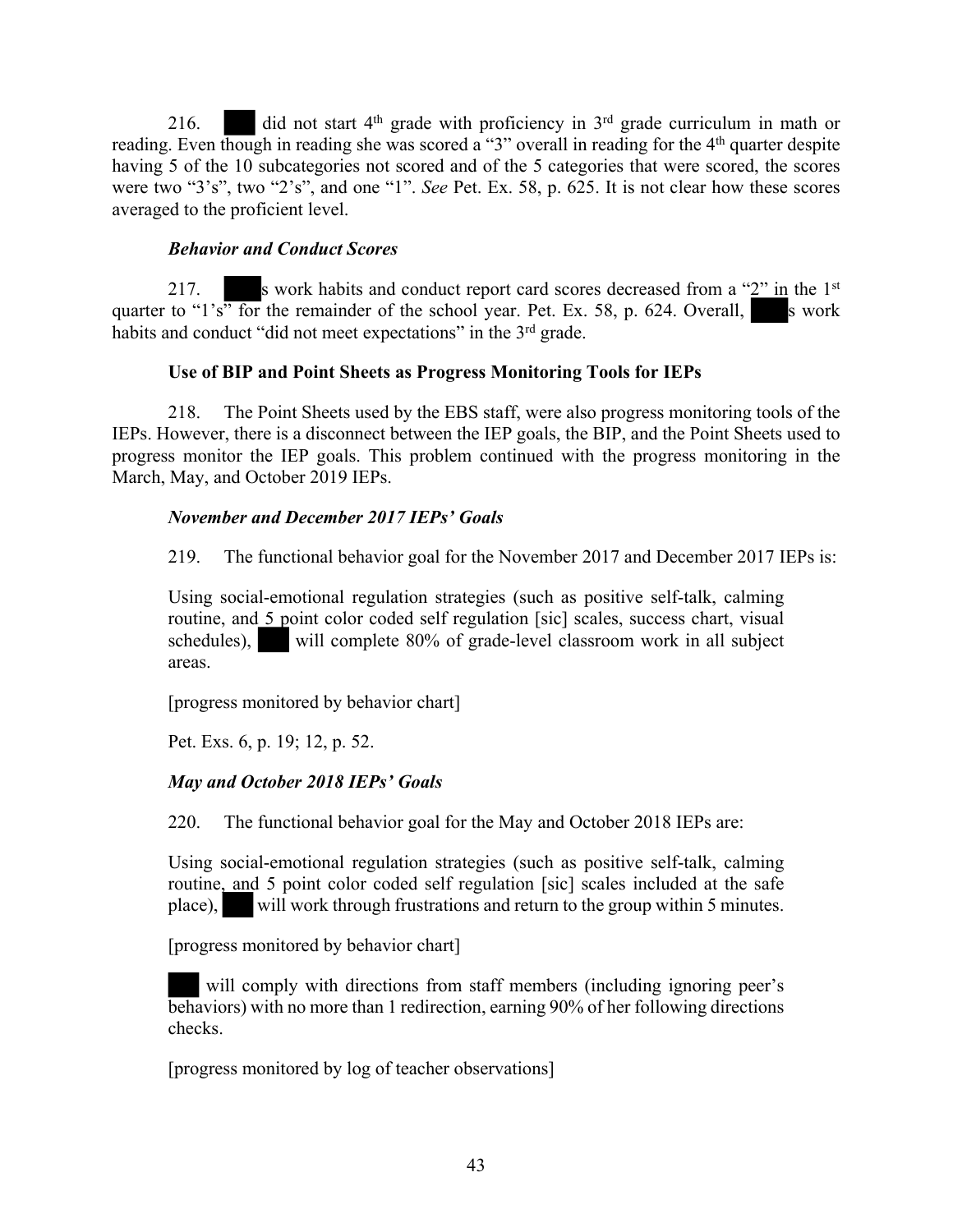will refrain from displaying physical aggression (ex. punching, kicking, throwing objects) 100% of the time.

[progress monitored by log of teacher observations]

Pet. Exs. 17, pp. 78-79; 22, p. 106-107.

221. The IEP social/behavior goals are not the same as the replacement behavior in the BIPs.

# *Replacement Behavior in BIP*

222. The replacement behavior in the December 2017, May 2018, and October 2018 BIPs is:

When is feeling overwhelmed (primarily from academic tasks), she will use her words and taught self-control techniques to communicate her needs and accept feedback.

Pet. Exs. 7, p. 34; 13, p. 64; 18, p. 90.

223. The replacement behavior in the BIPs is not the same as the functional behavioral goals listed in the corresponding IEPs or the personal goals listed in the Point Sheets.

### *Personal Goals in Point Sheets*

224. The Point Sheet's personal goal from September 2017 to December 2017 was "I will raise my hand if I have a question and I will only ask one time." Pet. Ex. 35, pp. 209-351. From March 2018 through April 2018 was "I will not call or ask if I need to be worried." Pet. Ex. 35, pp. 409, 419. From October 2018 through November 2018, the personal goal was "I will use positive self-talk when I am upset." Pet. Ex. 35, p. 475, 486, 492, & 504. None of these personal goals match the functional behavior goal or replacement behavior in s November or December 2017 IEPs or BIPs.

225. The next school year, in August 2018, Respondent provided s parents a "Welcome Letter" to the EBS program, which indicated a report would be given to her Parents if physical intervention was used with

 **GRADE 2018-2019 SCHOOL YEAR**

226. According to the EBS Program "Weekly Cover Sheets," there was either an Orange or Green Physical Restraint/Escort form that needed to be completed for each incident of restraint or seclusion. However, s Parents never received a copy of any such form for any of the incidents of restraint and seclusion.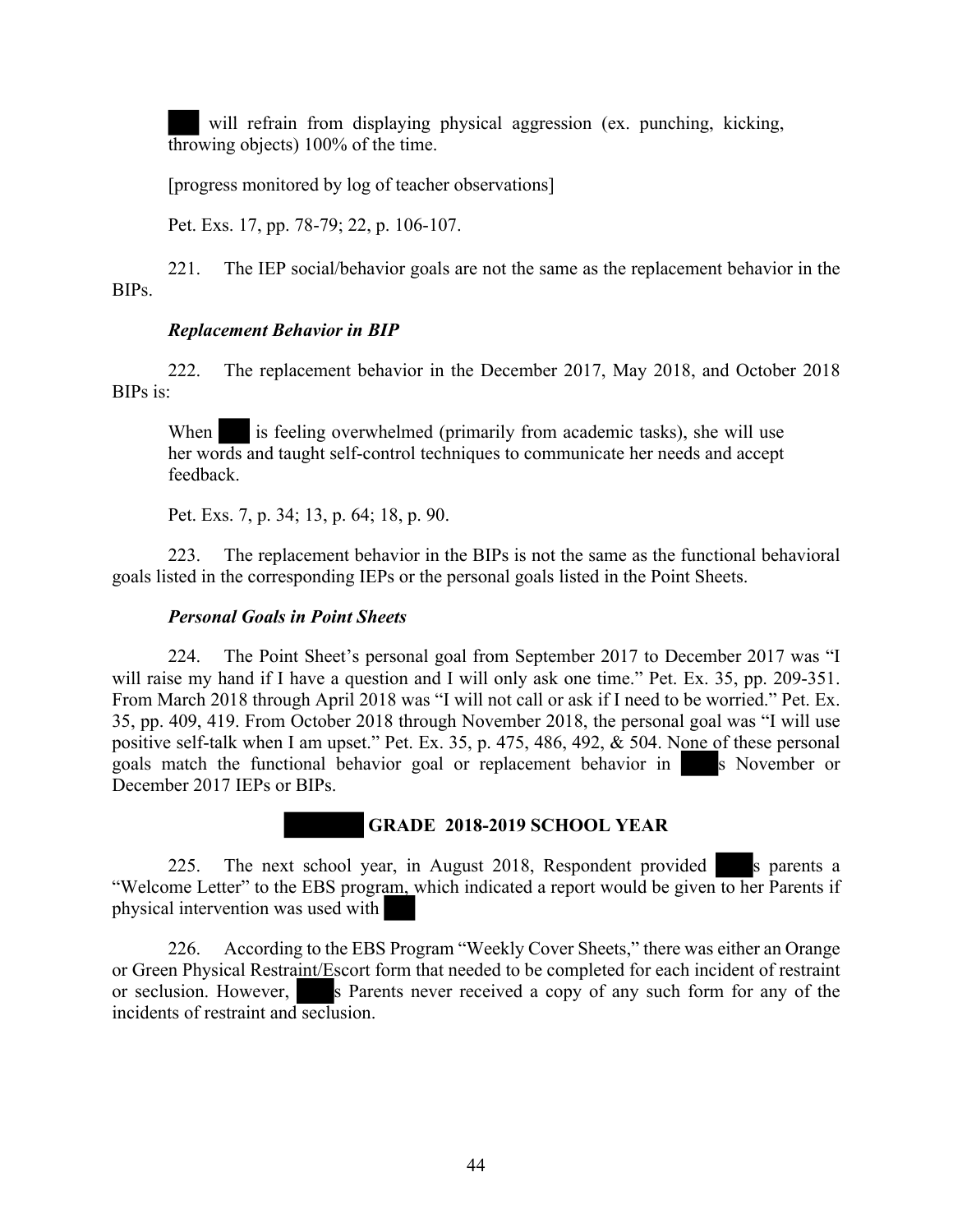227. Prior to February 21, 2019, at the December 2017, May 2018, and October 18, 2019, IEP meetings WCPSS had opportunities to clarify to the Parents its use of the terminology it used for restraint and seclusion. But, as evidenced by the IEP meeting minutes, WCPSS staff continued to misuse the terms: quiet room, time-in, time-out, and safe place instead of seclusion. The word "restraint" is never mentioned.

228. On February 21, 2019, s Parents finally became aware of how restraint and seclusion were actually being implemented after they viewed the video of being restrained and carried out of the cafeteria (the "Cafeteria Incident"). The Cafeteria Incident spurred s Parents' inquiry as to how the BIP was actually being implemented.

# **The "Cafeteria Incident" on February 21, 2019.**

229. On February 21, 2019, for misbehaving in the classroom, received quiet lunch and was not permitted to attend lunch in the cafeteria with her non-disabled peers. When it was time to go to lunch, did not go to the EBS classroom as she was required to do as part of her punishment. Instead, she went to the cafeteria to sit with her best friend and her best friend's mother, kept saying to Ms. that "she was going to get in trouble for being in the lunchroom because she got a bad marking for the day." Tr. vol. 2, p. 317:7-15 (T of

230. Soon after arrived, an EBS teaching assistant ("TA") came into the cafeteria, found and took her lunch box away. The TA then left the cafeteria.  $\blacksquare$  started clinging to Ms. and continued to say she was in trouble. A different TA then came in and started watching from a close distance.

231. Then, three (3) EBS staff members (two TAs and Mr. as well as Principal entered the cafeteria, approached the table where was sitting with Ms. and began moving furniture to surround<br>Principal actions towards made Ms. Finally field it was "an unsafe area," so she Principal actions towards made Ms. feel it was "an unsafe area," so she moved her daughters away. Tr. vol.  $\overline{2}$ , pp. 319: 24- $\overline{320:1}$  (T of

232. started telling the group of staff to "Please leave [her] alone" and moved herself between the table and window and crouched in a fetal position. Tr. vol. 2, 319:5-7 (T of While was crunched in the fetal position, Principal grabbed her underneath her arms and informed that she needed to come with  $\overline{her}$ . Although she was restrained, was not a danger to herself or others.

233. After that, Ms. began filming the encounter with her cellphone. *See* Pet. Ex. 78 (video).

234. Contrary to the documentation in the Daily Point Sheet that Mr. prepared after the incident, never ran in the cafeteria, never refused to leave the cafeteria, and never threw a pen or something small. *Compare* Tr. vol. 2, pp. 322:24-323 (T of *with* Stip. Ex. 29 (Point Sheet documenting incident). did not hit or <u>push staff</u> until after the school staff "manhandled" her. *Compare* Tr. vol. 2, p. 323:12-16 (T of *with* Stip. Ex. 29 (Point Sheet). never kicked staff or students in the cafeteria although she did step on Principal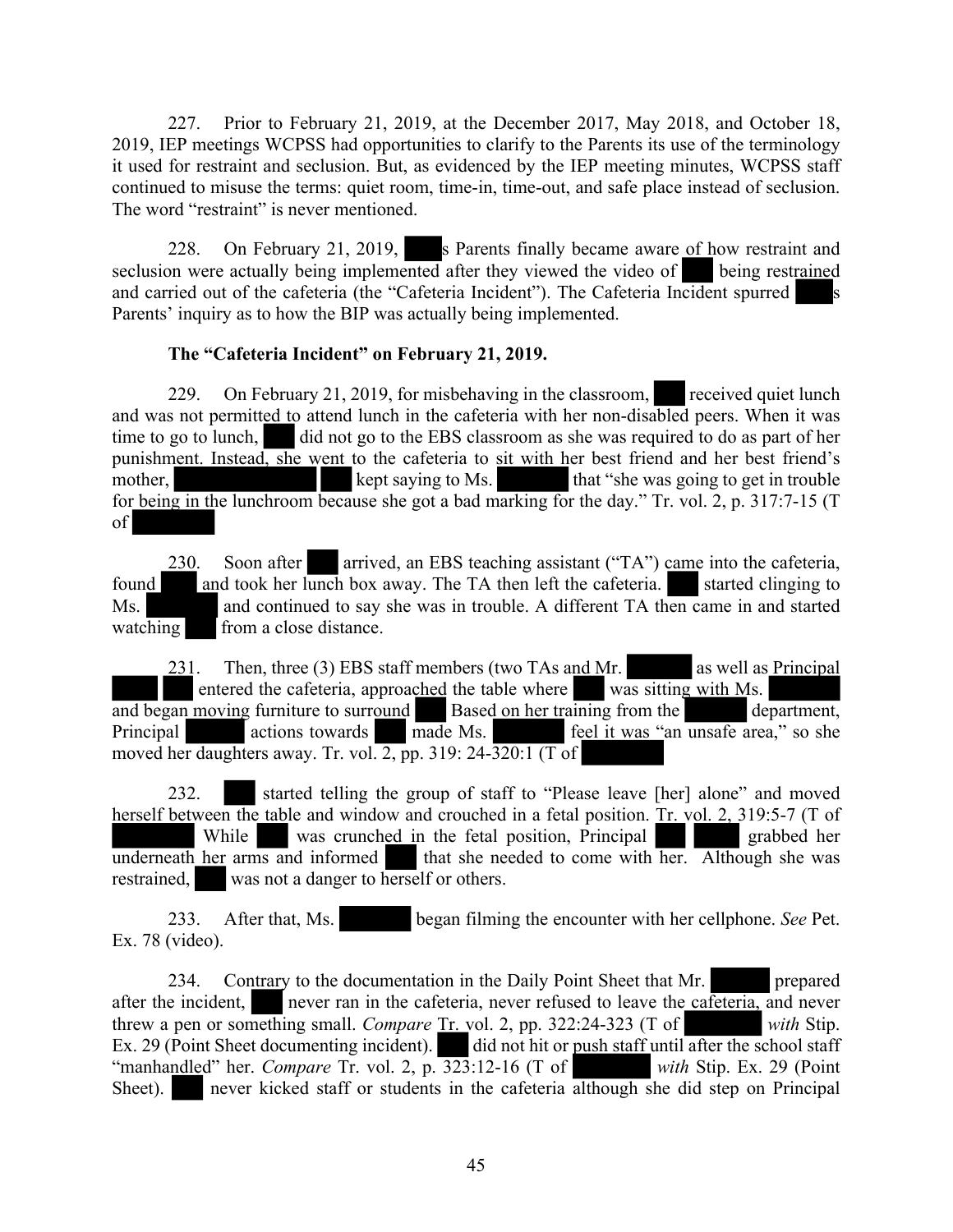toe after being restrained. *Compare* Tr. vol. 2, p. 323:17-25 (T of *with* Stip. Ex. 29 (Point Sheet).

235. Ms. version of the incident prior to the start of the videotaping was credible. Her additional testimony after videotaping started was consistent with what happens on the video which was that WCPSS did not attempt to use any strategies in s BIP prior to restraining her including any calm down routines, visuals, positive self-talk strategies, positive choice reminders, or offering bonus points.

236. While being restrained yelled, "I will walk." Tr. vol. 3, p. 528:20-22 (T of Pet. Ex. 78 (video).

237. WCPSS' documentation and the testimonies of staff regarding the Cafeteria Incident were not credible.

238. After was physically removed from the cafeteria, Ms. texted and sent her the video of the restraint and removal. called after watchin mother and sent her the video of the restraint and removal. called after watching  $\overline{Ms}$ . video of the Cafeteria Incident and informing him she was going to pick up from school.

239. After being removed from the cafeteria, was secluded in the "time-out" room. WCPSS admitted during the time that was in the time-out room, she was not permitted to leave until she had calmed down. Pet. Ex. 43, p. 581 (Internal Google Form); Pet. Ex. 71, p. 650.

240. went to the school to retrieve after receiving the video. informed Principal that she had a video documenting what they did to in the cafeteria that she would share with the media if the school did this to again.

241. Later in the evening, s mother and father asked where they took her when they left the cafeteria. reported the WCPSS staff took her to the quiet room where the staff would hold the door shut. When asked about where she was taken after being carried out of the cafeteria and described the space to him, realized the "time-out" room meant that was being secluded. As a teacher working for WCPSS, had received training on the use of restraint and seclusion as well as time out and the use of CPI techniques. The training specifically says seclusion is not used as punishment. According to State law, seclusion is also not "time-out".

242. It is a common practice to remove a child from a classroom if they are being disruptive, and this is considered a "time out." While Mr. had informed s Parents about time out and escorting outside of the classroom, this did not raise any red flags—as per s training from WCPSS—neither was the use of restraint or seclusion. Secure is Parents were unaware that only students in the EBS classroom are restrained and secluded. Assistant Principal admitted that when non-EBS students needed to be removed from a classroom, they were not secluded. Instead, an adult would stay in another room with them. Tr. vol. 8, p. 1725:7-16 (T of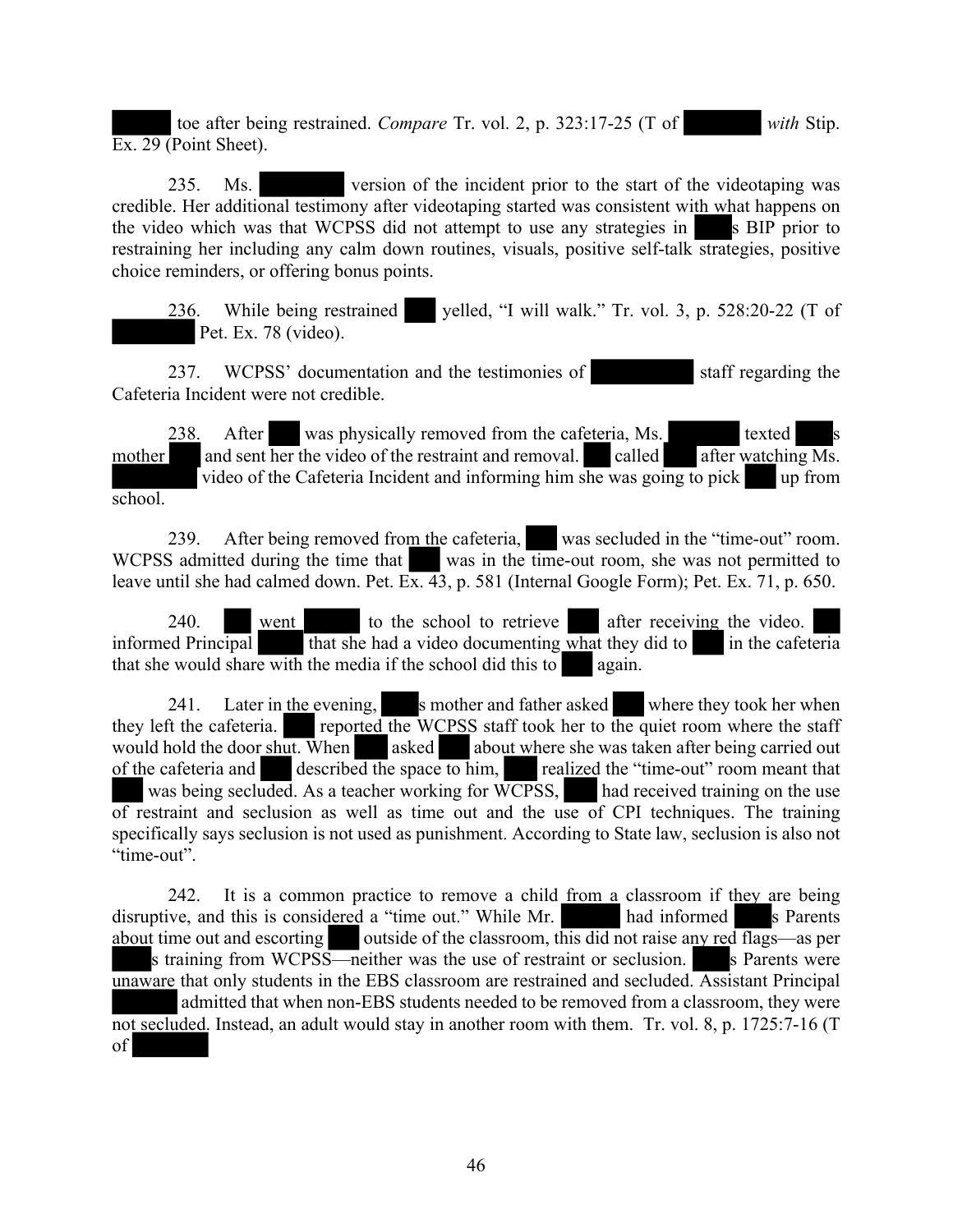243. After seeing Ms. video of the Cafeteria Incident, felt betrayed and lied to by WCPSS. Once he found out about the Cafeteria Incident, he also felt WCPSS had been hiding the use of restraint and seclusion.

244. The next day, February 22, 2019, emailed Principal , and and requested a copy of the surveillance video from the cafeteria incident so s psychologist could review it. Principal forwarded the correspondence to district administrators and informed s Parents that the school's video of the incident made it difficult to see what was happening; however, she believed another parent had recorded the incident. Pet. Ex. 76, 687. On February 24, 2019, Principal emailed and stating copies of video surveillance were "typically not provided." Pet. Ex. 76, 693.

245. On February 26, 2019, emailed Principal , and again stating:

[W]e do not want anyone restraining or physically removing  $\lceil \cdot \cdot \rceil$  unless she is physically hurting herself or another child. If there is a situation where she is not obeying your request, especially when she is feeling anxious, we do not feel physical aggression is an appropriate response. With some time and patience, she will calm down

Pet. Ex. 76, p. 692-93.

246. Principal took no action except to send an email saying needed to be restrained as she became "physically aggressive" although Ms. had seen otherwise. *Compare* Pet. Ex. 76, p. 692 *with* Tr. vol. 2, p. 323:12-16 (T of In her email, Principal called seclusion just a "difference space to calm down" and "a safe place". Pet. Ex. 76, p. 692. WCPSS did not contact Parents to conduct an FBA or revise her BIP despite this purportedly "physical aggressive" behavior and approximately 22 prior seclusions.

# **Parents' Request for Functional Behavior Assessment ("FBA")**

247. On February 28, 2019, s Parents requested the school conduct a Functional Behavioral Assessment ("FBA") on to help develop a new BIP. Mr. responded on March 4, 2019, to s Parents' request for a new FBA, Mr. informed them an FBA had been completed in 2017 and would be part of a re-evaluation process. Pet. Ex. 76, 695. He did not offer to begin a re-evaluation process for because an FBA had been done in 2017 but indicated that the team could discuss revising BIP at the next IEP meeting. At that time, no IEP meeting had been scheduled.

238. From the testimonies of the staff and their documentation, it is clear they did not understand the legal requirements of permissible restraint and seclusion and were using both to punish EBS students like Mr. admitted that was secluded after tipping back her chair, flipping markers, and grabbing teacher's arm. Per Assistant Principal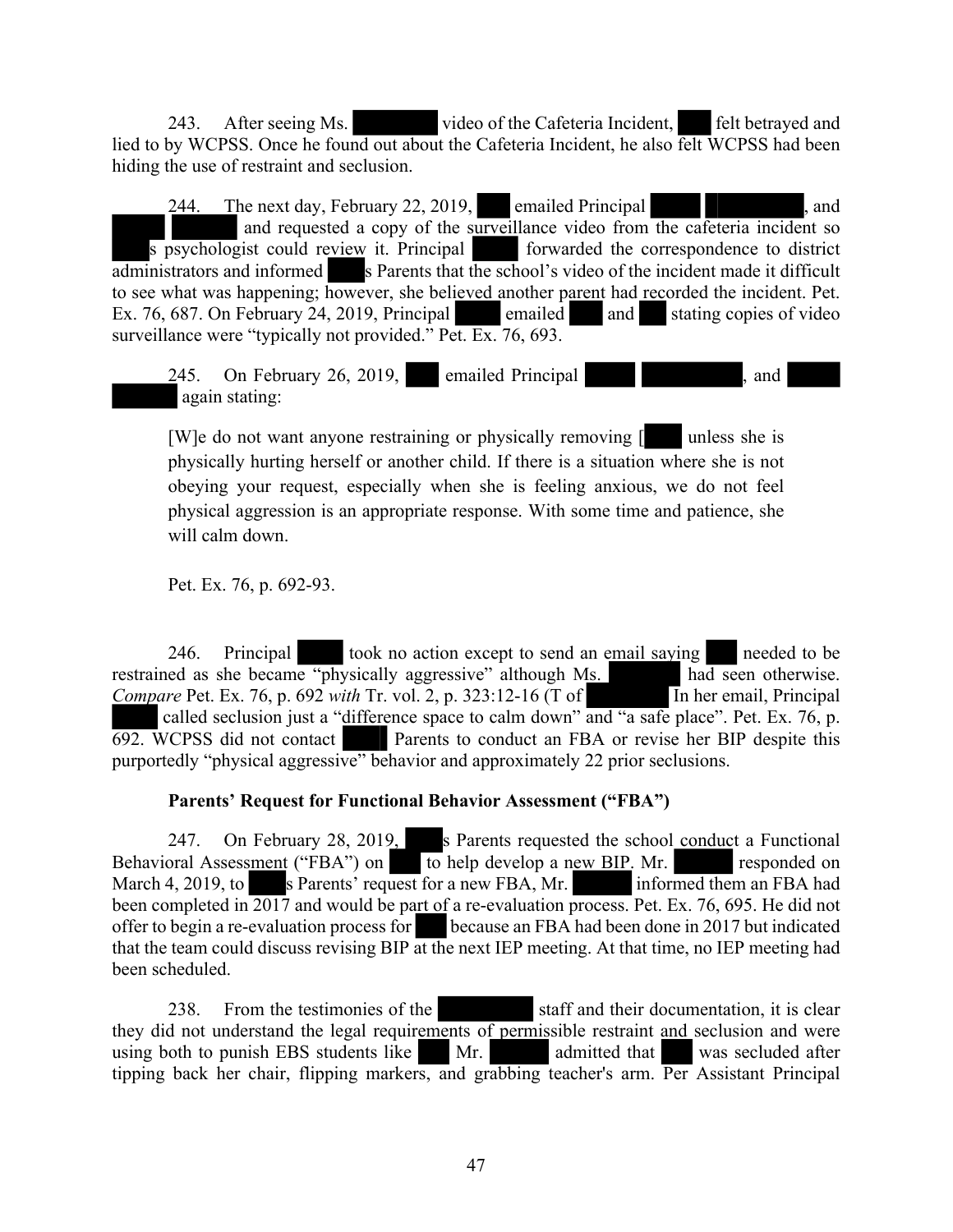an elementary student, like grabbing a teacher's arm likely gave the perception of imminent danger which was sufficient to restraint and seclude

239. S Parents were not given copies of all s Point Sheets, but based on the Point Sheets,  $\overline{\phantom{a}}$  S Parents did receive, the use of restraint and seclusion was not appropriately documented and instead incorrectly noted seclusion as "time out." Tr. vol. 11, p. 2139:13-17 (T of *see, e.g.*, Pet. Ex. 35, p. 335 (November 20, 2017, noting was placed in "time out" for being out of her seat without permission); *see also* Pet. Ex. 43, p. 576 (Internal Google Form  $\alpha$  s restraint and seclusion); Pet. Ex. 71, p. 648 (WCPSS admitting during the time that was in the time-out room on November 20, 2017, she was not permitted to leave until she had calmed down.); Pet. Ex. 35, p. 350 (December 14, 2017 point sheets notes one time-out for but it is unclear for what behavior); *see also* Pet. Ex. 43, p. 577 (Internal Google Form  $\overline{\text{documenting}}$  s restraint and seclusion); Pet. Ex. 71, p. 649 (WCPSS admitting during the time that was in the time-out room on December 14, 2017, she was not permitted to leave until she had calmed down.); Pet. Ex. 35, p. 409 (March 23, 2018 point sheet notes was in time-out "moving table she was under or attempting to run from classroom"; *see also* Pet. Ex. 43, p. 580 (Internal Google Form documenting  $\overline{\phantom{a}}$  is restraint and seclusion); Pet. Ex. 71, p. 649 (WCPSS) admitting during the time that was in the time-out room on March 23, 2018, she was not permitted to leave until she had calmed down.)

240. Based on the descriptions in the Point Sheets, s Parents had no way to know was actually being secluded and restrained rather than being placed in "time-out" or the "quiet room." WCPSS deliberately misrepresented the use of restraint and seclusion to s Parents when it used incorrect, alternative language. WCPSS also failed to provide the legally required notice of these incidents of restraint and seclusion.

241. WCPSS failed to appropriately implement the CPI techniques and seclusion in s BIPs. was restrained and/or secluded even when she was not "unsafe to herself or others." WCPSS also failed to implement daily social skills lessons.

242. After the Cafeteria Incident, WCPSS stopped using restraint and seclusion as frequently even for behavior which had previously warranted the use of restraint and seclusion. After February 21, 2019, was only restrained and secluded on two occasions – once in February 2019 for 14 minutes and September 2019 for 6 minutes, but WCPSS started suspending her instead.

243. WCPSS did not appropriately implement the use of CPI techniques and seclusion before February 21, 2019, or afterwards. In her expert opinion, Dr. opined based on her review of the point sheets that did not demonstrate unsafe behaviors meriting the use of restraint and seclusion. Instead, Dr. opined that was restrained and secluded inappropriately as a disciplinary consequence for behaviors that did not warrant the use of restraint and seclusion. In addition, the threat or use of restraint and seclusion only served to exacerbate s behaviors rather than effectively intervene.

244. The Undersigned agrees and finds that the BIPs were inappropriately implemented prior to February 21, 2019.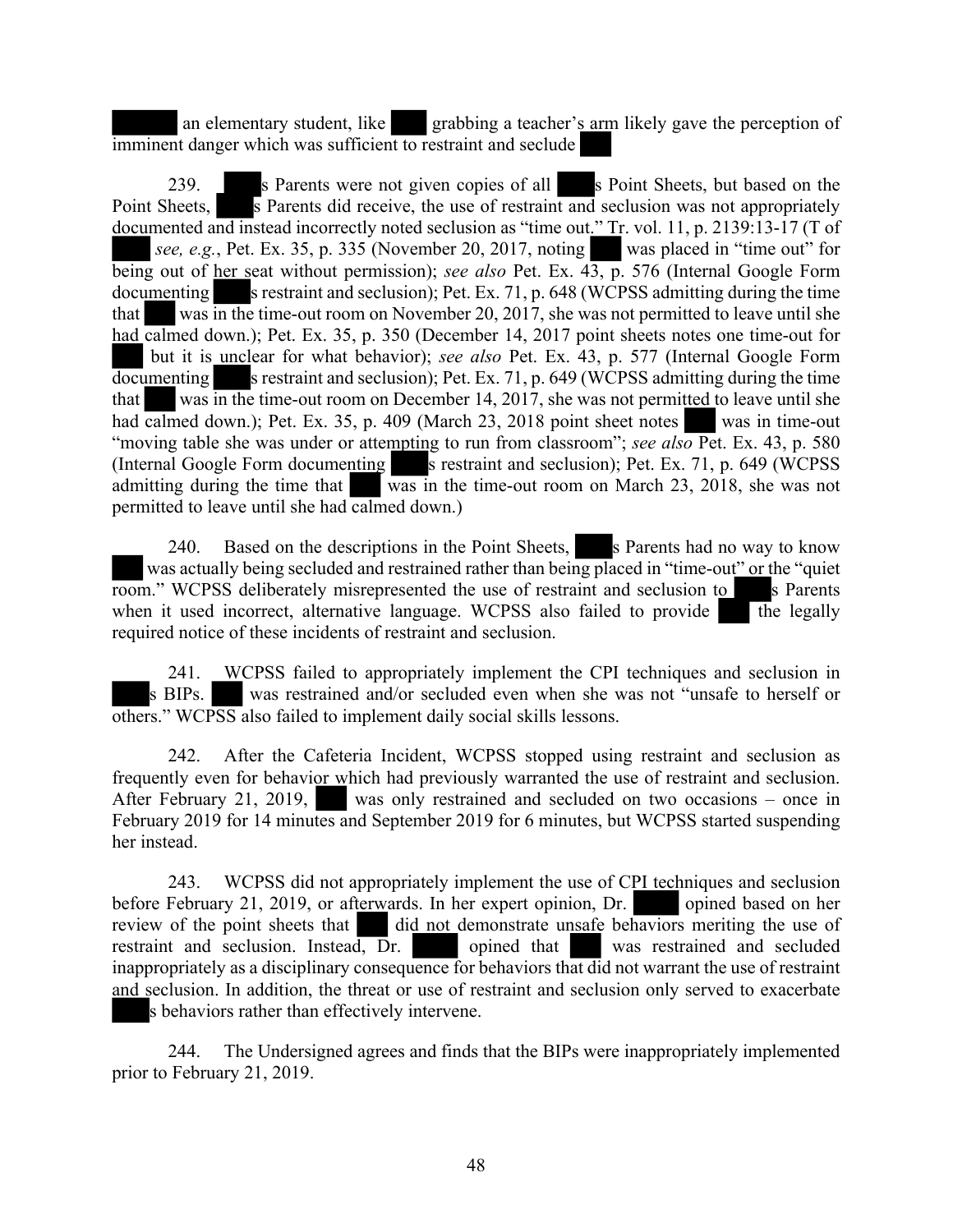### **SECTION 4: ISSUES AFTER FEBRUARY 21, 2019 BEFORE JANUARY 2020**

### **Implementation of October 18, 2018 IEP and BIP from February 21, 2019 and March 25, 2019.**

245. With respect to the analysis of the implementation of the October 2018 BIP, it suffers the same deficits as the BIPs discussed prior in this decision.

246. As to the implementation of the October 2018 IEP, since it is essentially the same as the March 2019 IEP, it suffers the same deficits as that IEP discussed below.

247. New goals were written for the March 2019 IEP but "most likely" did not meet the social-emotional goals in the October 2018 IEP. Tr. vol. 8, pp. 1638:5-1639:13 (T of

248. The implementations of the October 2018 IEP and BIP were inappropriate.

### **Appropriateness of March 2019 IEP/BIP, May 2019 IEP/BIP, and October 2019 IEP**

249. The issues regarding the appropriateness of the March 2019 IEP/BIP, May 2019 IEP/BIP, October 2019 IEP are essentially the same. They are the appropriateness of the IEPs specifically the functional/behavior goals, lack of math and reading goals, lack of pragmatic language goals and related speech services, the reduction in articulation speech service, lack of counseling, service delivery, implementation, and whether an FBA should have been completed prior to their development. Minor changes were made to these IEPs and BIPs, otherwise, they were the same as their predecessors.

### **March 2019 IEP and BIP**

### **March 26, 2019 IEP**

### *Appropriateness of the March 2019 IEP*

250. After the Cafeteria Incident, at the Parents' request, the IEP team finally met a month later, on March 26, 2019, to review and revise s IEP and BIP. The appropriateness and implementation of the March 2019 IEP and BIP are at issue.

251. Prior to the March 26, 2019 IEP meeting, had been restrained at least 22 times for Level 1 offenses. *See* Chart pp. 28-29.

252. According to the present level of academic and functional performance "PLAAFP") for the functional behavior goal in the March 2019 IEP, " has continued to make behavioral gains" (Stip. Ex. 3, p. 10). However, the IEP team stated in the BIP review that "[t]he data has indicated an increase in level 1 offenses and an increase in more impulsive behaviors."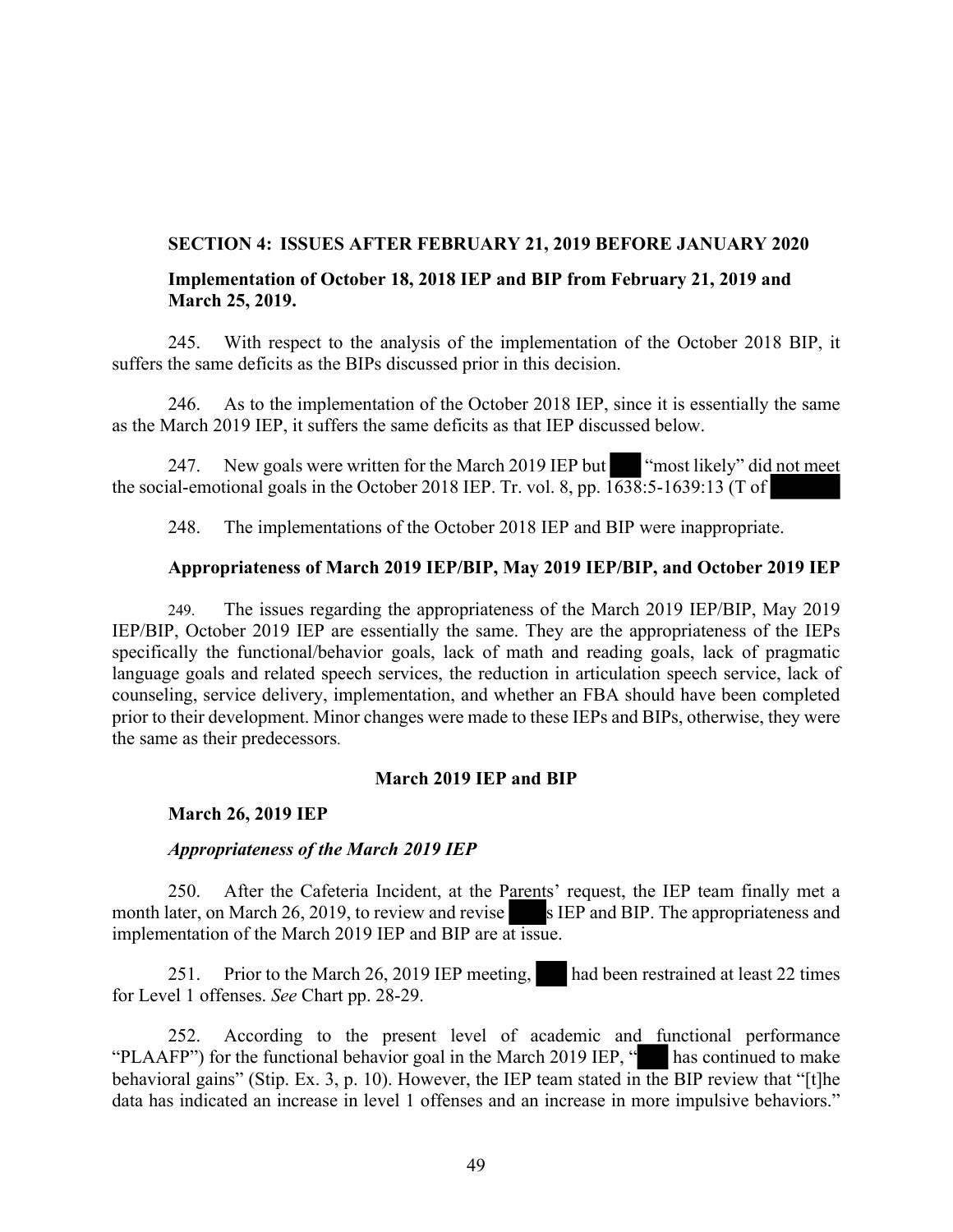Stip. Ex. 4, p. 22. Despite these purported "gains", the functional behavior goals remained the same as the May and October 2018 IEPs with the exception that proficiency in the second goal was changed from 100% to 90% and the duration dates were changed to 03/27/2019 to 05/21/2019. *See* Stip. Ex. 3, pp. 8 & 10.

253. The March 2019 IEP contained no academic goals or pragmatic language goals. continued to be served in the EBS classroom even though she had no math goals. The functional/behavior goals continued to be monitored by the EBS Point Sheets.

254. WCPSS provided no explanation in the March 2019 IEP documentation (or any prior documentation) as to the justification for placing in the EBS special education classroom for a 60-minute session, 5 days a week for math instruction.

255. At the January 27, 2020 IEP meeting, s math instruction in the special education classroom was discontinued. The explanation in the January 2020 Prior Written Notice was "team rejected having math described in the service delivery as there is no documented need for direct math support." Stip. Ex. 12, p. 84.

256. The Undersigned agrees with the January 2020 IEP team that there is and was no documented need for direct math support and finds that the service delivery removing for 60 minutes sessions, 5 times a week for math instruction in the March 2019, May 2019, and October 2019 IEPs was inappropriate.

257. Based on the above and the expert opinions of Drs. and Ms. the Undersigned finds that the March 2019 IEP is inappropriate.

# *Implementation of March 2019 IEP*

258. The WCPSS misled s Parents to believe that was making progress and that no changes to the BIP were needed when there was a decline in the trend line of s behaviors. Tr. vol. 1, pp. 172:24-173:4; 174:19-25; Tr. vol. 12, pp. 2243:22-2244:3 (T of

259. No progress monitoring for s IEP goals was done except for the Point Sheets describing her maladaptive behaviors. Tr. vol.  $\overline{6}$ , p. 1142:8-12 (T of The personal goal in the Point Sheets at that time was "I will identify the size of a problem" did not align with the IEP behavior goal or the replacement behavior in the BIP. Stip. Ex. 29, pp. 182-210. The Point Sheets were not appropriate to progress monitor the IEP behavior goal.

260. Likewise, there is no evidence of explicit instruction in social skills and no evidence of progress for in the area of social skills. Tr. vol. 6, p. 1180:14-18 (T of Mr. admitted he prepared no lesson plans for math or social skills instruction.

261. Assistant Principal, and LEA Representative, admitted that was not meeting her October 2018/March 2019 IEP goals. Tr. vol. 8, p. 1748:19-23 (T of Ms.

262. The March 2019 IEP was not appropriately implemented.

# **March 26, 2019 BIP**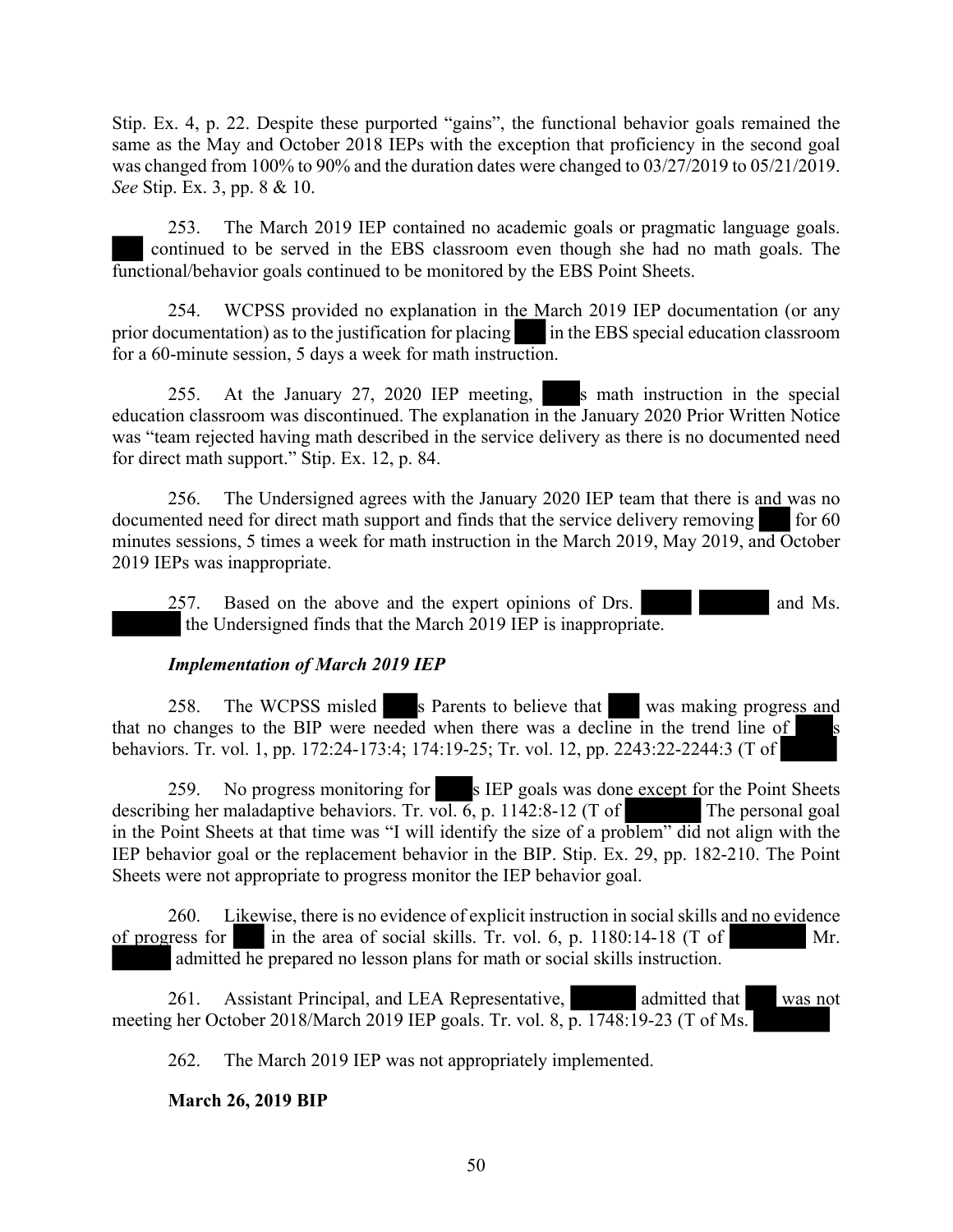### *Appropriateness of the March 2019 BIP*

263. No FBA was conducted before the review of the March 2019 BIP despite 17 restraints and seclusions the prior school year and 6 or 7 restraints and seclusions prior to the March 2019 IEP meeting. Except for some strategy suggestions from s Parents, the BIP remained the same as all the previous BIPs. Like its predecessors, the March 2019 BIP aligned with the EBS program and was not individualized for

264. Prior to the March  $I\overline{EP}$  meeting, s Parents had recommended additional support and strategies for managing s behavior. The school-based members of the IEP team reported on the March 2019 BIP that the additional strategies (exercise breaks, "take 5" break, music break, a set of picture cards with non-verbal cues and therapeutic picture) recommended by Mom and Dad, had "already had positive effects on s behavior...". Stip. Ex. 4, p. 22. The Parents' strategies were recorded on the BIP Review but not on the BIP itself. Because of this, s Parents complained that the BIP was not revised. WCPSS asserts that the BIP was amended to add the strategies as evidenced by the listing of the strategies in the BIP review under "Step 4: Changes to Behavior Plan." Stip. Ex. 4, p. 24.

265. Whether the IEP team meant to amend the BIP with these strategies or not, the face of the March 2019 BIP remained the same as the December 2017, May 2018, and October 2018 BIPs.

266. The BIP document, itself is confusing because it has two components – a Behavior Intervention Plan and a Behavior Intervention Review Plan. The first page of the BIP is the "Behavior Intervention Plan" with Steps 1-4. The following pages of the BIP are labeled the "Behavioral Intervention Plan Review" (the "BIP Review"). Stip. Ex. 4, pp.22-24. Like the BIP, the BIP Review lists 4 steps but they defer from the BIP. The BIP Review Steps are: "Step 1: Review the current plan; Step 2: Are reinforcers and consequences appropriate and consistently applied?; Step 3: List additional supports/strategies needed; Step 4: Changes to Behavior Plan." Stip. Ex. 4, pp. 22-24.

267. Step 4 of the BIP Review states that on "3/26/19 – added additional strategies/supports: exercise breaks, "take 5" break, music break, a set of picture cards with nonverbal cues and therapeutic picture." Stip. Ex. 4, p. 24. The additional strategies are further explained in Step 3 of the BIP Review. While the strategies were listed on the BIP Review, they were not added to the intervention strategies listed on Step 2 of the BIP.

268. The March 2019 Prior Written Notice indicated that these additional strategies had been added to the March 2019 because she had "shown an increase in anxiety." Stip. Ex. 2, p. 4. Even though the Parents asserted that the BIP was not amended to include these additional strategies, there is some documentation in the Point Sheets that these additional strategies were occasionally implemented.

269. There was no explanation, other than sloppy paperwork, as to why the strategies were not added under the intervention strategies listed in Step 2 of the BIP. To implement the BIP, a teacher would have to read the flip side and try to determine which strategies were now applicable. Even if the strategies had been properly placed, the BIP was still inappropriate.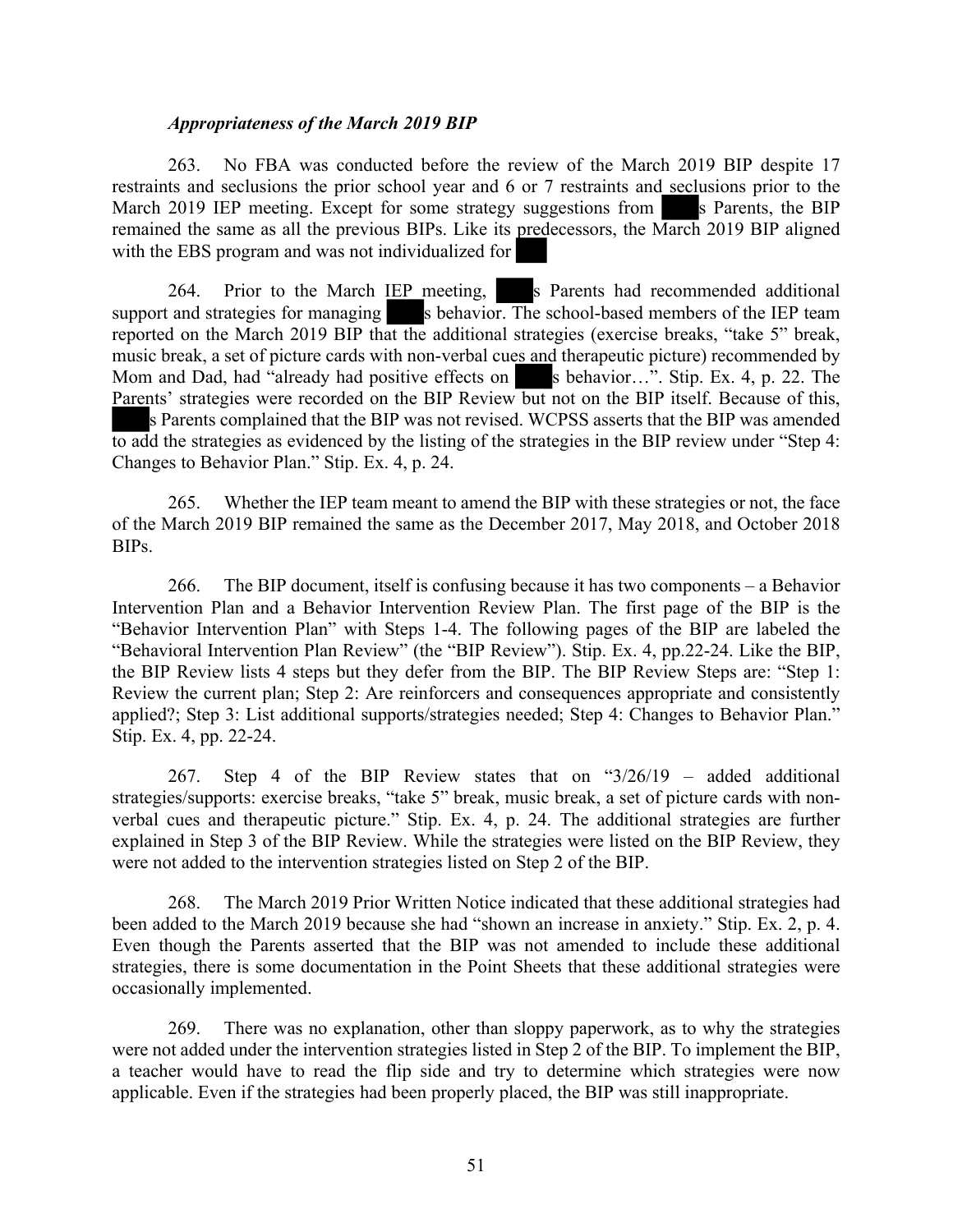### *Implementation of March 2019 BIP*

270. Like its predecessors, the implementation of the March 2019 BIP was inappropriate.

271. Although the BIP stated would "use her words and taught self-control techniques to communicate her needs" and the IEP goal required to use self-regulation strategies including "positive self-talk," the IEP team had no data on teaching "internal states vocabulary" to to assist her in obtaining her IEP goals or using the BIP. Tr. vol. 4, p.  $667:19-$ 668:15 (T of Ms.

272. Even if the March BIP and the Parents' strategies were implemented with complete fidelity, implementing an inappropriate BIP by its nature must be inappropriate and did not provide with a free and appropriate education.

### **Reduction of the Use of Restraint and Seclusion After the Cafeteria Incident**

273. After February 21, 2019, WCPSS did not restrain or seclude for behaviors for which she had previously been restrained and secluded. By way of example, was not restrained or secluded for slapping a teacher or turning over a desk. *Compare* Stip. Ex. 29, 188 (February 27, 2019, point sheet documenting slapping teacher on their shoulder but not being secluded) *with* Pet. Ex. 35, 486 (October  $\overline{23}$ , 2018 point sheet documenting squeezing teacher's thumb and being secluded); *see also* Tr. vol. 5, 848:4-16 (T of

274. The administration admitted to s parents, "the team has been hesitant to implement the quiet room (and the related possibility of needing CPI restraints to transition to the quiet room) with [ since the cafeteria incident." Pet. Ex. 76, pp. 700-01. Instead, the administration informed s Parents if continued to have behaviors the school would need to "consider pulling back on her regular education hours and/or her independence while in the general education setting." *Id.*, p. 701.

275. Even though staff were now hesitant to use restraint and seclusion, on April 1, 2019, the administration at continued to suggest to s Parents that it thought it was appropriate to use restraint and seclusion with claiming it was "critical to the success of the EBS program…". Pet. Ex. 76, p. 700-701; Tr. vol. 4, p. 834:6-14 (T of

276. Petitioners in their Second Supplement Brief list "all behavior in the Point Sheets which based on their similarity would likely have resulted in Petitioner s restraint or seclusion." *See* Pet'r Second Supp. Brief pp. 1-8 *citing* Point Sheets in Stip. Ex. 29, pp. 188, 189, 192, 193, 195, 198, 205, 206, 211, 212-217, 257, 277-78, 288-89, 291-92, 294-295, 297-98, 299- 300, 303-05, 306-08309-10, 311-12, 313-14, 330-33, 334-38, 344-349, 350-57, 361-65, 366-67, 380-81, 382-84, 406-08, 409-11, 412-13, 415-18.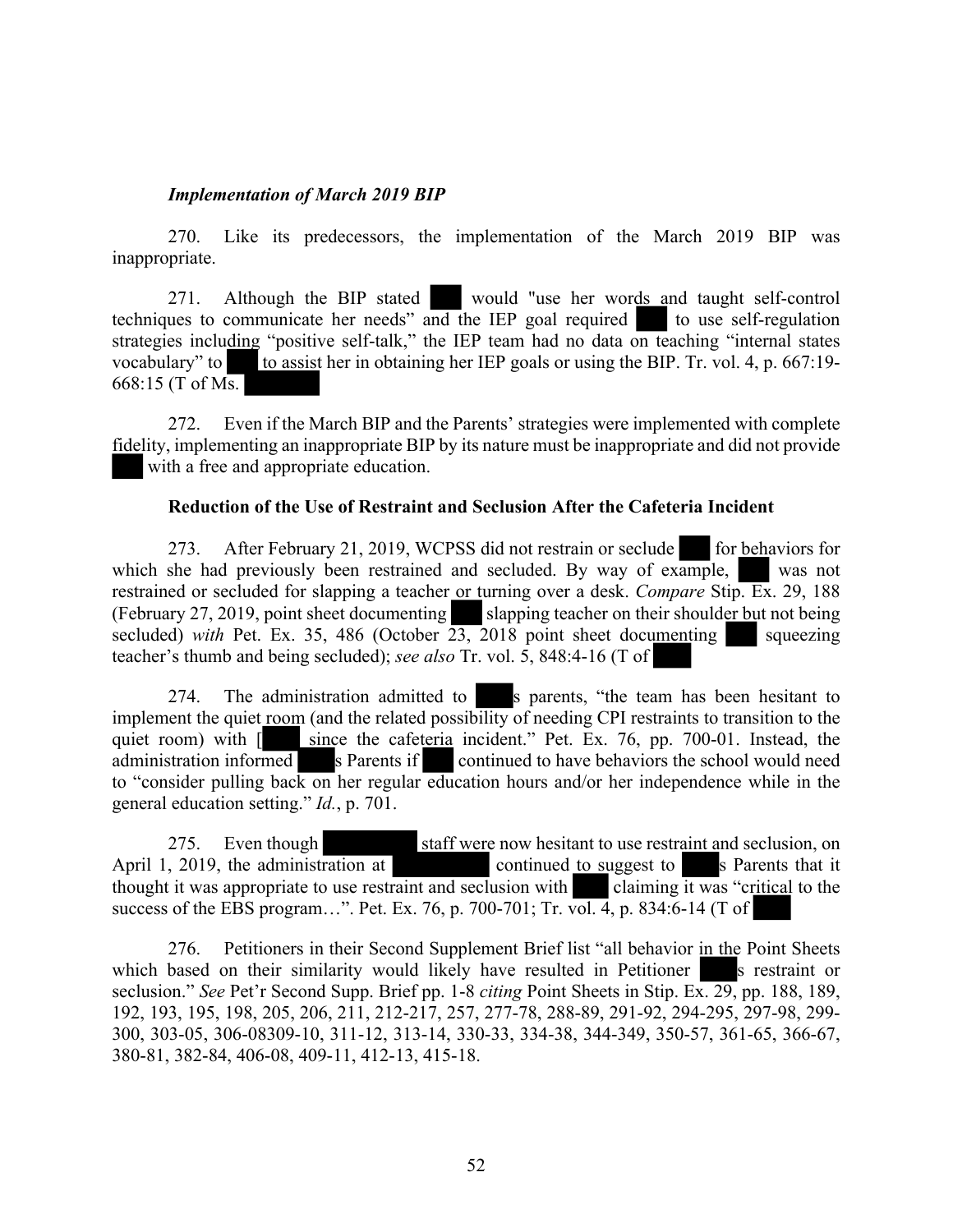277. There are 35 incidents listed; 34 are level 1 offenses. *Id.* pp. 2-8. These behaviors were of significant severity and similarity to behaviors for which had previously been excluded. More likely than not, would have been restrained and secluded for most of these incidents.

278. Fortunately, after the Cafeteria Incident, staff only restrained and secluded two times and stopped using restraint and seclusion as behavior intervention strategies. The decline in restraints and seclusions, however, does not mean that s socialemotional needs were being appropriately met or that she was making progress academically or behaviorally.

### **May 15, 2019 IEP Meeting**

279. The next IEP meeting was held on May 15, 2019, to conduct her annual review and review her BIP. Stip. Exs. 5-8.

### *Appropriateness and Implementation of the May 2019 IEP*

280. The functional/behavioral goals in the May 2019 IEP were revised as follows:

Using her taught self-regulation strategies, will respond appropriately to peers and adults while refraining from: (using inappropriate language, arguing, and threatening) earning 90% of her being respectful checks.

Using her taught self-regulation strategies, will refrain from displaying physical aggression (ex. punching, kicking, hitting, throwing objects, and/or hurting herself) 95% of the time.

Stip. Ex. 7, pp. 35-36.

281. The lack of alignment between s evaluation data, IEP goals, and progress monitoring led to the development of an IEP that was not appropriate to meet her needs. Tr. vol. 6, p. 1137:10-19 (T of

282. The IEP team failed to discuss s social-emotional skills or her math and content support specially designed instruction (" $S\overline{D}I$ "). Tr. vol. 5, p. 859:2-5 (T of The only data discussed related to her "levels" in the EBS classroom. Stip. Ex. 3&10.

283. The IEP team adopted the same goal from the previous IEP "refrain from displaying physical aggression" but lowered the expectation from 100% to 95% of the time. Stip. Ex. 7, p. 3.

284. The team provided no relevant baseline data or rationale for repeating the same goal with a lower expectation, despite purportedly working on the goal for a year*.* 

285. This goal was inappropriate – it should have focused on teaching a replacement behavior rather than solely monitoring if she refrained from the behaviors. Tr.  $\overline{vol}$ , 1, p. 137:7-24 (T of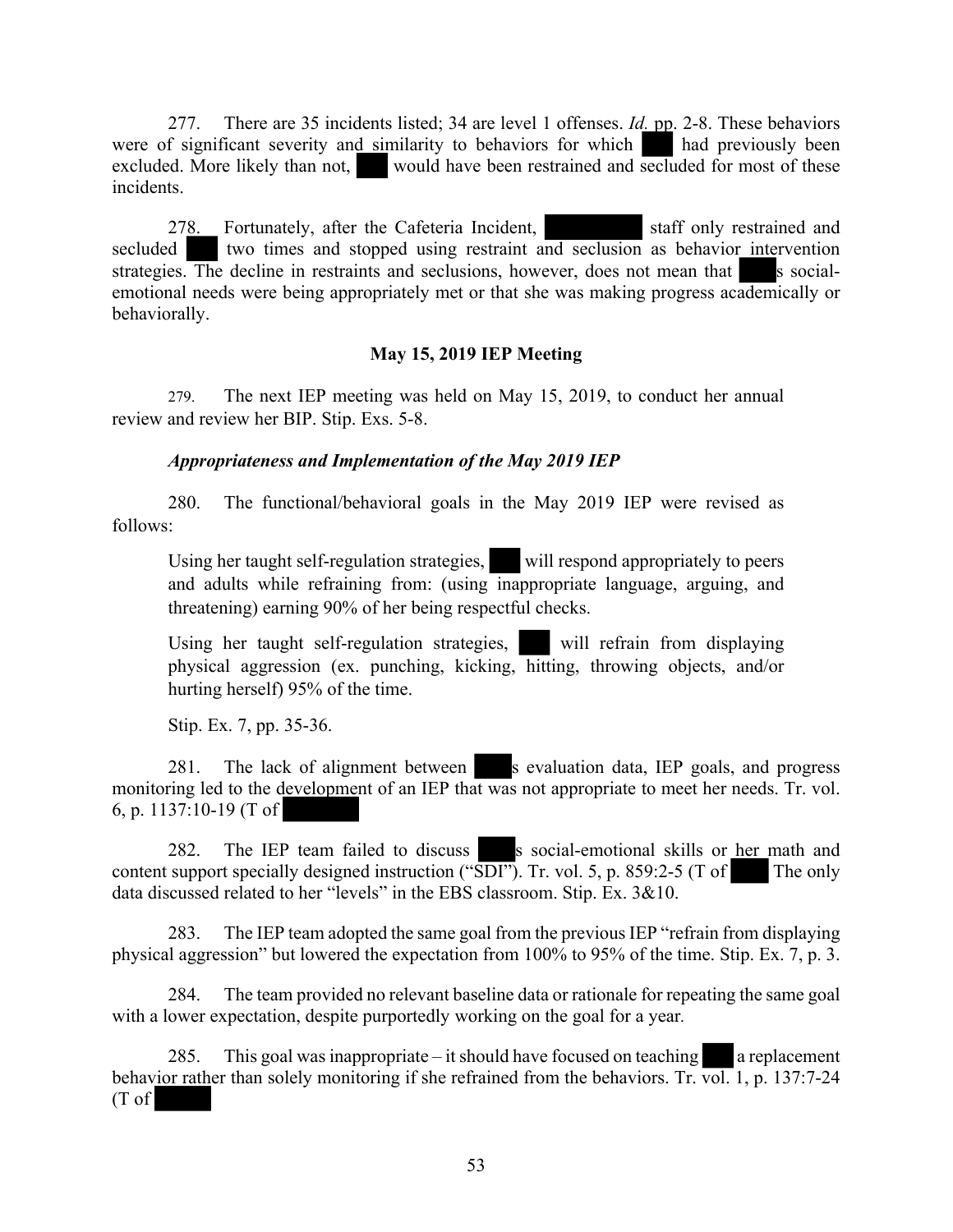286. Moreover, the decrease in goal expectations demonstrated had not made appropriate progress, instruction had not been effective, and the new goal was not appropriately ambitious. Tr. vol. 6, pp. 1157:3-21; 1159:19-1160:8 (T of Dr. s functional goal to "respond appropriately" was inappropriate. Tr. vol. 1, pp.  $136:\overline{4-137:2}$  (T of

287. Moreover, s IEP was lacking various goals, including academic goals, functional communication goals, and attention goals, to address her unique needs.

288. According to Dr.

 [ clearly has social impairments that are impacting her behavior. There's no goals for social skills. She has functional communication impairments that are impacting her behavior. There's no functional communication goals. She has emotional regulation deficits, and they are attempting to address that, but they keep attempting to address it using the same strategies that aren't working. She has focus and attention problems that are impacting her behavior. There's no goal for that. And she -- and if you look through all of her daily sheets, it often starts with an academic frustration. So there's no goals to target academic skills to decrease her frustration that leads to problem behavior.

Tr. vol. 1, 138:10-23 (T of

289. s supplemental aids, accommodations, and services remained the same. *Compare* Pet. Ex. 22 (October 19, 2018 IEP) *with* Stip. Ex. 7 (May 16, 2019 IEP).

290. expressed concern to the IEP team that s speech skills were not translating to general speech with peers and adults. Tr. vol. 5,  $858:10-20$  (T of Yet, the IEP team still reduced s speech therapy services although it heard s concerns and knew teachers still struggled to understand *See* Stip. Ex. 6 (PWN reflecting decreasing s speech time but also noting s teacher has difficulty understanding her at times).

291. The rest of s service delivery remained unchanged, including her removal from her non-disabled peers to receive specially designed instruction in math and Content Support for ninety-five (95) minutes each day without a single academic goal. *See generally*, Stip. Ex. 7.

292. The IEP team did not discuss adding counseling as a related service although it was clear needed counseling as a related service. *See* Tr. vol. 1, 138-24-139:6, 140:7-22 (T of *see also* Stip. Ex. 5 (minutes), Stip. Ex. 6 (PWN).

293. WCPSS argues that the addition of counseling was not warranted because: "At the time of the May 2019 IEP meeting, there was no indication that was unable to access her special education with such regularity that counseling as a related service was required for the provision of FAPE." Resp. Pro Final Dec. p. 37, #198.

294. Moreover, WCPSS argues that s treating psychiatrist, Dr. testified that was not ready to access therapy in the December 12, 2019 (5 months before the IEP meeting); therefore, she could not have benefitted from counseling through school. Resp. Pro.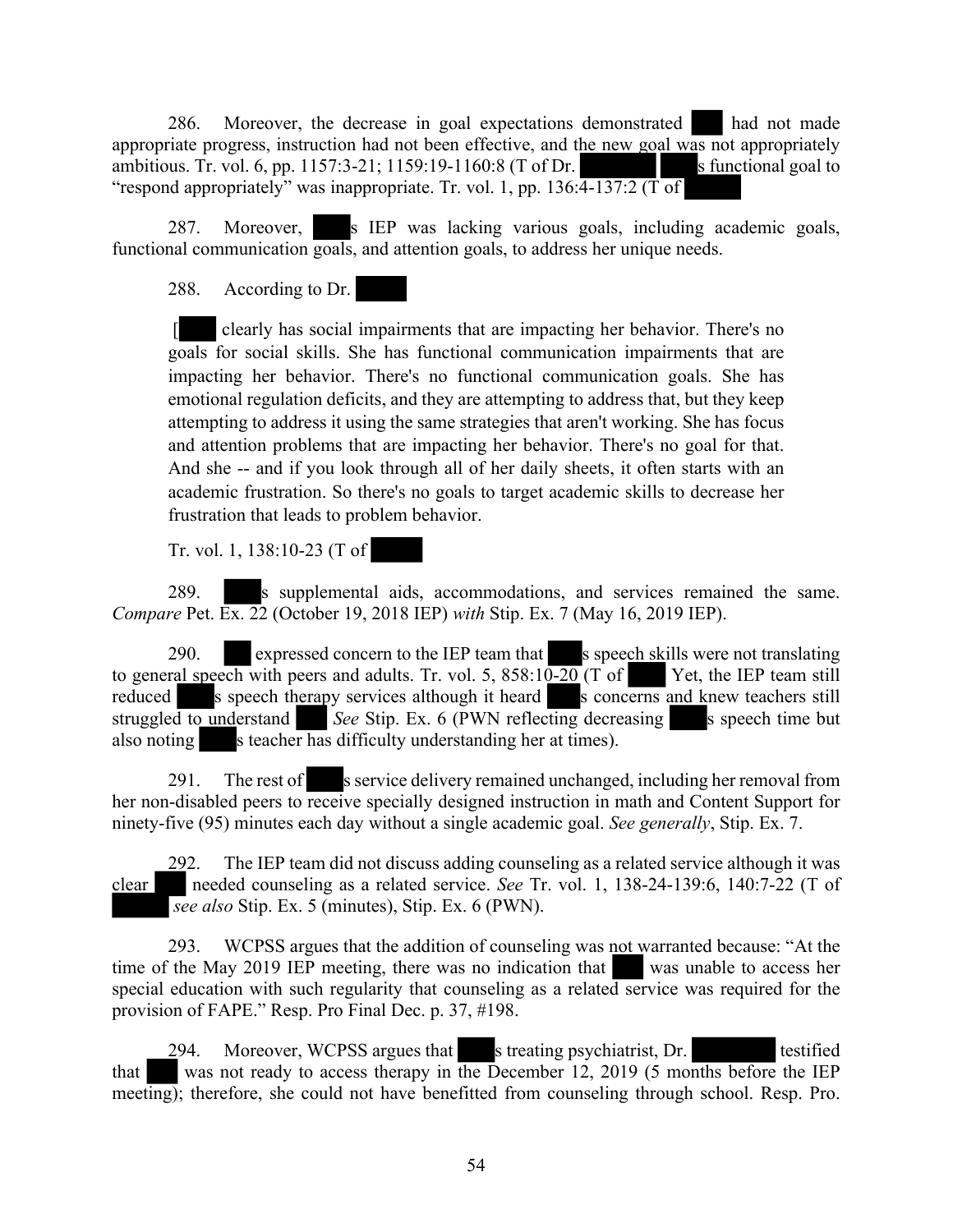Final Dec. p. 37, #197 (citing Tr. pp. 397:3-14, 408:7-19). A review of that discourse shows that Dr. main concern was about s ability to form a connection/good relationship with the therapist not that she did not need or was unable to benefit from therapy.

295. The IEP team also did not consider the regular education classroom setting for although her Parents requested it be considered. Stip. Ex. 5 (minutes), Stip. Ex. 6 (PWN). The IEP team did not document s Parents' request or the team's refusal for regular education placement on the Prior Written Notice. *See* Stip. Ex. 6 (PWN).

296. Overall, Dr. opined that the May 2019 IEP was not appropriately constructed to address s  $\overline{\text{academic}}$ , language, or behavioral deficits. Tr. vol. 6, 1156:6-16 (T) of The Undersigned agrees.

# *Appropriateness and Implementation of the May 2019 BIP*

297. The May 2019 BIP was the same as all the prior BIPs since 2017. The replacement behavior on the May 2019 BIP was not revised nor were any of the remaining 4 steps. Stip. Ex. 8, p. 45.

298. According to the BIP Review, the "current plan is working" and has regularly been using the additional supports added during the last BIP, as needed, the majority of the time. The greatest barrier are those times when she is not willing to use one of her strategies." Stip. Ex. 8, p. 46. No additional strategies were added to the BIP at this meeting and no additional changes were made to the behavior plan. Stip. Ex.  $8$ , p. 48. s present levels contained the same data from the October 2018 IEP. Tr. vol. 6, p. 1137:10-19 (T of

299. The IEP team recognized that the use of certain strategies suggested by Parents had been effective and helped improve s behavior at school. Stip. Ex. 5. Assistant Principal agreed the March 2019 supports helped improve s behavior. Tr. vol. 8, p. 1680:3-8 (T of However, the IEP team determined that no changes were needed to the BIP. Stip. Ex. 5, p. 3; *compare* Stip. Ex. 4 (March 26, 2019 BIP) *with* Stip. Ex. 8 (May 16, 2019 BIP).

300. The May 2019 BIP was inappropriate based on s known language deficits. Tr. vol. 4, pp.  $670:15-23$ ;  $671:12-14$  (T of Ms. The BIP had a "language demand" that was too high for Tr. vol. 4, pp.  $667:19-668:15$  (T of Ms.

301. The BIP was also ineffective to address s behaviors or to prevent her from being restrained and secluded. Tr. vol. 1, pp. 132:5-13; 149:24-150:8 (T of Dr. opined the IEP team did not understand why was engaging in behaviors and how to support her. Tr. vol. 1, pp. 146:24-147:7. (T of Dr.

302. WCPSS had originally "explained the EBS model for mainstreaming in which the expectation is that [ maintain a level 3 or 4 for three weeks to be eligible for increasing her mainstreaming opportunities," Pet. Ex. 5, p. 15.  $\blacksquare$  achieved this goal during the spring of 2019; yet the WCPSS did not increase her time in general education. Stip. Ex. 29 pp. 232-57.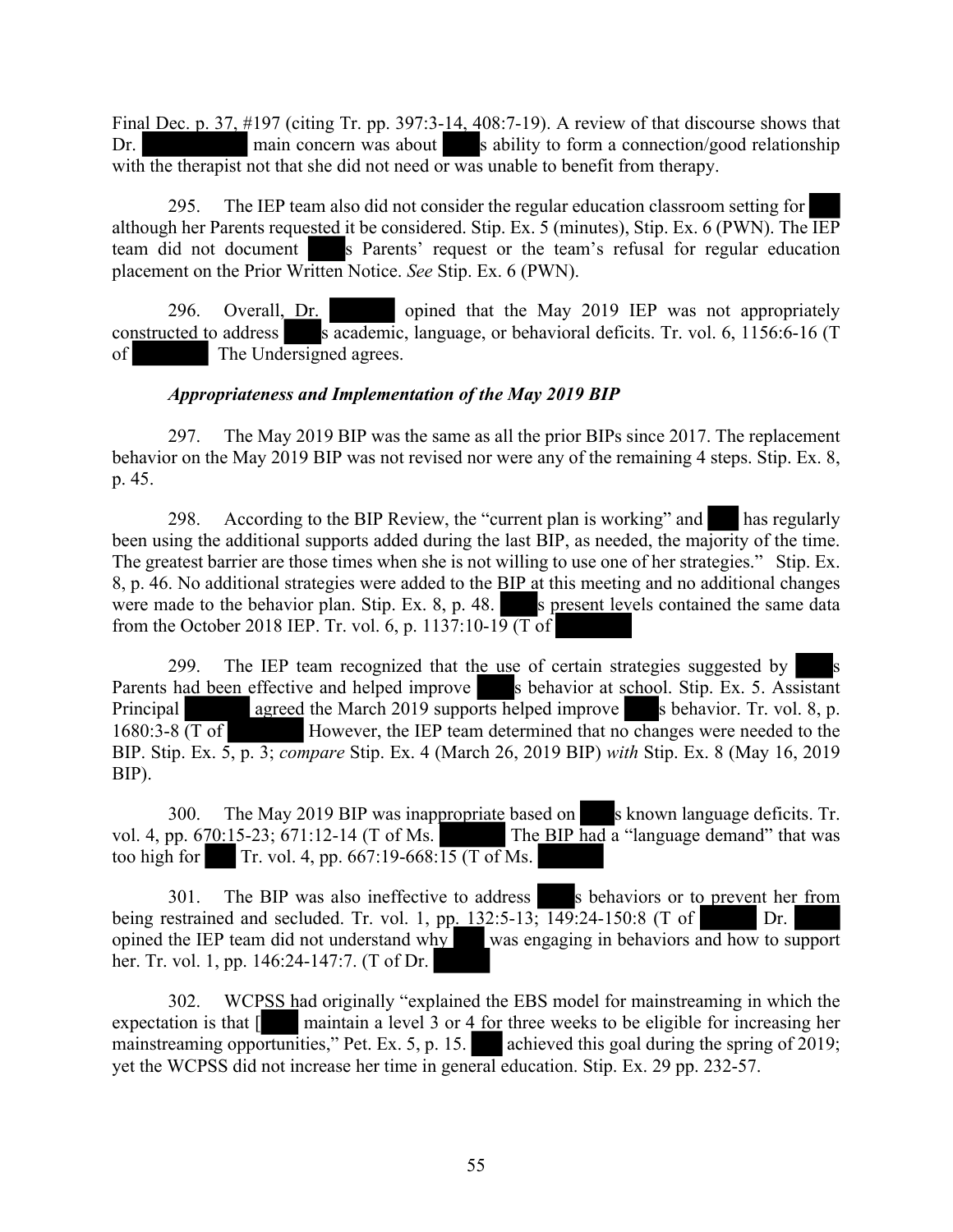303. There was little evidence that the May 2019 BIP was actually being implemented. Tr. vol. 1, p. 147:13-22 (T of Dr. *see also* Tr. vol. 6, p. 1142:8-12 (T of Dr.

304. The personal goal on the Point Sheets still did not align with her IEP or BIP for progress monitoring purposes. From February 2019 (Pet. Ex. 35, p. 550) through June 6, 2019 (end of school year), the goal was "I will identify the size of a problem." Stip. Ex. 29, pp. 182-27.

305. Likewise, while Mr. testified he provided social skills lessons, he provided no lesson plans, and there is no progress monitoring data to support this testimony. Tr. vol. 8, pp. 1578:23-1579:4; 1586:19-1587:9 1619:10-15 (no data on when a particular strategy was used with Stip. Ex. 30 (speech therapist noting one social skills lesson with EBS classroom).

306. s educational record had no evidence the IEP team promoted s use of strategies to achieve her functional IEP goals. Tr. vol. 1, pp. 136:4-137:2 (T of Likewise, there was no evidence in  $\blacksquare$  s educational record of the IEP team taking data on her goal to "comply with directions from staff members." Tr. vol. 1, p. 135:1-15 (T of Pet. Ex. 22, p. 106.

307. s May 2019 BIP was not appropriately implemented.

# **Fourth Grade Report Card**

308. s Parents requested academic goals on the IEP. In response to their request, WCPSS asserts that is on grade academically and does not need academic goals.

 $309.$  According to s  $4<sup>th</sup>$  grade report card completed by her regular education teacher, was not on grade level academically in her core academic subjects and was below proficient in her behavior/conduct.

# *Academics Scores*

310.  $\mathbf{s}$  4<sup>th</sup> grade report card is even more difficult to decipher than her 3<sup>rd</sup> grade report card because the overall scores for the core subjects of ELA and math are not reported for any of the four quarters. *Compare* Pet. Ex. 58, p. 624 *to* Stip. Ex. 32, p. 441.

311. The overall scores for ELA subcategories of language, reading, speaking, listening, and writing are suspect because most of the quarterly scores are missing. Only the subsection of "show command of the conventions when writing" in the Language subcategory has scores for all 4 quarters. Stip. Ex. 32, p. 441.

312. Similarly, the math subcategories are missing score entries for many of the quarters, so the 4<sup>th</sup> quarter scores are unreliable. Stip. Ex. 32, p. 441. This is also true for the science, social studies, visual arts, music, and healthful living quarterly reports. *Id.* 

313. At the October 19, 2019 IEP meeting, the IEP team noted that s strength was that she was "working on 3<sup>rd</sup> grade curriculum across all school settings." Pet. Ex. 22, p. 104. On her 3<sup>rd</sup> grade report card, was scored proficient in social studies, visual arts, music, and science, but she was not proficient in the core subjects of ELA and math. At best, half-way through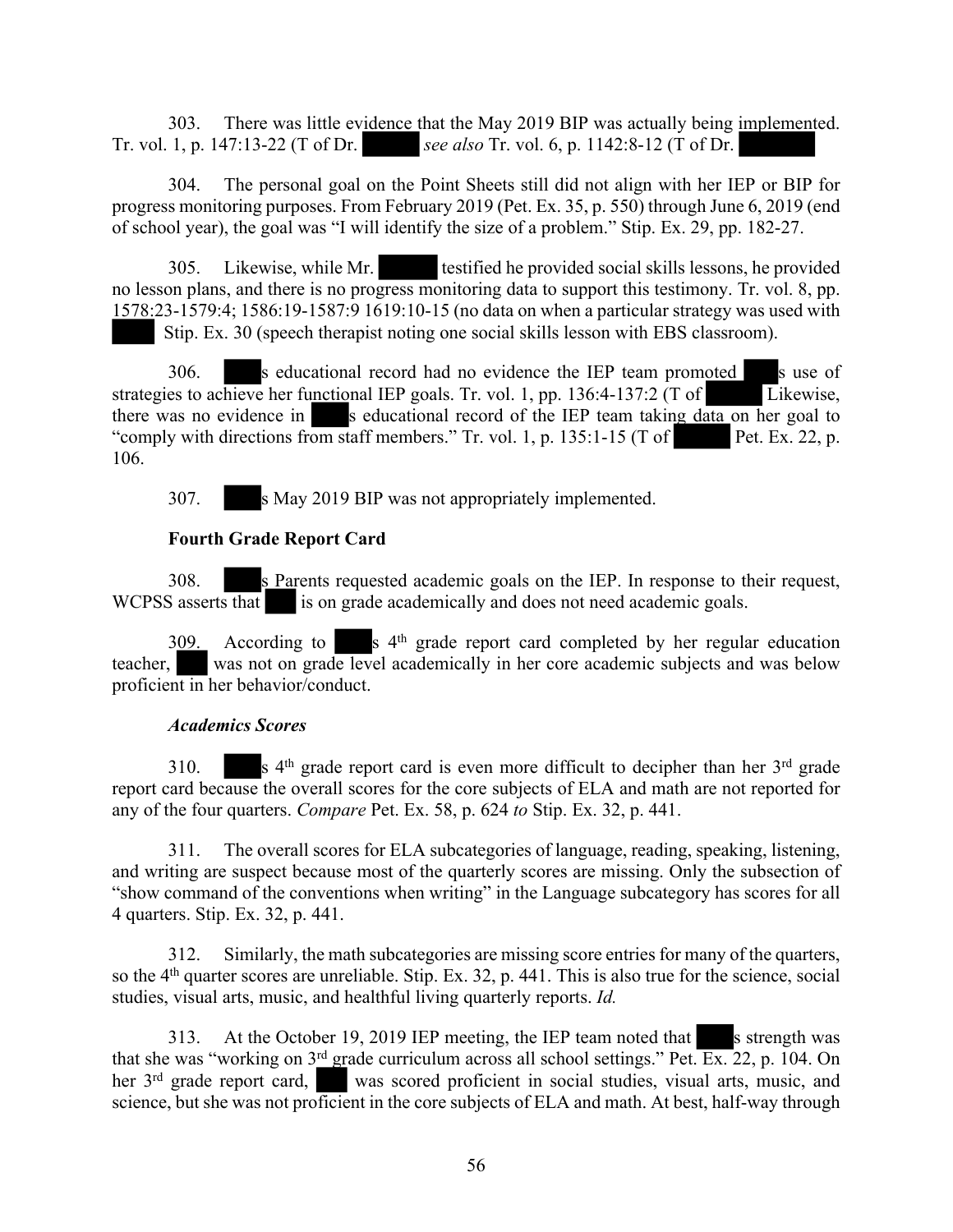the  $4<sup>th</sup>$  grade, was still only "working" on  $3<sup>rd</sup>$  grade curriculum in all subjects not actually competent in  $3<sup>rd</sup>$  grade curriculum and not proficient in her  $4<sup>th</sup>$  grade core academics.

314. Her lack of proficiency in these subjects were also evidenced by her 4<sup>th</sup> grade Beginning of the Year Assessments ("BOG") in math and ELA which were Level 1's, not proficient.

 $315$ . For all 4 quarters on s  $4<sup>th</sup>$  grade report card, her regular teacher commented that "is working on all areas of the  $4<sup>th</sup>$  grade curriculum." Stip. Ex. 32, p.442. However, while she may have been working on areas in the 4<sup>th</sup> grade curriculum, based on the teacher's scoring, was not proficient in all areas of 4<sup>th</sup> grade curriculum, especially not in math and ELA.

316. In its Proposed Decision, WCPSS argues that s poor performance is because of test anxiety, that s: "primary academic issue is anxiety rather than ability. Her school record is rife with acknowledgements that anxiety, not lack of understanding or ability, was the barrier to academic performance." Resp. Pro Final Dec. pp. 30-31, #157.

317. If s school record was "rife" with testing anxiety, her IEPs should have addressed this issue because her anxiety was impacting her ability to successfully access the general curriculum, but the school-based members of the IEP teams recommend any functional goals to ameliorate s test anxiety.

### *Behavior and Conduct Scores*

318. s work habits and conduct scores on her  $4<sup>th</sup>$  grade report card were "2's" for the  $1<sup>st</sup>$ ,  $2<sup>nd</sup>$ , and  $4<sup>th</sup>$  quarters but had declined to "1's" in the  $3<sup>rd</sup>$  quarter. Pet. Ex. 58, p. 624. Overall, s work habits and conduct "inconsistently met expectations" in the 4th grade.

319. Only the February 2, 2018 IEP Progress Report was entered into evidence for the 2017-2018 school year. Pet. Ex. 44. According to the February 2018 IEP Progress Report, had not met her IEP social-emotional goals.

320. For the 2018-2019 school year, two progress reports, in March 2019 and June 2019, were admitted. Resp. Exs. 13 & 14. The March 2019 Progress Report reported that was making "inconsistent progress towards mastery" of her social-emotional goals. Resp. Ex. 13. Even though the June 2019 Progress Report reported "consistent progress towards mastery" (Resp. Ex. 14), Mr. admitted that still did not meet her IEP social-emotional goals. Tr. vol. 8, pp. 1638:2-1638:13 (T of

# **FIFTH GRADE 2019-2020 SCHOOL YEAR**

321. Even the EBS program was not being consistently implemented. Staff changed the EBS rules at the beginning of the 2019-2020 school year. When school began, the EBS staff informed that she needed to achieve a Level 3 or 4 for thirty  $(30)$  consecutive days not 3 or 4 for three weeks—to be eligible for increasing her mainstreaming opportunities. Tr. vol. 4, p. 751:12-17 (T of After twenty-nine (29) consecutive days, on September 25, 2019, after becoming "upset about the possibility of receiving dots on her behavior point sheet," received a Level 1 and was placed in the seclusion room.  $\blacksquare$  s mother was sitting outside waiting to pick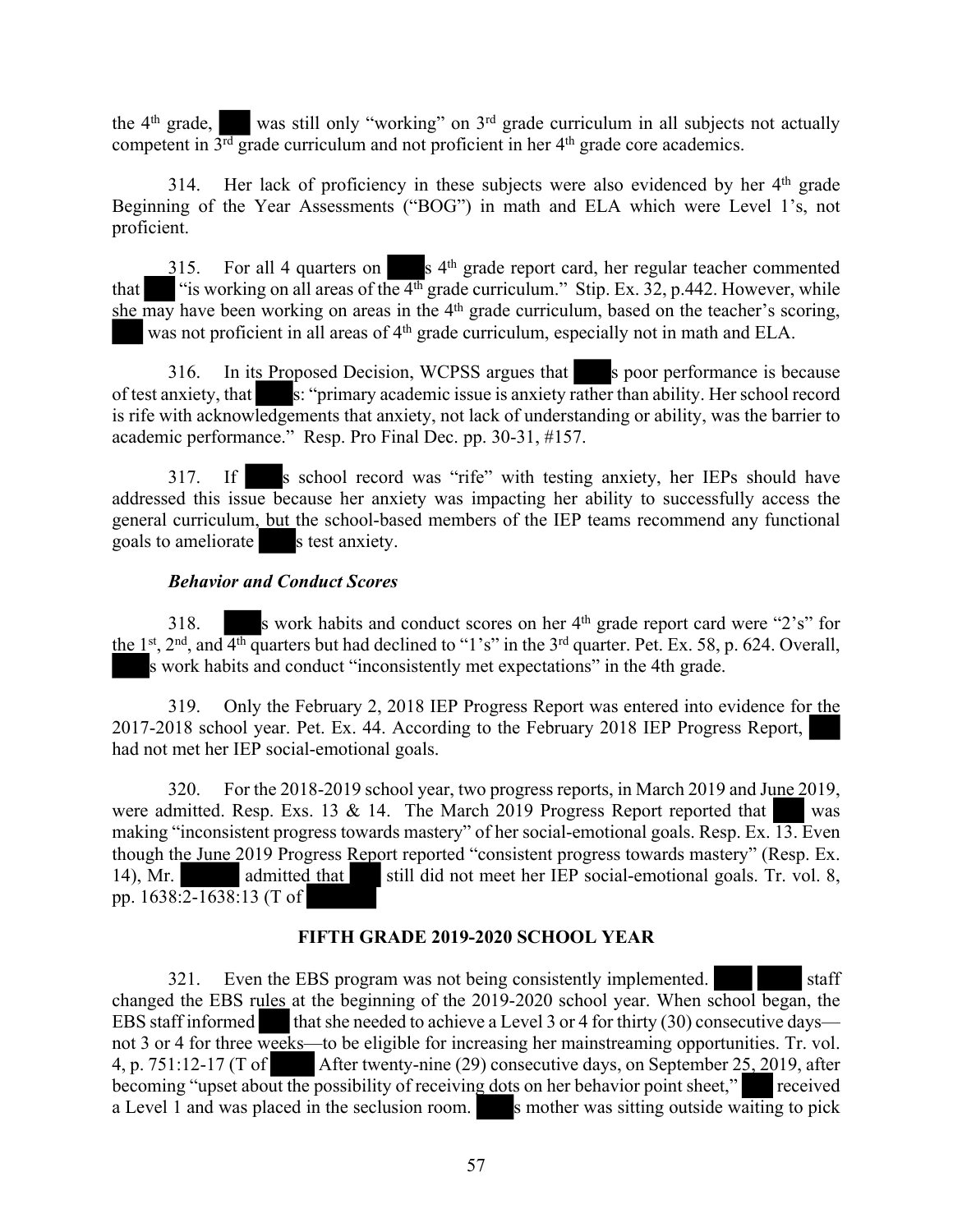her up. Stip. Ex. 29, p. 279-80. Even though was ready to pick up, Mr. remain in seclusion. Tr. vol. 5, pp. 874:3-5;874:3-5 (T of

322. Not only did WCPSS seclude that day, WCPSS punished her a second time by suspending her. Pet. Ex. 36.

323. WCPSS had previously told s parents "[t]he quiet room is never used as a consequence" and the use of the quiet room is "standard practice throughout the EBS programs in the district (including the 3-minute timer once calm before leaving the quiet room)." Pet. Ex. 76, p. 716. However, Dr. opined based on her review of the EBS point sheets the "consequences" in s BIP were punitive and would not improve s behavior. Tr. vol. 1, pp. 130:18-131:5 (T of The Undersigned agrees.

324. After this seclusion. s emotional state rapidly declined. Tr. vol. 5, p. 897:14-17 (T of began having recurring nightmares about being restrained and secluded. Tr. vol. 5, pp.  $897:23-898:11$  (T of

325. On October 1, 2019, s Parents requested the BIP be revised to remove seclusion and restraint and, again, explained that if is dysregulated mentally, the EBS system of providing dots and punishments will only worsen her behavior. Pet. Ex. 76, p. 720.

326. Also on October 7, 2019, emailed Mr. informing him was still having challenges in reading which were causing maladaptive behaviors. Pet. Ex. 76, p. 743.

# **October 17, 2019 IEP and BIP Meeting**

327. Another IEP meeting was held on October 17, 2019 to review the May 2019 IEP and BIP. Stip. Ex. 9. Other than, changing the IEP's duration dates to October 18, 2019 to May 14, 2020, and a notation to "see updated data on bip [sic] plan update" no other changes were made to the October 2019 IEP. *See* Stip. Ex. 10, p. 65-74; note on p. 66. The functional/behavior goals remained the same as the May 2019 IEP.

### *October 17, 2019 IEP*

328. At the October 2019 IEP meeting, asked about s low reading scores on the mClass. Tr. vol. 5, pp.  $854:22-855:7$ . Rather than develop an IEP goal to address s deficits, the IEP team informed that s scores were low due to her test anxiety. *Id.* Knowing this, WCPSS could have, but did not, implement research-based test-taking anxiety interventions for Tr. vol. 6, pp. 1123:20-1124:10. (T of

329. During the meeting, s Parents shared research on pediatric bipolar disorder and "the possible impact of hallucinations, manic phases, and other symptoms on her behavior." Stip. Ex. 9, p. 3. s Parents explained "worries that she might get dots and is fearful of being secluded and restrained." Stip. Ex.  $9, p. 1$ .

330. s Parents asked the team to remove seclusion as a "pre-planned response" from s BIP as "[s]eclusion is not a strategy." Stip. Ex. 9, p. 12. They asked "not [be] put in seclusion unless it is an emergency situation and that if there is an emergency situation, the team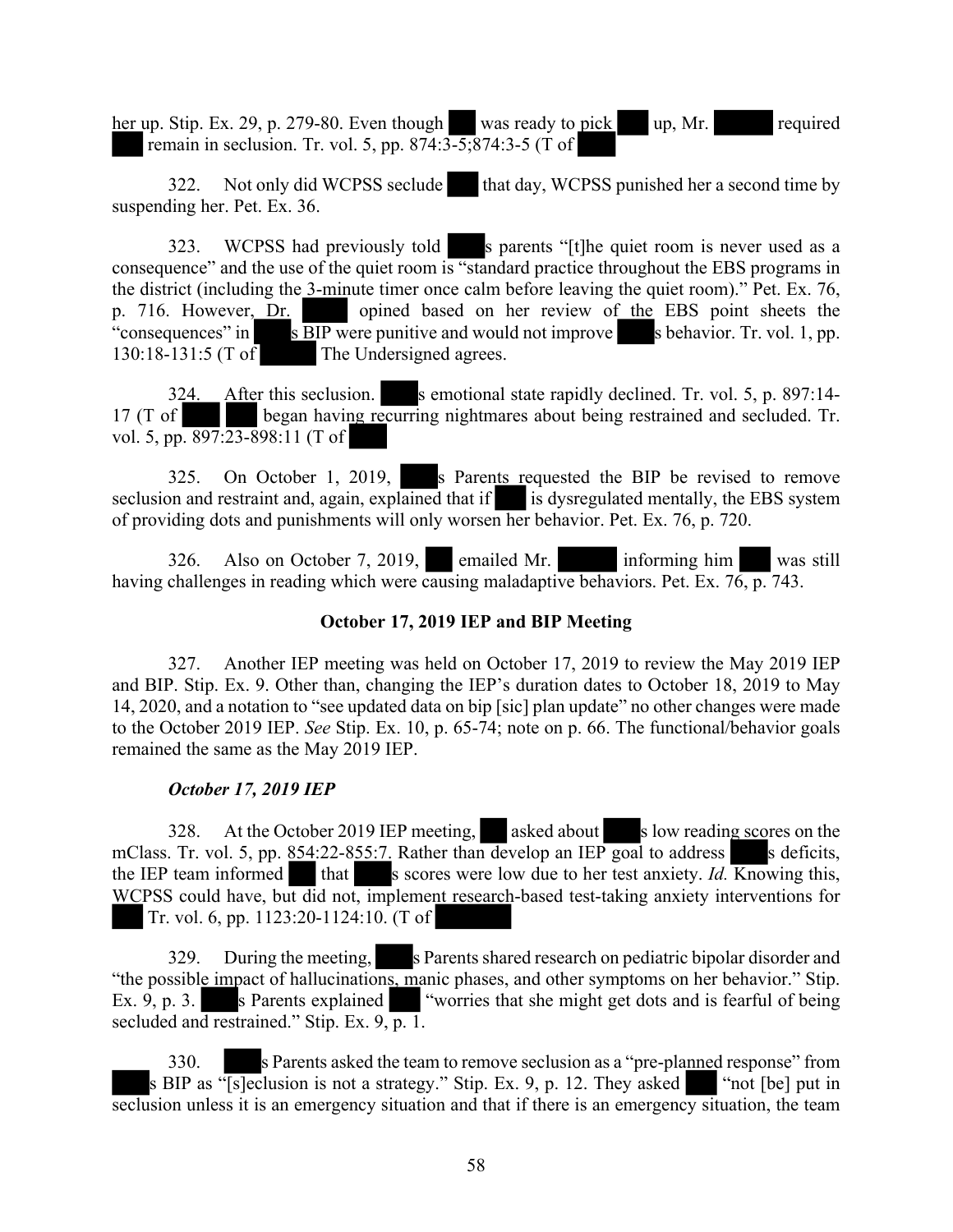should convene immediately to discuss why the Behavior Intervention Plan is not working to meet her needs which warranted [seclusion]." *Id.*

331. s mother twice asked for the "perceived climate of power and control be changed to a climate of intervention and support," as the current philosophy including the use of seclusion is "not helping  $\left[ \right]$  to improve." *Id.* 

332. Like the prior year, the Point Sheets did not align with the IEP or BIP. Initially, the Point Sheets had no personal goals. Stip. Ex. 29, pp. 258-261. Thereafter, from September 3, 2019 through October 23, 2019, the personal goal was "I will put out my best effort at all times." Stip. Ex. 29, pp. 263-303. Once again, the Point Sheet was not in alignment for monitoring the IEP goals or the replacement behavior in the BIP.

333. S mother also "inquired as to whether a more intensive social skills lesson with the school psychologist would better help address her needs." Stip. Ex. 9, p. 3.

334. s father informed the team that "is losing trust in the school at home, no longer doing homework, and [sic] causing nightmares." Stip. Ex. 9, p. 3.

335. s Parents expressed their concern that "the data that is [sic] being provided is [sic] all about the behavior and the consequences and do not capture the antecedents or triggers." Stip. Ex. 9, p. 2. s parents asked, again, to replace the behavior point sheets. Finally, the IEP team agreed to try and create a new sheet to track the frequency of s behaviors. Stip. Ex. 9, p. 2-3.

336. Per her Parents' request, the EBS staffstarted using Daily Data Logs which checked the Antecedent, Behavior, and Response ("ABC Form") during blocks of time. This ABC Form was used from October 25, 2019 through January 15, 2020. Stip. Ex. 29, pp. 306-418. Unlike the Point Sheets, the ABC Form defined the behaviors as follows: 'threatening harm" includes threats of harm to self or others; "property destruction" includes ripping paper; "aggression" includes selfinjurious behavior, hitting others, grabbing items from others, throwing items, knocking over furniture; and "verbal disruption" included calling out and/or excessive questioning. "Fleeing area" is also listed as behavior but as it is self-explanatory, no definition was given. *See* Stip. Ex. 29, pp. 306-418.

337. At the October 2019 IEP meeting, s Parents presented a written request for an independent functional behavior assessment ("FBA") of s behaviors. Stip. Ex. 9, p. 4. After that request, the IEP team decided to "table" the BIP review until October 30, 2019 and did not remove seclusion from s BIP. Stip. Ex. 9, p. 54. The IEP team refused to make any changes to the IEP service delivery. *Compare* Stip. Ex. 7 (May 16, 2019 IEP) *with* Stip. Ex. 10 (October 18, 2019 IEP).

338. Dr. opined that the IEP team's explanation the BIP could not be changed until FBA was completed did not make sense as the team could have updated the BIP with new strategies at the October meeting. Tr. vol. 1, pp. 154:20-155:4. This excuse does not make sense to the Undersigned because WCPSS previously "updated" the March and October BIPs with new strategies suggested by the Parents.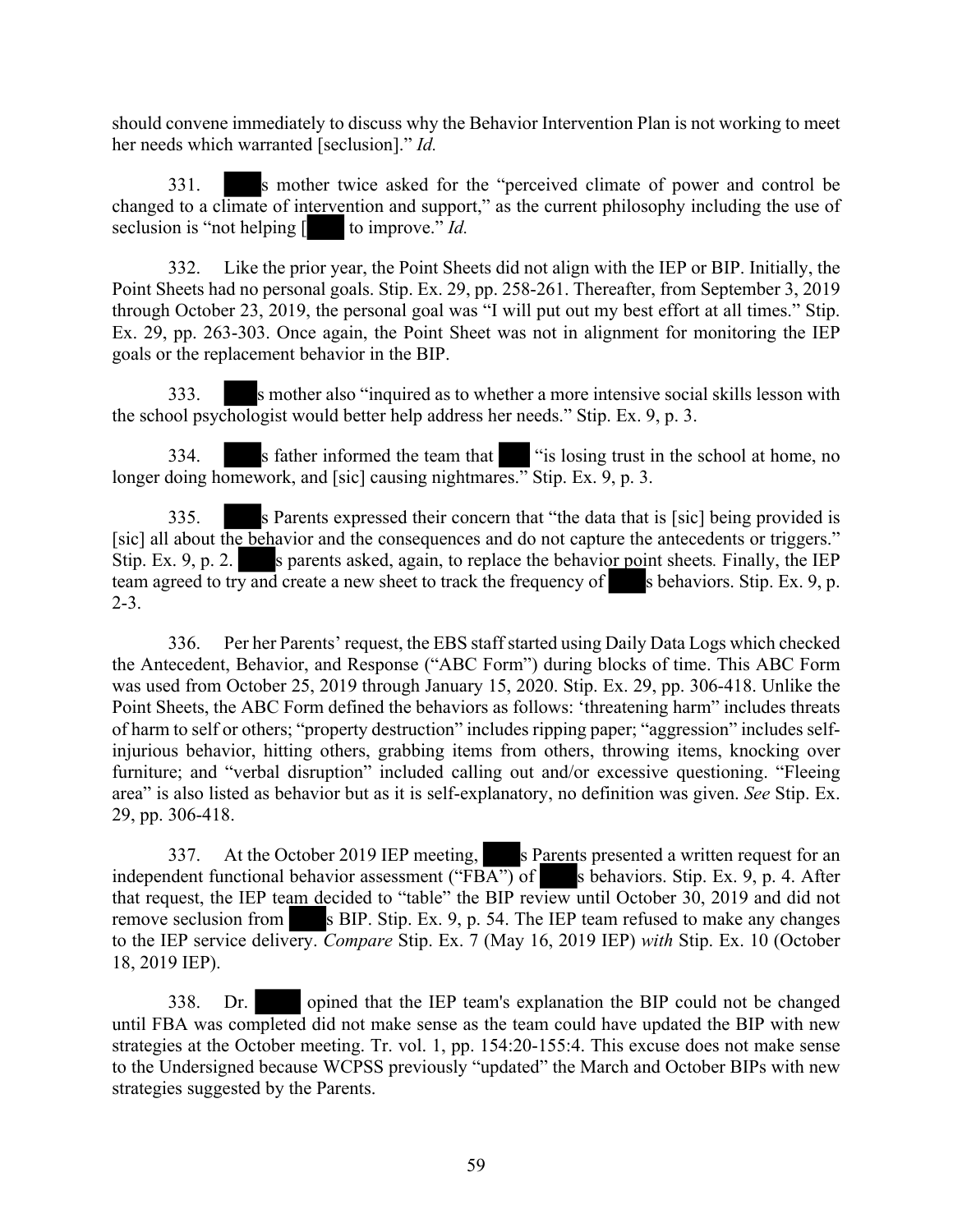339. Dr. s psychiatrist, agreed with Dr. expert opinion that the EBS program was harmful to Also, that should never have been placed in the EBS program, as the program design, which WCPSS demanded be implemented "with fidelity," was inappropriate to meet her needs. The use of seclusion and restraint, which were "critical to the success" of the EBS program, were extremely harmful to The EBS classroom was a stressful place for her to be and the behavior data sheets and use of  $\overline{\text{dots}}$  were a behavioral trigger for s maladaptive behaviors, and increased s anxiety and acting out. Tr. vol. 1, pp.  $177:8-11$ , 179:21-180:1 (T of Tr. vol. 2, pp. 265:16-23; 267:24-25 (T of

340. s functional IEP goals were not sufficiently implemented as she continued to demonstrate the same behavioral challenges. Tr. vol. 1, pp. 147:23-148:2 (T of Dr.

341. On October 15, 2019, s father asked for copies of all of s Point Sheets and suspension notices. Pet. Ex. 76, p.  $\overline{724}$ -25. He was informed by Mr. would be passed on to administration because Mr. was not sure previous suspension information could be accessed. *Id.* 

342. WCPSS had not properly documented s suspensions. *Compare* Pet. Exs. 38 (Incident History showing no results for student incident history) *and* Pet. Ex. 39 ( Incident History reflecting no suspension) *with* Pet. Ex. 36 (September 25, 2019 Notice of Suspension) *and* Stip. Ex. 28 (Suspension History); *see also* Pet. Ex. 76, pp. 730-31 (Email from Ms. informing s parents that had been suspended on October 20, 2017; however, this suspension was not documented in ECATS).

343. On October 28, 2019, s psychiatrist, Dr. a letter outlining the adverse consequences of restraint and seclusion on Pet. Ex. 68. Dr. documented s distressing description of the seclusion room WCPSS used as follows:

describes these interventions as being put in a room connected to the teachers' lounge where the door is closed. The light to the room does not work but light comes from the lounge. There is nothing in the room. [ notes there used to be soft plastic on the walls but when she was distressed, she tore the plastic off.

Pet. Ex. 68.

344. Dr. explained the negative impact of tracking s non-compliant behaviors:

Such a plan only serves to escalate problematic encounters in a child such as [ [ s] anxiety and manic tendencies will become unraveled and magnify with the recording of her undesirable behaviors. Her anxiety will increase as she fears continued demerits and thus this will cause more demerits depending on the task…. I understand that such a system is valuable at times; however, it is not working in helping  $\boxed{\phantom{a}}$  It is causing her to become more anxious and untrusting of her teachers/school administrators. She is not seeing school as a safe place but rather a place where she is put in a room for noncompliance. School is becoming a source of trauma.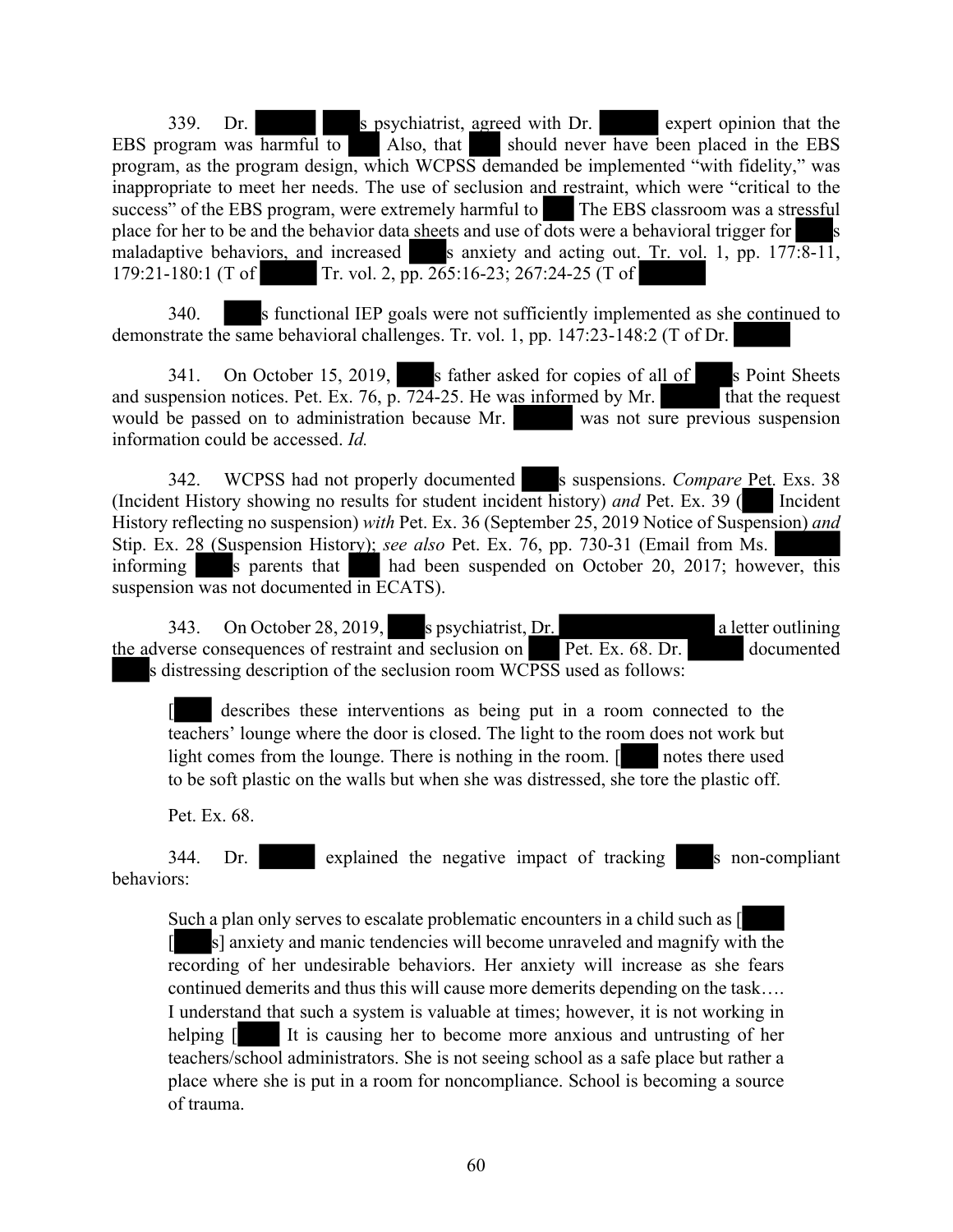Pet. Ex. 68; *see also* Tr. vol. 2, 285:1-10 (T of

345. s Parents provided Dr. letter to the school. Pet. Ex. 76, p. 752-53. Dr. initially tried to contact the School counselor, Ms. Dixon. Tr. vol. 2, p.  $278.\overline{4}$ . However, another school counselor Ms. called Dr. back to discuss the impact of seclusion and restraint on Tr. vol. 2, p.  $278:4-21$ . However, Ms. did not know Tr. vol. 2, pp. 279:25-280:3.

346. WCPSS suspended again, on November 5, 2019. Stip. Ex. 28. The EBS staff continued to threaten with seclusion and restraint. Stip. Ex. 29, p. 345; *see also* Tr. Vol. 4, p. 621:13-19 (T of On November 7, 2019, emailed the WCPSS offering more positive behavioral strategies to use with Pet. Ex.  $76, p. 754$ .

347. On November 21, 2019, emailed her state representative Sydney Batch about the WCPSS' use of seclusion and restraint on Pet. Ex. 76, pp. 761-62; *see also* Tr. vol. 5, p.  $921:7-18$  (T of s email was forwarded to the WCPSS' Board which in turn forwarded s email to Karen Hamilton, Cathy Moore, and other administrators requesting they investigate the use of restraint and seclusion. Pet. Ex.  $76$ , pp.  $760-61$ . Ms. Hamilton messaged to contact the principal and "dig deeper" into the situation. Pet. Ex. 76, p. 760. Ms. responded Ms. Moore was involved and they were waiting for an FBA to be completed. *Id.*

348. On December 3, 2019, witnessed another student being taken to the seclusion room and experienced a panic attack that necessitated her leaving school. Pet. Ex. 76, p. 770; Tr. vol. 5, p. 923:5-23 (T of

349. On December 9. 2019, s Parents met with WCPSS Senior Administrator and **WEPSS** district level behavior support personnel, to share their concerns about the improper restraint and seclusion of their daughter and desire for this to be removed from her BIP. Tr. vol. 3, p. 579:5-7 (T of understood that Ms.  $\qquad$  and Mr. oversaw the EBS Program in some capacity. Tr. vol. 4, p. 580:17-22.

350. s Parents were hopeful a district-level meeting would stop the use of restraint and seclusion against  $\boxed{\ }$  Tr. vol. 5, pp. 923:24-924:14 (T of They explained to Ms. how s restraint and seclusion had been minimized and hidden through the use of euphemisms. Tr. vol. 5, p. 925:13-25 (T of

351. In response, Ms. informed them that restraint and seclusion were a necessity, and kids in the WCPSS were secluded every week. Transcript of Excerpts from Pet. Exs. 80 & 81, 13:9-10; *see also* Tr. vol. 3, pp. 620:3-7, 13-15; 634:17-19 (T of Ms. informed and that restraint and seclusion did not need to be reported unless they were aversive and "day-to-day" seclusions and restraints are not reported." Tr. vol. 5, p. 926:2-6 (T of Transcript of Excerpts from Pet. Exs. 80 & 81, 10:17-20.

352. Ms. falsely informed and the WCPSS did not electronically document restraint and seclusions but rather used pen and paper. Transcript of Excerpts from Pet. Exs. 80 & 81, 11:5-7, 13-15 (T of Tr. vol. 4, p. 620:15-20 (T of *and Tr. vol. 5, p.* 878:13-18 (T of Contrary to Dr. Ms. testified that the internal Google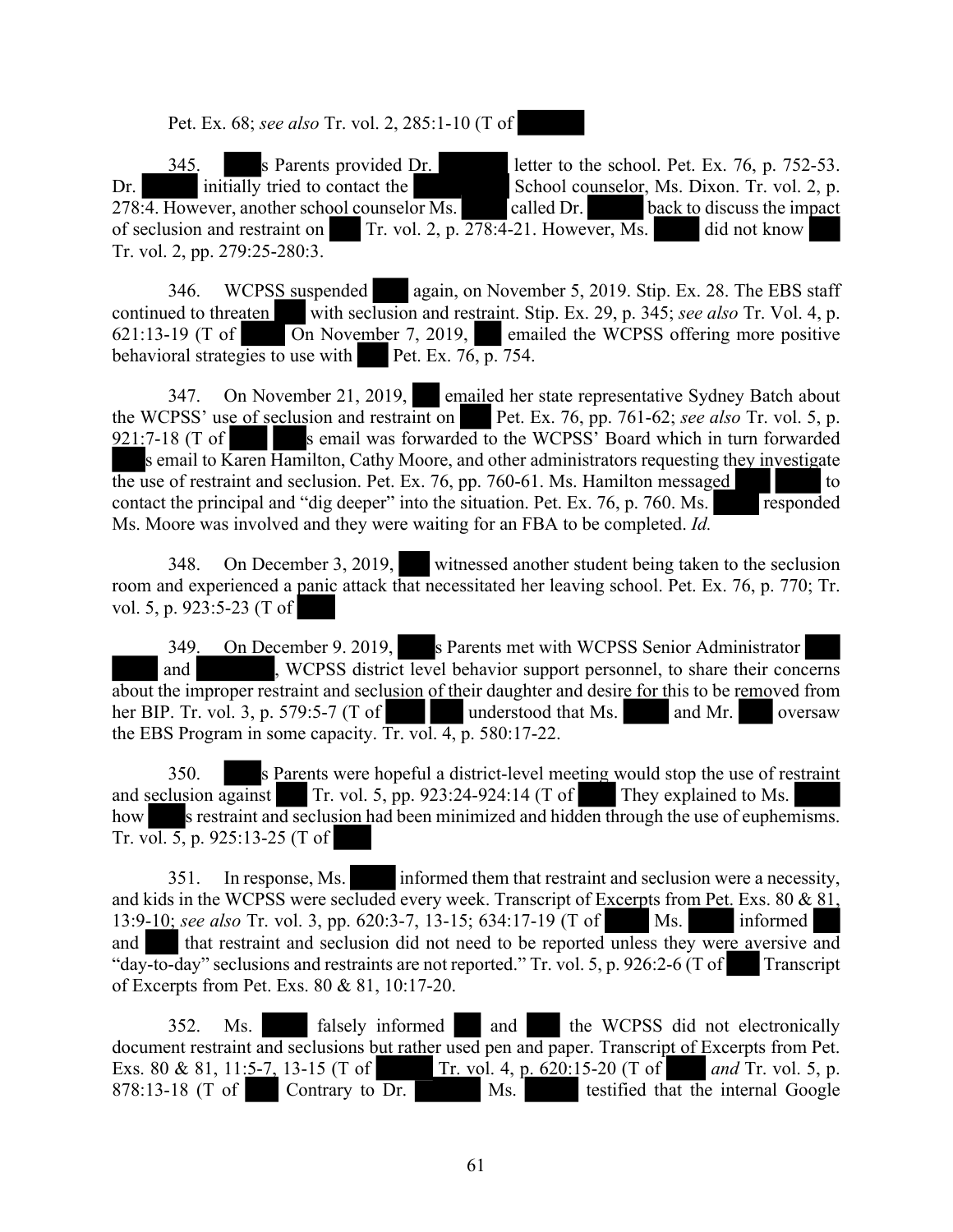Document reporting restraint and seclusion is not provided to parents. Tr. vol 7, p. 1299:15-17 (T of However, as shown by the 2018-2019 Google Form (Pet. Ex. 41) and the 2019-2020 Goggle Form (Pet. Ex. 42), electronic forms are used to document restraint and seclusion. *See also* Pet. Ex. 43 (electronic Google form documentation of s restraint and seclusions). Ms. demonstrated the ongoing and consistent pattern of misrepresentation in the district about the use of restraint and seclusion of students such as Tr. vol. 11, p. 2065:6-12 (T of

353. After the meeting, December 12, 2019, shared additional information with Ms. via email:

the staff at Elementary tried to convince  $\begin{bmatrix} \end{bmatrix}$  that she had not experienced restraint and seclusion at They told her the room originally designed as a closet in the teacher's lounge is a place for them to relax and calm down as Time Out. Let me be clear. [ was placed in that room alone and the door was held shut by a staff member during the times in question since 2017. That is seclusion. (115-391.1 (b) 10) ANY room where she is alone and prevented from leaving is seclusion.

Pet. Ex. 76, pp. 775-76.

354. On December 20, 2019, emailed Ms. again and asked why restraint and seclusion could not be removed from s BIP. Pet. Ex. 76, p. 775. Ms. responded the removal would be an IEP team decision for which an IEP meeting would need to be scheduled. *Id.* responded she had called an emergency IEP meeting in October 2019 and requested restraint and seclusion be removed from  $s$  BIP. *Id.* Ms. again informed a new IEP meeting would need to be scheduled after the Winter holidays. Pet. Ex. 76, p. 774.

355. After waiting a week and not receiving a reply from Ms. emailed again on December 19, 2019, asking "why restraint and seclusion cannot be removed from s BIP now?" Pet. Ex. 76, p. 775. Ms. responded it is an IEP team decision. *Id.* 

# **SECTION 5: ISSUES PERTAINING TO JANUARY 27, 2020 IEP AND BIP**

# **Independent Functional Behavior Assessment**

356. On January 8, 2020, the WCPSS confirmed with s parents it had contracted with Dr. to conduct an FBA with on January 15, 2020. Pet. Ex. 76, p. 773.

357. On January 14, 2020, s mother emailed Mr. to express her concern that the new behavior sheets are still not tracking the data needed to develop a better IEP and BIP. Pet. Ex. 76, p. 779. Rather, "[t]hey are a similar litany of detailed accounts of  $\lceil$  s maladaptive behavior without investigation or solutions for the underlying problem. No details are given about what strategies are offered, which are accepted, and which are declined so we can develop a better IEP to help the regular ed teachers." *Id*.

358. On January 15, 2020, Deb Ed.D., BCBA observed at school and conducted an independent FBA. During Dr. observation of she documented that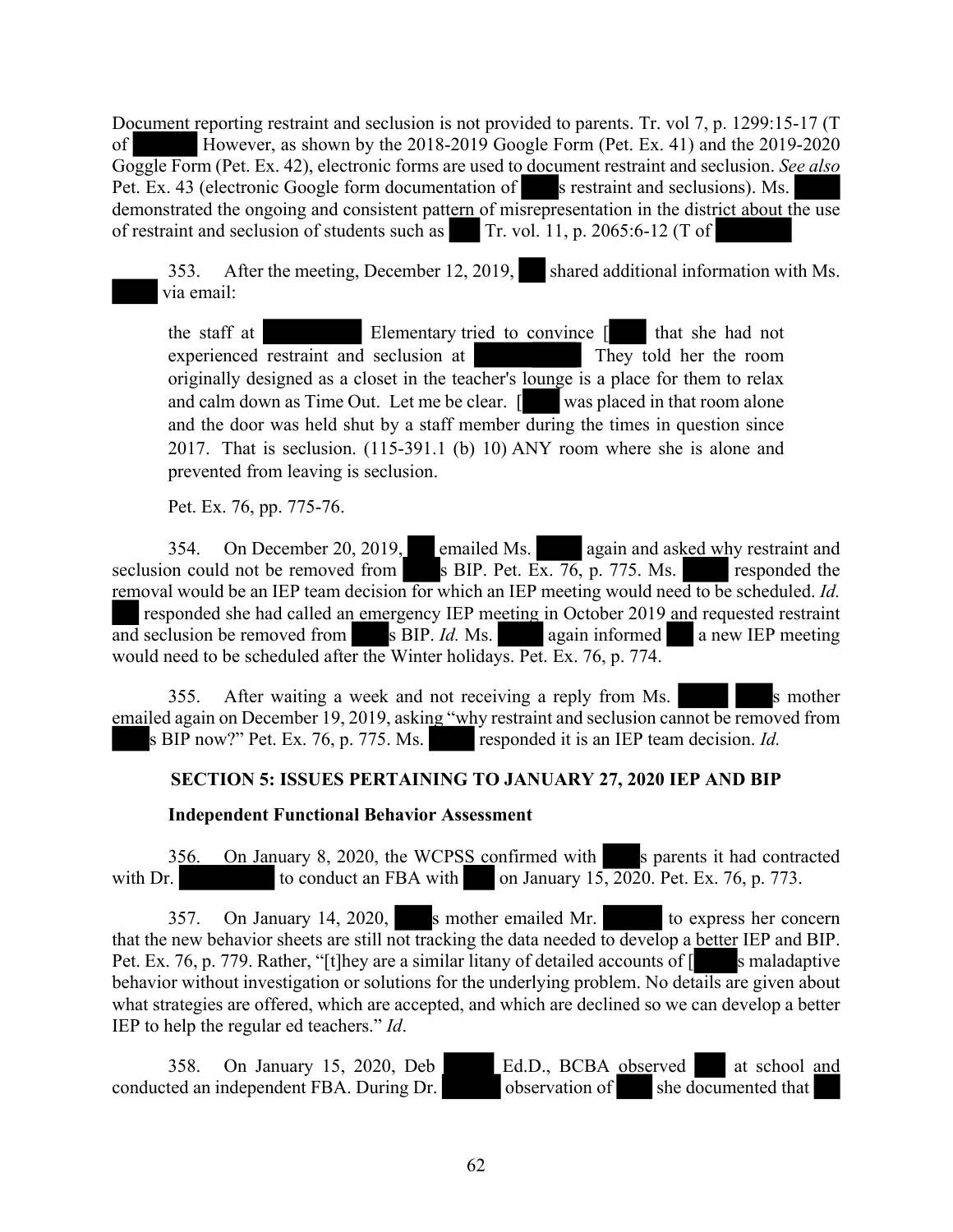said to her teacher, "How can you teach me about respect when you don't even respect me? You put me in seclusion 24 times." Stip. Ex. 27, p. 175.

# 359. Dr. reported:

[ has extreme negative emotions associated with being placed in the seclusion room multiple times during third and fourth grade and one time in fifth grade. She is struggling with these intense emotions daily, and it is negatively impacting the relationships she has with the staff in the EBS classroom. [ reported that she gets upset when she sees other kids treated in a mean way by teachers especially when they are put in the seclusion area.

Stip. Ex. 27, p. 176.

360. Dr. also reported "the target behaviors occur the most often and with the most intensity in the EBS classroom." Stip. Ex. 27, p. 176. Dr. suggested the IEP team change s placement as "[t]he EBS classroom [was] not serving  $\sqrt{ }$  well due to her severe aversion to the use of the seclusion room for herself (previously) and for other students (currently)." *Id.*, pp. 179-80.

361. When Dr. conducted her FBA, she observed in the general education classroom, s general education teacher offered appropriate supports and was able to deescalate so she could continue engaging in instruction. Tr. vol. 1, pp. 87:18-88:6; see also Stip. Ex. 27, 174-75 (FBA).

362. Dr. explained how to meet s social skills can and should be met in the general education and that the EBS classroom was not the right setting for to learn social skills as did not have a positive relationship with the staff in that classroom nor did she have positive relationships with peers. Stip. Ex. 27, pp. 179-80; *see also* Tr. vol. 1, pp. 143:21-144:7 (T of

363. Dr. also recommended receive math instruction in the general education classroom and pointed out: "[ is cognitively capable to do the math, and she has been missing a great deal of grade level instruction by not being in the general education classroom for math." Stip. Ex. 27, p. 180. Neither s special education nor her general education teacher could explain to Dr. why was removed from general education for math especially when was not able to engage in math instruction with her special education teacher due to an increase in behaviors in that setting. Tr. vol. 1, p. 143:2-13 (T of

# **January 27, 2020 IEP Meeting**

364. Following the completion of Dr. independent FBA, the IEP team reconvened on January 27, 2020. Prior to the meeting on January 15, 2020, had stopped attending school and Petitioners had started exploring private school options.

365. Even though s Parents were considering private school placement, they had been hopeful WCPSS would have researched s needs more and would develop an appropriate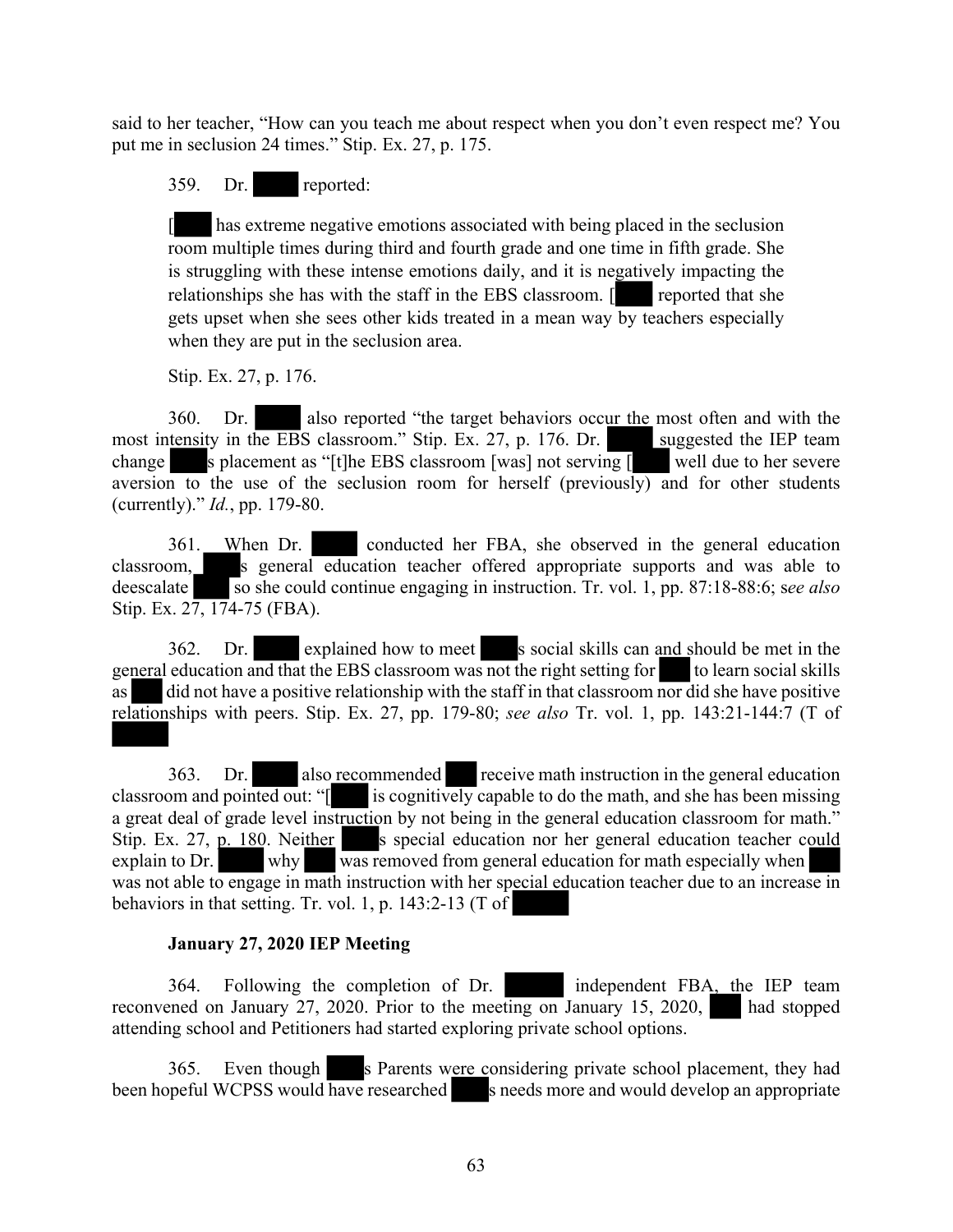IEP as the family liked and had many friends there. Tr. vol. 5, p. 935:9-23 (T of *see also,* Tr. vol. 4, p. 621:24-625:6 (T of

366. s IEP team met to review the FBA, complete a reevaluation determination, develop a new BIP, and amend the IEP. Stip. Ex. 11, p. 1.

367. On January 24, 2020, after receiving the Invitation to Conference,  $\blacksquare$  is Parents emailed Assistant Principal (copying asking: "[w]ill Dr. will be participating in the meeting to give her input on her FBA?" Pet. Ex. 76, p. 781. Assistant Principal incorrectly informed them that Dr. did not participate in IEP meetings. Pet. Ex.  $\overline{76}$ , p. 782. s Parents replied to their understanding that Dr. actually did participate in IEP meetings to review her report when asked. Pet. Ex. 76, p. 782. Assistant Principal said she did not know about the district's agreement with Dr. said she did not know about the district's agreement with Dr. Services on Monday." Pet. Ex. 76, p. 782.

368. The day of the IEP meeting, too late for the Parents to invite Dr. emailed that the "district will not cover the cost for  $[Dr.$  to attend or participate in the meeting as we will have qualified staff available to discuss the results of the FBA." Pet. Ex. 76, p. 784.

369. Ultimately, school psychologist reviewed the FBA. The record is devoid of qualifications or ability to interpret the FBA. Based on Dr. expert opinion that the BIP, developed from his interpretation of her FBA was inappropriate.

### **January 27, 2020 IEP**

370. The IEP meeting lasted approximately three and a half hours with s Parents actively participating. Tr. vol. 5, p.  $938:12-17$  (T of Stip. Ex. 11. The IEP team finally agreed the EBS classroom was a trigger for and that she should be removed from that setting. Tr. vol. 4, p. 623:2-7 (T of Tr. vol. 6, p. 939:4-6 (T of Stip. Ex. 11, p. 78.

# *Academic Needs Not Reevaluated*

371. Even though it had been three (3) years since waslast evaluated, had failed both EOGs the previous year, was scoring below proficient in mClass, was demonstrating perceptual motor difficulties, and was still struggling with pragmatic language issues, the IEP team failed to consider conducting additional formal evaluations. *Compare* Pet. Ex. 65 (mClass Scores from 2017-2019).

372. The meeting minutes documented s concerns about s reading comprehension. Stip. Ex. 11, p. 79. Yet, the Prior Written Notice did not include any proposal for evaluations or that evaluations were rejected. Stip. Ex. 12.

373. Dr. opined the IEP was inappropriate as the IEP team had not done evaluations to determine s verbal language abilities or academic abilities in math and reading. Tr. vol. 6, p. 1157:3-21.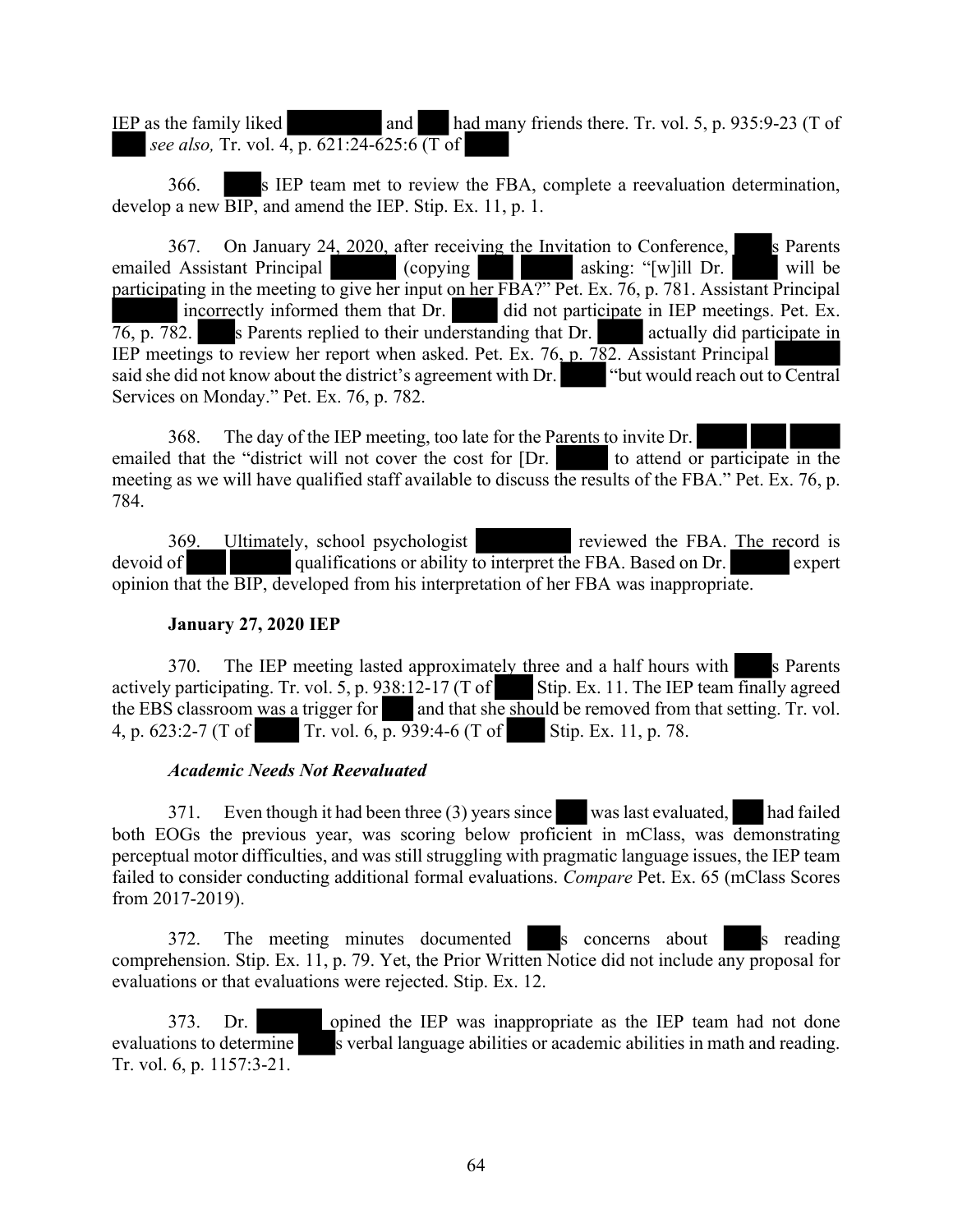374. WCPSS' failure to reevaluate s academic skills especially in math and reading comprehension prior to the January 2020 IEP meeting was inappropriate. The January 2020 IEP team did not have sufficient information to determine s present levels of academic performance and develop goals in math and reading.

### *IEP Goals Not Appropriately Ambitious*

375. WCPSS discussed "progress on reading foundational skills" and mother, again, expressed her concern with s reading comprehension. Stip. Ex. 11, pp.  $1-2$ , 4. However, the IEP team did not develop any academic goals. Stip. Ex. 13.

376. The team developed two (2) behavior goals and two (2) articulation goals. Stip. Ex. 13. The team did not develop any speech goals to address s moderate to severe pragmatic language deficits. *Id.*

377. The two social-emotional skills goals with mastery criteria of 80% were:

[ will use positive self-language toward herself and/or peers or teachers.

When  $\lceil \cdot \rceil$  is feeling distressed or frustrated, she will identify and use a calming strategy in order to deescalate and calmly return to her designated area.

Stip. Ex. 13.

378. Dr. described the first goal as "a move in the right direction" but still not sufficient. Tr. vol.  $\overline{1, pp}$ . 163:18-164:1 (T of The second behavior goal regarding actions when "feeling frustrated" was inappropriate as it was the same version of the goal had had for two and half years, and was still not using calming strategies. Tr. vol. 1, p.  $164:3-17$ (T of

379. The IEP was also inappropriate as it did not recognize or develop goals for all communication needs, including addressing her pragmatic language deficits. The Speech Plan of Care only addressed articulation and incorrectly only noted had an articulation disorder. Stip. Ex. 15. The Speech Plan of Care is inappropriate as it only addressed articulation and phonology not pragmatic language for Tr. vol. 4, p. 673:12-17. An IEP without pragmatic language goals is not appropriate for  $\overline{\text{Tr. vol. 4}}$ , pp. 672:4-6.; 669:2-5 (T of

380. The IEP was further inappropriate as it did not develop any goals to address academic deficits. Tr. vol. 6, pp. 1159:19-1160:8 (T of The IEP was inappropriate because it lacked any goals for social skills, executive functioning, and emotional regulation. Tr. vol. 1, pp. 164:20-21; 168:18-21 (T of Tr. vol. 6, p. 1156:6-16 (T of

381. Although Mr. continued to inform s Parents that test anxiety was the cause of her low academic scores, the IEP also failed to create a goal to address s test anxiety. Tr. vol. 5, pp. 961:23-962:7 (T of Tr. vol. 8, p. 1743:1-9 (T of WCPSS could have implemented research-based test-taking anxiety interventions for Tr. vol. 6, pp. 1123:20-1124:10 (T of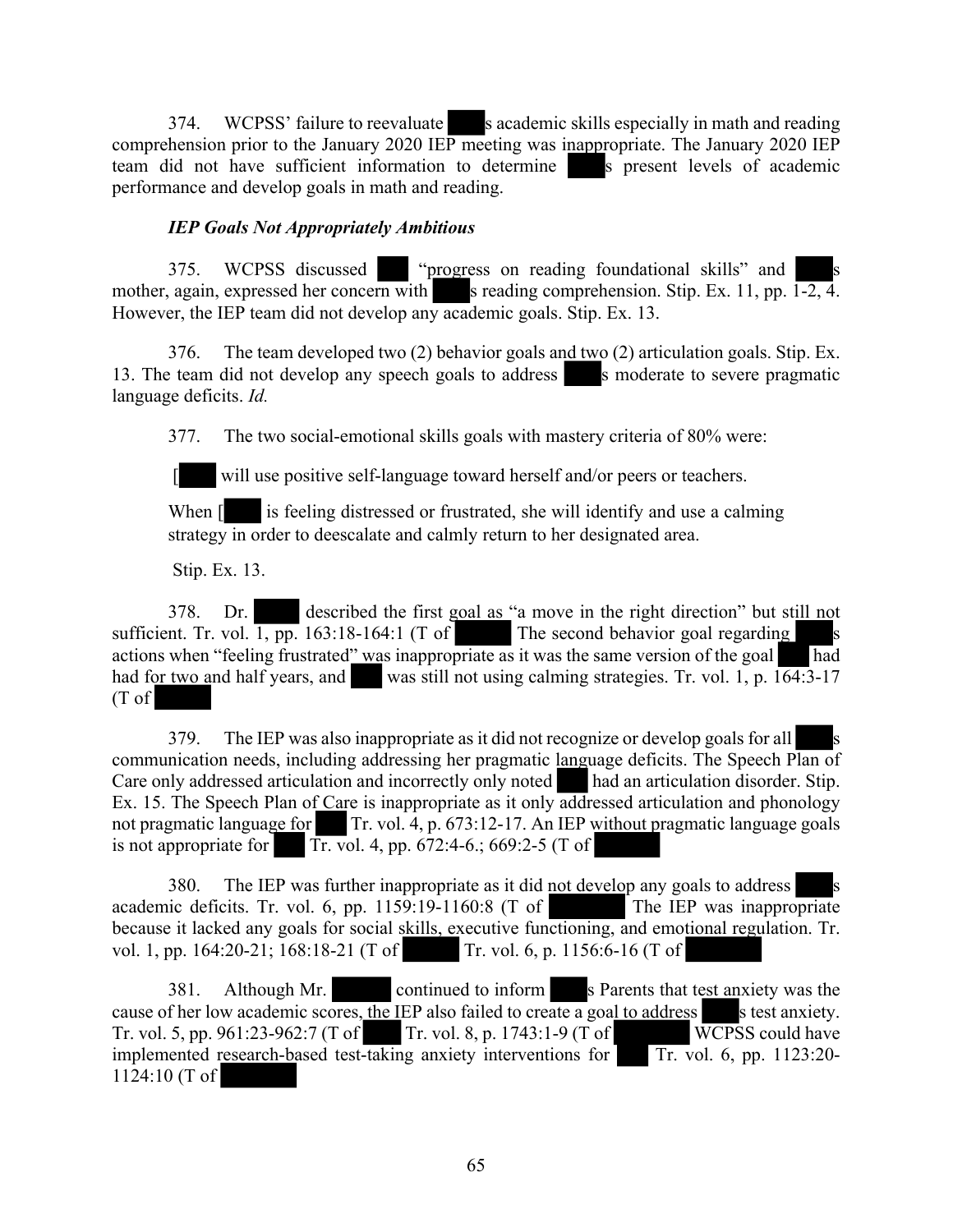382. Even though was removed from the EBS classroom for math instruction, the IEP team continued to insist would be removed from her non-disabled peers to receive specially designed instruction in social-emotional Skills for sixty (60) minutes each day. Stip. Ex. 13, p. 8; *see also* Stip. 11, p. 80. Yet, s general education teacher offered appropriate supports during Dr. observation and was able to deescalate so she could continue engaging in instruction. Tr. vol. 1, pp. 87:18-88:6 (T of should receive social skills with her instruction. Tr. vol. 1, pp. 87:18-88:6  $(T \text{ of }$ general education peers. Tr. vol. 1, pp.  $143:21-144:7$  (T of

383. s Parents expressed their concern that would be receiving instruction in the EBS classroom, from EBS staff, or that EBS staff may be part of implementing  $\blacksquare$  s IEP. Stip. 11, p. 78. The IEP team would not commit to who would provide the special education instruction or where would receive the instruction and indicated it "could be any certified special education staff." *Id.* Instead, s Parents were informed that the same EBS staff would be called to deescalate  $\boxed{\text{Tr. vol. } 4, \text{p. } 623:7-13 \text{ (T of } )}$ 

384. Overall, the January 2020 IEP was inappropriate to serve s unique needs. See Tr. vol. 4, pp. 669:20-670:6 (T of Tr. vol. 6, pp. 1143:7-1146:16 (T of

385. At the end of this IEP meeting, s Parents rejected the IEP as it had no pragmatic language goal, did not address solution is unique needs, and would not limit the use of restraint and seclusion on Tr. vol. 5, pp. 942:6-943:19 (T of *see also* Tr. vol. 4, p. 625:8-14 (T of

386. s Parents further expressed to the team that "no one has addressed restraint or seclusion and the extreme ongoing mental trauma that this has caused." Stip. Ex. 11, p. 81. They explained that "the promises since September 25 have not been met and it is not safe for her to return as there is too much risk for further mental harm." *Id.*

387. Only *after* s Parents expressed concern about staying in a school with a seclusion room and rejected the IEP did the IEP team began bringing up other in district placements. *See* Stip. Ex. 11, p. 81 *and* Transcript of Excerpts from Pet. Ex. 80 & 81, 5:17-6:5. However, no decision makers from any of the placements were even at the IEP meeting to decide if could attend. Transcript of Excerpts from Pet. Ex. 80  $& 81, 8:11-13$  (" $\lceil$  s] CCR placement could be moved back to her base, which is either or whatever student assignment would be."); Tr. vol. 5, pp. 941:24-942, 940:9-20 (T of *see also* Tr. vol. 4, p. 633:2-7 (T of For one placement, the IEP team stated it was capped. Tr. vol. 4, p. 624:13-19 (T of

388. s Parents asked for private school placement, which the district refused. Stip. Ex. 11, p. 81; *see also* Stip. Ex. 12, p. 84 (PWN). s Parents advised the IEP team that they rejected the IEP as not providing FAPE and would be enrolling and seeking private school at district expense. Stip. Ex. 11, p. 81.

### *Appropriateness of Related Services*

389. The IEP team reduced s speech services without any evaluations being completed. Stip. Ex. 13. Without reevaluating it was inappropriate to reduce  $\blacksquare$  s speech services. Tr. vol. 4, p. 669:17-29 (T of The IEP team wanted to stop direct speech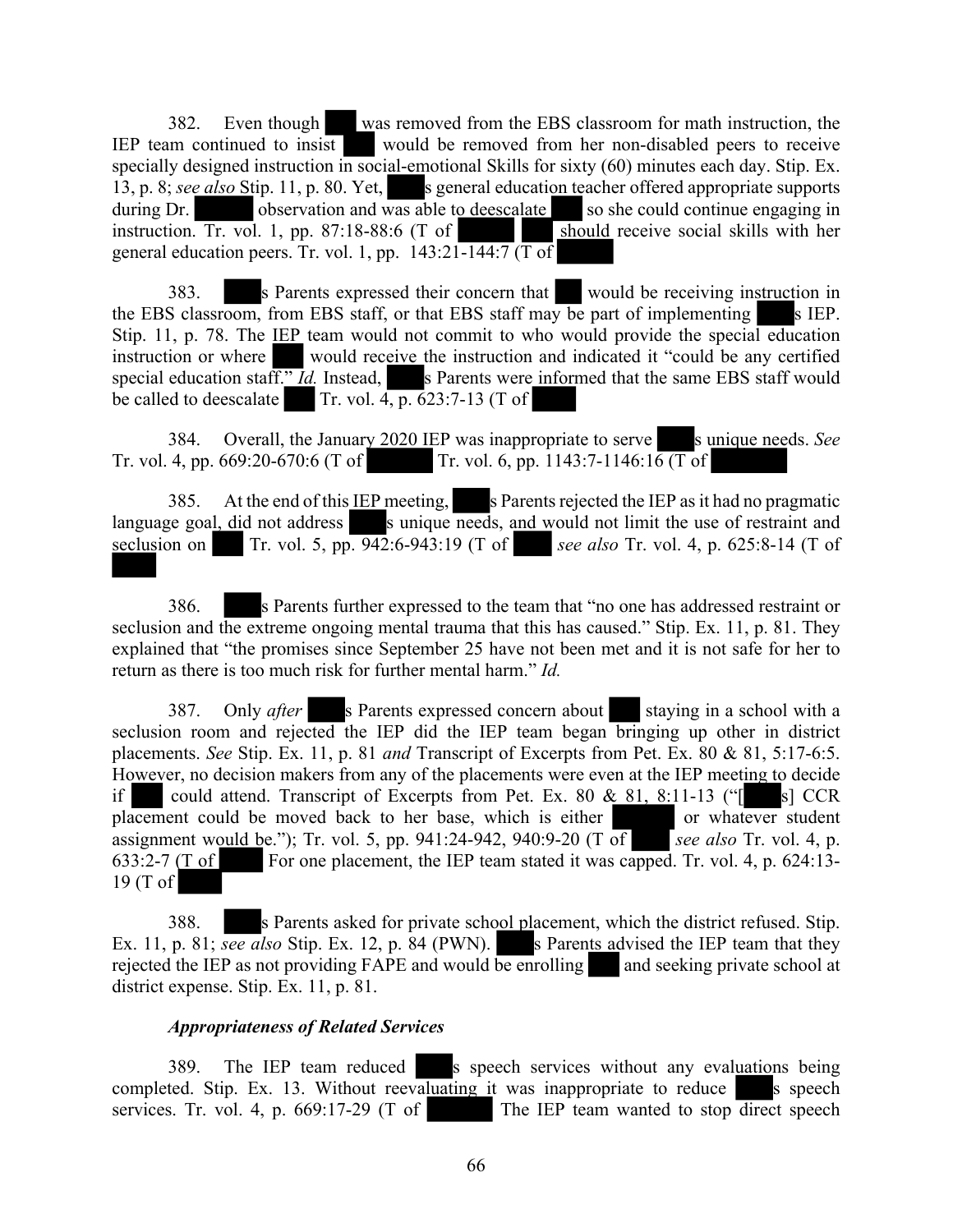language services justifying this action by informing s Parents did not want to participate in speech. Tr. vol. 5, pp. 938:20-939:1 (T of Speech Pathologist recommended stopping direct speech instruction because of s emotional state. Pet. Ex. 76, p. 664.

390. According to Speech Pathologist ""kind of knew the rules" and had difficulty accessing the taught skills only when she was dysregulated. Tr. vol. 9, 1p. 782:6- 10 (T of Despite this, Ms. opined Mr. EBS classroom was the best place to serve for social skills and pragmatic language, and did not need the direct service for social skills and pragmatic language, and did not need the direct service of pragmatic language. Tr. vol. 9, p. 1781:1-5.

391. Ms. also testified students who needed direct services in pragmatic language needed to be taught using evidence-based types of role modeling and narrative, and that Mr. did "a lot of those things" with students. Tr. vol. 9, p. 1782:11-16. There was no documentary evidence admitted supporting this testimony regarding Mr. classroom practices. Ms. opined made progress in social language although there is a dearth of evidence in the record including her own therapy notes. Tr. vol. 9, p. 1798:2-8; Stip. Ex. 30.

392. On cross-examination, Ms. was unable to identify s unique needs based on previous evaluations. Tr. vol. 9, p. 1804:3-18; 22-23. Of note, even though Ms. had been s speech pathologist since August 2017, Ms. did not know had been diagnosed with a moderate pragmatic language disorder. Tr. vol. 9, p. 1805:16-25. Nor had Ms. ever evaluated s pragmatic language abilities although she noted earlier in testimony when dysregulated, struggles comprehending what is going on around her and responding appropriately to peers and adults. Tr. vol. 9, pp. 1783:9-13; 1806:1-3.

393. Due to the absence of documentary evidence to support her testimony and her lack of knowledge of s pragmatic language needs, the Undersigned found Ms. was not given deference on the issue of appropriate service delivery for  $\blacksquare$  s pragmatic language deficits.

394. In the past, the IEP team failed to consider providing with counseling. Tr. vol. 6, p. 1163:1-14 (T of Dr. But at this IEP meeting, IEP team included counseling as a related service once each week to support achieve one of her behavior goals but did not develop any goals specific to counseling. Stip. Ex. 13. Moreover, the counselor who would have served failed to attend the IEP meeting. Tr vol. 5, p. 1036:6-8 (T of Overall, the counseling services in the IEP were inappropriate. Tr. vol. 6, p. 1163:1-14 (T of

395. The only explanation in the minutes indicated that Ms. proposed counseling because was being removed from the EBS classroom to a cross categorical classroom. Stip. Ex. 11, p. 80. WCPSS did not provide a cogent and rationale explanation as to why counseling related services were not provided earlier when, according to WCPSS, see a behaviors were worse.

# *The January 2020 BIP*

396. When the team revised s BIP, it included many of the recommendations in Dr. FBA. *Compare* Stip. Ex. 27 (Dr. FBA) with Stip. Ex. 14 (January 27, 2020 BIP); *see also* Stip. Ex. 12, p. 83. According to WCPSS, "[t]he IEP team adopted Dr. proposed BIP almost verbatim." Resp. Pro. Final Dec. p. 21, #85.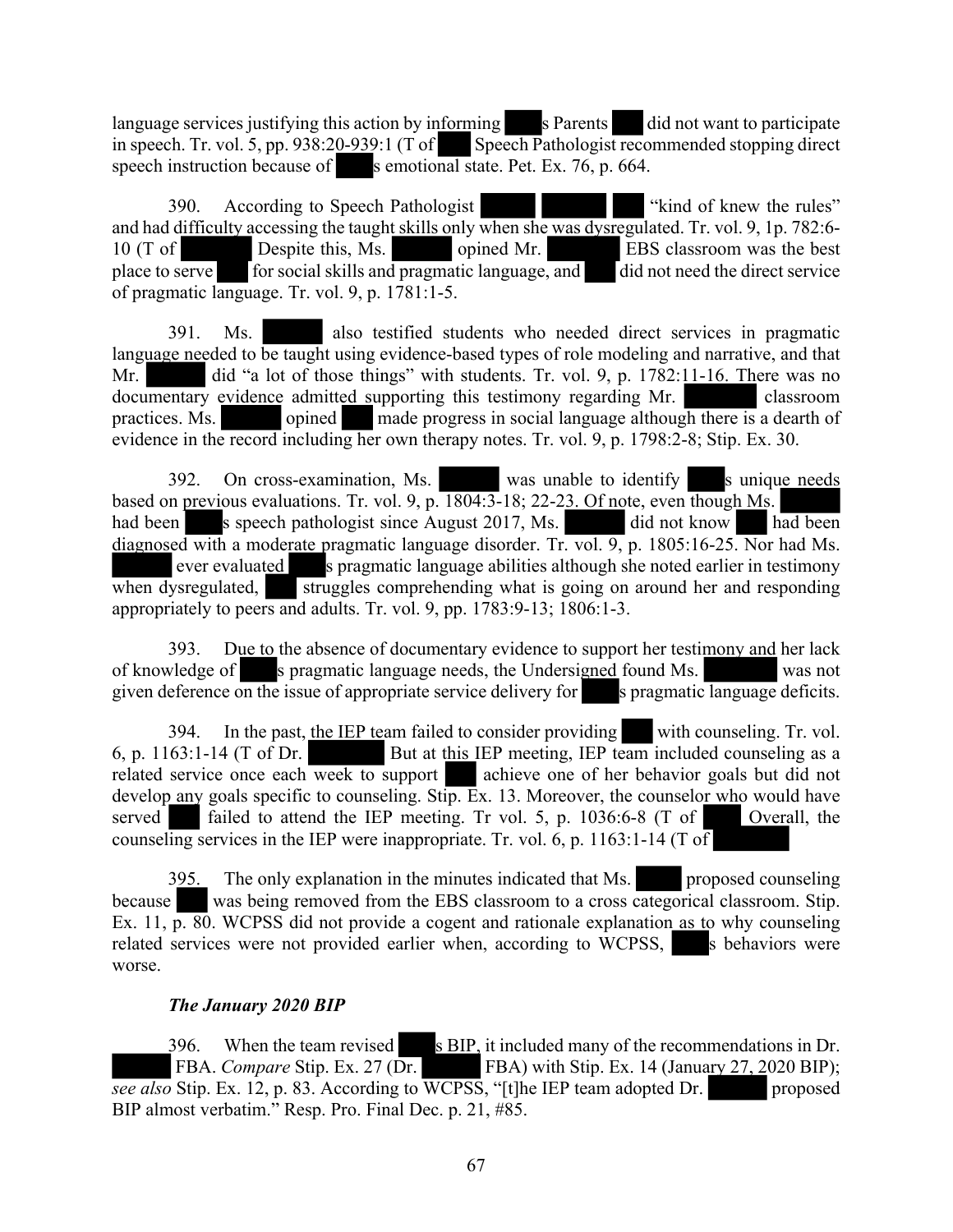397. The IEP team did incorporate Dr. "suggestion" for the BIP to include a replacement behavior of teaching to express her emotions in a calm manner without using offensive language. Stip. Ex. 14, p. 99.

398. s review of Dr. FBA is more nuanced than Respondent insinuates. Simply cutting and pasting one suggestion does not comprehensively address s test anxiety, other social skills deficits, physical aggression, and all her dysfunctional behaviors.

399. Dr. breaks her "suggestion" into multiple parts: the Replacement Behavior, Interventions to Teach the Replacement Behavior, Strategies to Prevent the Occurrence of the Target Behaviors, and a Crisis Plan. Stip. Ex. 27, pp. 178-180.

400. According to Petitioners, in light of the severity of s behaviors, the BIP should have included a Crisis Plan. Tr. vol. p. 170:18-20 (T of The BIP did incorporate Dr. Crisis Plan steps, but inappropriately included them as behavior intervention strategies. Stip. Ex. 14, p. 99.

401. In her FBA, Dr. distinguishes behavior interventions as preventative from the Crisis Plan. The Crisis Plan is not a "preventative" intervention strategy used to teach replacement behaviors. The IEP team comingled the interventions, prevention strategies, and Crisis Plan into one section. *See* Stip. Ex. 14, p. 99.

402. The Crisis Plan is only to be used when s behavior "escalates to the point of disrupting the learning of others" not as a preventative intervention. The steps are:

- 1. Give *time and space to de-escalate* within continuing to engage with her.
- 2. If she calms down, approach her and offer a choice of *rejoining the classroom* activities.
- 3. If she is unable to be redirected to *rejoin the classroom*, give her an errand or helping task to do until she can get to a regulated state.
- 4. If does not calm down and continues to yell at others, the individuals she's yelling at should remove themselves or be removed from her proximity. Then implement steps 1-3.

Stip. Ex. 27, p. 180.

403. "Rejoining the classroom" contemplates prior "removal from the classroom." The inclusion of the Crisis Plan as an intervention strategy allows school staff to remove from the classroom as a preventative measure not as a last resort during a crisis.

404. Despite their many deficiencies, the prior BIPs limited the use of CPI techniques (restraints) and seclusion only to times where was being unsafe to herself or others. The January 2020 BIP would allow seclusion anytime was "disrupting the learning of others" in the classroom. Potentially, could be secluded more under the new BIP.

405. The other concern was that the BIP does not specify what behaviors warrant the use of seclusion, what constitutes cessation of the behavior that led to seclusion, and the duration of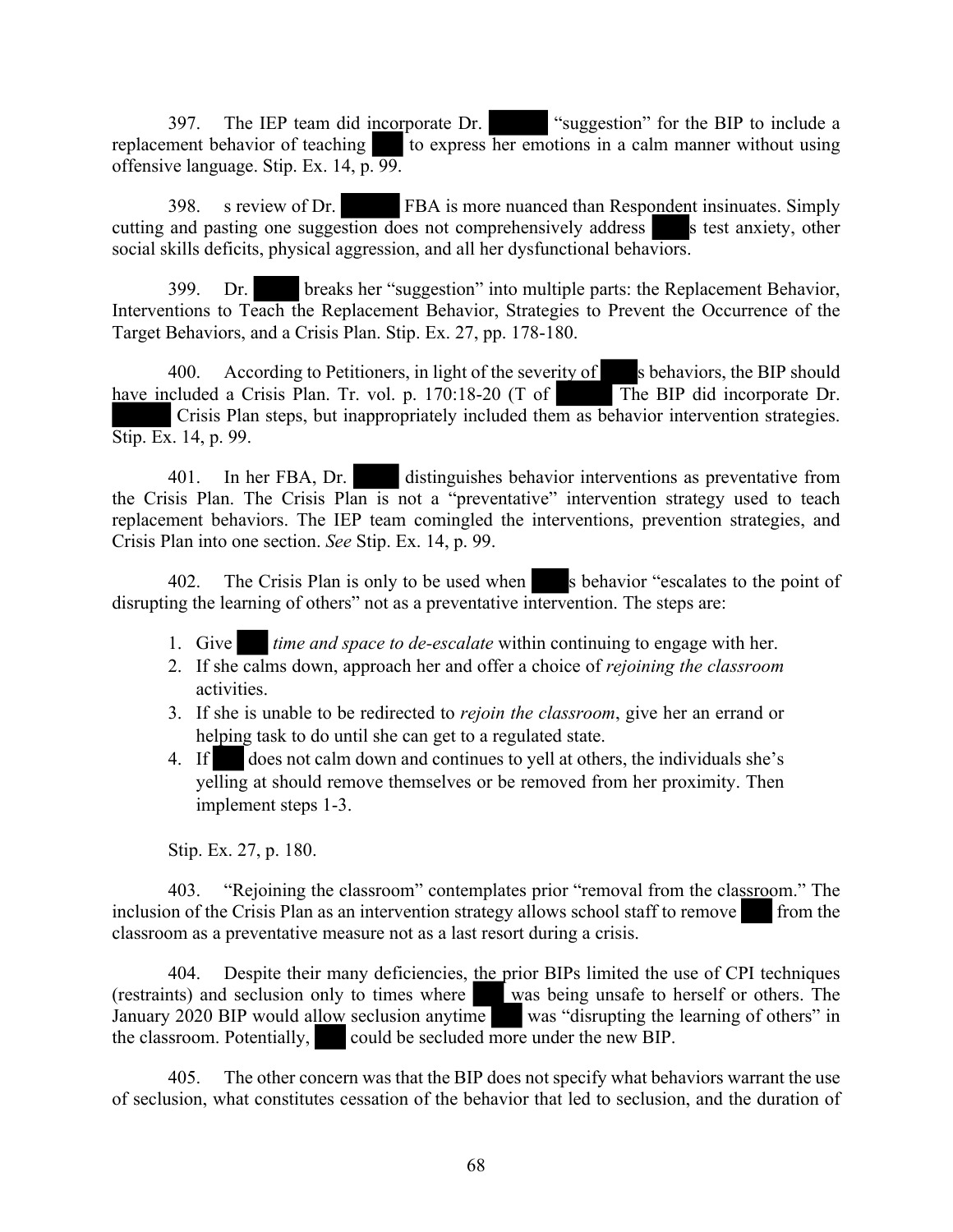the seclusion time. S Parents asked whether seclusion would continue to be used for Stip.<br>Ex. 11, p. 78-79. responded it would be "used as a last resort." Stip. Ex.  $\overline{11}$ , p. 79. s Parents asked for clarification as to what "last resort" meant; however, the IEP team refused to provide a definition. Stip. Ex. 12, p. 83 (PWN Refusals).

406. s Parents were understandably concerned as they had heard that response before when they asked for reassurance from WCPSS about the continued use of seclusion. At the October 17, 2019 IEP meeting, "Mr. shared that seclusion is always a last resort and that we share a common goal to make sure that that is necessary." Stip. Ex. 9, p. 51 (minutes). The Parents now knew that statement was not true.

407. The BIP was also inappropriate as s IEP failed to provide her the language support to meet Step 1 of the BIP. Tr. vol. 4, p.  $674:14-21$  (T of It also failed to contain a functional communication intervention per FBA recommendations as had functional communication deficits. Tr. vol. 1, p. 108:3-6 (T of

408. Dr. the independent evaluator who conducted the FBA, opined that the BIP was inappropriate. As WCPSS proffered no behavioral expert or qualified school personnel to respond to Dr. expert opinion. WCPSS' staff's decisions regarding the BIP are entitled to no deference because none of them had the requisite knowledge to draft a BIP for considering her unique circumstances. Therefore, the January 2020 BIP, although better, is still insufficient and inappropriate.

### *Medication or Misdiagnosis Concerns*

409. Through the testimony of their expert witness Dr. WCPSS suggests that was misdiagnosed as bipolar or that her medication changes exacerbated her behavior, not the EBS programming. As to the misdiagnosis argument, assuming *arguendo* that was not properly diagnosed as bipolar, whatever the diagnosis, the IEP and BIP are supposed to address the manifestations of the disabling condition, not the label. In fact, IDEA does not even require that children be classified by their disability for eligibility. 20 U.S.C.  $\S$  1412(a)(2)(B).

410. If s medication changes impacted her behaviors, then WCPSS is at also fault for not considering that in her educational programming. It is well documented in the IEP documents and seducational record, that s Parents regularly updated WCPSS staff about s medications.

411. At the initial November 2017 IEP meeting, the Parents shared that was starting a new medication to help with anxiety and will maintain contact with school staff to monitor effects. Pet. Ex. 5, p. 14 (minutes). The medical form was updated at December 2017 IEP meeting. Pet. Ex. 11, p. 47 (minutes). On December 12, 2017, her parents shared that they had recently discovered a heart condition that is being further investigated and that they were unable to try the new medication. Pet. Ex. 11, p. 48 (minutes). At the March 2019 IEP meeting, her Parents shared that they wanted to use behavior data to inform s psychologist concerning medication. Stip. Ex. 1, p. 1. shared at the May 15, 2019, IEP meeting that was on "prescription strength" Omega 3s about four or five weeks ago, which seems to be helping her self-regulation." Stip. Ex. 5, p. 26; *see also* Pet. Second Supp. Brief, pp. 9-11 (Chart of Information Shared).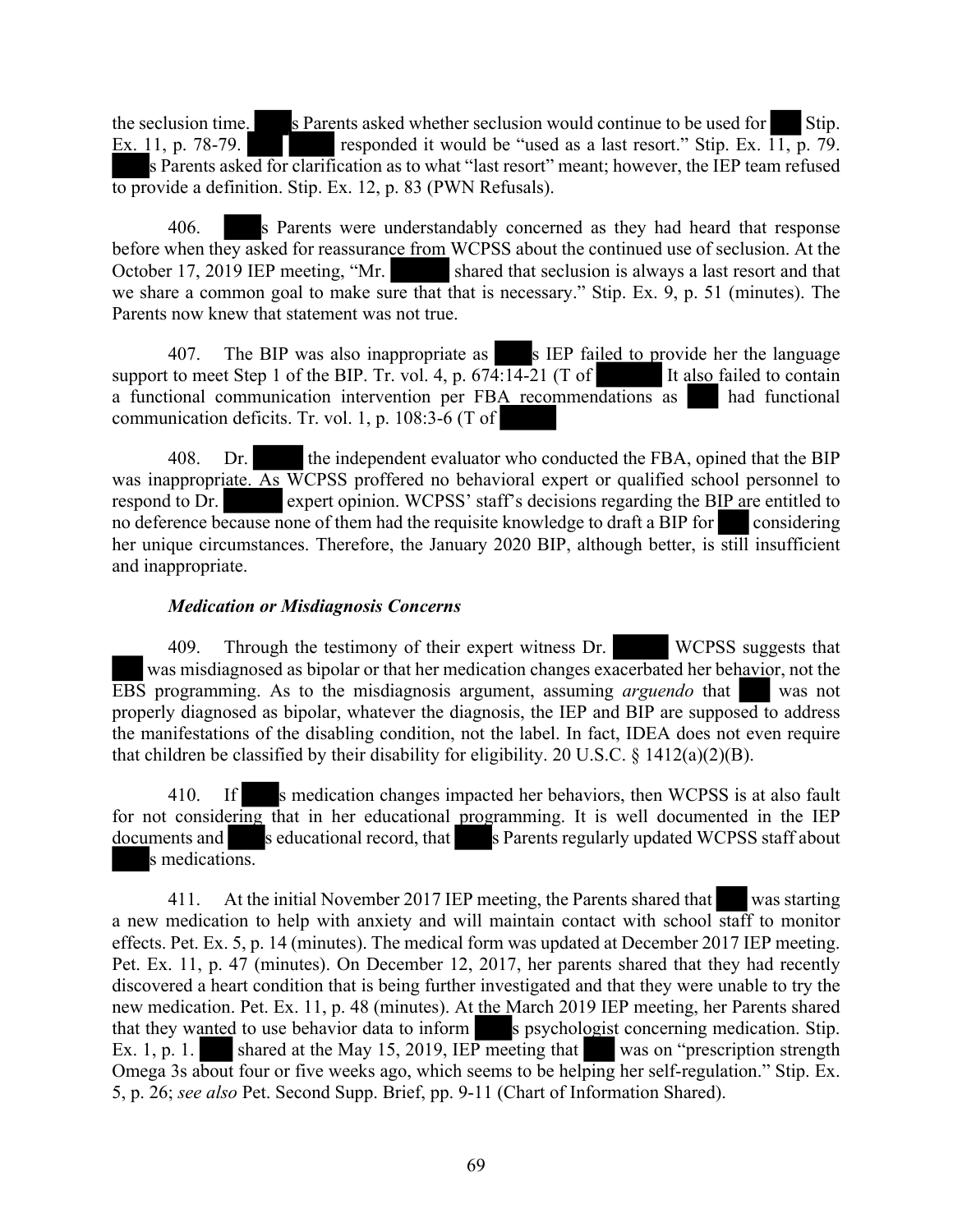412. On October 1, 2019, s Parents shared that had made progress with changes in her medication. Pet. Ex. 76, p. 720. At the October 17, 2019 IEP meeting, s Parents acknowledged that " $\cdot$  is a complicated case" and that it was even difficult to find  $\overline{a$  "psychiatrist" that was well versed in pediatric bipolar. Stip. Ex. 9, p. 50. s Parents shared their research about strategies and approaches that work well with students with pediatric bipolar disorder and that " is in the midst of medication changes…". Stip. Ex. 9, p. 52. Her parents talked about s bipolar disorder and the possible impact of hallucinations, manic phases, and other symptoms on her behavior." Stip. Ex. 9, p. 52.

413. Later on October 28, 2019, Dr. s treating psychiatrist, wrote that she "was concerned that [ is becoming traumatized and developing a negative and fear-based relationship with adults while at school. This is psychologically unhealthy and causing my having to consider medicating  $\lceil \cdot \rceil$  to manage the anxiety which is coming from school." Pet. Ex. 68, p. 636.

414. WCPSS acknowledged in its Response to the Amended Petition that during the second quarter of the 2019-2020 academic year, Staff received information about a "substantial change in s medication regimen" which could have coincided with a change in behavioral difficulties. Resp. Response. p. 4, #13, *see also*, Resp. Response. to Amend. Pet. pp. 4- 5, #17. No mention of a misdiagnosis was made in WCPSS' Motion for Partial Summary Judgment, the Partial Motion to Dismiss, or its 96-page response to Petitioners' Motion for Partial Summary Judgment.

415. At the January 2020 IEP meeting and at prior meetings, WCPSS was not concerned about the effects of s medications which is an important consideration for the development of s past and future educational programming. Changes in s medication regimen needs to be considered for the future development of s IEPs and BIPs because of potential medication side effects and impact on her academically, functionally, and behaviorally.

# **SECTION 6: PRIVATE SCHOOL PLACEMENT, EQUITIES, AND REMEDIES**

# **Parental-Placement at Private School – ("**

416. s Parents started researching and looking at private schools as "back up" options prior to the January 2020 IEP meeting. Tr. vol. 4, p. 626:4-12 (T of Tr. vol. 5, pp. 945:1-946:12 (T of Only  $($ " would accept students like who demonstrated behaviors in the classroom. Tr. vol. 4, p. 626:13-20 (T of On January 30, 2020, and enrolled at Pet. Ex. 96 (tuition receipts).

417. WCPSS argues the placement at is "overly restrictive" and that Petitioners have failed to produce any documentation to prove its appropriateness. Resp. Pro. Final Decision #207, p. 38. WCPSS also asserts that is inappropriate because does not have an IEP or BIP, no specially designed instruction in math and reading comprehension, continued use of daily sheets, no counseling related service, no pragmatic speech services, no crisis plan, and "almost" no evidence of progress. *Id.* ## 219-224.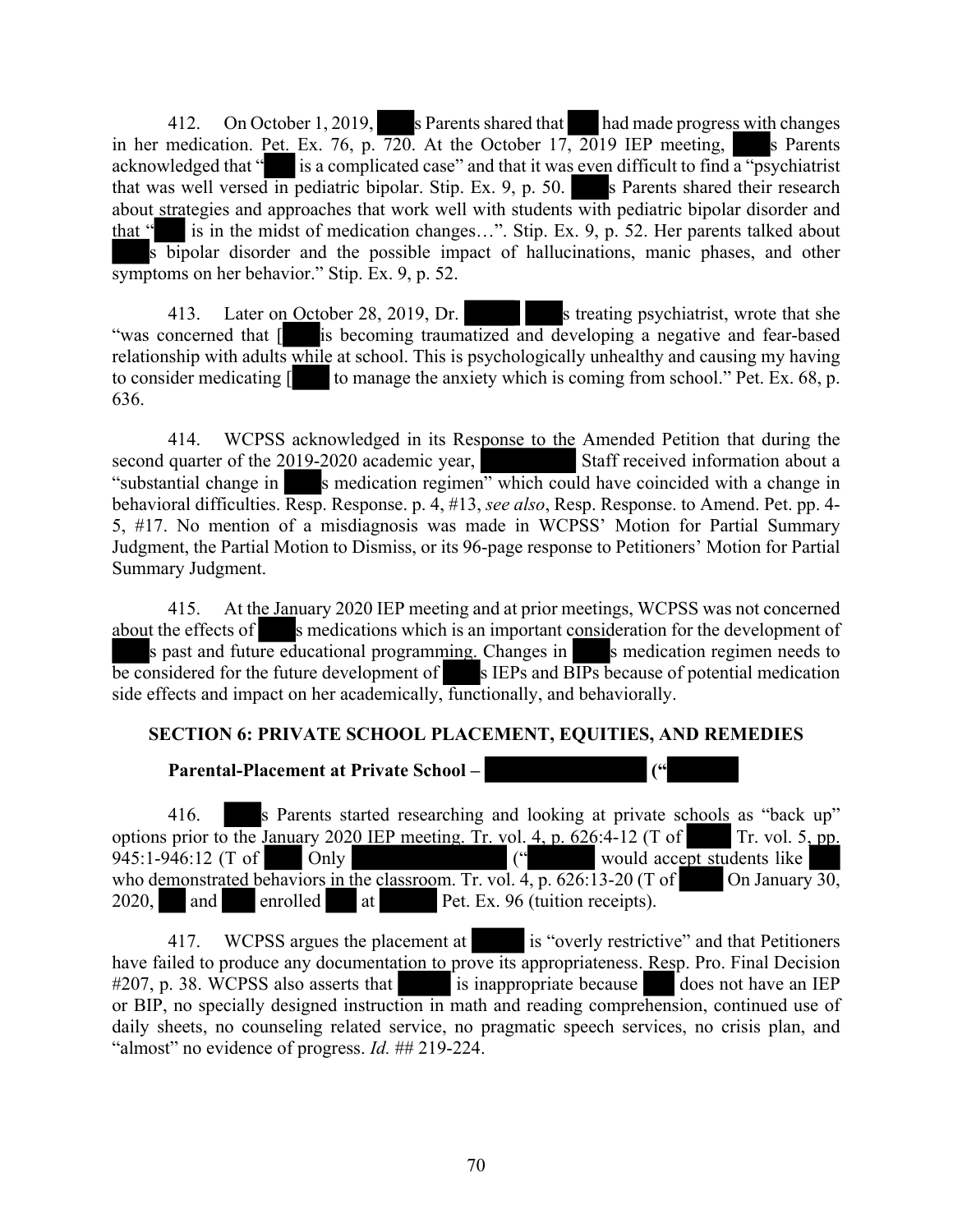418. WCPSS attributes s behavioral progress at the private school "to at least one specific factor - deliberately taught below grade level in order to remove academic stressors." *Id.* #225. In sum, WCPSS argues that the removal of these underlying stressors and triggers was the primary reason for any "immediate success" experienced at

419. The "below grade" level argument does not avail WCPSS. A review of s 4<sup>th</sup> and 5<sup>th</sup> grade report cards from indicates that was working below grade level at in reading and math. To the extent that she entered from on grade level, she regressed over the duration of her sojourn in the EBS classroom.

420. staff taught at grade-level math and reading when she did not have grade level skills. Yet, before enrolled in her <sup>th</sup> and 5<sup>th</sup> grade report cards showed that she was consistently working below grade level in core academics.

421. Upon entry at was not performing on grade level. Soluter 3 report card from indicated was not performing on grade level in math. Pet. Ex. 88. was found to have mostly "emerging" skills and making "some progress towards grade level standards" in fourth grade mathematics. *Id.* was also "progressing consistently toward grade" level standards" in half of third grade math skills. *Id.* No fifth-grade math skills had been started. *Id.* On s Quarter 4 report card, she demonstrated progress in math although she was still not performing on grade level. Pet. Ex. 89.

422. had gaps in her academic skills due to WCPSS ineffective educational programming. appropriately addressed these academic deficits.

423. Even if short on detail and specifics about the private program as Respondent claims, Petitioner did provide evidence through the testimonies of Parents, Dr. Ms. and staff. s Parents saw improvement in s anxiety as well as behavioral  $\overline{\text{and academic improvement since her enrollment at}}$  Tr. vol. 4, pp. 628:4-629:4 (T of Tr. vol. 5, pp. 948:2-949:12 (T of

424. Director and s special education teachers, and and testified about s educational programming and progress at Director described how arrived at "fragile", had "difficulty interpreting" facial cues", had "erratic" behavior, and would "of stress over the small things." Tr. vol. 3, pp. 443:13-20; 444:3-4; 444:21-22.

425. provided a caring environment where her anxiety and noncompliance were addressed through positive reinforcement. Tr. vol. 3, p. 443:21-24. s behavior "started" with an escalated voice" and then verbal perseveration. Tr. vol. 3, pp.  $443:\overline{25-444}:$ 3. De-escalation techniques that worked for at the private program included whispering to her, using negotiation strategies, and allowing her to speak to her dad on the phone. TR. vol. 3, p. 445:4-10 s behavior had improved since arriving at Tr. vol. 3, p. 445:4-446:7.<br>
ressed academically and behaviorally since attending and she has "moved in a really progressed academically and behaviorally since attending positive trajectory. Tr. vol. 3, pp. 448:14-25; 443:13-20 (T $\overline{of}$ 

426. taught from February – June 2020 and was aware of academic and behavioral needs. Tr. vol. 3, pp.  $464:16-18$ ;  $467:21-468:2$ . Ms. has a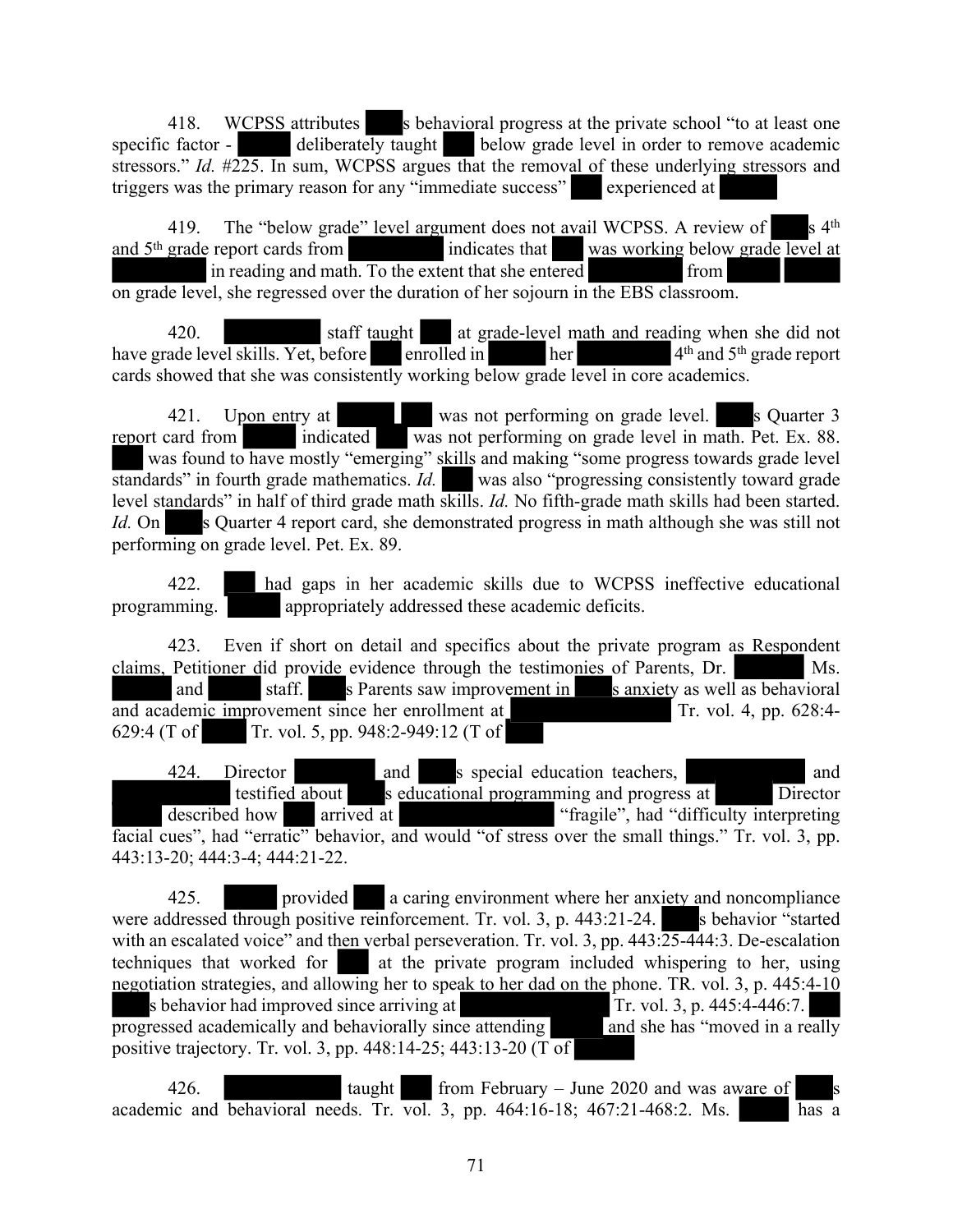bachelor's degree in adaptive special education. Tr. vol. 3, p.  $466:2-3$ . She described s math abilities as working on a third grade level and "bridging" into fourth grade standards; how wanted to make friends but had difficultly choosing socially-accepted behaviors; s progress and growing confidence in reading using strategies; how entered nervous and self-deprecating regarding academic assessment but had since become less anxious about incorrect answers or asking for assistance; how had difficulty with reading comprehension when it involved understanding the author's viewpoint; how using positive praise and rewards with helped her develop a respectful and positive relationship; how sensory stimulation in the form of light touch would help focus and express her emotions; and how perseverates and engages in negative self-talk. Tr. vol. 3, pp. 469:3-6; 469:21-470:5; 474:14-25; 476:9-17; 477:10- 22; 478:10-17; 477:23-478:10; 480:25-481:5. made academic and behavioral progress while under Ms. tutelage.

427. taught during summer school in 2020. Tr. vol. 3, p. 490:21- 23. Ms. has taught special education students for six (6) years. Tr. vol. 3, p. 492:3-8. Ms. accurately described s behavioral needs, her struggles with reading comprehension, and heightened anxiety with math. *See* Tr. vol. 3, pp. 492-499. Ms. role played 1:1 with when was upset and unable to communicate. Tr. vol. 3, pp. 499:23-500:7. Over the summer term, progressed in her self-regulation skills. Tr. vol. 3, p. 501:2-27.

428. Is an appropriate placement for the because the staff striggers, prevent behaviors, and allow to concentrate on learning. Tr. vol. 5, recognizes s triggers, prevent behaviors, and allow to concentrate on learning. Tr. vol. 5, pp. 949:14-950:9 (T of Her special teachers at had good rapport with gave tangible rewards, intervened when was on "trajectory of escalation," and helped complete the lesson successfully. Tr. vol. 6, pp. 1165:20-1167:2 (T of Even though does the lesson successfully. Tr. vol. 6,  $\overline{pp}$ . 1165:20-1167:2 (T of Even though does not provide speech therapy, it is an appropriate placement to address s pragmatic language needs in the social skills context. Tr. vol. 4, pp. 664:24-665:5 (T of

429. The Undersigned finds that Petitioners have proved by a preponderance of the evidence that was an appropriate private school program for and enabled to make academic and behavioral progress.

# **Equity Considerations**

430. Equity considerations for tuition reimbursement must be addressed because of Petitioners' conduct related to the private school placement.

431. WCPSS argues that s Parents' conduct was unreasonable, in that they predetermined enrollment in the private school program prior to s withdrawal from

This predetermination was done before the IEP team considered the independent FBA and was able to propose a new IEP at the January 27, 2020 IEP meeting. Resp. Pro. Final Dec. p. 38- 39, ##207-216.

432. Petitioners first contacted the private school in early December to inquire about enrolling there. Resp. Ex. 12, p. 22. attended a one-day visit at on or about January 17, 2020.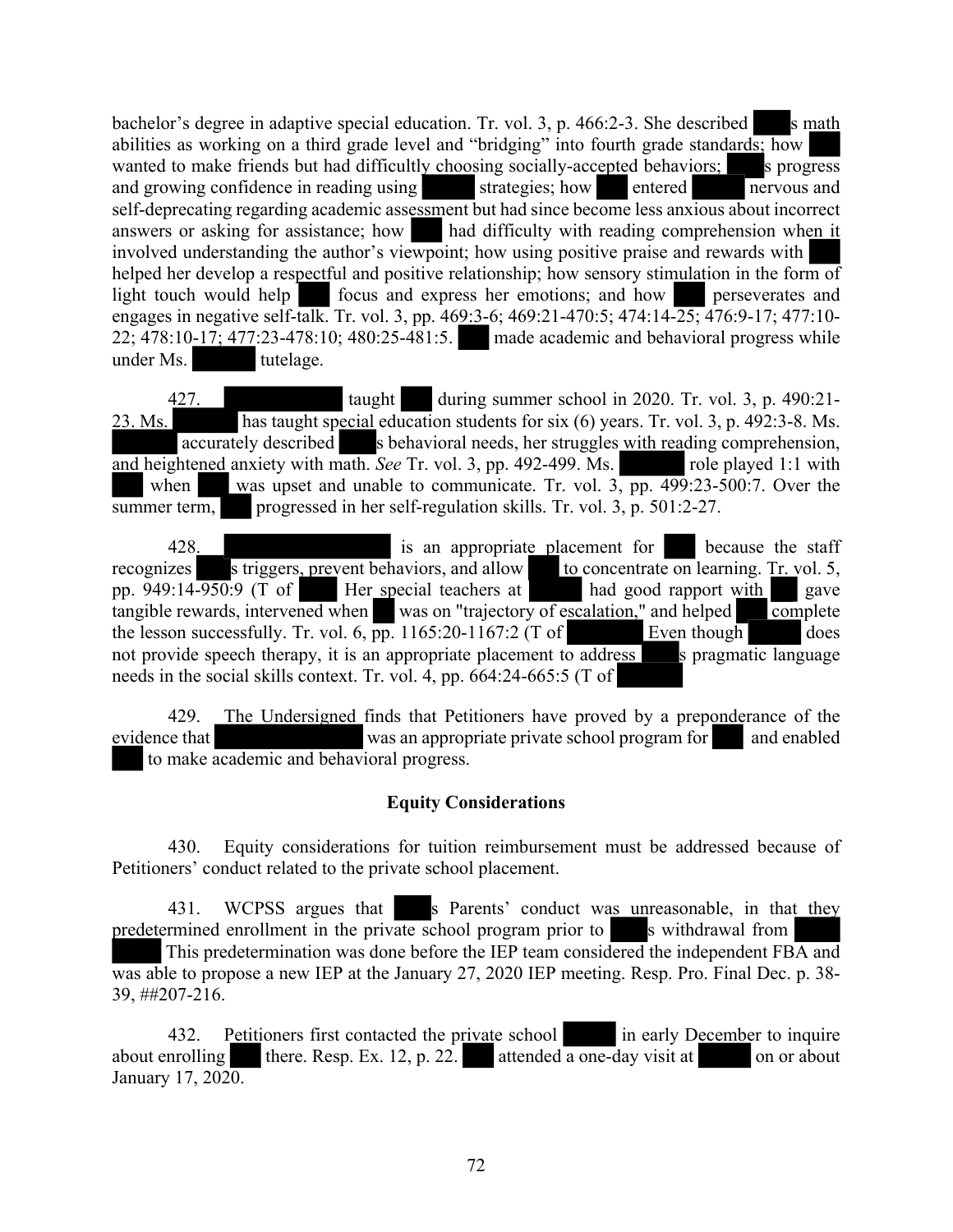433. On January 20, 2020, Petitioners e-mailed school director and stated "We would like to enroll her with Officially we have to have an IEP meeting this week with to notify them we are withdrawing. had mentioned there might be room for  $\lceil \cdot \rceil$  this week? Is there a way we can pay without her being officially enrolled?" Resp. Ex. 12, p. 21.

434. Petitioners explained that was a "backup plan" and they had not made a final decision. Tr. vol. 4, p. 788:7-10 (T of  $\Box$  However, Petitioners' January 20, 2021 email explicitly states their intent "to notify them  $\overline{[WCPSS]}$  we are withdrawing." Resp. Ex. 12, p.21. Moreover, Petitioners' next e-mail in the chain, dated January 21, 2020, states that "[w]e have an appointment to write the withdrawal request today. She had told me originally it had to be presented at the end of the IEP meeting." Resp. Ex. 12, p.22.

435. From a tuition reimbursement perspective, these e-mails are problematic. First, they indicate that Petitioners may have made up their minds to leave WCPSS before the IEP meeting on January 27th, on which the IEP team would consider Dr. FBA and develop a new IEP and BIP. Second, the e-mails indicate an intentional withholding of this decision from the IEP team to force a sham IEP meeting after which Petitioners could sue for tuition reimbursement. There is no question that, Petitioners were preparing a week ahead of time to withdraw from WCPSS.

436. According to WCPSS, "[t]his is precisely the type of parental conduct that animates the IDEA regulations limiting tuition reimbursement. *See* 34 CFR § 300.148(d) (authorizing denial of tuition reimbursement where parents do not provide ten days' written notice of their intent to withdraw along with an explanation of their concerns or participate in an IEP meeting to discuss those concerns)." Resp. Pro. Final Dec. p. 39, # 214.

437. The deliberate nature of this process is further evidenced by the fact that s last day at WCPSS was January 15—twelve days before the IEP meeting and the *very same day* that Dr. conducted her FBA. Petitioners' testimony regarding the reason for stopping sending to school was their concern about restraint and seclusion—while that concern may be valid, had not been restrained or secluded since September, and s statement that had been "threatened" with seclusion may have been a misreading of the  $\overline{Point}$  Sheet from January 10, 2020, in which a staff member misspoke and then immediately corrected herself while directing to time-in. Stip. Ex. 29, p. 408.

438. The predetermined nature of the move to private school is also indicated by suddenly starting to tell her teachers at that she was leaving to go to another so that she was leaving to go to another school. Stip. Ex. 29, p. 408 ( stating on January 10 that "I'm going to a new school, surprise, I broke the news, I'm going on Thursday, and I'm not coming back."); p. 410 ( stating on January 13 that "I don't have to follow rules this isn't my school. I'm going to a new school anyways. I won't be here Friday…I'm going to a different school because this school sucks.").

439. Respondent argues that:

[w]hile Petitioners had and have the right to send to a private school, they do not have the right to make that decision more than a week before an IEP meeting,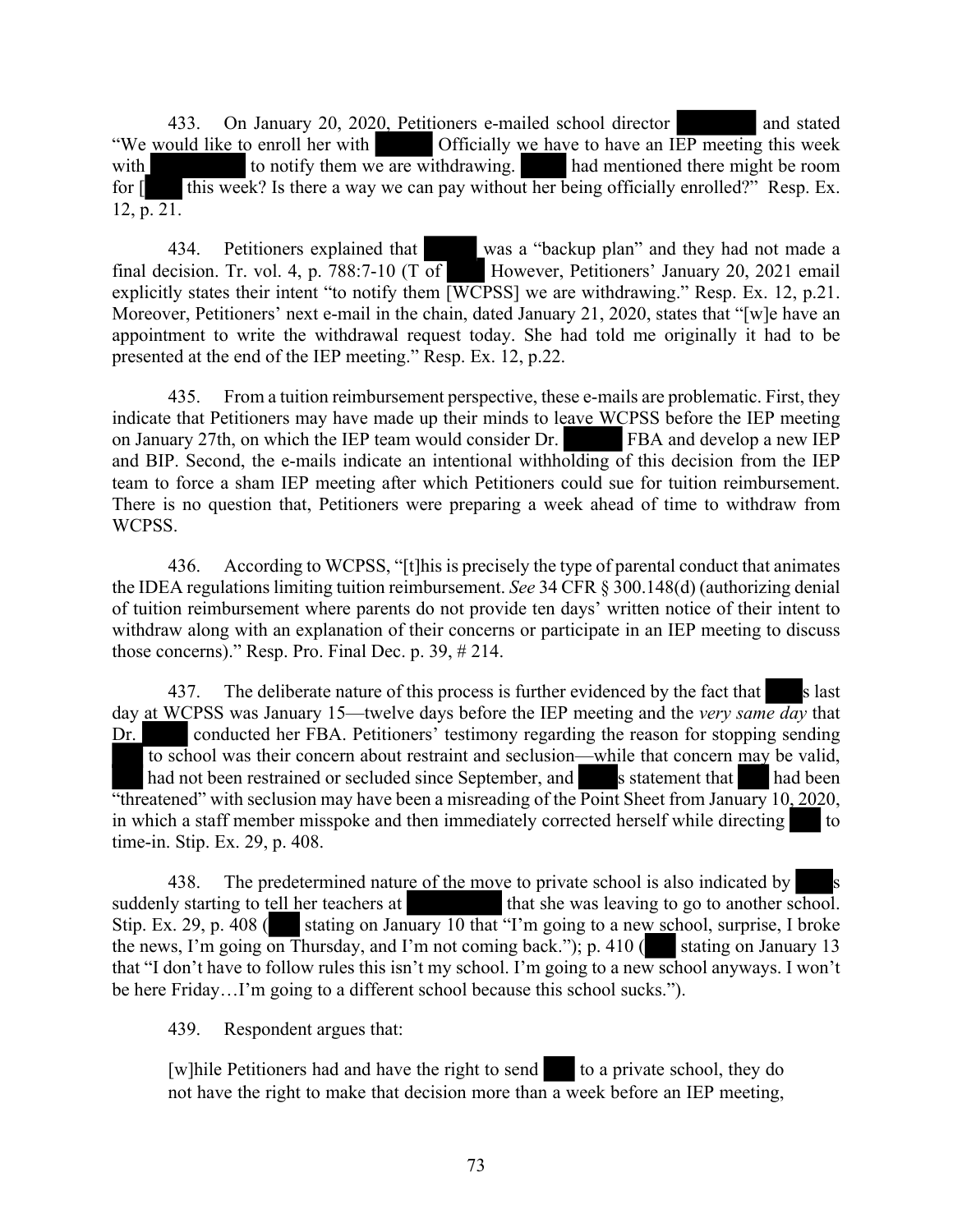engage in an IEP meeting in which there was no real intent to return to WCPSS, and then seek tuition reimbursement. Petitioners' conduct was unreasonable as described in the federal regulations. That unreasonableness is sufficient to deny any reimbursement claim, irrespective of whether the private school was ultimately shown to be appropriate."

Resp. Pro. Final Dec. pp. 39-40, #217.

440. Respondent has a valid point. But, in balancing the equities, the Undersigned must consider not only the Petitioners' behavior but that of the Respondent.

441. The fact that s Parents explored private school options and withdrew her from WCPSS a period before the January 27, 2020 IEP meeting is not demonstrative of "bad faith." Even though at the January 27, 2020 IEP meeting, the Parents were not forthwith about their predecision about the private school placement, there is no requirement that the Parents tell the IEP team members before the meeting about their intentions. At that point, had not been enrolled in the private school.

442. Throughout this saga, WCPSS staff have not been "forthwith" with s Parents and at times have been intentionally deceitful. Even days before the January  $20\overline{20}$  IEP, when Petitioners asked if Dr. had been invited to the meeting, WCPSS gave misinformation.

443. Despite that s Parents cooperated and actively participated in the IEP meeting; they were not "gaming the system." WCPPS was given an opportunity to develop an appropriate IEP and BIP at the January 2020 IEP meeting but did not.

444. On the scale of inappropriate behavior over the course of this case, while Petitioners may have not given WCPSS 10-days' notice of their intent to withdraw to place her in a private school placement, Respondent's misbehavior spanned over a course of three school years.

445. Based on the totality of the circumstances, the equities balance in Petitioners' favor and the private school tuition reimbursement amount will be awarded without reduction.

### **Compensatory Education**

446. As in all contested cases, if compensatory services might be awarded, both Parties are asked to be ready to propose alternative compensatory education recommendations with supporting evidence.

### **Private Evaluations**

447. As it had been three (3) years since was evaluated, s parents secured private evaluations in the spring and summer of  $2020$  to assess s is then-current skills. This information is necessary to determine what, if any, compensatory education should be awarded in addition to the private school tuition reimbursement.

448. Dr. of Psychology administered the Woodcock-Tests of Achievement, Fourth Edition (WJ-ACH-IV) to as well as had s parent and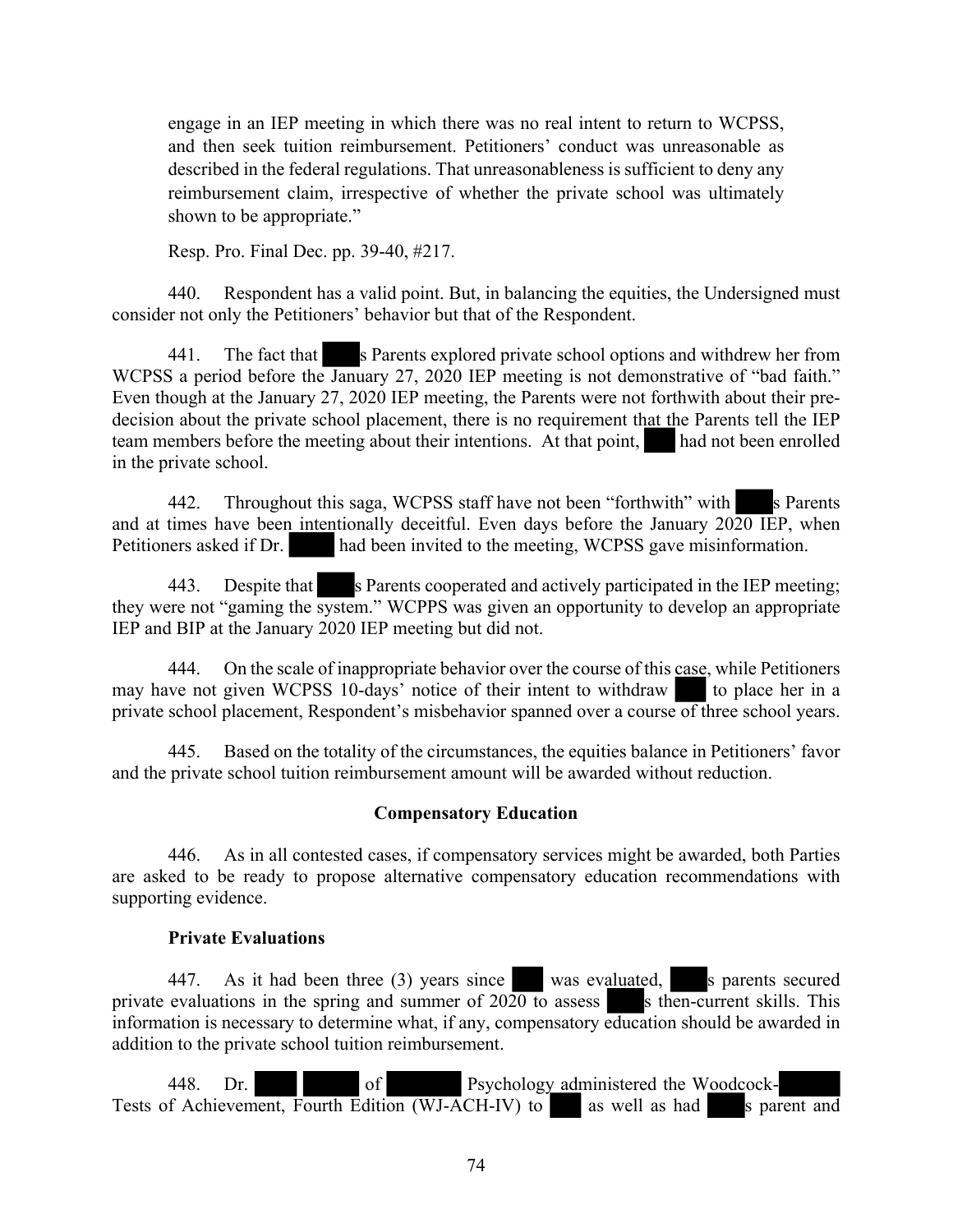teacher complete the Behavior Assessment System for Children, Third Edition (BASC-3) and Behavior Rating Inventory of Executive Function, 2nd Edition (BRIEF-2). Pet. Ex. 30 ( Evaluation); 98 (Receipt).

449. In a psychoeducational evaluation completed in May 2020 by Psychology, the evaluator noted:

this low average performance [in math] is significantly lower than her previous score on this subtest in 2017 (SS=102) and suggests she has not gained the expected math calculation skills at the same rate as same-aged peers, which can be influenced by various factors including missing instruction, emotional/attentional state at the time of instruction, and ability to practice the skills.

Pet. Ex. 30.

450. Petitioners' expert witnesses opined about the amount of compensatory education services necessary to remediate s academic and social-emotional deficits. Respondent offered no alternative compensatory education recommendations.

451. According to Petitioners' expert, Dr. lost the equivalent of an academic year in instruction while at during the relevant period and that was entitled to compensatory education services equal to the lost time. Dr. agreed that required compensatory services in social skills, communication skills, and math. Tr. vol. 1, 183:19- 20. Compensatory services in math were needed because was not really receiving much math instruction in the EBS classroom. Tr. vol. 1, 182:18-20. is entitled to 150 hours of compensatory education in math Tr. vol. 6, 1170:13-22; 1179:24-1171:4, 1144:11-13 (T of In addition, needs to be compensated for the 105 hours of instructional time she lost due to her removal from general education to receive content support. Tr. vol. 6, p. 1144:14- 18 (T of The Undersigned finds that 150 hours of compensatory education in math and 105 hours of other core academic content instruction are appropriate.

452. The January 2020 IEP added counseling as a related service to be delivered 20 minutes per session, 1 time per week. Stip. Ex. 13, p. 94. The Undersigned finds that counseling as a related service should have been added on the IEP as a related service at the March 2019 IEP meeting. s Parents paid for private counseling. *See* Pet. Ex. 98. s Parents should be reimbursed for one year of counseling service as compensatory social skills instruction and the related service of counseling.

453. Both Parties offered evidence about speech-language compensatory service.

454. Ms. administered an Informal Dynamic Social Communication and Pragmatic Language Assessment and offered recommendations. Pet. Ex. 29 (Evaluation); Pet. Ex. 97 (receipts). was diagnosed as having a moderate impairment in pragmatic language. Pet. Ex. 29. Ms.  $\overline{\phantom{a}}$  indicates " $\overline{\phantom{a}}$  s] challenges with pragmatic language impact her ability to understand and use all aspects of language (verbal and non-verbal) to communicate effectively." Pet. Ex. 29. After conducting the evaluation, Ms. recommended "[ would benefit from having *close support and a smaller class size, as needed.*" *Id.* at 11 (emphasis in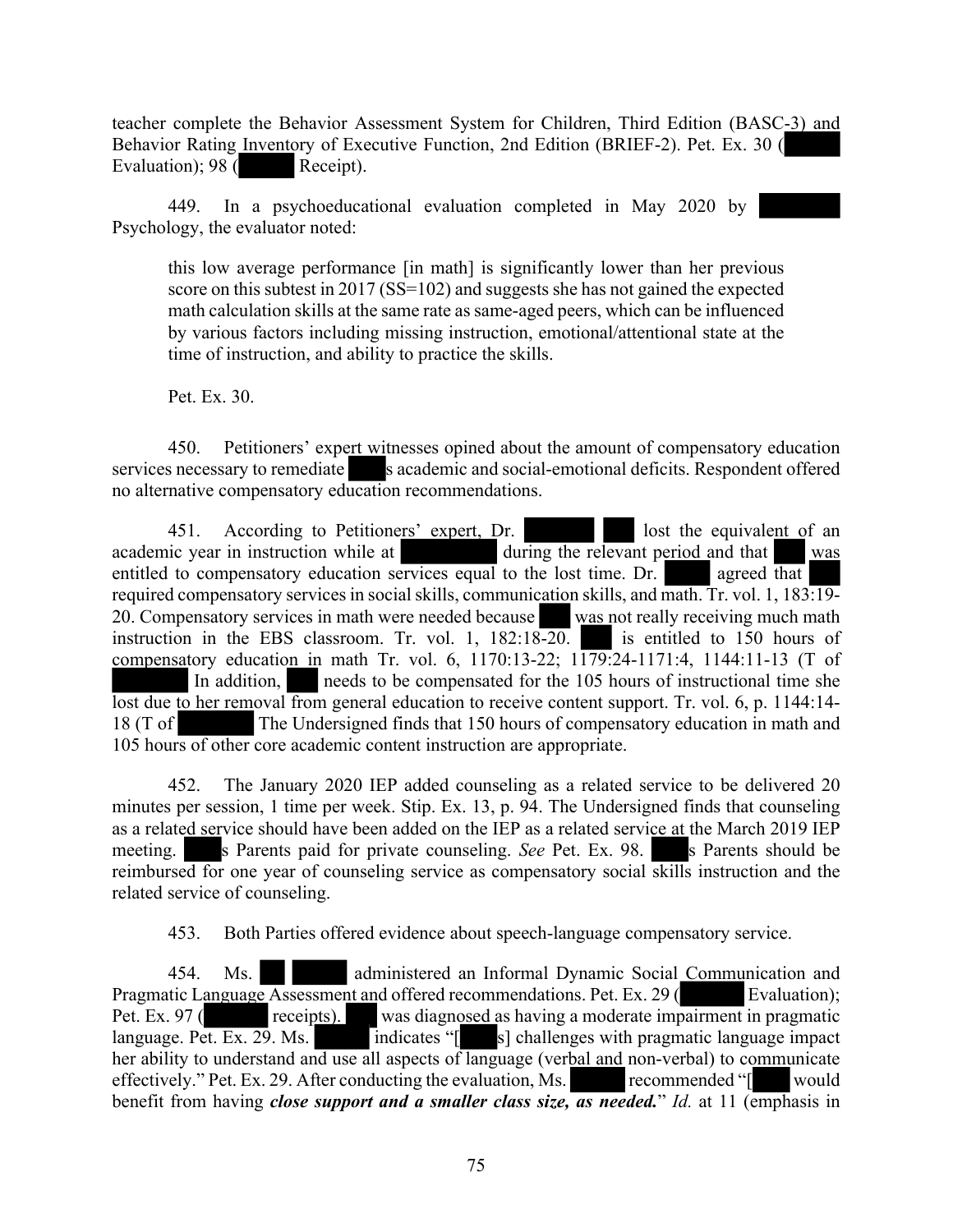original). Further, "[ should receive targeted treatment, for pragmatic language, emotional regulation, and narrative language development, in a 1:1 treatment session with a trained clinician, twice a week for 30-45 minutes per session." *Id.* Additionally, she recommends "Once the IEP team has developed a plan which addresses [see s] emotional, pragmatic language, and narrative language difficulties based on her current level of function, the district should consider a private, special purpose placement of her parents' choosing." *Id.*

455. Petitioners' Speech Pathologist recommended 2 years of speech-language services to remediate so she was able to meet middle school and high school curriculum expectations. Tr. vol.  $\overline{4}$ , p. 665:10-22. She recommended the compensatory speech language services be provided two times per week for forty-five minutes per session. Tr. vol.4, p. 6:1; *see also* Tr. vol. 9, pp. 1787:22-1788:10.

456. In the alternative, although WCPSS' Speech Pathologist believed pragmatic language skills had been addressed in the EBS classroom, she proposed a direct speech services model where received speech services once a week–alternating weeks for push-in and pull-out services. Tr. vol. 9, p. 1788:4-19 (T of

457. Based on these recommendations, the Undersigned finds that 2 years, 45 minutes duration per session, 2 sessions a week with one session push-in and the other pull-out is appropriate compensatory speech-language.

# **CONCLUSIONS OF LAW**

Based on the above Findings of Fact, relevant laws, and legal precedent, and by a preponderance of the credible evidence, the Undersigned concludes as follows:

## **General Legal Framework**

1. The Office of Administrative Hearings has jurisdiction over claims relating to the identification, evaluation, educational placement, or provision of a free appropriate public education ("FAPE") pursuant to Chapters 115C and 150B of the North Carolina General Statutes and the Individuals with Disabilities Education Act ("IDEA"), 20 U.S.C. §1400 *et seq*. and implementing regulations, 34 C.F.R. Part 300. 20 U.S.C. §1415 and N.C. Gen. Stat. § 115C-109.6(a) control the issues to be reviewed. Stip. 3.

2. To the extent that the foregoing Findings of Fact contain conclusions of law, or that these Conclusions of Law are findings of fact, they are intended to be considered without regard to their given labels. *Charlotte v. Heath*, 226 N.C. 750, 755, 40 S.E.2d 600, 604 (1946); *Peters v. Pennington*, 210 N.C. App. 1, 15, 707 S.E.2d 724, 735 (2011). *Warren v. Dep't of Crime Control*, 221 N.C.App. 376, 377, 726 S.E.2d 920, 923, *disc. rev. den*., 366 N.C. 408, 735 S.E.2d 175 (2012); *Watlington v Rockingham Co. Department of Social Services*, COA17-1176 (2 October 2018).

3. This Final Decision incorporates and reaffirms the Conclusions of Law contained in the reconsideration Order discussed above and the previous Orders, entered in this contested case.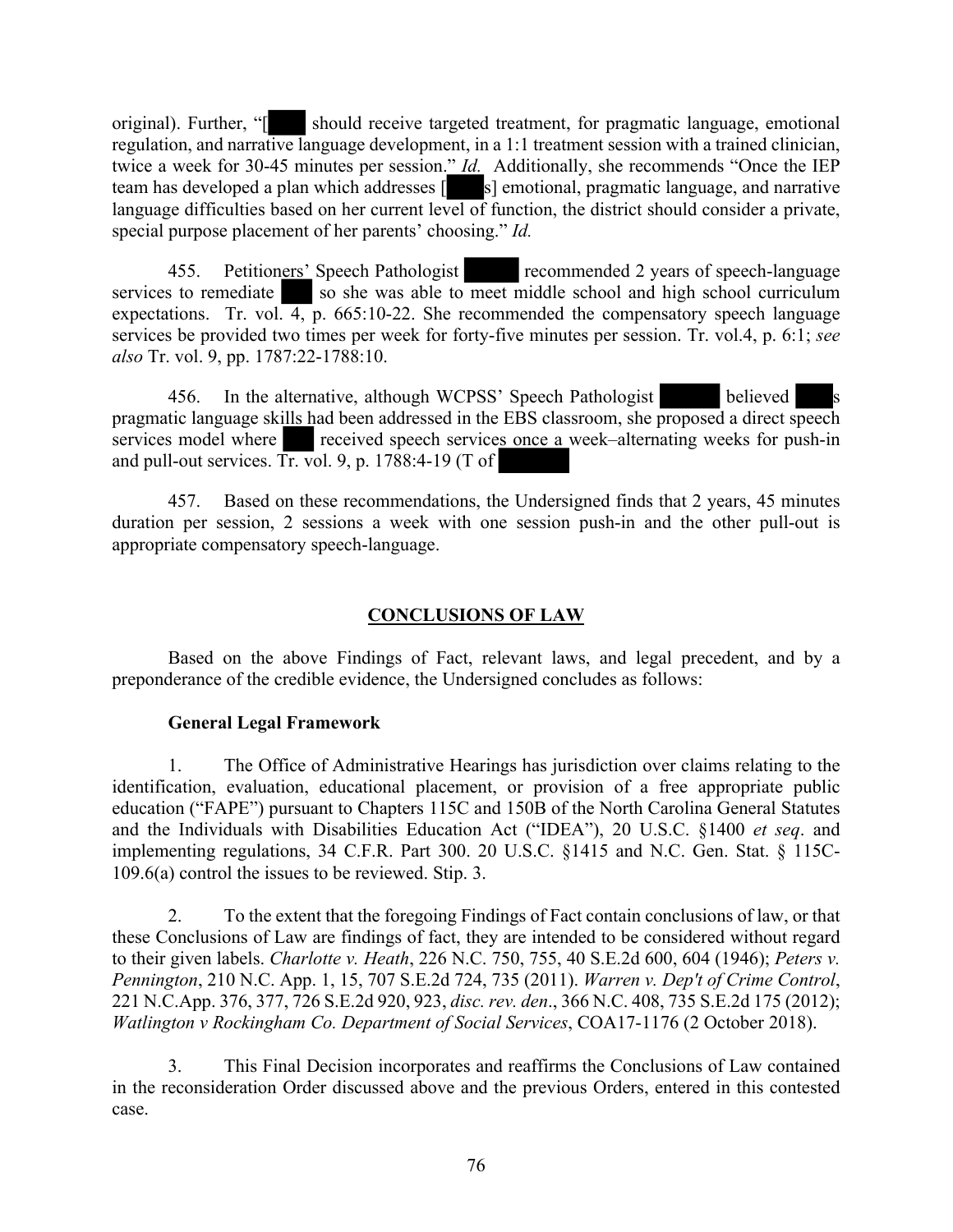4. The Petitioners, by and through her parents, and and Respondent Wake County Board of Education are properly before this Tribunal, and this Tribunal has personal jurisdiction over them. Stip. 1.

5. The Petitioners and Respondent named in this action are correctly designated, the parties received proper of the hearing, and venue is proper.

6. Under the IDEA, a state is eligible for federal funding if it "provides assurances" to the federal government that it "has in effect policies and procedures to ensure," *inter alia*, "a free appropriate public education ("FAPE") is available to all children with disabilities residing in the state." 20 U.S.C. § 1412. As a local educational agency ("LEA"), WCPSS is also "eligible for assistance" if its plans to effect policies and procedures are "consisten[t] with the state." 20 U.S.C.  $§ 1415(a)(1).$ 

7. WCPSS is a local education agency ("LEA") receiving funds pursuant to the IDEA and is the LEA responsible for providing educational services in Wake County, North Carolina for eligible students like The WCPSS is subject to the provisions of applicable federal and State laws and regulations, specifically 20 U.S.C. § 1400 *et seq.*; 34 C.F.R. § 300 *et seq.*; and N.C. Gen. Stat. 115C-106 *et seq.* Stip. 5.

8. The IDEA is the federal statute governing the education of students with disabilities. The federal regulations promulgated under the IDEA are codified at 34 C.F.R. Parts 300 and 301. Stip. 4.

9. The controlling State law for students with disabilities is N.C. Gen. Stat. § 115C, Article 9 and the corresponding State regulations. Stip. 6.

## **Evidentiary Rules In Contested Case Hearings**

10. Some evidentiary concerns arose during this proceeding. With respect to the implementation of the IEPs, Respondent argues "Petitioners presented no affirmative evidence that any of these services or accommodations were not provided." Resp. Pro. Final Dec. p. 29, #144. Essentially, Respondent argues that the "absence of evidence is not evidence of absence." *Id*. Notably, Petitioners requested this documentation in discovery, but it was not provided by Respondent.

11. The North Carolina Rules of Evidence in Chapter 8C of the General Statutes govern all contested cases in this Tribunal except as otherwise provided in the administrative rules and G.S. 150-29. 26 NCAC 03 .0122. Evidence in a contested case including records and documents must be offered and made a part of the record. N.C. Gen. Stat. § 150B-29(b)." Factual information or evidence not made a part of the record shall not be considered in the determination of the case, except as permitted by G.S. 150B-30 [official notice]." *Id.* The administrative rule regarding evidence in a contested case states:

All evidence to be considered in the case, including all records and documents or a true and accurate copy, shall be offered and made a part of the record in the case.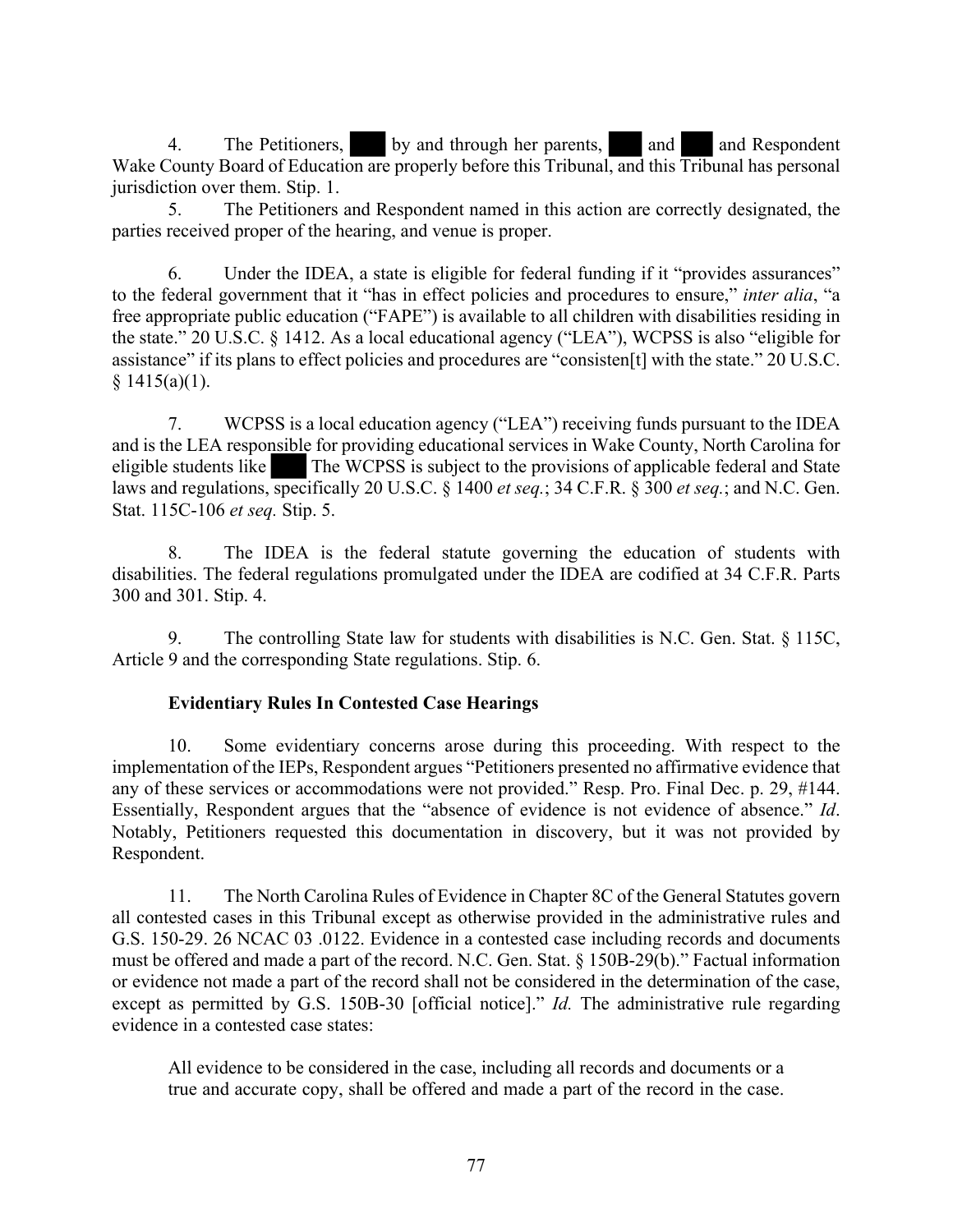No other factual information or evidence shall be considered in the determination of the case.

## 26 NCAC 03.0122(3)

12. Although Respondent's witnesses alluded to math and/or social skills lesson plans, curriculum guides, assessments, all of which were purportedly kept in a data notebook, as well as training materials and other documentary evidence, only the Daily Point Sheets and IEP documents were admitted. To the extent most of this "alluded to" documentary evidence was not made a part of the record, it cannot be considered.

13. The testimony regarding these documents was technically not "stricken" as Petitioners requested, however, the results are the same because it still cannot be "considered." Although Petitioners have the burden of proof, once Petitioners have made their showing, Respondent in its case in chief must respond to the Petitioners' case. The testimonies of Respondent's witnesses about the illusory evidence will be given proper weight and to the extent that no supporting documentary evidence is available for consideration, it will have no weight.

## **Use of Restraint and Seclusion**

14. Before addressing the federal IDEA claims, North Carolina's legal perimeters for the use of restraint and seclusion must be reviewed. This is not to suggest that Petitioners have a private right of action under State law. The statute expressly states that "[n]othing in this section shall be construed to create a private cause of action against any local board of education, its agents or employees, or any institutions of teacher education or their agents or employees." N.C.G.S. § 115C-391.1(k). Instead, the appropriateness of restraint and seclusion within the context of a behavior intervention plan under the IDEA must be examined.

15. As previously discussed *supra* on pp. 29-30 in the Findings, IDEA does not address the use of restraint or seclusion, it does, however, require the IEP team: "in the case of a child whose behavior impedes the child's learning or that of others, consider the use of positive behavioral interventions and supports, and other strategies, to address that behavior." 20 U.S.C. §  $1414(d)(3)(B)(i)$ .

16. Arguably, IDEA does not allow the IEP team to consider the use of restraint and seclusion in a BIP because neither are "behavioral management techniques," nor are they "other strategies" that proactively "address" disruptive behavior. *See* N.C.G.S. § 115C-391.1(b)(8)  $&(10)$ . Instead, restraint is physical force used on a student and seclusion is confinement from which the student is prevented from leaving the room. *Id.* As neither Party raised this argument, the Undersigned will not pursue it further either.

17. According to the United States Department of Education, "[r]estraint or seclusion should never be used as punishment or discipline (e.g., placing in seclusion for out-of-seat behavior), as a means of coercion or retaliation, or as a convenience." *See* Pet. Ex. 122. The "repeated use [of restraint and seclusion] for an individual child, multiple uses in the same classroom, or multiple uses by the same individual, should trigger a review and, if appropriate, a revision of the behavioral strategies currently in place to address dangerous behaviors…". Pet. Ex.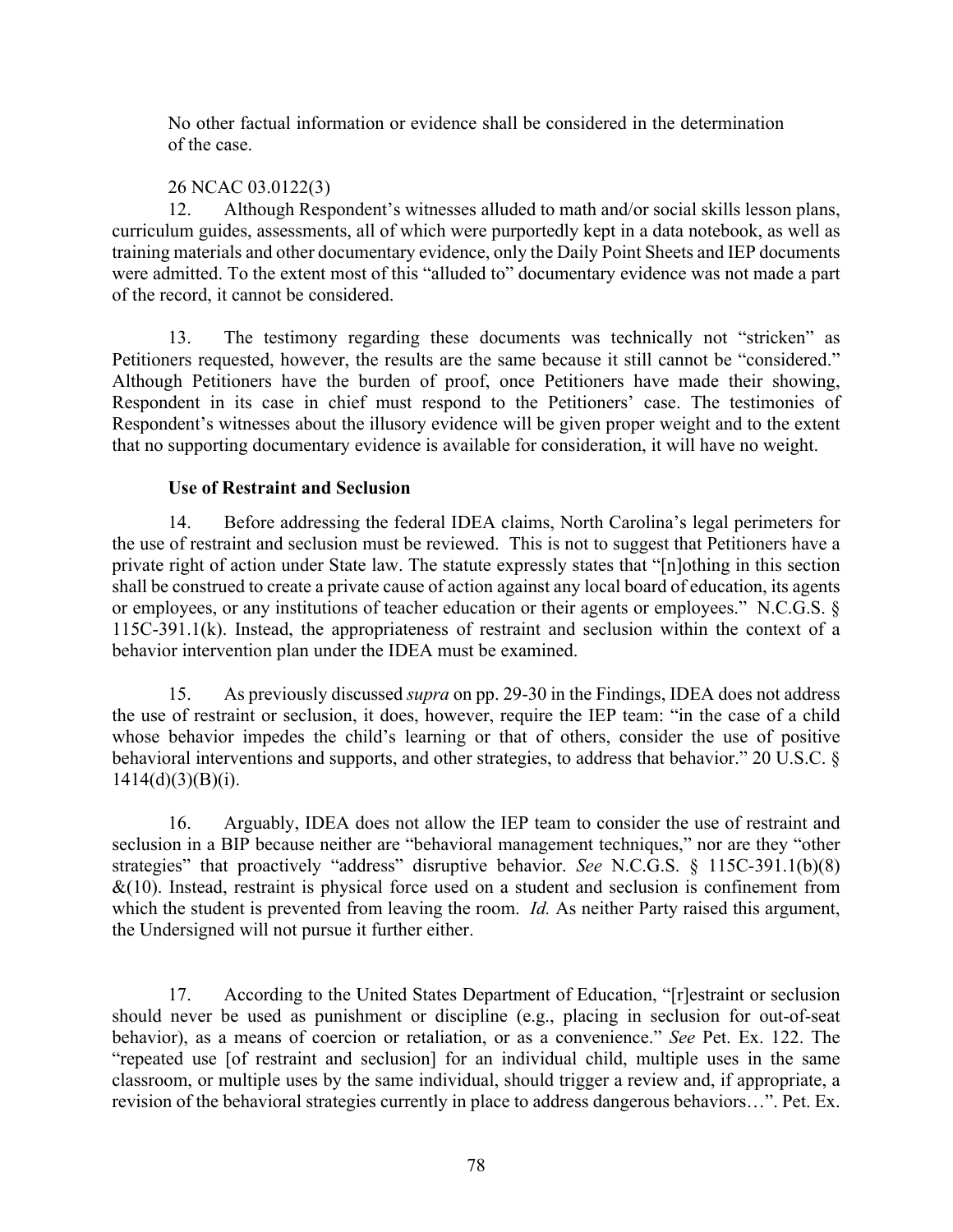122, p. 1311. The repeated use of restraint and seclusion on in the EBS classroom and by Mr. should have triggered an FBA then revision of the behavior strategies long before January 2020.

18. N.C. Gen. Stat. § 115C-391.1(e)(1) prescribes when and under what conditions school personnel may seclude a student and N.C. Gen. Stat. § 115C-391.1(j) outlines the notice, reporting, and documentation of the use of restraint and seclusion mandated under State law.

19. "Physical restraint of students by school personnel shall be considered a reasonable use of force when used in the following circumstances:

- a. As reasonably needed to obtain possession of a weapon or other dangerous objects on a person or within the control of a person.
- b. As reasonably needed to maintain order or prevent or break up a fight.
- c. As reasonably needed for self-defense.
- d. As reasonably needed to ensure the safety of any student, school employee, volunteer, or other person present, to teach a skill, to calm or comfort a student, or to prevent self-injurious behavior.
- e. As reasonably needed to escort a student safely from one area to another.
- f. If used as provided for in a student's IEP or Section 504 plan or behavior intervention plan.
- g. As reasonably needed to prevent imminent destruction to school or another person's property."

N.C. Gen. Stat. § 115C-391.1(c)(1).

20. "Physical restraint shall not be considered a reasonable use of force when used solely as a disciplinary consequence." N.C. Gen. Stat.  $\S 115C-391.1(c)(3)$ .

21. Seclusion of students by school personnel may be used in the following circumstances:

- a. As reasonably needed to respond to a person in control of a weapon or other dangerous object.
- b. As reasonably needed to maintain order or prevent or break up a fight.
- c. As reasonably needed for self-defense.
- d. As reasonably needed when a student's behavior poses a threat of imminent physical harm to self or others or imminent substantial destruction of school or another person's property.
- e. When used as specified in the student's IEP, Section 504 plan, or behavior intervention plan; and
	- i. The student is monitored while in seclusion by an adult in close proximity who is able to see and hear the student at all times.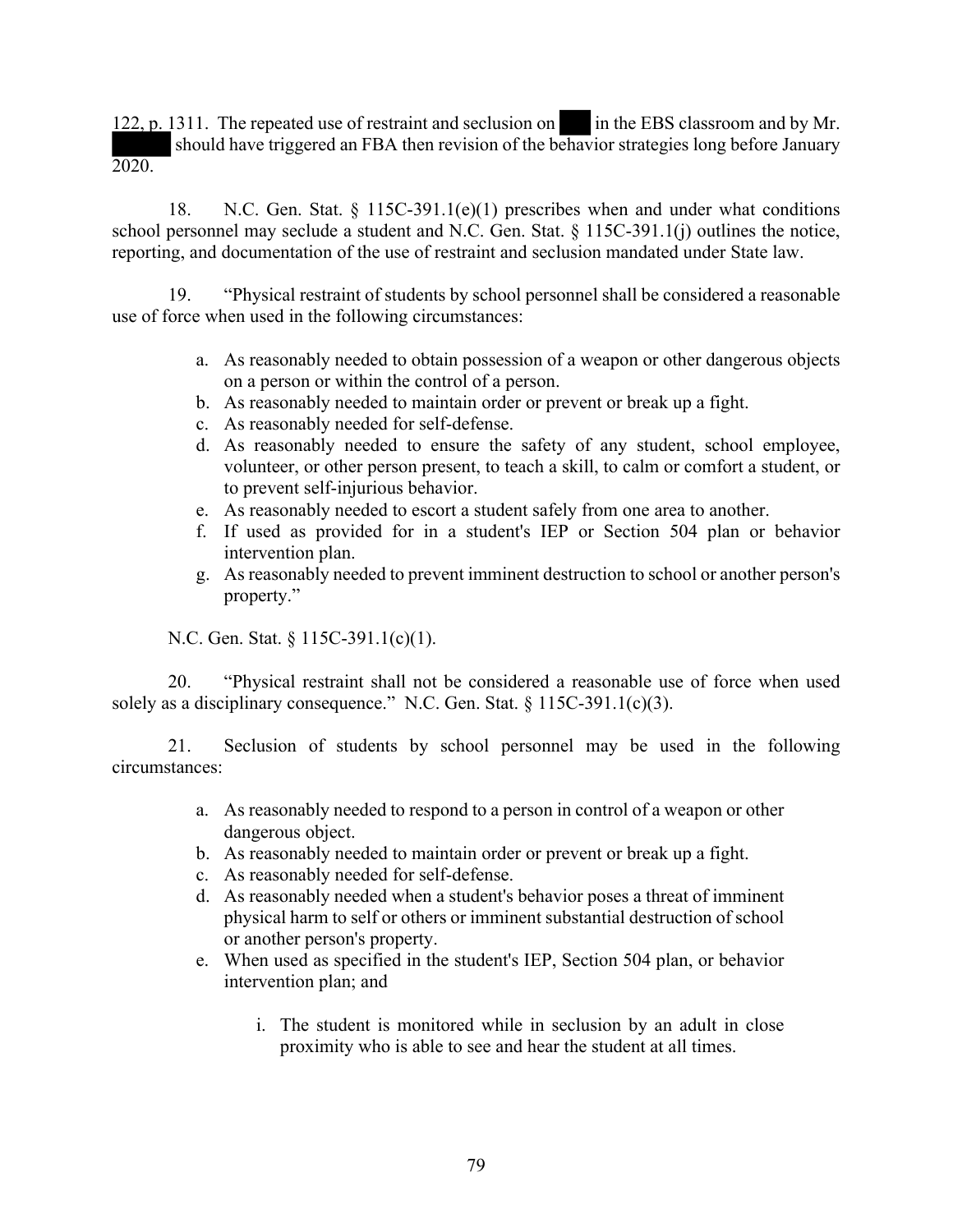- ii. The student is released from seclusion upon cessation of the behaviors that led to the seclusion or as otherwise specified in the student's IEP or Section 504 plan.
- iii. The space in which the student is confined has been approved for such use by the local education agency.
- iv. The space is appropriately lighted.
- v. The space is appropriately ventilated and heated or cooled.
- vi. The space is free of objects that unreasonably expose the student or others to harm.

N.C. Gen. Stat. § 115C-391.1(e).

22. "Isolation is permitted as a behavior management technique provided that:

(1) The space used for isolation is appropriately lighted, ventilated, and heated or cooled.

(2) The duration of the isolation is reasonable in light of the purpose of the isolation.

(3) The student is reasonably monitored while in isolation.

(4) The isolation space is free of objects that unreasonably expose the student or others to harm."

N.C. Gen. Stat. § 115C-391.1(f).

23. The statute further states that "[n]othing in this section is intended to prohibit or regulate the use of time-out as defined in this section." N.C. Gen. Stat. § 115C-391.1(g).

24. "The parent or guardian of the student shall be provided with a written incident report for any incident reported under this section within a reasonable period of time, but in no event later than 30 days after the incident." N.C. Gen. Stat.  $\S 115C-391.1(j)(4)$ .

25. The written incident report shall include:

- a. The date, time of day, location, duration, and description of the incident and interventions.
- b. The events or events that led up to the incident.
- c. The nature and extent of any injury to the student.
- d. The name of a school employee the parent or guardian can contact regarding the incident.

N.C. Gen. Stat. § 115C-391.1(j)(4)

26. State law further requires the principal or principal's designee to "promptly notify the student's parent" of any "seclusion that exceeds 10 minutes or the amount of time specified on a student's behavior intervention plan" and defines "promptly notify" as "the end of the workday during which the incident occurred when reasonably possible, but in no event later than the end of [the] following workday." N.C. Gen. Stat. § 115C-391.1(j)(2)-(3).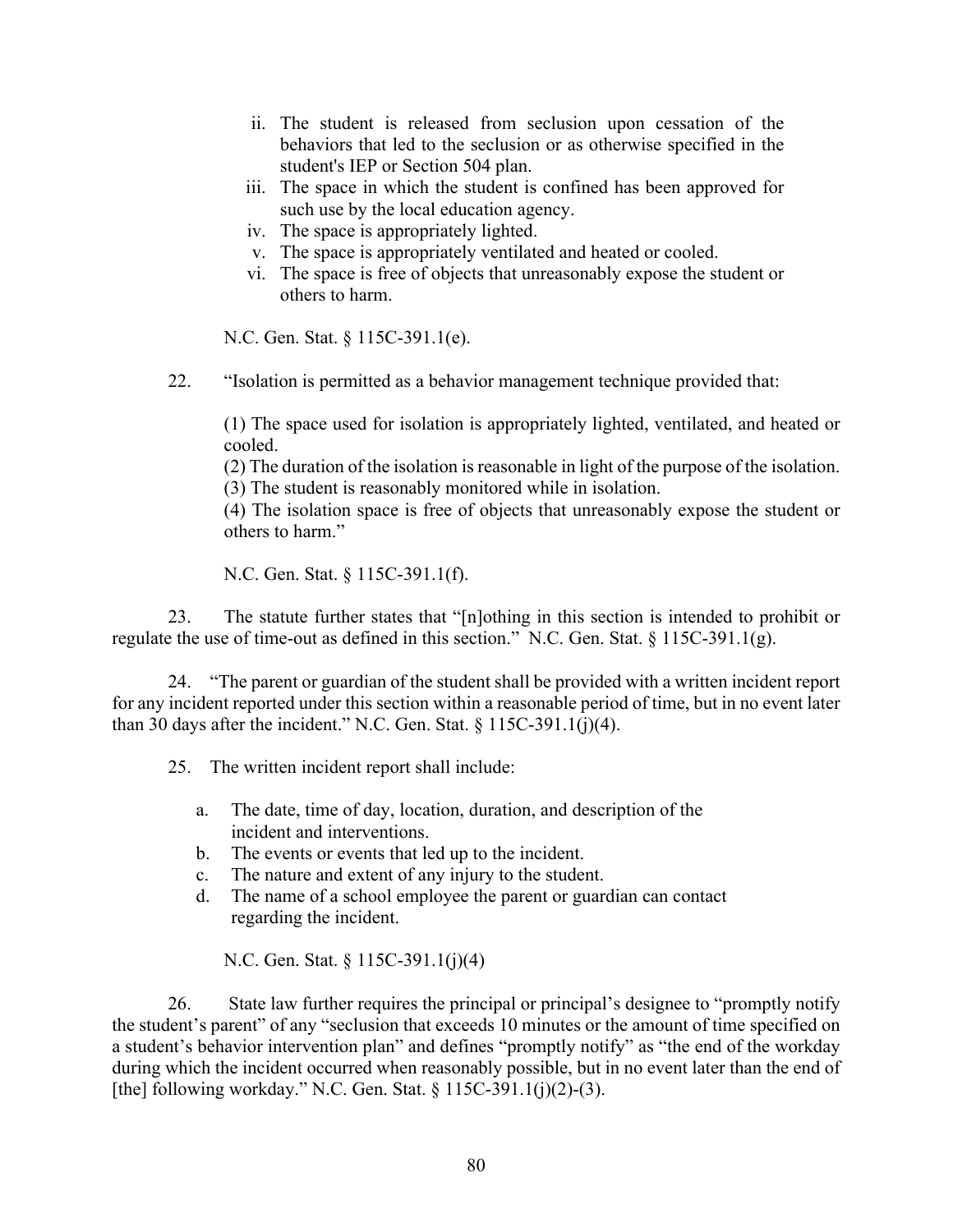27. When physical restraint results in injury to the student, or when seclusion is used for longer than 10 minutes, the parents must be notified and receive the following information:

- f. The date, time of day, location, duration, and description of the incident and interventions.
- g. The event or events that led up to the incident.
- h. The nature and extent of any injury to the student.
- i. The name of a school employee the parent or guardian can contact regarding the incident.

N.C. Gen. Stat. § 115C-391.1(j)(4).

28. Most of s seclusions exceeded 10 minutes, yet her Parents were not promptly notified. While her Parents were provided Point Sheets which contained some of the requisite information, these were not the correct documents used for this purpose. According to the EBS Program "Weekly Cover Sheets," there was either an Orange or Green Physical Restraint/Escort form that needed to be completed for each incident of restraint or seclusion. Pet. Ex. 32, pp. 132, 222. However, s parents never received a copy of any such form despite the more than twentytwo (22) incidents of restraint and seclusion. Tr. vol. 11, pp. 2106:22-24; 2131:10-13 (T of

## **Professional Judgment and Due Regard to Educators**

29. The professional judgment of teachers and other school staff is an important factor in evaluating an IEP. "Local educators deserve latitude in determining the individualized education program most appropriate for a disabled child. The IDEA does not deprive these educators of the right to apply their professional judgment." *Hartmann by Hartmann v. Loudon Cty. Bd. of Educ.*, 118 F.3d 996, 1001 (4th Cir. 1997).

30. A judge may not substitute her "own notions of sound educational policy for those of the school authorities" whose decisions are under scrutiny." *Rowley,* 458 U.S. at 206-07 (stating that "courts must be careful to avoid imposing their view of preferable educational methods upon the States").

31. When disagreements arise between parents and schools over the provision of FAPE, "[b]y the time any dispute reaches court, school authorities will have had a complete opportunity to bring their expertise and judgment to bear on areas of disagreement." *Endrew F.*, 137 S.Ct. at 1001. Therefore, the Court empowered any reviewing court to "fairly expect" the school district "to be able to offer a *cogent and responsive explanation* for their decisions that shows the IEP is reasonably calculated to enable the child to make progress appropriate in light of his circumstances." *Id.* (emphasis added).

32. When a school district fails to offer "cogent and responsive explanation" it is not entitled to deference. *Gaston v. Dist. of Columbia*, 2019 WL 3557246 (D.C. August 5, 2019) (finding the "preponderance of the evidence available at the time shows that the [] IEP was not reasonably calculated to enable [the student] to make progress appropriate in light of her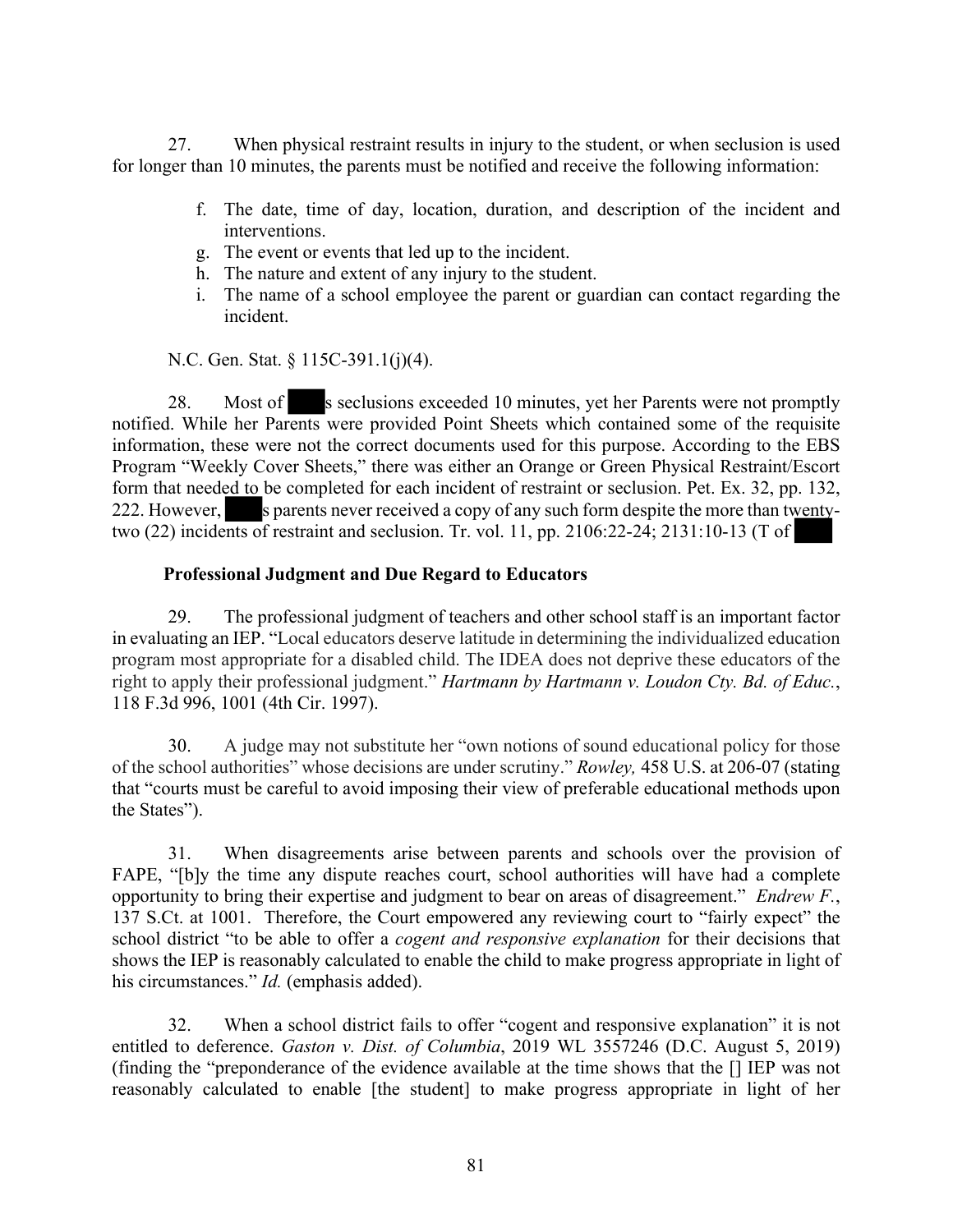circumstances"); *see also Smith v. Dist. of Columbia*, 2018 WL 4680208 (D.C. Sept. 28, 2018).

## **Statute of Limitations**

33. The IDEA provides the complaint must "set[] forth an alleged violation that occurred not more than two years before the date the parent or public agency knew or should have known about the alleged action that forms the basis of the complaint" and allows states to establish a distinct statute of limitations "for such a [ due process] complaint." 20 U.S.C. § 1415(b)(6)(B).

34. In North Carolina, "[n]otwithstanding any other law, the party shall file a petition under subsection (a) of this section that includes the information required under IDEA and that sets forth an alleged violation that occurred not more than one year before the party knew or reasonably should have known about the alleged action that forms the basis of the petition." N.C. Gen. Stat. § 115C-109.6(b).

35. Although the Federal district courts in North Carolina have issued conflicting interpretations of Section 115C-109.6(b), the Office of Administrative Hearings has consistently interpreted Section 115C-109.6(b) as imposing a one-year statute of limitations for filing a claim.<br>See, e.g., R.S. v. Bd. of Directors of Sch. Co., 1:16-cv-119, at \*9 (M.D.N.C. Mar *Sch. Co.,* 1:16-cv-119, at \*9 (M.D.N.C. Mar 4, 2019) (noting "neither party has argued that section 115C-109.6(b) is not actually an SOL, despite the fact that the statute does not expressly mention a time-to-file limitation."); but see *Vlasaty v. Wake Cnty. Pub. Sch. System Bd. of Educ*., 2018 WL 4515877 at \*4 (unpublished) (finding "the statute of limitations for IDEA claims is one year from the date on which the parents knew or should have known about the alleged action that forms the basis for the complaint").

36. Section 115C-109.6(c) of the North Carolina General Statutes, like the IDEA, provides two exceptions to the one-year statute of limitations:

> The one-year restriction in subsection (b) of this section shall not apply to a parent if the parent was prevented from requesting the hearing due to (i) specific misrepresentations by the local educational agency that it had resolved the problem forming the basis of the petition, or (ii) the local educational agency's withholding of information from the parent that was required under State or federal law to be provided to the parent.

37. The IDEA's "limitations period functions in a traditional way, that is, as a filing deadline that runs from the date of reasonable discovery and not as a cap on a child's remedy for timely-filed claims that happen to date back more than two years before the complaint is filed." *G.L. v. Ligionier Valley Sch. Dist. Auth*., 802 F.3d 601, 616 (3d Cir. 2015); *see also Avila v. Spokane Sch. Dist. 81,* 852 F.3d 936, 939–44 (holding the discovery rule (the knew or should have known date), not the occurrence rule (the date of the injury), applies when calculating the statute of limitations).

38. "[A] child's entitlement to special education should not depend upon the vigilance of the parents (who may not be sufficiently sophisticated to comprehend the problem) nor be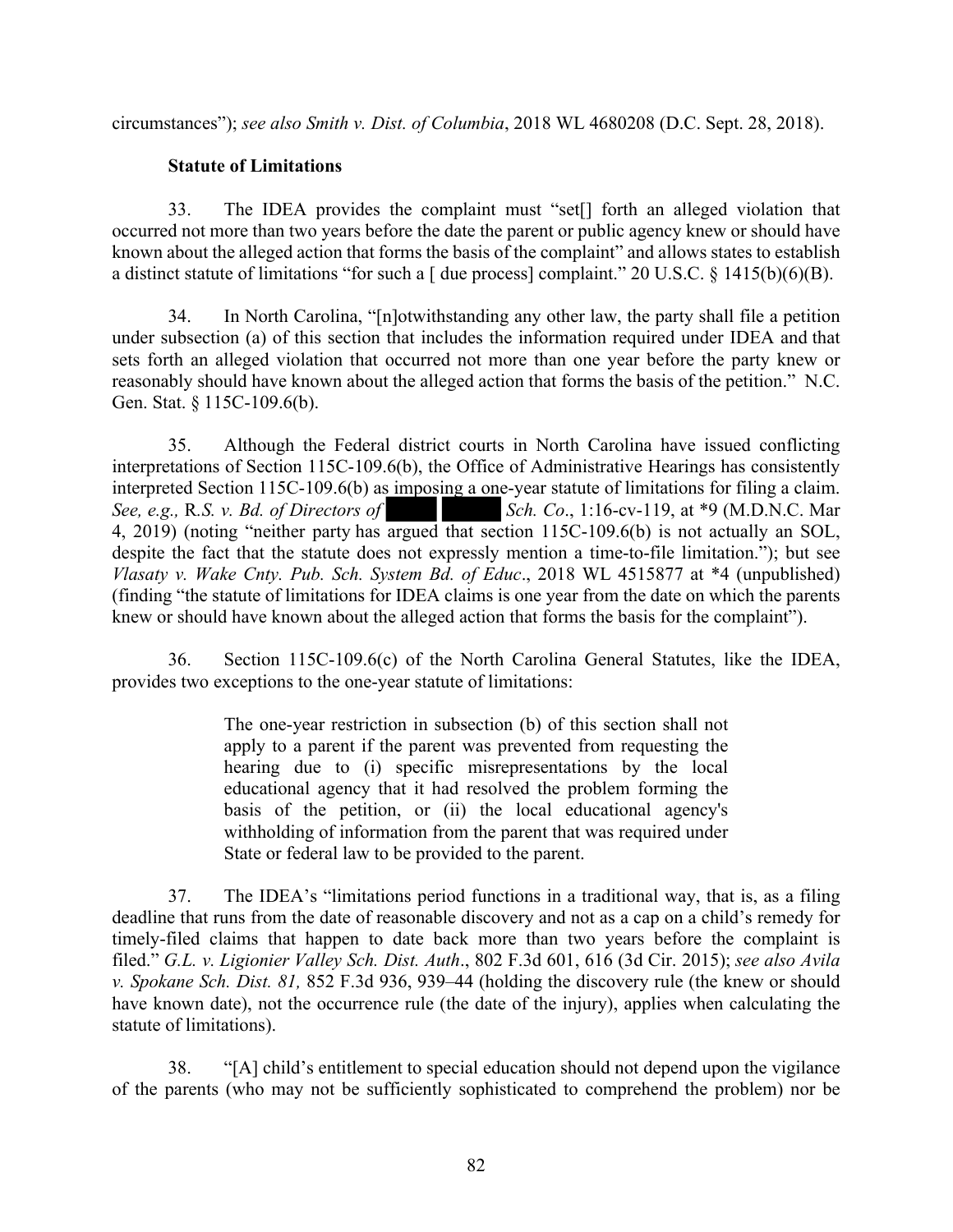abridged because the district's behavior did not rise to the level of slothfulness or bad faith." *G.L.* at 619 (quoting *M.C. ex rel. J.C. v. Cent. Reg'l Sch. Dist*., 81 F.3d 389, 897 (3d Cir. 1996)).

39. Because WCPSS misrepresented the use of restraint and seclusion and failed to properly notify s Parents, the one-year statute of limitations does not apply to the implementation of CPI techniques (e.g., restraint) and seclusion in the BIPs before February 21, 2019.

## **Free and Appropriate Public Education ("FAPE")**

40. WCPSS acknowledges that as the recipient of federal IDEA funds (Stip. 5), it is required to provide an eligible student, with a free and appropriate public education ("FAPE"). 20 U.S.C.  $\frac{1}{8}$  1412(a)(1).

41. A FAPE, as the [IDEA] defines it, includes both "special education" and "related services." § 1401(9). "Special education" is "specially designed instruction ["SDI"] ... to meet the unique needs of a child with a disability"; "related services" are the support services "required to assist a child ... to benefit from" that instruction.  $\S$  1401(26), (29). Speech-language and counseling are related services. 34 C.F.R. § 300.34(c)(2) & (15).

42. WCPSS must provide a disabled child, with such special education and related services "in conformity with the  $\lceil \text{child's} \rceil$ " ... IEP. § 1401(9)(D). The IEP is "the centerpiece of the statute's education delivery system for disabled children." *Honig v. Doe*, 484 U.S. 305, 311 (1988). A comprehensive plan prepared by s "IEP Team" (which includes teachers, school officials, and the child's parents), an IEP must be drafted in compliance with a detailed set of procedures. § 1414(d) (1)(B). These procedures emphasize collaboration among s Parents and educators and require careful consideration of s individual circumstances.  $§$  1414. The IEP is the means by which special education and related services are "tailored to the unique needs" of *Board of Educ. of Hendrick Hudson Cent. Sch. Dist., Westchester Cnty. v. Rowley,* 458 U.S. 176, 181 (1982).

43. Specifically, the IEP Team must consider "the strengths of  $\llbracket$  the concerns of [her Parents] for enhancing the education of  $\left[$  the results of the . . . most recent evaluation of the child; and the academic developmental, and functional needs [ 20 U.S.C. §  $1414(d)(3)(A)$ .

44. In *Endrew F.*, the Supreme Court held that while the students protected under the IDEA may have a broad range of disabilities affecting each child's ability to access the general curriculum, the "substantive obligation" of the school district is the same for all students: "a school must offer an IEP reasonably calculated to enable a child to make progress appropriate in light of the child's circumstances." 137 S.Ct. at 999; *see also M.C. v. Antelope Valley*, 858 F.3d 1189, 1200 (9th Cir. 2017) (finding in *Endrew F.,* the Supreme Court "provided a more precise standard for evaluating whether a school district has complied substantively with the IDEA").

45. The IDEA requires an IEP that is "likely to produce progress, *not regression*."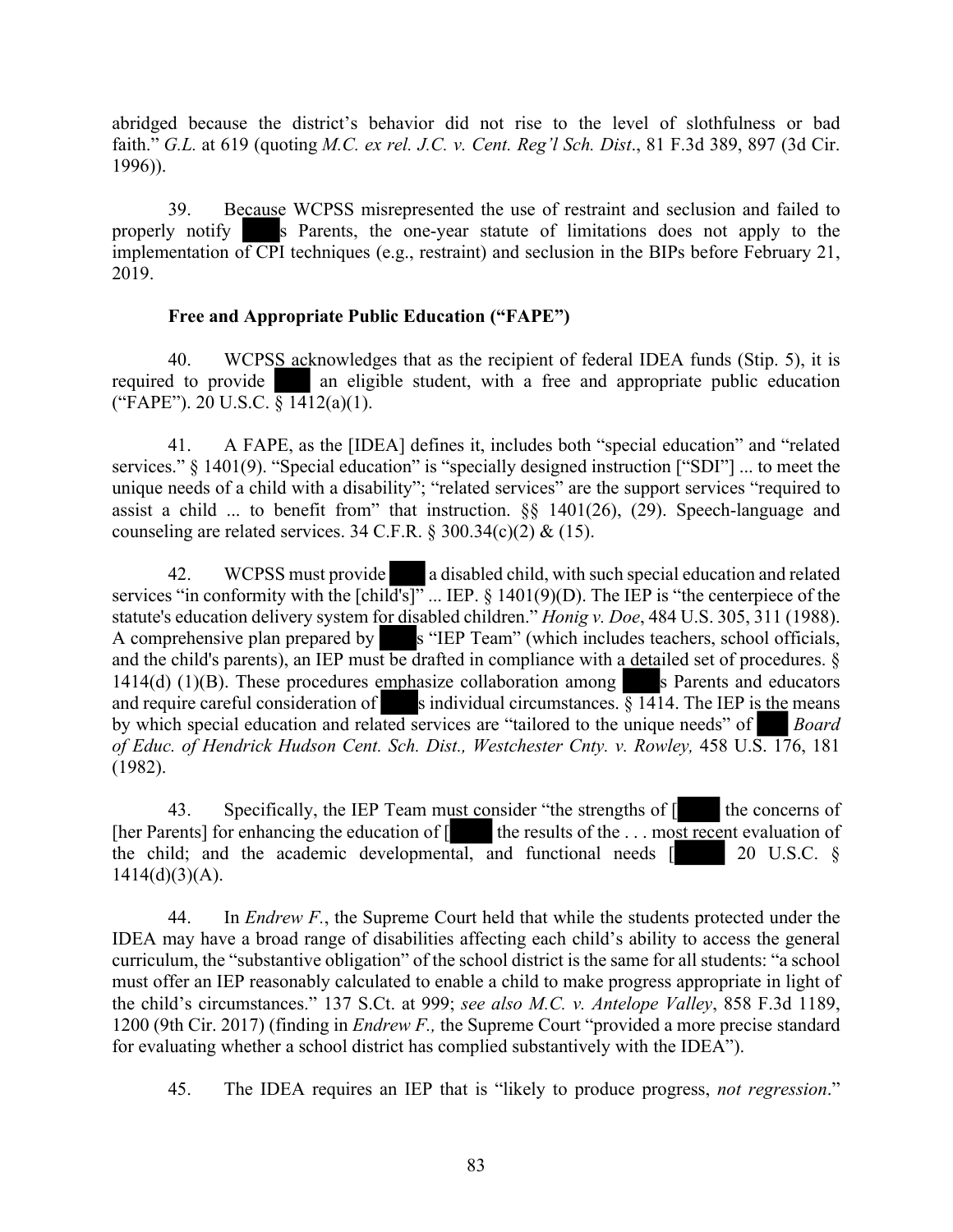*Walczak v. Florida Union Free Sch. Dist.*, 142 F.3d 119, 130 (2d Cir. 1998) (emphasis added).

46. The IDEA requires that every IEP include "a statement of the child's present levels of academic achievement and functional performance," describe "how the child's disability affects the child's involvement and progress in the general education curriculum," and set out "measurable annual goals, including academic and functional goals," along with a "description of how the child's progress toward meeting" those goals will be gauged.  $\S$ § 1414(d)(1)(A)(i)(I)-(III). The IEP must also describe the "special education and related services ... that will be provided" so that the child may "advance appropriately toward attaining the annual goals" and, when possible, "be involved in and make progress in the general education curriculum."  $\S$  1414(d)(1)(A)(i)(IV). *Endrew F. ex rel. F. v. Douglas Cnty. Sch. Dist. RE-1*, 137 S. Ct. 988, 993– 94 (2017) (certain ellipses and brackets in original) (parallel citations omitted).

47. In assessing whether a school provided a FAPE, "courts should endeavor to rely upon objective factors, such as actual educational progress, in order to avoid substituting [their] own notions of sound educational policy for those of the school authorities which [they] review." *MM ex rel. DM v. School Dist. of Greenville Cnty.,* 303 F.3d 523, 532 (4th Cir. 2002) (internal quotation marks and brackets omitted). Indeed, "it is a longstanding policy in IDEA cases to afford great deference to the judgment of education professionals." *N.P*., 711 F. App'x at 717 (internal quotation marks omitted). Viewed from the Supreme Court's perspective:

[t]he [IDEA] vests [school] officials with responsibility for decisions of critical importance to the life of a disabled child. The nature of the IEP process, from the initial consultation through state administrative proceedings, ensures that parents and school representatives will fully air their respective opinions on the degree of progress a child's IEP should pursue. By the time any dispute reaches court, school authorities will have had a complete opportunity to bring their expertise and judgment to bear on areas of disagreement. A reviewing court may fairly expect those authorities to be able to offer a cogent and responsive explanation for their decisions that shows the IEP is reasonably calculated to enable the child to make progress appropriate in light of his circumstances.

*Endrew F*., 137 S. Ct. at 1001-02 (citations omitted).

48. To meet its substantive obligation under the IDEA, a school must offer an IEP reasonably calculated to enable a child to make progress appropriate in light of the child's circumstances. *Id.* 137 S. Ct. at 999. "The 'reasonably calculated' qualification reflects a recognition that crafting an appropriate program of education requires a prospective judgment by school officials. The [IDEA] contemplates that this fact-intensive exercise will be informed not only by the expertise of school officials, but also by the input of the child's parents or guardians." *Id.* (citation omitted). Further, "[a]ny review of an IEP must appreciate that the question is whether the IEP is reasonable, not whether the court regards it as ideal." *Id.* (emphasis in original).

49. The IEP must aim to enable to make progress. After all, the essential function of an IEP is to set out a plan for pursuing academic and functional advancement not for a child to sit idly in the classroom. 20 U.S.C. §§  $1414(d)(1)(A)(i)(I)$ –(IV). The progress contemplated by the IEP must be appropriate in light of the child's circumstances. A focus on the particular child is at the core of the IDEA. The instruction offered must be "specially designed" to meet a child's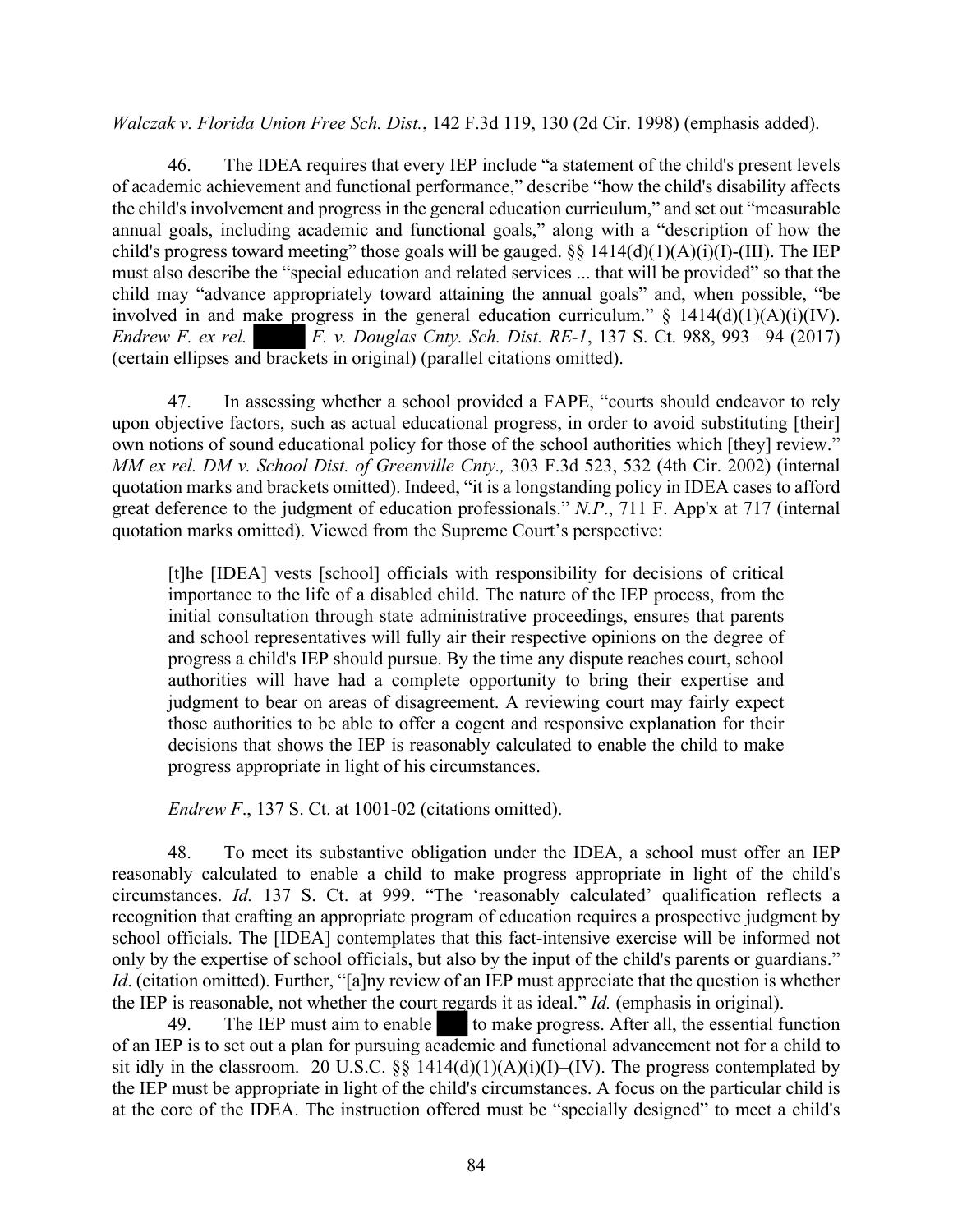"unique needs" through an "[i]ndividualized education program." §§ 1401(29), (14) (emphasis added).

50. An IEP is not a form document. It is constructed only after careful consideration of the s present levels of achievement, disability, and potential for growth.  $\S$ § 1414(d)(1)(A)  $(i)(I)$   $-(IV)$ ,  $(d)(3)(A)(i)$  $-(iv)$ . As the Supreme Court observed in *Rowley*, the IDEA "requires" participating States to educate a wide spectrum of handicapped children," and "the benefits obtainable by children at one end of the spectrum will differ dramatically from those obtainable by children at the other end, with infinite variations in between." 458 U.S. at 202. *Rowley* sheds light on what appropriate progress will look like in many cases. There, the Court recognized that the IDEA requires that children with disabilities receive education in the regular classroom "whenever possible." *Id*. (*citing* § 1412(a)(5)).

51. When this preference is met, "the system itself monitors the educational progress of the child." *Id*. at 202–203. "Regular examinations are administered, grades are awarded, and yearly advancement to higher grade levels is permitted for those children who attain an adequate knowledge of the course material." *Id*. at 203. Progress through this system is what our society generally means by an "education." And access to an "education" is what the IDEA promises. *Id*.

52. Accordingly, for a child fully integrated in the regular classroom, an IEP typically should, as *Rowley* put it, be "reasonably calculated to enable the child to achieve passing marks and advance from grade to grade." *Id*. at 203–204. This guidance is grounded in the statutory definition of a FAPE. One of the components of a FAPE is "special education," defined as "specially designed instruction ... to meet the unique needs of a child with a disability." §§ 1401(9), (29).

53. has average intelligence and, prior to her transfer to WCPSS, was able to complete grade level work and access the regular education curriculum with appropriate supplemental aids and support. WCPSS does not dispute this. *See* Pet. Exs. 5, p. 13; 16, p. 73-74, 21, p. 102; Stip. Ex. 5, p. 25. While the academic scoring on her report cards is suspect, she has been advanced from grade to grade.

54. In order to provide the FAPE required by the IDEA, s IEP and BIP must be tailored to her unique needs, not the fidelity of the EBS program. The IEP must accurately describe s present level of academic and functional achievement, including explaining "how the [her] disability affects [her] involvement and progress in the general education curriculum." §  $1414(d)(1)(A)(i)(I)(aa)$ . In addition, the IEP must then set out "a statement of measurable annual goals ... designed to ... enable [ to be involved in and make progress in the general education curriculum," along with a description of specialized instruction and services that the child will receive.  $\S$ § 1414(d)(1)(A)(i) (II), (IV). The instruction and services must likewise be provided with an eye toward "progress in the general education curriculum."  $\S$  1414(d)(1)(A) (i)(IV)(bb).

## **Least Restrictive Environment ("LRE")**

55. Under the IDEA, children with disabilities remain entitled to a FAPE in the least restrictive environment ("LRE"). 20 U.S.C. § 1412(a) (1) & (5); *see also Endrew F*., 137 S. Ct. at 999 ("[T]he IDEA requires that children with disabilities receive education in the regular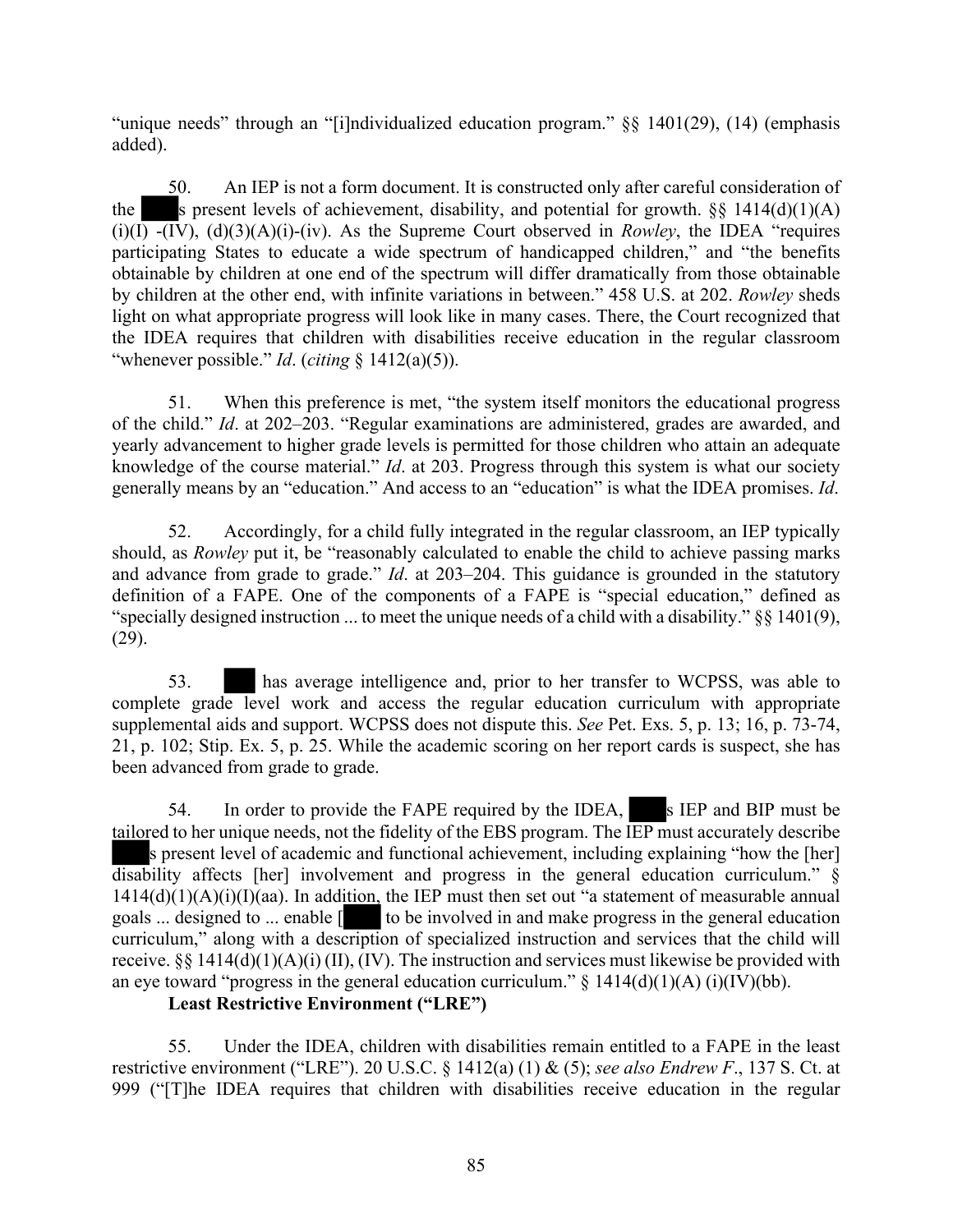classroom 'whenever possible.'"). This is known as a "mainstreaming requirement," *DeVries by DeBlaay v. Fairfax* Cnty. Sch. Bd., 882 F.2d 876, 878 (4th Cir. 1989), the IDEA provides:

To the maximum extent appropriate, children with disabilities, including children in public or private institutions or other care facilities, are educated with children who are not disabled, and special classes, separate schooling, or other removal of children with disabilities from the regular educational environment occurs only when the nature or severity of the disability of a child is such that education in regular classes with the use of supplementary aids and services cannot be achieved satisfactorily.

## 20 U.S.C. § 1412(a)(5)(A); 34 C.F.R. 300.114(a)

56. As such, IEP teams "must give first *consideration* to placement of in the regular classroom with appropriate aids and services before a more restrictive placement can be considered." *O.V. v. Durham Public Schools Board of Education*, 2021 WL 1430768 at \*17 (E.D.N.C. April 15, 2021) citing *Letter to Cohen*, 25 IDELR 516 (OSEP 1996) (emphasis in original). Further, "[i]n determining whether regular class placement would be appropriate for an individual disabled student, the team must thoroughly consider the full range of supplementary aids and services, in light of the student's abilities and needs, that could be provided to facilitate the student's placement in the regular educational environment." *Id.*

57. "In sharp contrast to the vagueness provided in the statute as to the meaning of FAPE, the IDEA has a very specific prescription for the educational environment for a child with a disability. Particularly, the IDEA requires a balancing of the need for the provision of a free and appropriate public education with the need for providing such an education in the least restrictive environment." *TexArkana Sch. Dist.,* 115 LRP 46616 (Arkansas SEA 2015) (*citing Sacramento City Unified Sch. Dist. v. Rachael H.,* 14 F.3d 1398 (9th Cir. 1994); *Daniel R.R. v. State Bd. of Educ.,* 874 F.2d 1036, 1044-45 (5th Cir. 1989); *Lachman v. Illinois Bd. of Educ.,* 852 F.2d 290, 295 (7th Cir. 1985), *cert. denied,* 488 U.S. 925; *A.M. v. Northwest R1 Sch. Dist.,* 8113 F.2d 158, 162 (8th Cir. 1987), *cert denied,* 484 U. S. 847 (1987)).

58. The IDEA prefers full integration in the regular classroom, *Endrew F.*, 137 S.Ct. at 999, and emphasizes the integral role of supplemental aids and services to allow disabled students to access the regular classroom, 34 CFR  $\S$  300.114(a)(2)(ii).

## **Appropriate Supplementary Aids and Services**

59. Before denying a child access to a general education classroom, the IDEA requires the LEA to meaningfully consider the provision of appropriate supplementary aids and services needed for a disabled child to participate. 34 C.F.R. § 300.117. "[A] student with disabilities must be placed 'in the least restrictive environment that will provide the child with a meaningful educational benefit.'" *H.L. v. Downington Area Sch. Dist.* 624 F. App'x 64, 68 (3d Cir. 2015) (*citing D.S. v. Bayonne Bd. of Educ.*, 602 F.3d 553, 556-57 (3d Cir. 2010)).

60. The IDEA defines supplementary aids and services as "aids, services, and other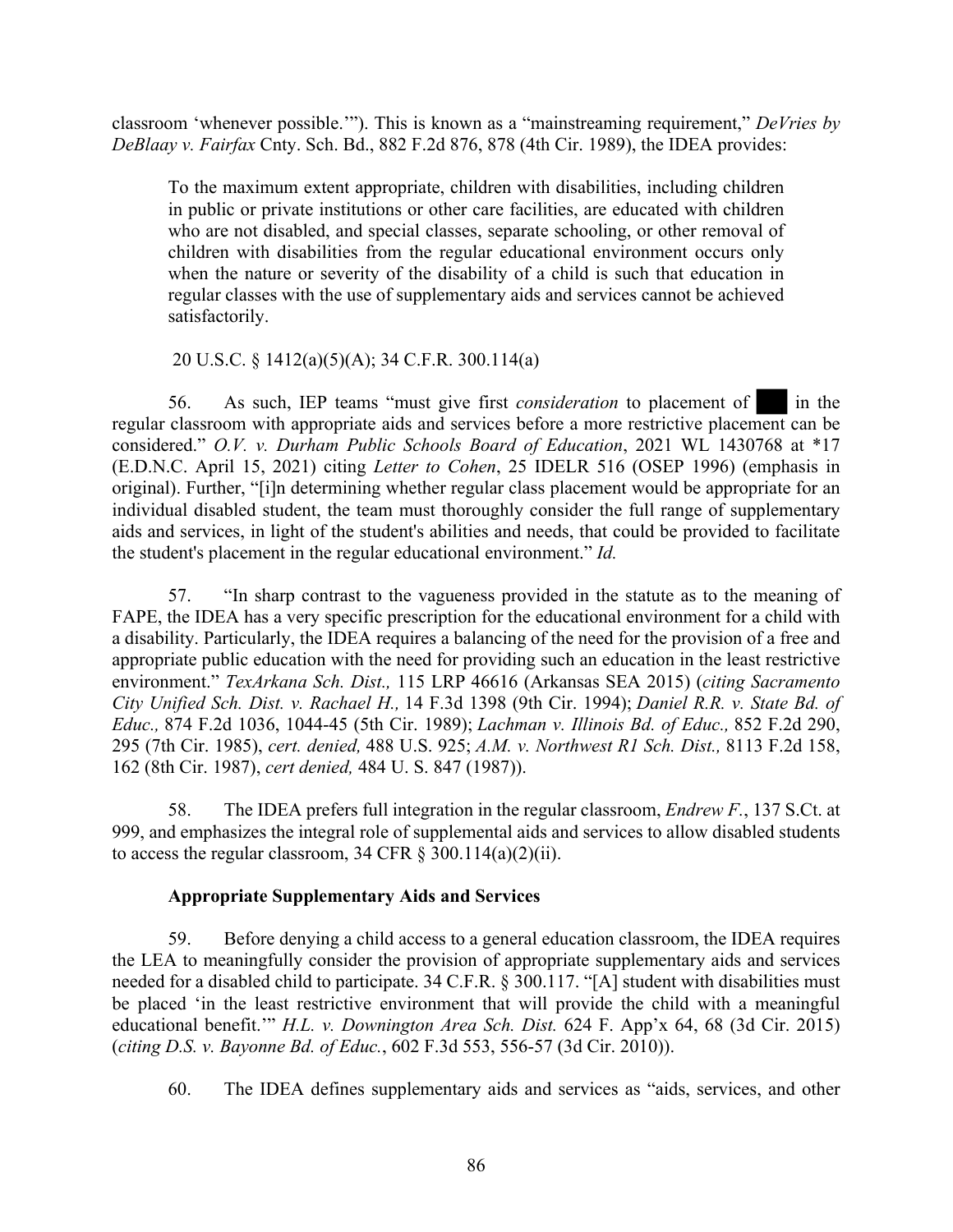supports that are provided in regular education classes or other education-related settings to enable children with disabilities to be educated with nondisabled children to the maximum extent appropriate in accordance with Section  $1412(a)(5)$  of this title." 20 U.S.C. § 1401(33).

61. Examples of "supplementary aids and services" include "modifications to the regular class curriculum, assistance of an itinerant teacher with special education training, special education training for the regular teacher, use of computer-assisted devices, provision of note takers, and use of a resource room." *OSEP Memorandum 95-9* (Nov. 23, 1994); *see also P. ex rel. Mr. P. v. Newington Bd. of Educ.*, 512 F. Supp. 2d 89, 104 (D. Conn. 2007) (identifying the following supplementary aids and services considered by the IEP Team: assistance of two (2) paraprofessionals on a routine basis; co-teaching; program modifications and adaptions to accommodate the student's needs; modification of the regular curriculum).

62. When considering a child's placement, "the school 'must consider the whole range of supplemental aids and services, including resource rooms and itinerant instruction,' speech and language therapy, special education training for the regular teacher, behavior modification programs, or any other available aids or services appropriate to the child's particular disabilities. The school must also make efforts to modify the regular education program to accommodate a disabled child." *Oberti v. Bd. of Educ. of Borough of Clementon Sch. Dist.*, 995 F.2d 1204, 1216 (3d Cir. 1993) (citations omitted) (quoting *Greer v. Rome City Sch. Dist.*, 950 F.2d 688, 696 (11th Cir. 1991)).

63. A child may not be "removed from education in age-appropriate regular classrooms solely because of needed modifications in the general education curriculum." 34 C.F.R. § 300.116(e). Nor may a school district rely solely on the following factors when determining a child's placement: category of disability; severity of disability; configuration of delivery system; availability of educational or related services; availability of space; and administrative convenience; rather, "the student's IEP forms the basis for the student's placement decision." *OSEP Memorandum 95-9* (1994).

64. The Fourth Circuit in *DeVries v. Fairfax County School Board* emphasized that the mainstreaming of children with disabilities is "not only a laudable goal but is also a requirement of the Act" and adopted the *Roncker* standard. *DeVries*, 882 F.2d. at 879 (citing *Roncker v. Walter*, 700 F.2d 1058, 1063 (6th Cir. 1983) (requiring a court to "determine whether the services which make that placement [at a segregated facility] superior could be feasibly provided in a nonsegregated setting")).

65. When adopting the *Roncker* standard, the *DeVries* Court, identified three factors that could defeat the presumption of a general education classroom placement: (1) the disabled child would not benefit from mainstreaming; (2) any marginal benefits received from mainstreaming are far outweighed by the benefits gained from services that could not be feasibly provided in the non-segregated setting; or (3) the disabled child is a disruptive force in the nonsegregated setting. *DeVries*, 882 F.2d at 876; *see also Daniel R.R. v. Bd. of Educ.*, 874 F.2d 1036, 1048 (5th Cir. 1989) (incorporating a modification of the *Roncker* standard). The child "need not master the general-education curriculum for mainstreaming to remain a viable option"; "[r]ather, the appropriate yardstick is whether the child, with appropriate supplemental aids and services,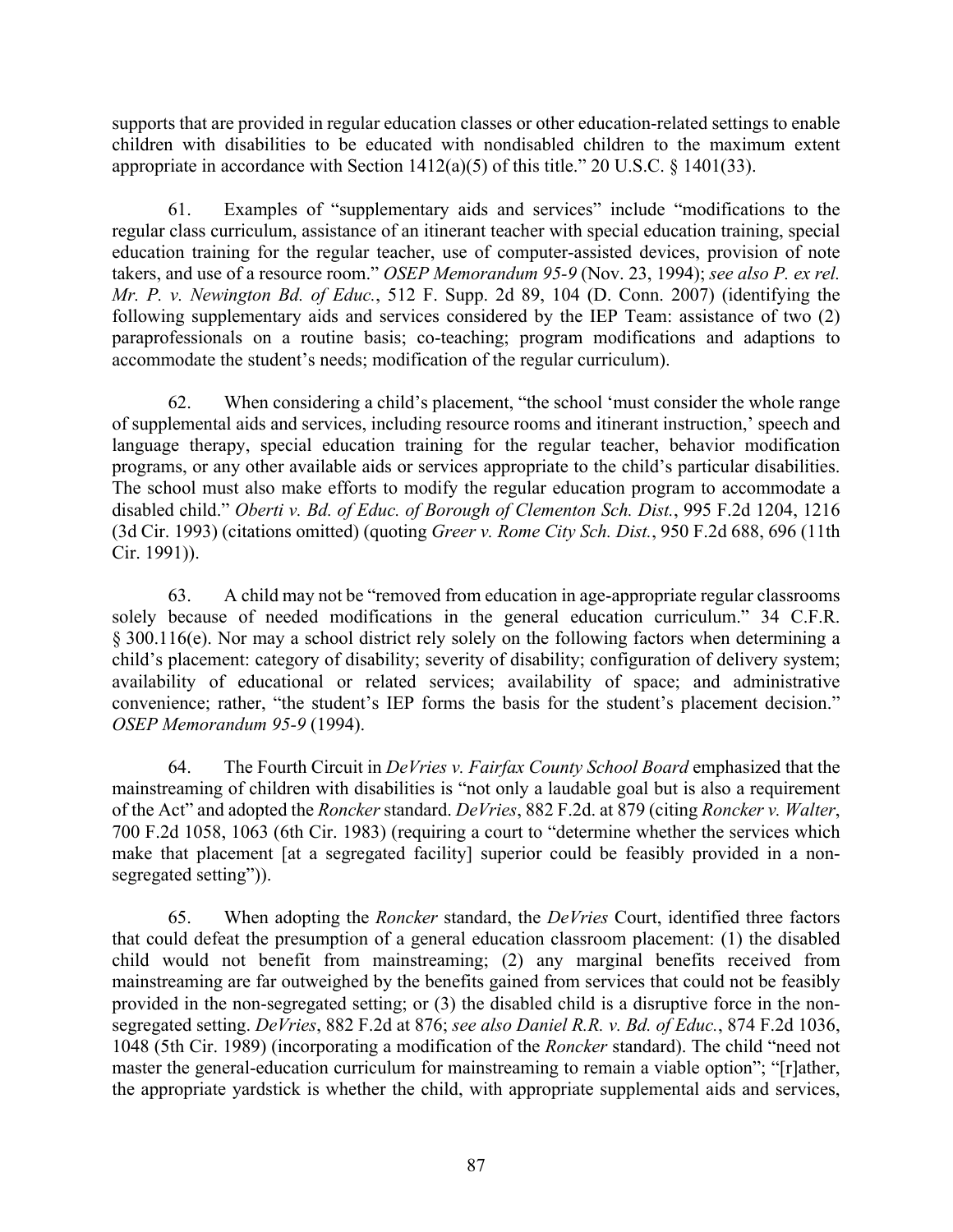can make progress toward the IEP's goals in the regular education setting." *L.H. v. Hamilton Cnty. Dep't of Educ.*, 900 F.3d 779, 793 (6th Cir. 2018).

66. A school district may consider the impact of the student's behavior on other students when determining if removal from general education is warranted, but courts typically only find in favor of the district only when the student's behavior is extremely disruptive. *See Hartmann by Hartmann v. Loudoun Cty. Bd. of Educ.*, 118 F.3d 996, 999 (4th Cir. 1997) (holding non-verbal eleven year old child who regularly "engaged in daily episodes of loud screeching and other disruptive conduct such as hitting, pinching, kicking, biting, and removing his clothing" could be removed from general education after the district had engaged in multiple efforts to educate him in the general education setting, including "carefully select[ing] his teacher, hir[ing] a full-time aide to assist him, and put[ting] him in a smaller class with more independent children," as well as additional training for staff, consultants brought in to develop the IEP, and continuous modification of his curriculum to "ensure it was properly adapted to his needs."); *see also A.G. ex rel. S.G. v. Wissahickon Sch. Dist.,* 374 F. App'x 330 (3d Cir. 2010) (finding that a non-verbal, highly distractible teenager who was unable to identify letters or numbers, struggled with dressing, eating, and grasping a pencil and who was not yet toilet trained could not be satisfactorily educated in a classroom even with supplementary aids and services).

67. The Department of Justice (DOJ) found students in a segregated emotionalbehavioral program were provided inferior education services. The DOJ advised the schools needed to consider the supplemental aids and services the students required to be integrated into the regular education setting. *Letter to Deal and Olens*, 8 GASLD 99 (DOJ 2015).

68. Because of the manifestations of her disabilities, has been removed from the regular education setting for being disruptive. With appropriate specially designed instruction appropriately implemented and supplementary aids and supports, does not have to be removed from the regular education classroom and she can continue to access the general curriculum without disrupting her peers.

## **Evaluations**

69. Prior to the development of the IEP, comprehensive formal and informal evaluations as conducted to determine the student's academic and functional needs. With this information along with other pertinent information in the student's educational record, the IEP team develops the IEP and BIP. The IEP team must complete the re-evaluation process at least every three years, or more often if a parent requests a reevaluation. 20 U.S.C. § 1415(a)(2).

70. When s Parents requested a reevaluation "to determine the child's educational needs . . . the public agency must either conduct the reevaluation or provide notice to the parents as to why the public agency believes a reevaluation is unnecessary." 71 Fed. Reg. 46,644 (2006).

71. The evaluation must be sufficiently comprehensive to identify all of s special education needs, whether or not commonly linked to the disability category in which has been identified. 20 U.S.C. 1414(b)(1)-(3), 1412(a)(6)(B); 34 CFR 300.304.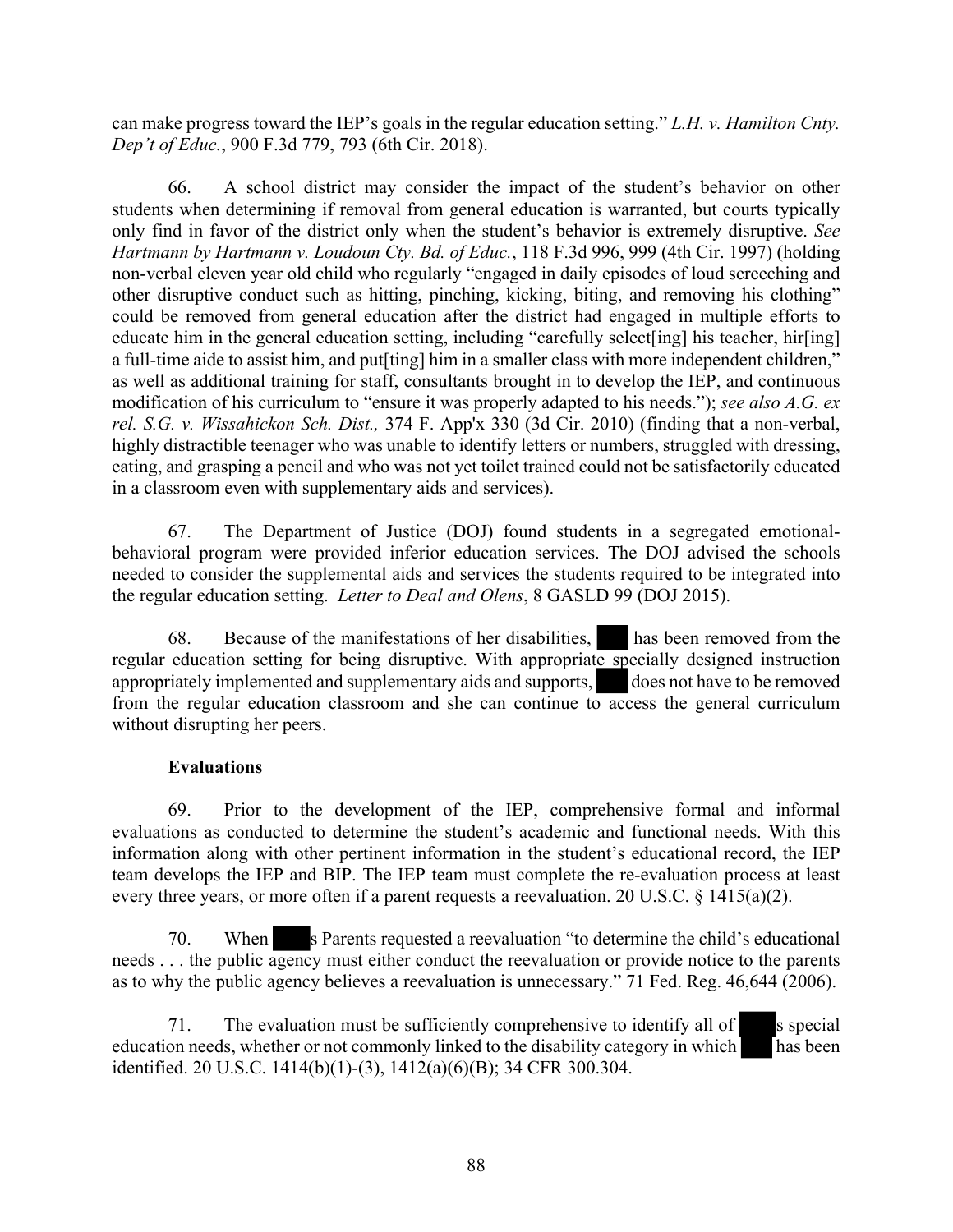72. The IDEA mandates the "assessment tools and strategies that provide relevant information that directly assists persons in determining the educational needs of  $\lceil \cdot \cdot \rceil$  are provided." 20 U.S.C. § 1414(b)(3)(C).

73. A district must also examine "[w]hether any additions or modifications to the special education and related services are needed to enable [**1899** to meet the measurable annual goals set out in the IEP of  $\lceil \cdot \rceil$  and to participate, as appropriate, in the general education curriculum." 34 CFR § 300.305 (a)(2)(iii)(iv).

74. "Because an IEP must be tailored to the student's reasonably known needs at the time it is offered, the underlying evaluation of the student is fundamental to creating an appropriate educational program." *Z.B. v. Dist. of Columbia*, 888 F.3d 515, 523 (D.C. Cir. 2018).

75. "The evaluation requirement 'serves a critical purpose: it allows the child's IEP Team to have a complete picture of the child's functional, developmental, and academic needs, which in turn allows the team to design an individualized and appropriate educational plan tailored to the needs of the individual child.'" *Z.B.*, 888 F.3d at 523 (quoting *Timothy O. v. Paso Robles Unified Sch. Dist.*, 822 F.3d 1105, 1119 (9th Cir. 2016)).

76. The failure to conduct an evaluation integral to understanding the student's needs "is a serious procedural violation because it may prevent the IEP team from obtaining necessary information about the student's [identified needs], leading to their being addressed in the IEP inadequately or not at all." *S.S. v. Bd. of Educ. of Hartford Cnty.*, \_\_ F.Supp.3d \_\_\_, 2020 WL 6290664 (Oct. 27, 2020) (*quoting R.E. v. New York City Dept. of Educ.*, 694 F.3d 167, 190 (2d Cir. 2012)); *accord Z.B. v. D.C.*, 888 F.3d 515, 524 (D.C. Cir. 2018).

77. Applying *Endrew F.*, the court must ask whether the school district "adequately evaluated [the student's] particular needs and offered her an IEP tailored to what it knew or reasonably should have known of her disabilities at the time." *Z.B.*, 888 F.3d at 524 (citing *Endrew F.*, 137 S.Ct. at 999). The answer in this case is no.

78. WCPSS failed to conduct comprehensive evaluations necessary to identify academic and functional needs before developing her IEPs and BIPs. This impacted both the Parents and the other IEP team members ability to meaningfully participate at the IEP meeting and develop appropriate educational programming for

## **Appropriately Ambitious IEP Goals**

79. "The adequacy of a given IEP turns on the unique circumstances of the child for whom it was created." *Endrew F.*, 137 S.Ct. at 1001. The IEP must give  $\blacksquare$  "the chance to meet challenging objectives" and "[a child's] educational program must be appropriately ambitious in light of his [or her] circumstances, just as advancement from grade to grade is appropriately ambitious for most children in the regular classroom." *See id.* at 1000.

80. "The goals may differ, but every child should have the chance to meet challenging objectives." *Enter. City Bd. of Educ. v. S.S.,* No. 1:19-CV-748-ALB, 2020 WL 3129575, at \*5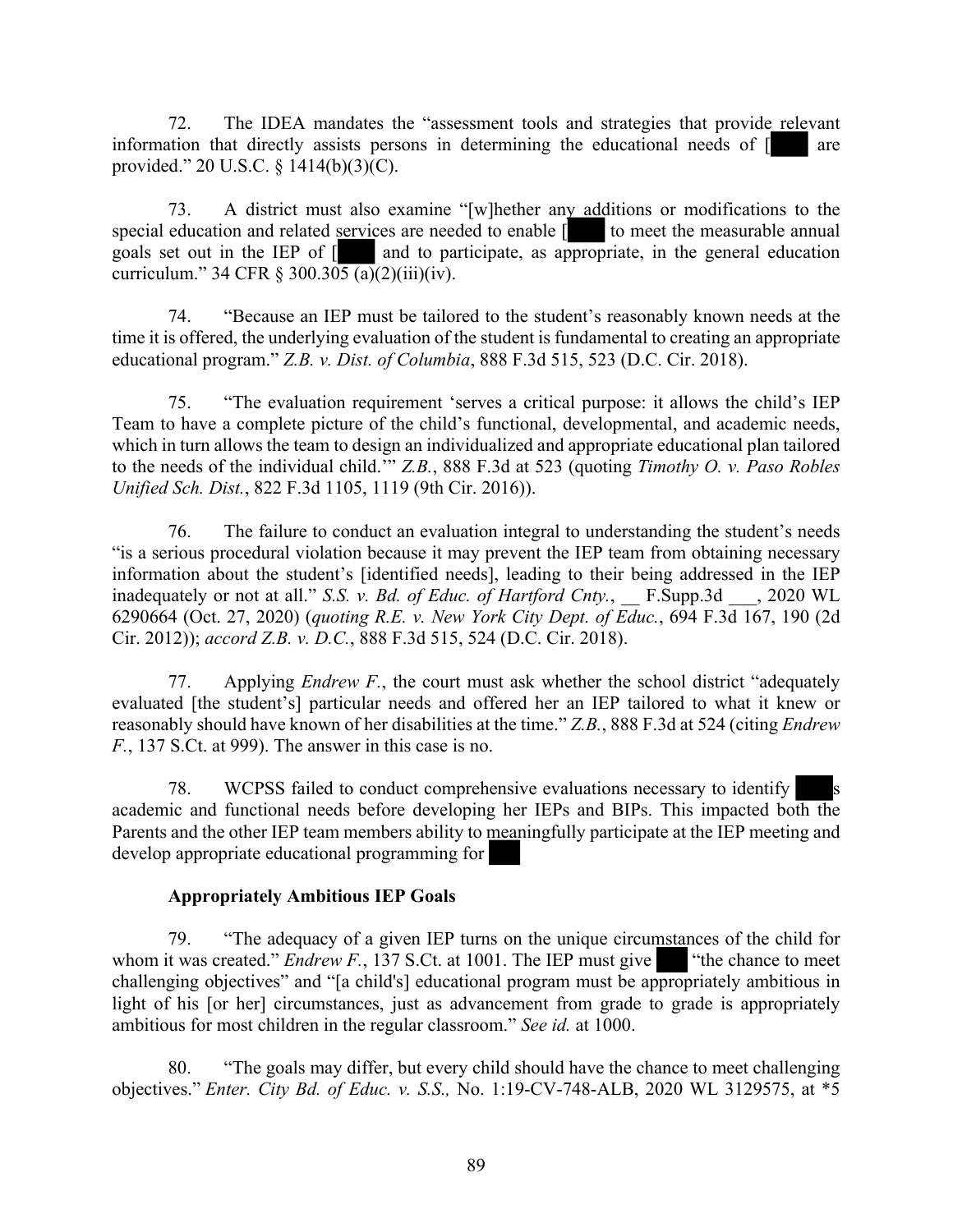(M.D. Ala. June 12, 2020) (*citing* Endrew F., 137 S.Ct. at 1000; *Endrew F. ex rel. F. v. Douglas Cty Sch. Dist. RE 1*, 290 F. Supp. 3d 1175, 1184 (D. Colo. 2018) (mere "updates" or "minor or slight increases" in goals are insufficient)).

81. School districts must use methods that have proven to be effective with the student based on the student's unique needs, not necessarily the method with the greatest body of research. 71 Fed. Reg. 46,665 (2006). Even if the EBS program was research-based and worked for other behaviorally challenged students, it was not the appropriate program for

82. Where an IEP team does not incorporate the evaluative materials and evidence of the student's needs when drafting an IEP, the IEP is not designed to enable a student to make progress in light of her unique educational needs. *S.B. v. New York City Dept. of Education*, 70 IDELR 221, 117 LRP 41951 (E.D.N.Y. 2017) (ignoring the student's deficiencies relevant to her education needs outlined in a psychoeducational report when drafting the IEP).

83. The failure to address known deficiencies results in an absence of goals in areas of need and unattainable goals. *Id.; see also A.D. v. Creative Minds International Public School*, 120 LRP 30541 (D.C., August 14, 2020) (*citing Endrew F. v. Douglas Cty. Sch. Dist*., 290 F. Supp. 3d 1175, 1183-84 (D. Colo. 2018) and concluding the IEP was inappropriate given the students' needs in math and the absence of math goals in the student's IEP).

84. When a school "completely ignor[es] the evidence" of a student's deficit, "and ignor[es] the parent's request" for the needed support to address the deficit, "the IEP created by [the school district] cannot 'have reasonably been calculated to enable a child to make progress appropriate in light of the child's circumstances.'" *Capistrano Unified School District v. S.W*, 77 IDELR 137, 120 LRP 28361, (C.D. Cal., 2020) (*quoting Endrew F*., 137 S.Ct. at 1001).

85. WCPSS ignored s deficits in pragmatic language and her non-verbal learning disability.

86. In addition, the staff at was not adequately trained to deal with the complexity of s disabilities. The IDEA and federal regulations repeatedly require school districts to provide professional development to enable school staff to use scientifically based instructional practices and behavioral interventions, 20 U.S.C.  $\S$  1400(c)(5)(E). Educational agencies must "ensure that all personnel necessary to carry out Part B of the Act are appropriately and adequately prepared." 34 C.F.R. § 300.207.

## **Related Services**

87. The IDEA defines related services as "transportation and such developmental, corrective, and other supportive services as are required to assist a child with a disability to benefit from special education." 34 C.F.R. § 300.34(a). These services include "speech-language pathology and audiology services, psychological services, [and] physical and occupational therapy." 34 C.F.R. § 300.34(a).

88. Every IEP must contain: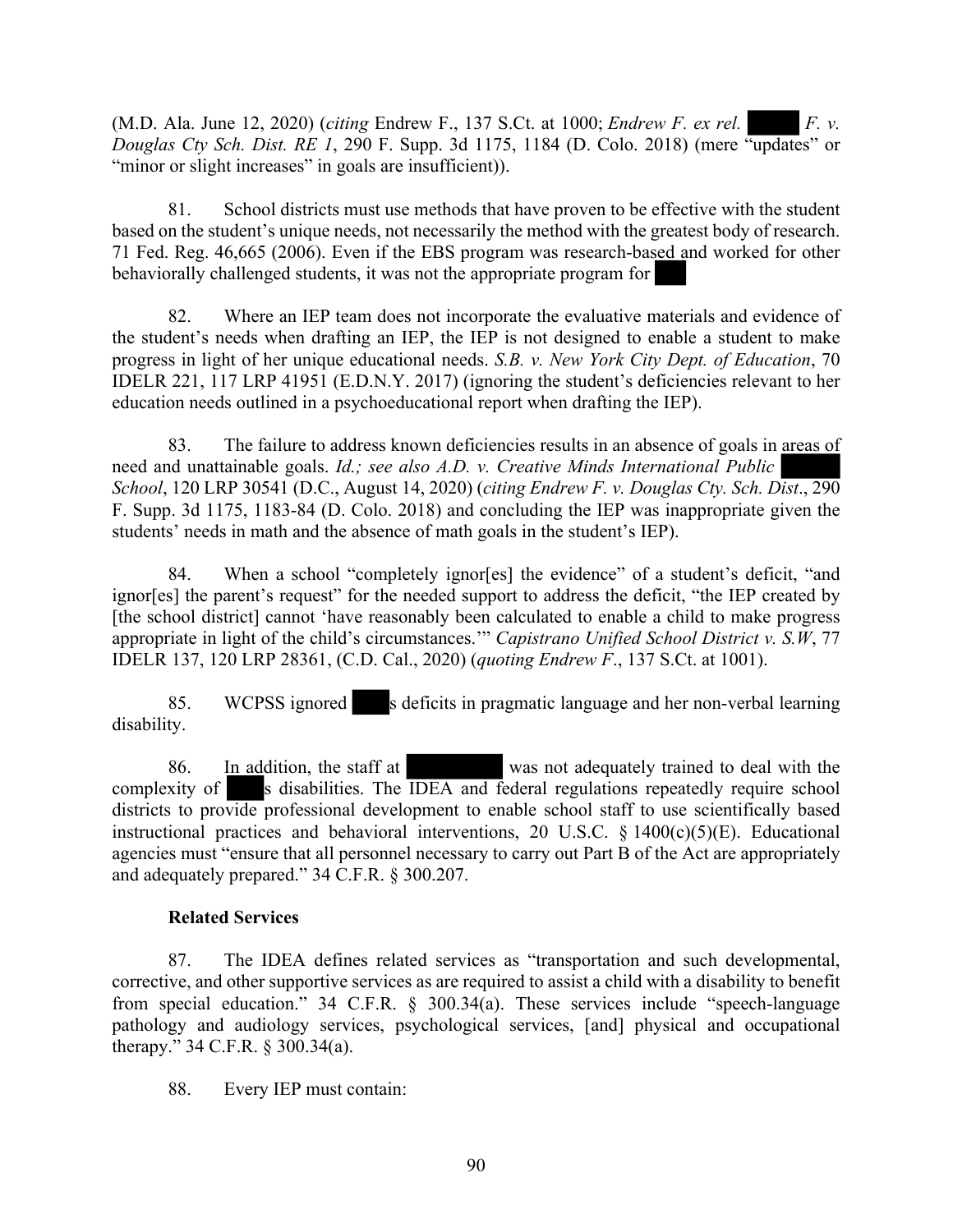A statement of the special education and related services and supplementary aids and services, based on peer-reviewed research to the extent practicable, to be provided to the child, or on behalf of the child, and a statement of the program modifications or supports for school personnel that will be provided to enable the child—

- (i) To advance appropriately toward attaining the annual goals;
- (ii) To be involved in and make progress in the general education curriculum in accordance with [34 C.F.R.  $\S 300.34(a)(1)$ ], and to participate in extracurricular and other nonacademic activities; and
- iii) To be educated and participate with other children with disabilities and nondisabled children in the activities described in this section.

34 C.F.R. § 300.320(a)(4).

89. s IEPs failed to contain the necessary related services of counseling and speech-language services for pragmatic language. WCPSS also inappropriately reduced articulation speech services without reevaluating her needs.

#### **Implementation**

90. Under the IDEA, a school district is required to implement all components of a student's IEP. 34 CFR 300.323 (c).

91. The Fourth Circuit held in *Sumter County Sch. Dist. 17 v. Heffernan*, 642 F.3d 478, 484 (4th Cir. 2011), "a material failure to implement an IEP, or, put another way, a failure to implement a material portion of an IEP, violates the IDEA." *See Van Duyn ex rel. Van Duyn v. Baker Sch. Dist. 5J*, 502 F.3d 811, 822 (9th Cir. 2007) ("[A] material failure to implement an IEP violates the IDEA."); *Neosho R-V Sch. Dist. v. Clark*, 315 F.3d 1022, 1027 n.3 (8th Cir. 2003) ("[W]e cannot conclude that an IEP is reasonably calculated to provide a free appropriate public education if there is evidence that the school actually failed to implement an essential element of the IEP that was necessary for the child to receive an educational benefit."); *Houston Indep. Sch. Dist. v. Bobby R.*, 200 F.3d 341, 349 (5th Cir. 2000) ("[A] party challenging the implementation of an IEP must show more than a de minimis failure to implement all elements of that IEP, and, instead, must demonstrate that the school board or other authorities failed to implement substantial or significant provisions of the IEP.").

92. "The Supreme Court has described the IEP as "[t]he primary vehicle for implementing the [ ] congressional goals" identified in IDEA. It follows that a school district's adherence to the prescribed IEP is essential to a child's educational development under IDEA." *Holman v. D.C.*, 153 F. Supp. 3d 386, 393 (D.D.C. 2016) (*citing Honig v. Doe*, 484 U.S. 305, 311, 108 S.Ct. 592, 98 (1988)).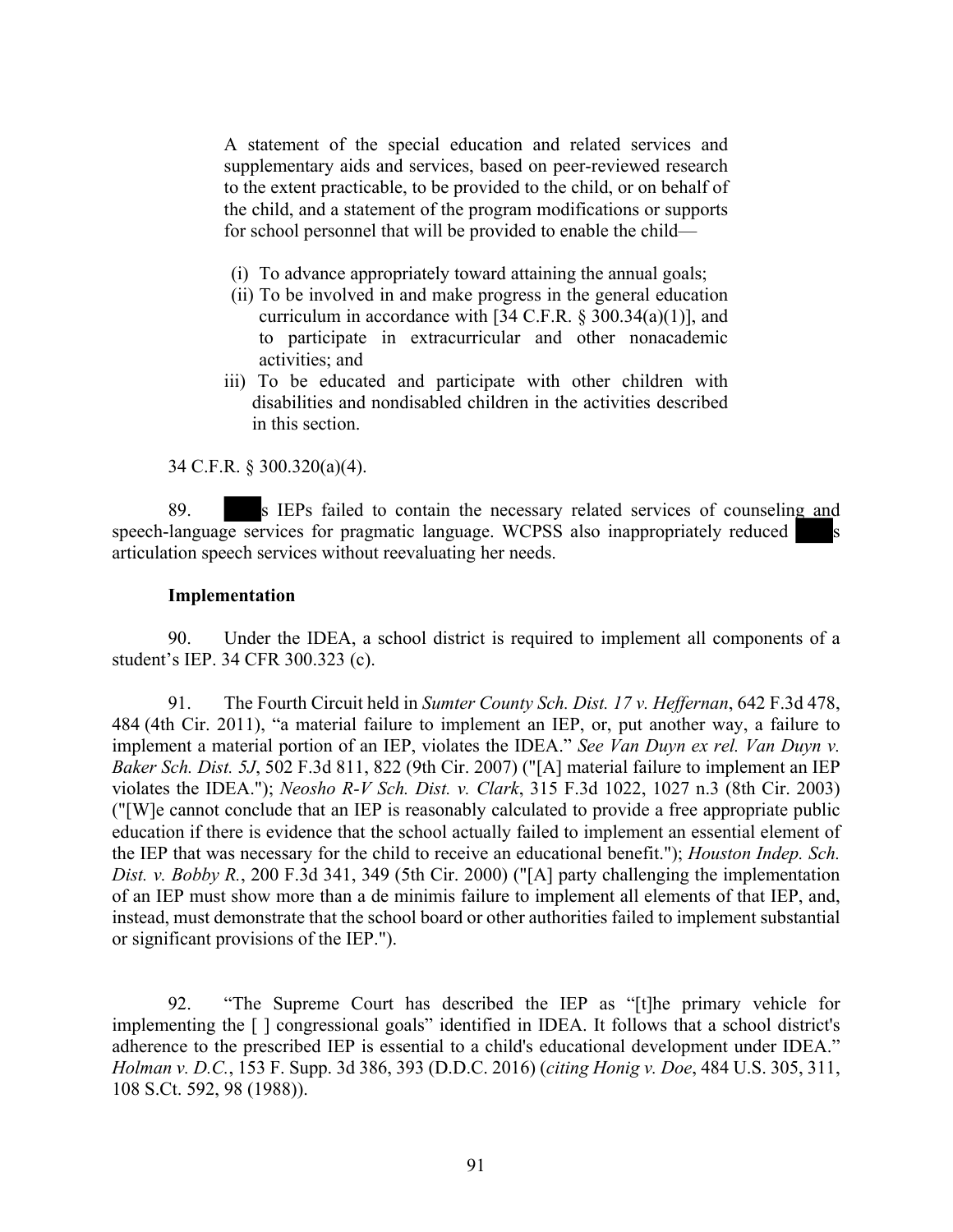93. However, "the materiality standard does not require that the child suffer demonstrable educational harm in order to prevail on a failure-to-implement claim." *Wilson v. D.C.*, 770 F.Supp.2d 270, 275 (D.D.C.2011) (internal citations omitted) (*citing Van Duyn*, 502 F.3d at 822). "In deciding if [a] failure [to implement the IEP] was material, '[c]ourts ... have focused on the proportion of services mandated to those actually provided, and the goal and import (as articulated in the IEP) of the specific service that was withheld.'" *Turner v. D.C.*, 952 F. Supp. 2d 31, 40 (D.D.C. 2013) (*citing Wilson v. D.C.*, 770 F.Supp.2d 270, 275 (D.D.C. 2011)).

94. "Since proof of harm is not required under these circumstances, it follows that a material deviation from the prescribed IEP is *per se* harmful under IDEA. *See Van Duyn,* 502 F.3d at 822. The "crucial measure" under the materiality standard is the "proportion of services mandated to those provided" and not the type of harm suffered by the student…." *Holman*, 153 F. Supp. 3d at 393–94. "Courts should therefore view deviations from the IEP 'with a critical eye to ensure that motivations other than those compatible with the statute, such as bureaucratic inertia, are not driving the decision.'" *L.J. by N.N.J. v. Sch. Bd. of Broward Cty.*, 927 F.3d 1203, 1215 (11th Cir. 2019) (*quoting John M. v. Bd. of Ed. of Evanston Township High Sch. Dist.*, 502 F.3d 708, 715(7th Cir. 2007)).

95. WCPSS failed to appropriately implement s IEPs and BIPs which caused her educational regression and emotional harm.

## **Remedies**

96. The IDEA confers "'broad discretion' on the court in fashioning an appropriate remedy." *M.S. ex rel. Simchick v. Fairfax Cnty. Sch. Bd.*, 553 F.3d 315, 325 (4th Cir. 2009) (*quoting Burlington v. Dep't of Educ. of Mass.*, 471 U.S. 359, 369 (1996)). As the Court in *Burlington* opined, "[I]t seems clear beyond cavil that 'appropriate' relief' should avoid an "empty" victory," if a school district has failed to meet its obligation; otherwise, "the child's right to a free appropriate public education, the parents' right to participate fully in developing a proper IEP, and all of the procedural safeguards would be less than complete." *Id.*

97. "Courts fashioning discretionary equitable relief under [the] IDEA must consider all relevant factors . . .". *Florence Cnty. Sch. Dist. Four v. Carter*, 510 U.S. 7, 16 (1993).

98. All relevant factors have been considered in determining the appropriate relief to award Petitioners for WCPSS procedural and substantive violations of right to a free and appropriate public education.

### **Private School Tuition Reimbursement**

99. The Supreme Court has established a two-part test to determine whether a district is required to reimburse parents for their expenditures for private school: (1) was the IEP proposed by the school district inappropriate; and (2) was the private placement appropriate to meet the child's needs. *Sch. Comm. of Burlington v. Dep't of Educ. of Mass.*, 471 U.S. 359, 370–71 (1985). The reimbursement provision of the IDEA prescribes that a school district may be required to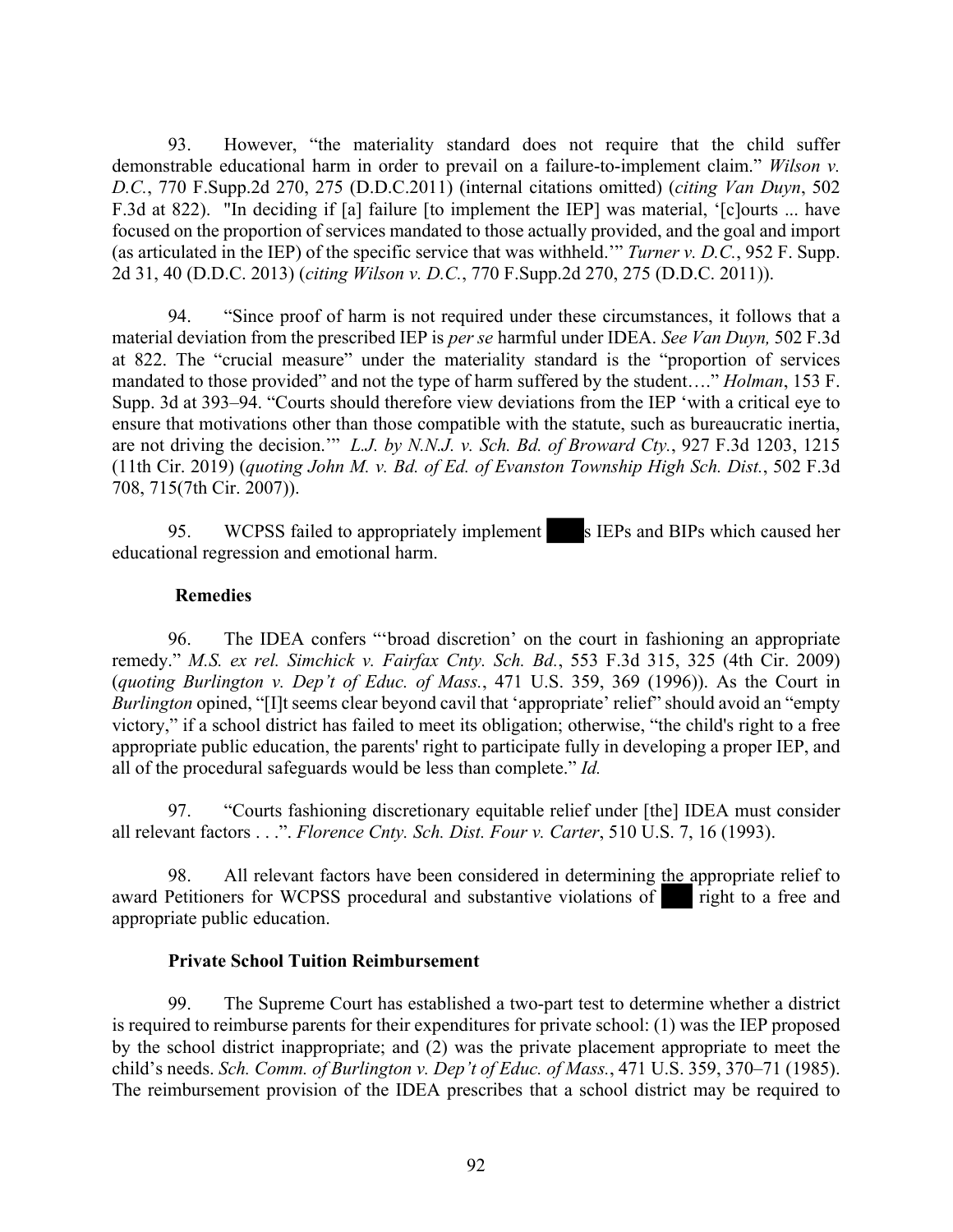reimburse the parents for tuition the parents paid as a result of the school district's failure to meet its obligations. *Id.*

100. Parents who "unilaterally change their child's placement...without the consent of state or local school officials, do so at their own financial risk." *Florence Cty. Sch. Dist. Four v. Carter By & Through Carter*, 510 U.S. 7, 15 (1993). Parents challenging an IEP are entitled to reimbursement only if the Court "concludes both that the public placement violated IDEA and the private school placement was proper under the Act." *James M. ex rel. Sherry M. v. Hawai'i*, 803 F. Supp. 2d 1150, 1157 (D. Haw. 2011) (citing *Forest Grove Sch. Dist. v. T.A.*, 557 U.S. 230  $(2009)$ ).

101. For reimbursement to be available, Petitioners must prove that their unilateral private placement is appropriate to meet the student's needs. *See M.S. ex rel. Simchick v. Fairfax Cty. Sch. Bd.*, 553 F.3d 315, 324 (4th Cir. 2009) (quoting *Carter v. Florence County Sch. Dist. Four*, 950 F.2d 156, 163 (4th Cir. 1991) (holding that like an IEP, a parental placement is appropriate if it is 'reasonably calculated to enable the child to receive educational benefits'). "A preponderance of the evidence standard applies to the question of a placement's appropriateness." *O.V.,* 2021 WL 1430768, at \*59*.*; *see* 20 U.S.C. § 1415(i)(2)(C)(iii).

102. Petitioners seeking reimbursement bear the burden of demonstrating that their private placement was appropriate, even if the IEP was inappropriate. *M.S. v. Yonkers Bd. of Educ.*, 231 F.3d 96, 104 (2d Cir. 2000). In doing so, Petitioners are not barred from reimbursement where a private school they choose does not meet the IDEA definition of a FAPE. *See* 20 U.S.C. § 1401(9). When an LEA fails to offer a FAPE and parents choose to unilaterally place their child in a private school, parents must seek appropriateness and not perfection.

#### *Appropriateness of the Private Placement at*

103. A parent's placement is deemed appropriate when it meets the standard of being "reasonably calculated to enable [the student] to receive educational benefits." *Frank G. v. Bd. of Educ. of Hyde Park,* 459 F.3d 356, 364 (2d Cir. 2006) (finding "no one factor is necessarily dispositive" and courts should take a totality of the circumstances approach when assessing appropriateness). A private placement meets this standard if it is "likely to produce progress, not regression." *Walczak,* 142 F.3d at 130 (internal quotation marks omitted).

104. "The IDEA requires a school district to reimburse a parent of a child with a disability the cost of enrollment in a private school if the school district has failed to offer a FAPE and the program is appropriate." *Wake Cty. Bd. of Educ. v. S.K. by & through R.K.*, No. 5:19-CV-497-BO, 2021 WL 2148660 at \*9 (E.D.N.C. May 26, 2021); *see* 20 U.S.C. § 1412(a)(10)(c); *see also A.B. ex rel. D.B. v. Lawson,* 354 F.3d 315, 320 (4th Cir. 2004) ("[W]hen a state fails to provide a FAPE, [a] child's parent[s] may remove the child to a private school and then seek tuition reimbursement from the state.") (internal cites omitted).

105. "To qualify for reimbursement under the IDEA, parents need not show that a private placement furnishes every special service necessary to maximize their child's potential." *O.V. v. Durham Pub. Sch. Bd. of Educ.,* No. 1:17CV691, 2021 WL 1430768 at \*58 *(citing Frank*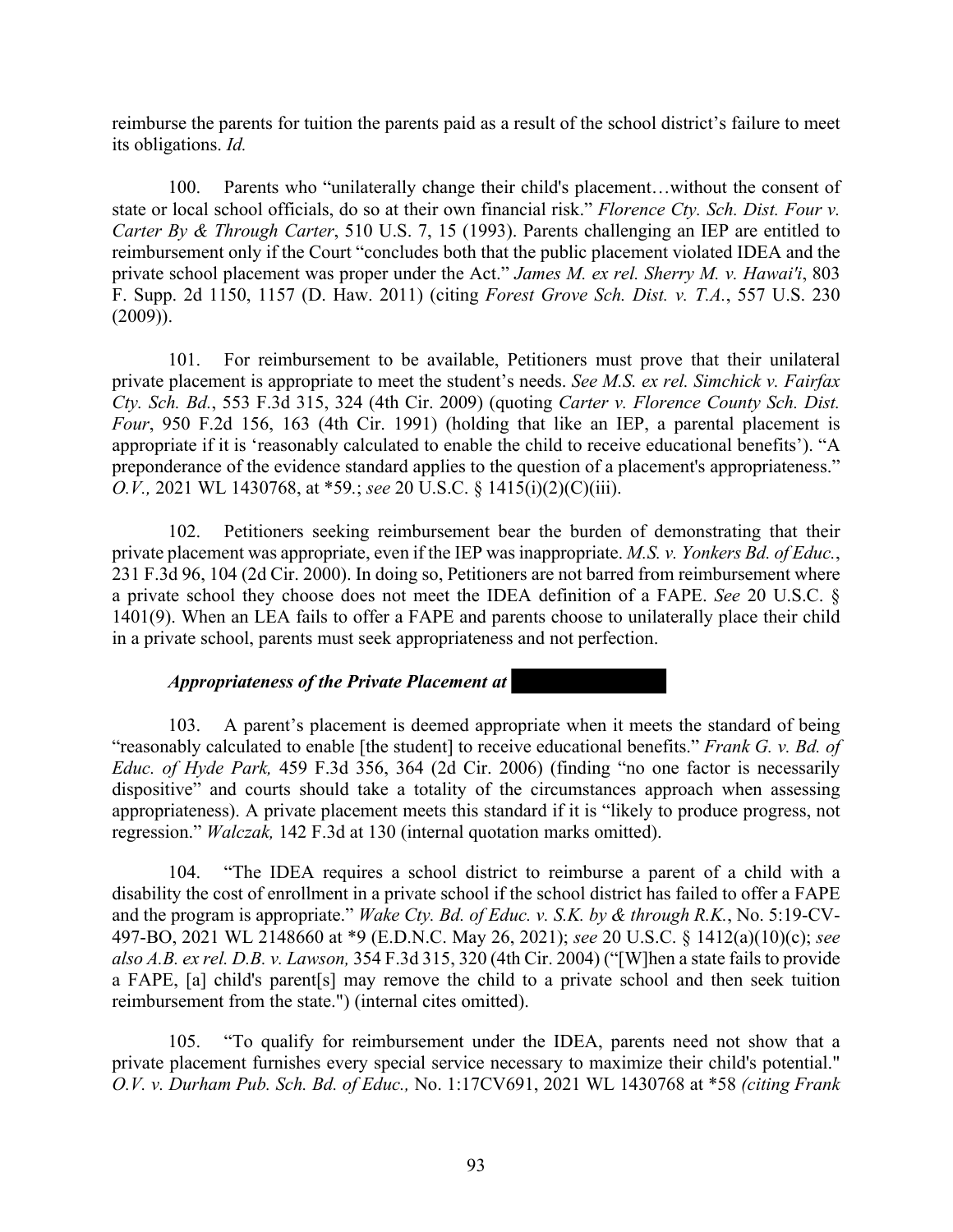*G. v. Board of Educ. of Hyde Park*, 459 F.3d 356, 365 (2d Cir. 2006); *see also id.* ("'The test for parents' private placement is not perfection.'").

106. "The parent may recover if (1) the proposed IEP was inadequate to offer the child a FAPE and (2) the private education services obtained by the parents were appropriate to the child's needs." *O.V.,* 2021 WL 1430768 at \*58 (internal citations omitted).

107. "A private school need not meet the IDEA definition of a FAPE for a parent to obtain reimbursement, and a parental placement is appropriate if it is reasonably calculated to enable the child to receive educational benefits." *S.K.*, 2021 WL 2148660, at \*9 (*citing M.S. ex rel. Simchick v. Fairfax Cty. Sch. Bd*, 553 F.3d 315, 324 (4th Cir. 2009) (internal quotation and citation omitted); *see also Florence Cty. Sch. Dist. Four v. Carter By & Through Carter*, 510 U.S. 7, 9-10 (1993) (holding a private school is not required to meet state standards); *Sumter Cty. Sch. Dist. 17 v. Heffernan ex rel. TH,* 642 F.3d 478, 488 (4th Cir. 2011) ("A parental placement is appropriate if 'the private education services obtained by the parents were appropriate to the child's needs.'").

108. "In evaluating the appropriateness of a private placement, the Court should consider, inter alia, the restrictiveness of the placement, *see, e.g., Sumter Cnty*., 642 F.3d at 488, as well as the child's actual progress at the private placement, *see M.S*., 553 F.3d at 327." *O.V.*, 2021 WL 1430768, at \*59; *see also L.H. v. Hamilton Cnty. Dep't of Educ.,* 900 F.3d 779, 797-798 (6th Cir. 2018) (concluding that private placement satisfied standard where "[the student] has made some academic progress at [the private school,] ... appears to be doing well behaviorally and socially, and the setting is certainly less restrictive than the [public school's proposed] placement") (emphasis omitted).

109. "The Fourth Circuit has made clear that parental testimony, even if 'not very extensive, and ... short on details and specifics,' can suffice to establish a placement's appropriateness." *O.V.*, 2021 WL 1430768, at \*61 (*citing Sumter Cnty.*, 642 F.3d at 489).

110. Petitioners have proved be a preponderance of the evidence that was an appropriate private school placement and that she received educational benefits in that placement.

### *Equitable Considerations for Reducing or Denying Tuition Reimbursement*

111. The IDEA provides three (3) reasons the cost of reimbursement may be reduced or denied:

- (1) failure to provide notice at the most recent IEP meeting or by providing a letter ten business days prior to removal that parents were rejecting the placement proposed by the district to provide FAPE to their child, including stating their concerns and their intent to enroll their child in a private school at public expense;
- (2) failure to make a child available for an evaluation that was properly noticed prior to the child's removal; or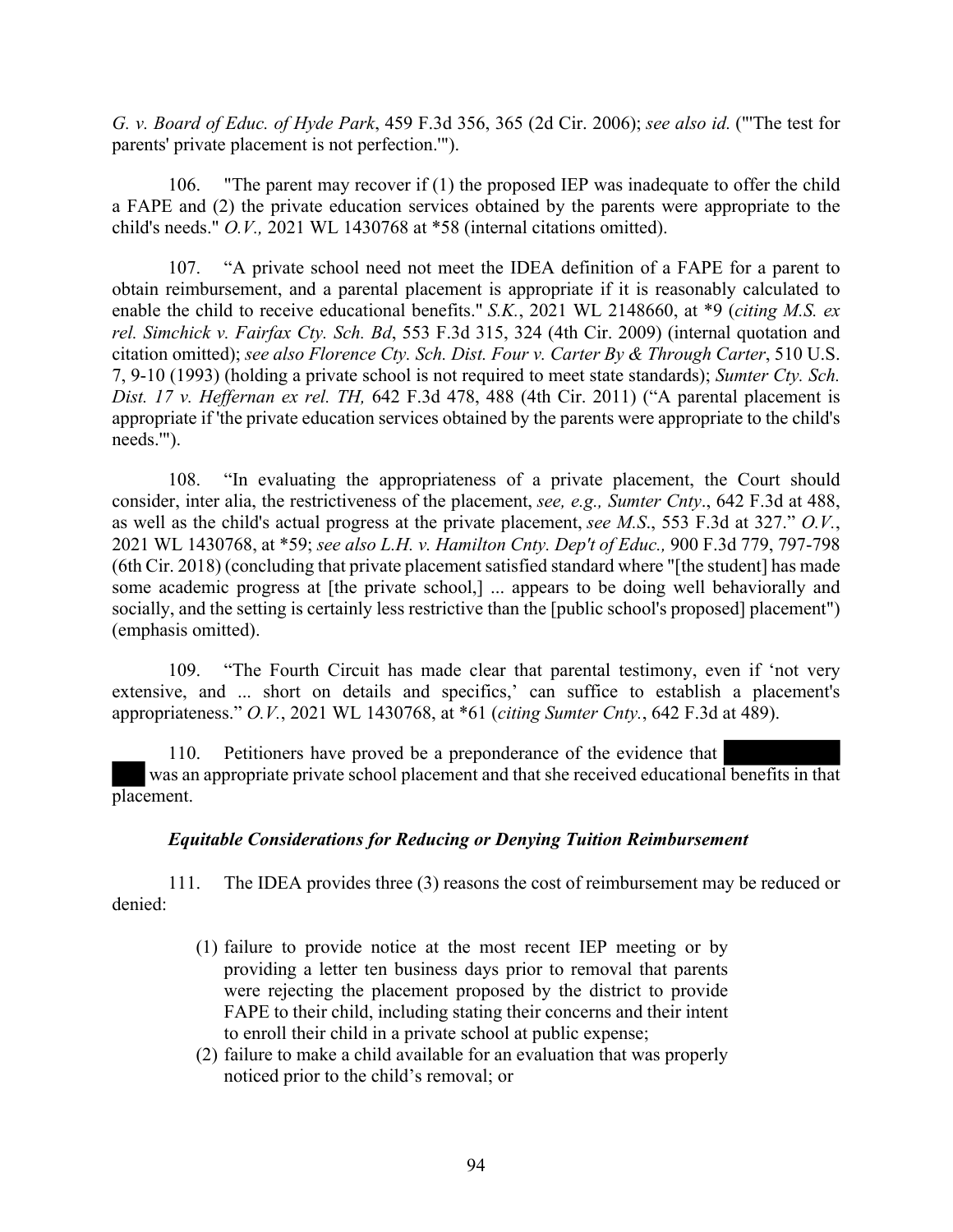### (3) a judicial finding of unreasonableness with respect to actions taken by the parents.

### 20 U.S.C. § 1412(a)(10)(C)(iii).

112. A hearing officer has discretion not to reduce or deny tuition reimbursement for the s Parents' failure to provide notice as required if compliance with clause (iii)(I) would likely result in serious emotional harm to the child. 20 U.S.C.  $\frac{\xi}{2}$  1412(a)(10)(C)(iv)(II)(bb).

113. "[A] finding that parents acted unreasonably may be grounds to reduce or deny a claim for tuition reimbursement." *S.K.*, 2021 WL 2148660, at \*10 (holding parent was not unreasonable and there were no grounds to reduce tuition reimbursement); *see* 34 C.F.R. §  $300.148(d)(3)$ . However, s "Parents are permitted to investigate private schools and even enroll their child in private school while still considering the options presented by the school district in good faith, all without losing their ability to seek relief for the school district's failure to provide FAPE." *S.K. v. WCPSS,* 17 EDC 08781, at \*19 (NC SEA 2019).

114. It is not unreasonable for parents to sign an enrollment contract for the upcoming year and provide a deposit in order to reserve a spot for the student prior to providing notice if the parents act reasonably and "cooperate with the district 'in its efforts to meet its obligations under the IDEA . . . their pursuit of a private placement is not a basis for denying their request for tuition reimbursement, even assuming . . . the parents never intended to keep the student in public school.'" *In re: Student with a Disability*, 114 LRP 23151 (NY SEA 2014) (quoting *C.L. v. Scarsdale Union Free Sch. Dist.*, 744 F.3d 826, 840 (2d Cir. 2014)); *see, e.g.*, *A.R. v. New York City Dep't of Educ.*, 2013 WL 5312537 at \*9 (S.D.N.Y. Sept. 23, 2013) (rejecting the district's pretention "to have peered into the Plaintiff's mind and ascertained that she 'never seriously considered sending the Student to a public placement'").

115. "Important to the equitable consideration is whether  $\lceil \cdot \rceil$  s Parents] obstructed or were uncooperative in the school district's efforts to meet its obligations under the IDEA." *C.L.*, 744 F.3d at 840; *see also Warren G. ex rel. Tom G. v. Cumberland Cnty. Sch. Dist.*, 190 F.3d 80, (3d Cir. 1999) (reversing the district court and holding "vigorous advocacy" is not a basis for reducing reimbursement as the parents' conduct obstructed the district from offering an appropriate IEP). S Parents were not obstructionists, but rather were cooperative with WCPSS' effort to meet its obligations under the IDEA.

116. Rather than "pretend to peer into the [parent's] mind," courts look at the actions of the parents. *A.R.*, 2013 WL 5312537 at \*9 (noting the parent's attendance at the IEP meeting and willingness to tour the proposed school); *see also R.K. ex rel. R.K. v. New York City Dep't of Educ.*, 2011 WL 1131492 (E.D.N.Y. 2011) (pointing to the parents' history of working with the district, parents properly communicating their concerns to the district, providing private evaluations to assist the IEP team in developing an appropriate IEP).

117. Courts "decline<sup>[]</sup> to infer bad faith on the part of the [parent], who sought to educate themselves about various school options and to make arrangements to preserve her options should the [district's] recommended placement prove to be inadequate." *R.K.*, 2011 WL 1131492 at \*30.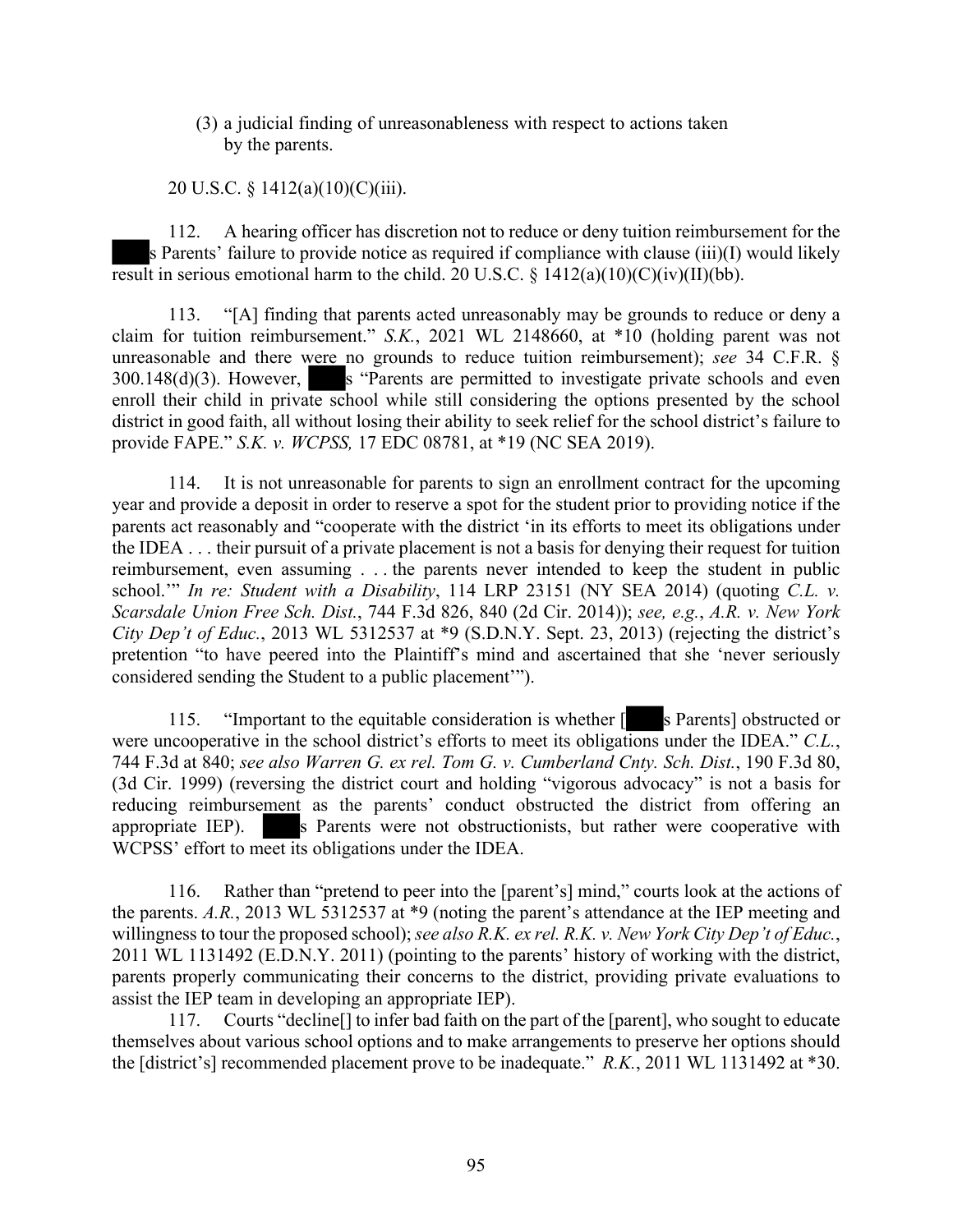118. Petitioners' conduct was suggestive that they had predetermined placement in the private school before giving the requisite 10-day notice to Respondent. One exception might avail them relief from the notice requirement, which is that would likely suffer severe emotional harm if she remained in the EBS placement.

119. Petitioners proffered expert testimony including streating psychiatrist about the emotional harm that suffered while placed in the EBS classroom because of the seclusions. Respondent's expert, psychiatrist Dr. did not opine whether had post-traumatic stress disorder <u>due to</u> the seclusions or her placement in the EBS classroom. Instead, Dr. stated that Dr. could not diagnosis post-traumatic stress disorder because only a psychiatrist or therapist could make this diagnosis. Tr. vol. 10, pp. 1949:18-1950:8.

120. None of the experts were asked if would suffer serious emotional harm if she continued in the placement until the January IEP meeting, so the Undersigned is unable to determine if would "likely" suffer serious emotional harm in the EBS classroom prior to the January 2020 IEP meeting.

121. Regardless, based on the totality of the circumstances, s Parents actively participated and cooperated with WCPSS in the development of the January 2020 IEP and BIP. Had WCPSS complied with its obligations under the IDEA and developed an appropriate IEP and BIP, Petitioners would have no valid claim to tuition reimbursement. Moreover, any misconduct by the Parents' is far outweighed by that of WCPSS; therefore, the tuition reimbursement will not be reduced.

## **Compensatory Education and Related Services**

122. "The relief granted by courts under section  $1415(i)(2)(C)(iii)$  is primarily compensatory education. Compensatory education, however, is not defined within the IDEA and is a judicially created remedy. It is intended as 'a remedy to compensate [the student] for rights the district already denied ... because the School District violated [the] statutory rights while [the student] was still entitled to them.'" *Ferren C. v. Sch. Dist. of Philadelphia*, 612 F.3d 712, 717 (3d Cir. 2010) (*citing Lester H. v. Gilhool*, 916 F.2d 865, 872(3d Cir. 1990)).

123. "That equitable authority, this court has held, must include the power to order 'compensatory education"—that is, education services designed to make up for past deficiencies in a child's program. *Boose v. D.C.*, 786 F.3d 1054, 1056 (D.C. Cir. 2015) (*citing Reid ex rel. Reid v. District of Columbia,* 401 F.3d 516, 522–23 (D.C.Cir.2005)).

124. "Compensatory education involves discretionary, prospective, injunctive relief crafted by a court to remedy what might be termed an educational deficit created by an educational agency's failure over a given period of time to provide a FAPE to a student." *G ex rel. RG v. Fort Bragg Dependent Sch.*, 343 F.3d 295, 309 (4th Cir. 2003).

125. "[W]hereas ordinary IEPs need only provide 'some benefit,' compensatory awards must do more—they must *compensate." Reid*, 401 F.3d at 525 (*emphasis in original)*.

126. Although "ordinary [educational programs] need only provide 'some benefit,'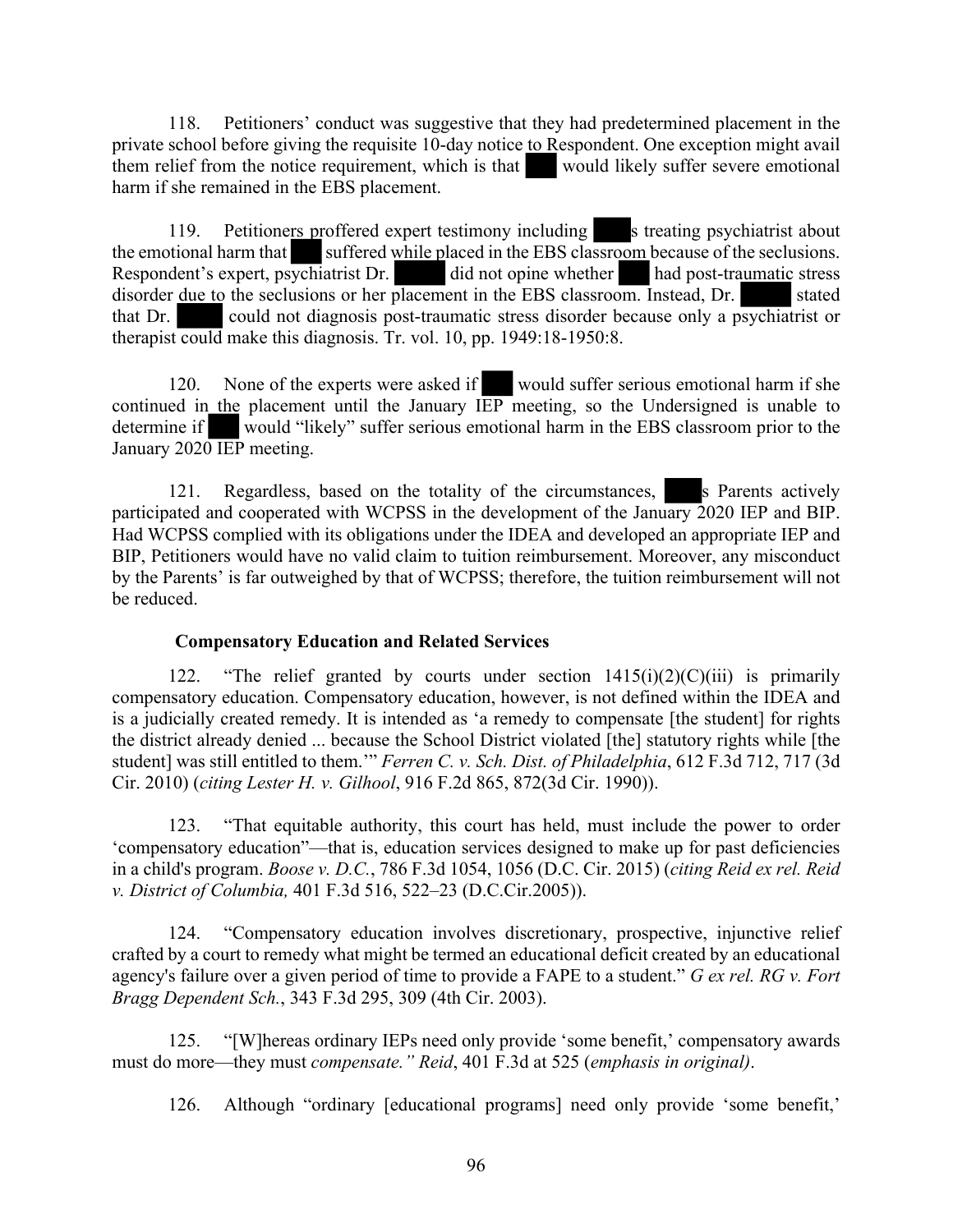compensatory awards must do more—they must *compensate.*" *Reid*, 401 F.3d at 525.

127. "Compensatory awards should place children in the position they would have been in but for the violation of the Act." *Draper v. Atlanta Indep. Sch. Sys.*, 518 F.3d 1275, 1289 (11th Cir. 2008).

128. Because WCPSS violated the IDEA and failed to provide with an appropriate specially designed instruction for her academic, functional/behavioral, and speech-language deficits, is entitled to compensatory education and related services as ordered in this decision.

### **DECISION ON ISSUES**

## **Statute Of Limitations Issue and Implementation of the BIPs Regarding the Use of Restraint and Seclusion Prior to February 21, 2019**

**Issue 1: Whether Petitioners knew or should have known about the implementation of the use of restraint and seclusion in the Behavior Intervention Plans during the 2017-18 and 2018-19 school years prior to February 21, 2019, and if they did not, were these BIPs properly implemented?**

129. Based on Findings of Fact and Conclusions of Law as well as the evidence in the record and credible testimony, the preponderance of the evidence supports Petitioners did not know and could not have known about the inappropriate use of restraint and seclusion prior to February 21, 2019. Moreover, Respondent misrepresented and failed to properly notify Petitioners of the use of restraint and seclusion during that period. Therefore, the one-year statute of limitations is not applicable to those claims.

130. Based on Findings of Fact and Conclusions of Law as well as the evidence in the record and credible testimony, Petitioners proved by a preponderance of the evidence that the use of CPI techniques, specifically restraint, and seclusion in the Behavior Intervention Plans during the 2017-18 and 2018-19 school years prior to February 21, 2019, were not appropriately implemented.

### **Issues Prior to May 16, 2019 IEP Meeting**

**Issue 2: Whether the October 18, 2018, IEP was implemented during the period from February 21, 2019 to May 15, 2019?**

131. Based on Findings of Fact and Conclusions of Law as well as the evidence in the record and credible testimony, Petitioners proved by a preponderance of the evidence that the October 18, 2018, IEP was not implemented during the period from February 21, 2019, to May 15, 2019.

### **Issue 3: Whether the March 25, 2019 BIP was appropriate and implemented from March 26, 2019 to May 15, 2019?**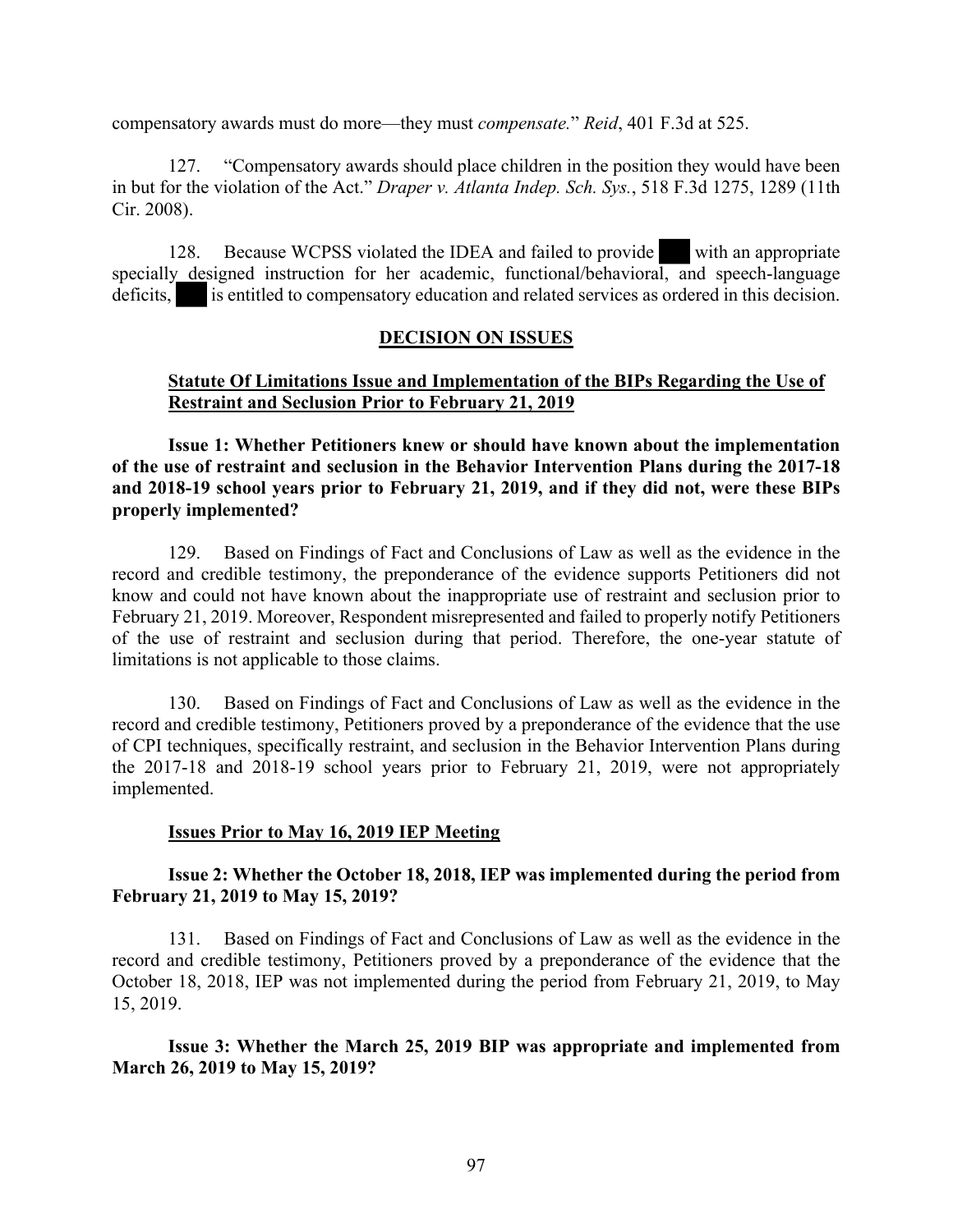132. Based on Findings of Fact and Conclusions of Law as well as the evidence in the record and credible testimony, Petitioners proved by a preponderance of the evidence that the March 25, 2019 BIP was not appropriate and not implemented from March 26, 2019 to May 15, 2019.

### **Issue 4: Whether a Functional Behavioral Assessment ("FBA") should have been conducted prior to January 15, 2020?**

133. Based on Findings of Fact and Conclusions of Law as well as the evidence in the record and credible testimony, including the severity of s behaviors, the Petitioners proved by a preponderance of the evidence that a Functional Behavioral Assessment should have been conducted prior to January 15, 2020.

#### **Issues With Respect to May 16, 2019 Annual Review IEP and October 17, 2019 IEP**

### **Issue 5: Whether the May 16, 2019 IEP and October 17, 2019 IEP were inappropriate because they did not contain any math or reading goals?**

134. Based on Findings of Fact and Conclusions of Law as well as the evidence in the record and credible testimony, Petitioners proved by a preponderance of the evidence that the May 16, 2019 and October 17, 2019 IEPs were inappropriate because they did not contain any math or reading comprehension goals.

## **Issue 6: Whether the functional/behavioral goals and BIP in the May 16, 2019 IEP and October 17, 2019 IEP were appropriate?**

135. Based on Findings of Fact and Conclusions of Law as well as the evidence in the record and credible testimony, Petitioners proved by a preponderance of the evidence that the functional/behavioral goals and BIP in the May 16, 2019 and October 17, 2019 IEPs were inappropriate.

## **Issue 7: Whether the reduction in articulation speech services and the lack of pragmatic language goals in the May 16, 2019 IEP and October 17, 2019 IEP were appropriate?**

136. Based on Findings of Fact and Conclusions of Law as well as the evidence in the record and credible testimony, Petitioners proved by a preponderance of the evidence that reduction in articulation speech services, without a prior reevaluation, and the lack of pragmatic language goals in the May 16, 2019 and October 17, 2019 IEPs were inappropriate.

## **Issue 8: Whether the service delivery in the May 16, 2019 IEP and October 17, 2019 IEP was in the least restrictive environment?**

137. Based on Findings of Fact and Conclusions of Law as well as the evidence in the record and credible testimony, and due, in part, to the lack of any math goal(s), Petitioners proved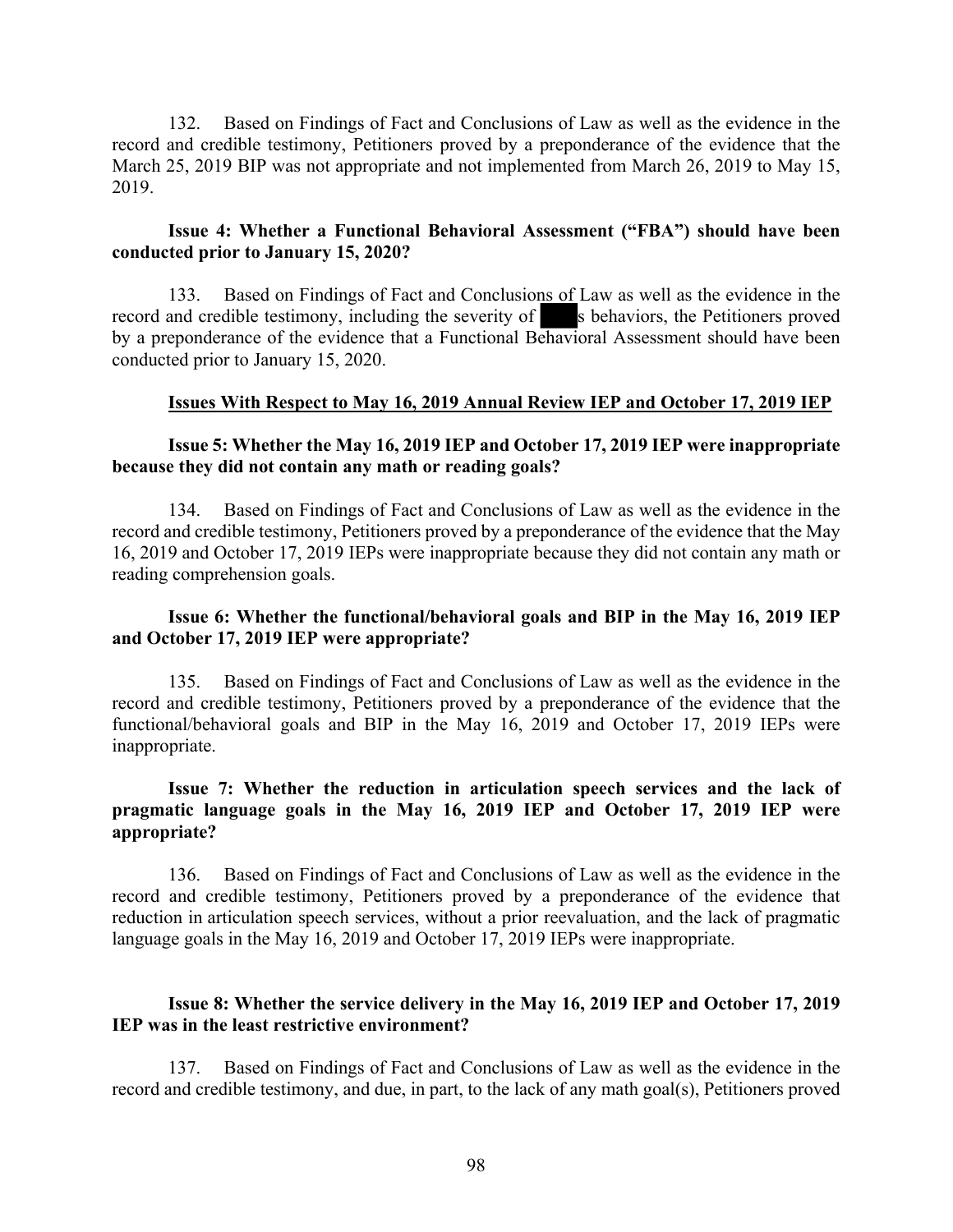by a preponderance of the evidence that service delivery in the May 16, 2019 and October 17, 2019 IEPs was not in the least restrictive environment.

## **Issue 9: Whether counseling should have been included as a related service in the May 16, 2019 IEP and October 17, 2019 IEP?**

138. Based on Findings of Fact and Conclusions of Law as well as the evidence in the record and credible testimony, Petitioners proved by a preponderance of the evidence that counseling should have been included as a related service in the May 16, 2019 IEP and October 17, 2019 IEP.

### **Issue 10: Whether the IEPs and BIPs were implemented prior to January 27, 2020?**

139. Based on Findings of Fact and Conclusions of Law as well as the evidence in the record and credible testimony, Petitioners proved by a preponderance of the evidence that the March 2019 IEP, May 2019 IEP, and October 2019 IEP and associated BIPs were not appropriately implemented prior to January 27, 2020.

## **Issue 11: Whether the October 17, 2019, IEP Team should have removed seclusion from the BIP?**

140. Based on Findings of Fact and Conclusions of Law as well as the evidence in the record and credible testimony, Petitioners proved by a preponderance of the evidence that the October 17, 2019, IEP Team should have removed seclusion from the BIP. In addition, whenever seclusion or restraint is included in an IEP or BIP, the IEP team should specifically define the context in which these strategies are used and the duration of seclusion.

### **Issues Regarding Appropriateness of January 27, 2020 IEP**

## **Issue 12: Whether the IEP was inappropriate due to lack of academic goals in reading or math?**

141. Based on Findings of Fact and Conclusions of Law as well as the evidence in the record and credible testimony, Petitioners proved by a preponderance of the evidence that the January 27, 2020, IEP was inappropriate due to lack of academic goals in reading comprehension and math.

### **Issue 13: Whether the behavior goals and BIP were appropriate?**

142. Based on Findings of Fact and Conclusions of Law as well as the evidence in the record and credible testimony, Petitioners proved by a preponderance of the evidence that the behavior goals in the January 27, 2020 IEP and the January 27, 2020 BIP were inappropriate.

## **Issue 14: Whether the IEP was inappropriate due to lack of pragmatic language goals?**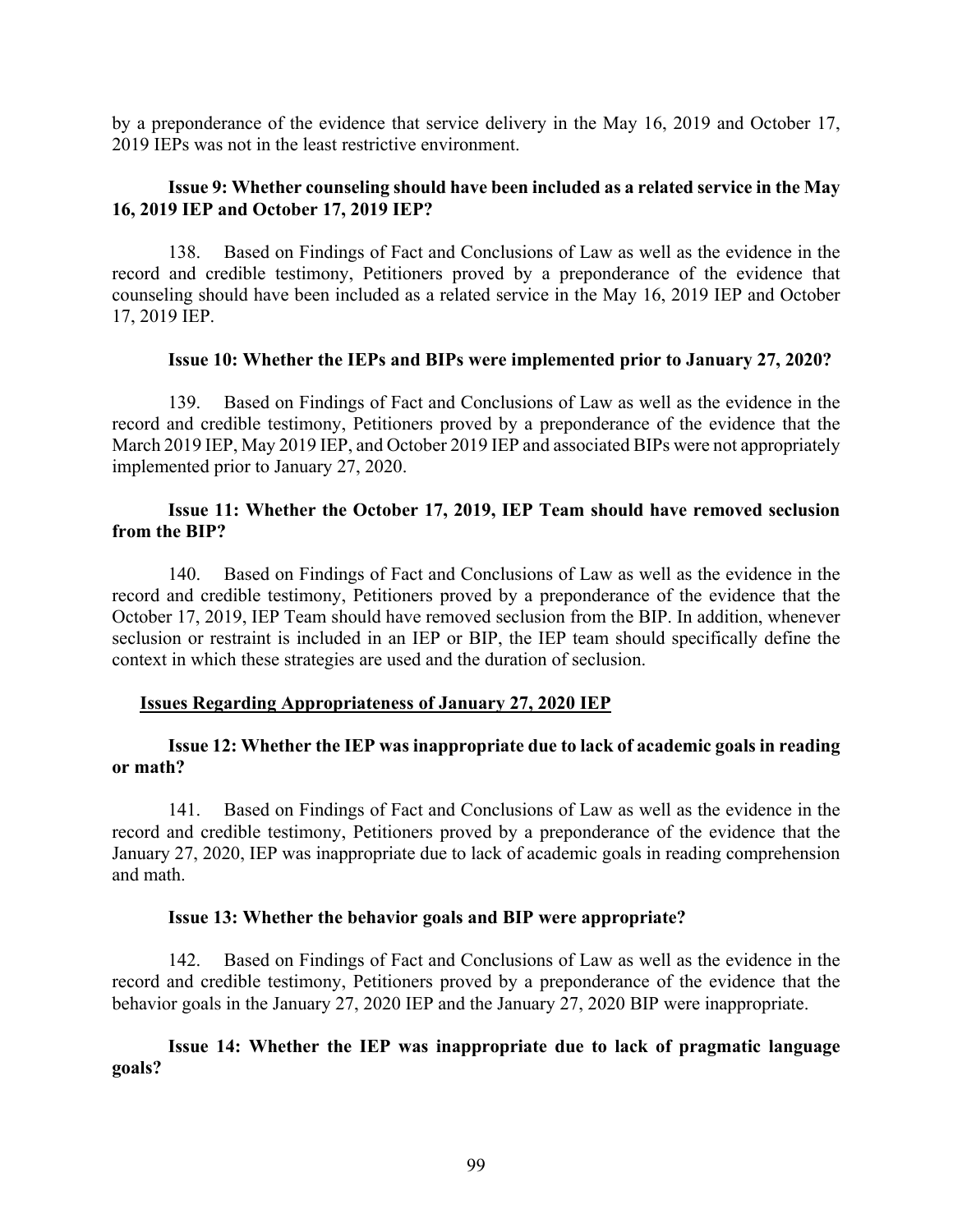143. Based on Findings of Fact and Conclusions of Law as well as the evidence in the record and credible testimony, Petitioners proved by a preponderance of the evidence that January 27, 2020 IEP was inappropriate due to lack of pragmatic language goals.

## **` Issue 15: Whether service delivery was appropriate?**

144. Based on Findings of Fact and Conclusions of Law as well as the evidence in the record and credible testimony, Petitioners proved by a preponderance of the evidence that the service delivery in the January 27, 2020 IEP for social/emotional skills and speech/language was inappropriate.

145. As Petitioners proffered no evidence about the appropriateness of the counseling service delivery, they failed to meet their burden of proof; therefore, the counseling service delivery on the January 2020 IEP was appropriate.

## **Issues Regarding Appropriateness of Private School Placement and Equities**

## 146. **Issue 16: If the January 2020 IEP and/or BIP was inappropriate, whether the private school placement is appropriate?**

147. Based on Findings of Fact and Conclusions of Law as well as the evidence in the record and credible testimony, Petitioners proved by a preponderance of the evidence that is an appropriate private school placement.

## **Issue 17: Are there equities that should be factored into the award of reimbursement for a parentally placed student in a private school?**

148. Based on Findings of Fact and Conclusions of Law as well as the evidence in the record and credible testimony, equities were considered with respect to the award of reimbursement for a parentally placed student in a private school.

## **Remedies: Compensatory Education and Related Services**

## **What if any compensatory education and related services should be awarded for any violations of s right to a FAPE?**

149. Based on Findings of Fact and Conclusions of Law as well as the evidence in the record and credible testimony, the preponderance of the evidence, the Petitioners proved by a preponderance of the evidence that compensatory education and related services should be awarded for any violations of s right to a FAPE. Respondent's alternative compensatory speech-language was taken into consideration. The compensatory remedies should allow to be placed in the position she would have been in but for the violations of the IDEA.

150. The IEPs were inappropriate and inappropriately implemented from February 21, 2019, until s departure in January 2020. S report cards and testing scores demonstrate she declined in her academic abilities while at the WCPSS. Stip. Exs. 32&33; Pet. Exs. 63, 64, &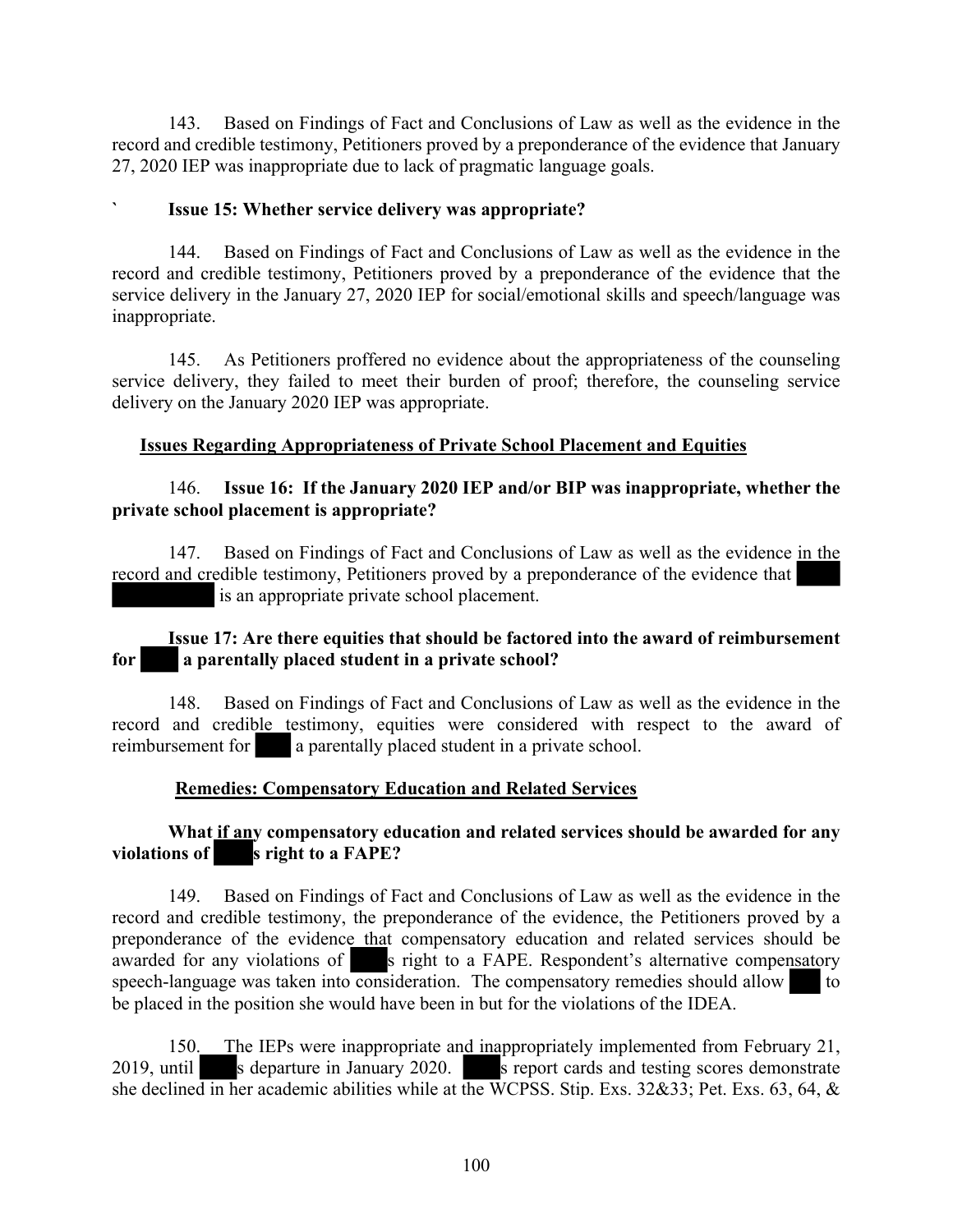151. As a result, lost an academic year during this period and regressed in her core subjects, especially math, and in social/emotional skills instruction. During this period, she also did not receive pragmatic language instruction or counseling.

152. Also, within that period, the BIPs were inappropriate and inappropriately implemented. Moreover, prior to that, the behavior interventions in the BIPs predating February 21, 2019, were inappropriately implemented for approximately 1 ½ years.

153. is entitled to receive compensatory academic services of 150 hours of compensatory education in math and 105 hours of other core academic content instruction including reading comprehension.  $\blacksquare$  is also entitled to compensatory education in social skills training for two years which can include a combination of counseling and reimbursement of counseling already paid for by s Parents. is entitled to 2 years of speech-language therapy in pragmatic language, twice a week for 45-minute sessions with one session pull-out and the other push-in.

## **Other Issues**

154. To the extent that this Final Decision does not expressly rule on any other claims raised in the Petition, the Undersigned concludes that Petitioners did not meet their evidentiary burden to establish any right to relief on those claims.

**BASED ON THE FOREGOING, the Undersigned hereby finds proper authoritative** support of the Conclusions of Law noted above and it is hereby **ORDERED, ADJUDGED, AND DECREED** that:

1. From February 21, 2019 to January 27, 2020, WCPSS procedurally and substantially violated the IDEA and denied a free and appropriate public education by failing to develop appropriate IEPs and BIPs from February 21, 2019 to January 27, 2020.

2. Prior to February 21, 2019, WCPSS procedurally and substantially violated the IDEA and denied a free and appropriate public education by failing appropriately implement BIPs in effect during that period.

## *Private School Reimbursement, Compensatory Education and Related Services*

3. Petitioners are entitled to private tuition reimbursement and related costs including transportation.

4. is entitled to receive compensatory academic services equal to 150 hours of compensatory education in math and 105 hours of other core academic content instruction. WCPSS shall provide or pay for private compensatory academic services for the equivalent of one year in a format and by an instructor mutually agreeable to both Parties.

65.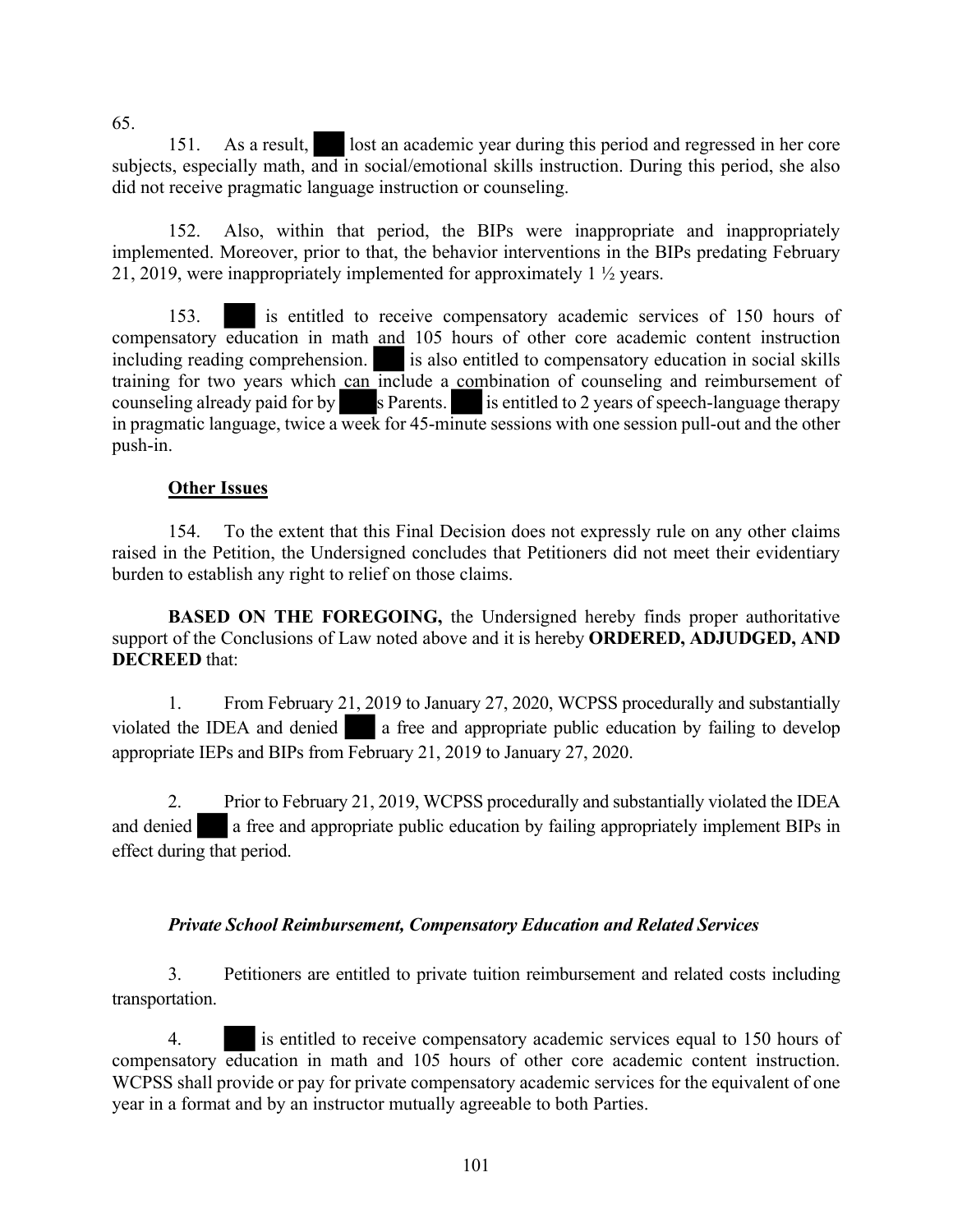5. is entitled to compensatory education in social skills for two years. One year of which shall be compensated by  $\hat{W}$ CPSS reimbursing s Parents the costs of the private counseling service they provided to from February 21,  $\overline{2019}$  to January 27, 2020. For the other year, at the Petitioners' discretion, WCPSS shall pay either an additional year of private counseling services or social emotional skills training within the classroom setting in a format and by a counselor mutually agreeable to both Parties.

6. is entitled to 2 years of speech-language therapy in pragmatic language at public expense, twice a week for 45-minute sessions with one session pull-out with the speech pathologist and the other session push-in the classroom setting. WCPSS shall provide the services or contract with a private speech pathologist to provide the speech-language services. In either event, the speech pathologist must be mutually agreeable to both Parties.

# *IEP Meeting for 2021-2022 School Year*

7. Within thirty (30) days of this decision or as mutually agreed by the Parties, the Parties shall hold an IEP meeting to develop a new IEP for that provides a FAPE in the LRE. This meeting should occur as soon as reasonably practicable, taking into account both the duration of s absence from the WCPSS' educational system and the current public health situation.

8. In preparation for this IEP meeting, the WCPSS must (1) request all available educational information from s current educational placement; (2) seek input from current teachers and service providers regarding her current academic and functional needs, her present educational setting, and any supplementary aids or services currently being provided to her and  $(3)$  offer to have s current teachers and any relevant private providers participate in the IEP meeting and make reasonable efforts to schedule the meeting such that desired participants can attend.

9. In addition, WCPSS must also obtain the services of, or contract with a mutually agreed upon Inclusion and Behavior Specialist to assist in the development of an IEP and BIP for and provide assistance to the IEP team and Parents for the 2021-2022 school year and the 2022-2023 school year. The Inclusion and Behavior Specialist must have had successful classroom experience including children with social-emotional and behavioral deficits akin to the severity of s in the regular classroom environment to the maximum extent possible.

10. The Inclusion and Behavior Specialist must also have experience with conducting functional behavior assessments and the development of behavioral intervention plans. The Inclusion and Behavior Specialist expertise must be based on actual practice in addition to theory. This would exclude academics who do not have extensive K-12 classroom teaching experience.

11. In formulating s IEPs and BIPs during this period, WCPSS must, in good faith, give first consideration to educating in the general education setting, with removal from her non-disabled peers only for the portions of her school day when cannot be successfully educated in the general education setting with supplementary aids and services. In so doing, the IEP Team must carefully consider the Inclusion and Behavior Specialist's recommendations regarding educating in the general education setting.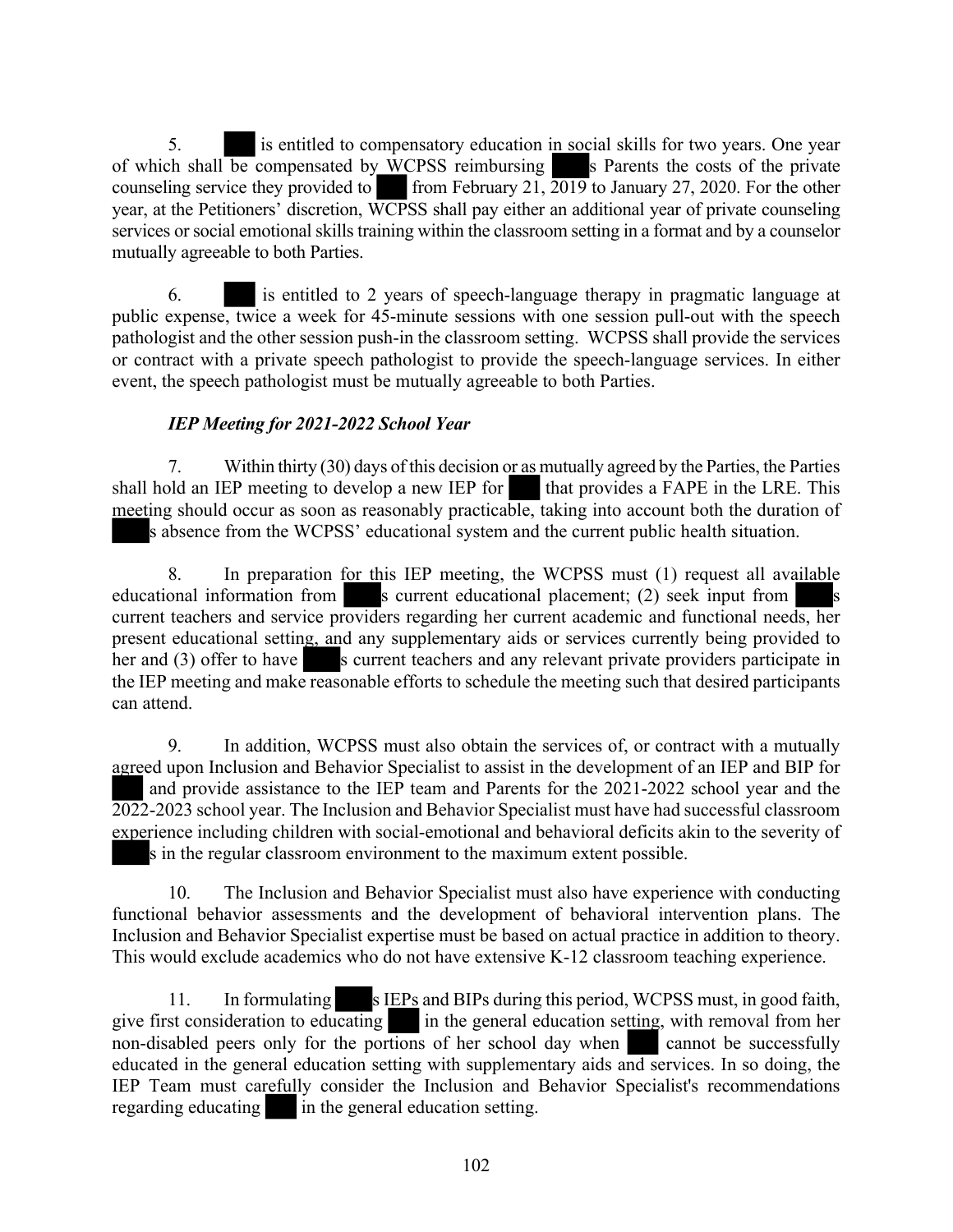12. If the Inclusion and Behavior Specialist recommends additional evaluations and assessments, WCPSS shall promptly conduct these assessments or contract with an outside provider at public expense.

13. If the Inclusion and Behavior Specialist, recommends the use of restraint or seclusion in the BIP, the IEP team must specify in detail when, how, by whom, and the duration of the use of restraint or seclusion. Any use of restraint or seclusion must be documented, and the Parents notified in accordance with State law.

14. If enrolls in a WCPSS school, the Inclusion and Behavior Specialist shall make reasonable efforts to monitor s progress and shall provide information to the IEP team and parents to assist them in further refinement and development of s IEP. This could be in the form of a written report and/or in an IEP meeting.

15. Further, if, after development of a new IEP, Petitioners choose to enroll in a WCPSS school, WCPSS must identify any general education teachers who will teach  $\Box$  core academics as well as any special education teachers, and WCPSS, with input from the Inclusion and Behavior Specialist, must evaluate their training and experience regarding modification of the general curriculum and classwork for students with disabilities like If any lack of training or experience is identified, WCPSS must ensure that s teachers receive such training prior to or immediately upon s enrollment in their classes.

## *Prevailing Party*

16. Petitioners are the prevailing parties and are entitled to attorney's fees and costs.

## **NOTICE OF APPEAL RIGHTS**

In accordance with the Individuals with Disabilities Education Act and North Carolina's Education of Children with Disabilities laws, the parties have appeal rights regarding this Final Decision.

Under North Carolina's Education of Children with Disabilities laws (N.C.G.S. §§ 115C-106.1 et seq.) and particularly N.C.G.S. §§ 115C-109.9, "any party aggrieved by the findings and decision of a hearing officer under G.S. 115C-109.6 or G.S. 115C-109.8 may **appeal the findings and decision within 30 days after receipt of notice of the decision by filing a written notice of appeal with the person designated by the State Board** under G.S. 115C-107.2(b)(9) to receive notices. The State Board, through the Exceptional Children Division, shall appoint a Review Officer from a pool of review officers approved by the State Board of Education. The Review Officer shall conduct an impartial review of the findings and decision appealed under this section."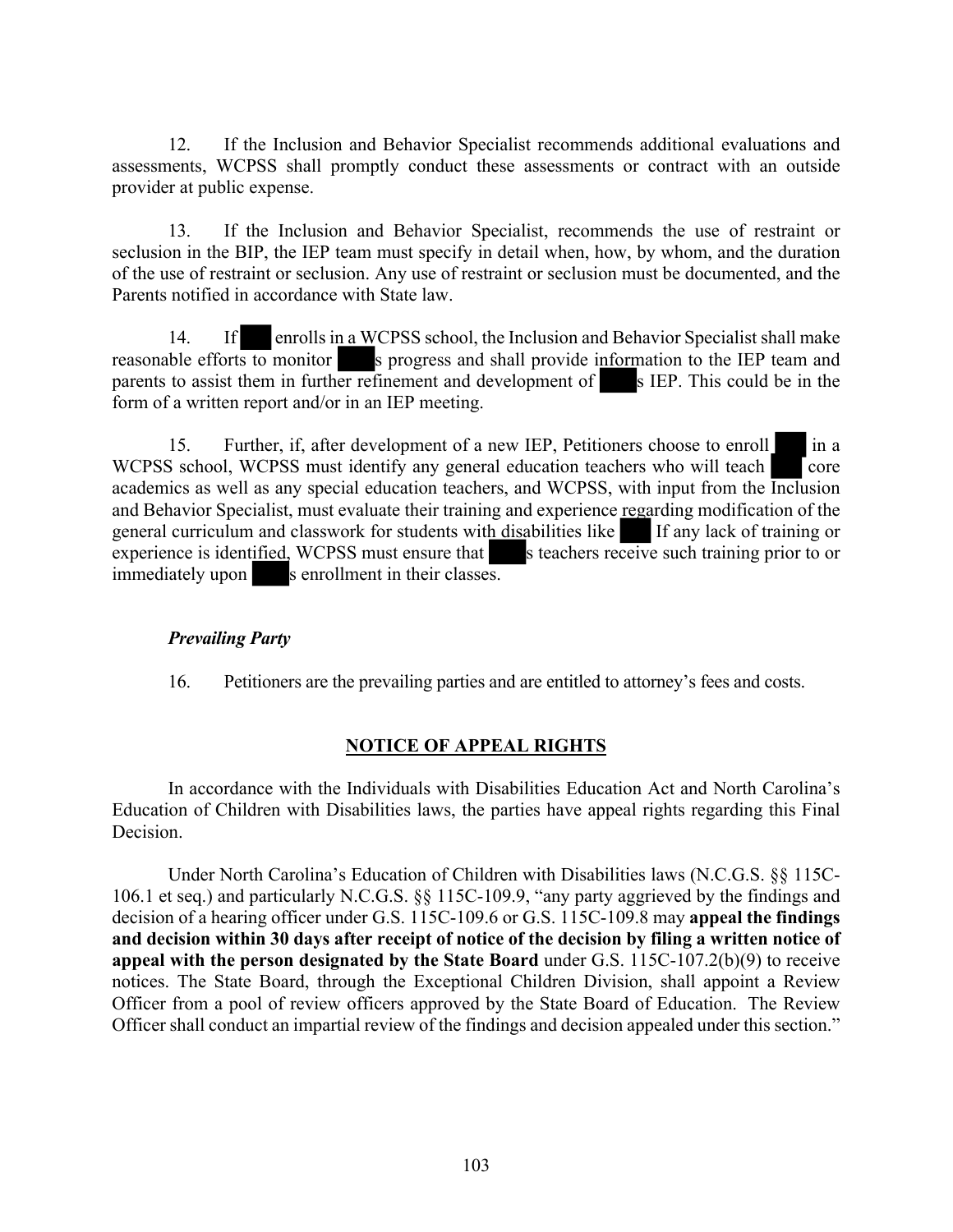Inquiries regarding further notices, timelines, and other particulars should be directed to the Exceptional Children Division of the North Carolina Department of Public Instruction, Raleigh, North Carolina prior to the required close of the appeal filing period.

## **IT IS SO ORDERED.**

This the 30th day of July, 2021.

Hacry

Stacey Bice Bawtinhimer Administrative Law Judge